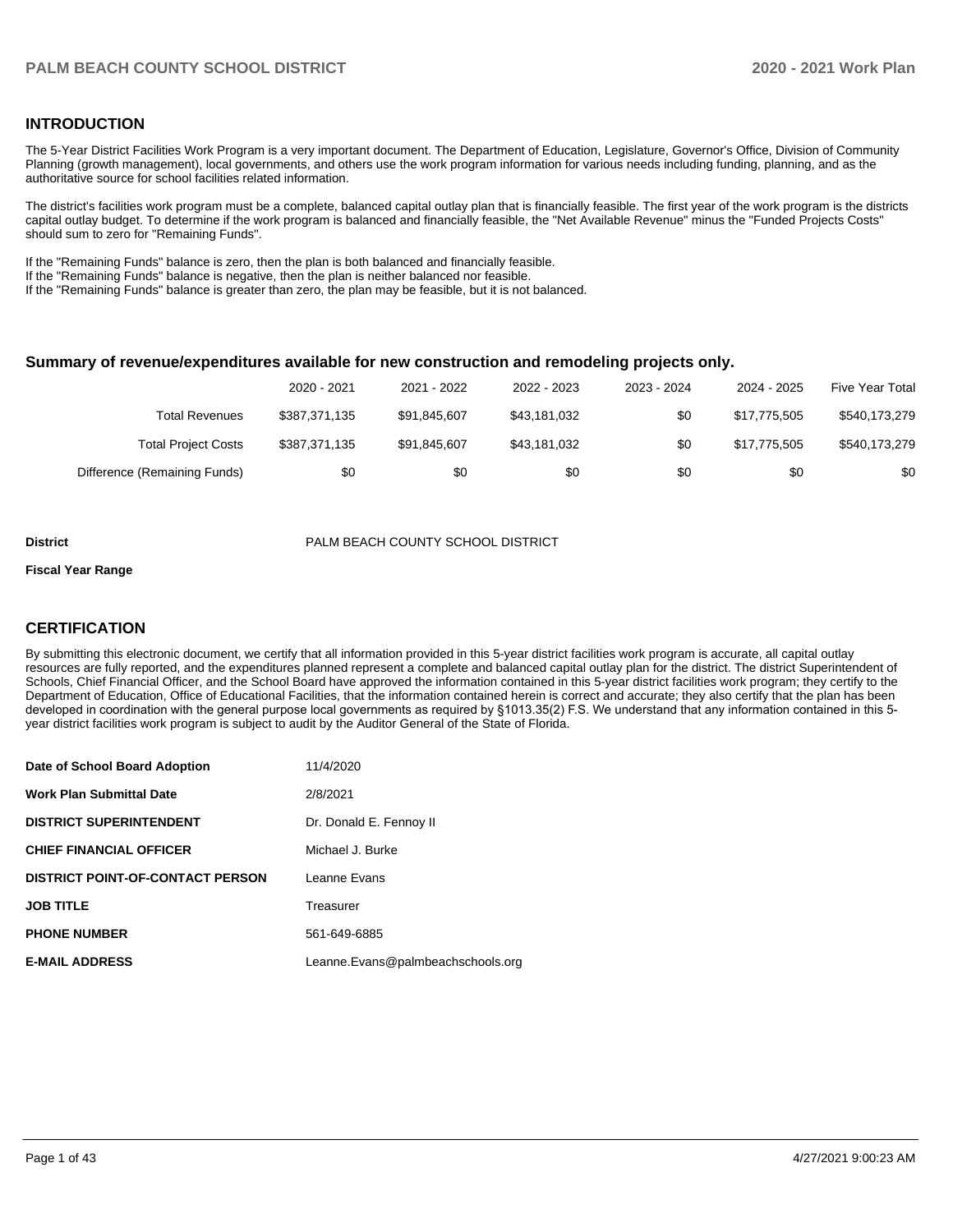# **Expenditures**

#### **Expenditure for Maintenance, Repair and Renovation from 1.50-Mills and PECO**

Annually, prior to the adoption of the district school budget, each school board must prepare a tentative district facilities work program that includes a schedule of major repair and renovation projects necessary to maintain the educational and ancillary facilities of the district.

| Item                                                                                                                                                                                                                                                                                                                                                                                                                                                                                                                                                                                                                                                                                                                                                                                                                                                                                                                                                                                                                                                                                                                                                                                                                                                                                                                                                                                                                                                                                                                                                                                                                                                                                                                                                                                                                                                                                                                                                                                                                                                                                                                                                                                                                                                                                                                                                                                                                                                                                                                                                                                                                                                                                                                                                                                                                                                                                                                                                                                                                                                                                                                                                                                                                                                                                                                                                                                                                                                                                                                                                                                                                                                                                                                                                                                                                                                                                                                                                                                                                                                                                                                                                                                                                                                                                                                                                                                                                                                                                                                                                                                                                                                                                                                                                                                                                                                                                                                                                                                                                                                                                                                                                                                                                                                                                                                                                                                                                                                                                                                                                                                                                                                                                                                                                 | 2020 - 2021<br><b>Actual Budget</b> | 2021 - 2022<br>Projected | 2022 - 2023<br>Projected | 2023 - 2024<br>Projected | 2024 - 2025<br>Projected | Total        |
|------------------------------------------------------------------------------------------------------------------------------------------------------------------------------------------------------------------------------------------------------------------------------------------------------------------------------------------------------------------------------------------------------------------------------------------------------------------------------------------------------------------------------------------------------------------------------------------------------------------------------------------------------------------------------------------------------------------------------------------------------------------------------------------------------------------------------------------------------------------------------------------------------------------------------------------------------------------------------------------------------------------------------------------------------------------------------------------------------------------------------------------------------------------------------------------------------------------------------------------------------------------------------------------------------------------------------------------------------------------------------------------------------------------------------------------------------------------------------------------------------------------------------------------------------------------------------------------------------------------------------------------------------------------------------------------------------------------------------------------------------------------------------------------------------------------------------------------------------------------------------------------------------------------------------------------------------------------------------------------------------------------------------------------------------------------------------------------------------------------------------------------------------------------------------------------------------------------------------------------------------------------------------------------------------------------------------------------------------------------------------------------------------------------------------------------------------------------------------------------------------------------------------------------------------------------------------------------------------------------------------------------------------------------------------------------------------------------------------------------------------------------------------------------------------------------------------------------------------------------------------------------------------------------------------------------------------------------------------------------------------------------------------------------------------------------------------------------------------------------------------------------------------------------------------------------------------------------------------------------------------------------------------------------------------------------------------------------------------------------------------------------------------------------------------------------------------------------------------------------------------------------------------------------------------------------------------------------------------------------------------------------------------------------------------------------------------------------------------------------------------------------------------------------------------------------------------------------------------------------------------------------------------------------------------------------------------------------------------------------------------------------------------------------------------------------------------------------------------------------------------------------------------------------------------------------------------------------------------------------------------------------------------------------------------------------------------------------------------------------------------------------------------------------------------------------------------------------------------------------------------------------------------------------------------------------------------------------------------------------------------------------------------------------------------------------------------------------------------------------------------------------------------------------------------------------------------------------------------------------------------------------------------------------------------------------------------------------------------------------------------------------------------------------------------------------------------------------------------------------------------------------------------------------------------------------------------------------------------------------------------------------------------------------------------------------------------------------------------------------------------------------------------------------------------------------------------------------------------------------------------------------------------------------------------------------------------------------------------------------------------------------------------------------------------------------------------------------------------------------------------|-------------------------------------|--------------------------|--------------------------|--------------------------|--------------------------|--------------|
| HVAC                                                                                                                                                                                                                                                                                                                                                                                                                                                                                                                                                                                                                                                                                                                                                                                                                                                                                                                                                                                                                                                                                                                                                                                                                                                                                                                                                                                                                                                                                                                                                                                                                                                                                                                                                                                                                                                                                                                                                                                                                                                                                                                                                                                                                                                                                                                                                                                                                                                                                                                                                                                                                                                                                                                                                                                                                                                                                                                                                                                                                                                                                                                                                                                                                                                                                                                                                                                                                                                                                                                                                                                                                                                                                                                                                                                                                                                                                                                                                                                                                                                                                                                                                                                                                                                                                                                                                                                                                                                                                                                                                                                                                                                                                                                                                                                                                                                                                                                                                                                                                                                                                                                                                                                                                                                                                                                                                                                                                                                                                                                                                                                                                                                                                                                                                 | \$29,409,840                        | \$300,000                | \$5,300,000              | \$5,300,000              | \$5,300,000              | \$45,609,840 |
| Locations: ACREAGE PINES ELEMENTARY, ADDISON MIZNER ELEMENTARY, ADULT EDUCATION CENTER, ALEXANDER W DREYFOOS JR<br>SCHOOL OF THE ARTS, ALLAMANDA ELEMENTARY, ANCILLARY @ CO TAYLOR/KIRKLANE, ANCILLARY @ MARY & ROBERT PEW<br>LEADERSHIP CTR (HL WATKINS MS), ANCILLARY AT CENTRAL AREA ADMINISTRATION, ANCILLARY AT FLORIDA MANGO<br>(MCKESSON), ANCILLARY AT FULTON-HOLLAND EDUCATIONAL SERVICES CENTER, ANCILLARY AT LANTANA ELEM, ANCILLARY AT<br>NORTH COUNTY SUPPORT CENTER, ANCILLARY AT SAFE SCHOOLS (BOCA RATON), ANCILLARY AT TEC WAREHOUSE<br>(AUSTRALIAN), ANCILLARY AT WEST GATE ELEM, ATLANTIC COMMUNITY HIGH (NEW), BAK MIDDLE SCHOOL OF THE ARTS,<br>BANYAN CREEK ELEMENTARY, BARTON ELEMENTARY, BEACON COVE INTERMEDIATE BESSIE DUBOIS CAMPUS, BEAR LAKES<br>MIDDLE, BELLE GLADE ELEMENTARY, BELVEDERE ELEMENTARY, BENOIST FARMS ELEMENTARY, BERKSHIRE ELEMENTARY, BINK<br>FOREST ELEMENTARY, BOCA RATON COMMUNITY HIGH, BOCA RATON COMMUNITY MIDDLE, BOCA RATON ELEMENTARY,<br>BOYNTON BEACH COMMUNITY HIGH, CALUSA ELEMENTARY, CARVER COMMUNITY MIDDLE, CHOLEE LAKE ELEMENTARY, CHRIST.<br>MCAULIFFE MIDDLE, CITRUS COVE ELEMENTARY, CLIFFORD O TAYLOR/KIRKLANE ELEMENTARY, CONGRESS MIDDLE, CONNISTOI<br>COMMUNITY MIDDLE, CORAL REEF ELEMENTARY, CORAL SUNSET ELEMENTARY, CRESTWOOD MIDDLE, CROSS ROADS ACADEMY<br>(LAKE SHORE ANNEX), CROSSPOINTE ELEMENTARY, CRYSTAL LAKES ELEMENTARY, CYPRESS TRAILS ELEMENTARY, DEL PRADC<br>ELEMENTARY, DELRAY FULL SERVICE CENTER, DIAMOND VIEW ELEMENTARY, DISCOVERY KEY ELEMENTARY, DON ESTRIDGE<br>HIGH TECH MIDDLE, DR MARY MCLEOD BETHUNE ELEMENTARY, DWIGHT D EISENHOWER ELEMENTARY, EAGLES LANDING<br>MIDDLE, EGRET LAKE ELEMENTARY, ELBRIDGE GALE ELEMENTARY, EMERALD COVE MIDDLE (02-JJ), EQUESTRIAN TRAILS<br>ELEMENTARY, EVERGLADES ELEMENTARY SCHOOL (03-W), FOREST HILL COMMUNITY HIGH, FOREST HILL ELEMENTARY, FOREST<br>PARK ELEMENTARY, FREEDOM SHORES ELEMENTARY, FRONTIER ELEMENTARY, GALAXY ELEMENTARY, GLADE VIEW<br>ELEMENTARY, GLADES CENTRAL COMMUNITY HIGH, GOLD COAST COMMUNITY SCHOOL, GOLDEN GROVE ELEMENTARY, GOVE<br>ELEMENTARY, GRASSY WATERS ELEMENTARY, GREENACRES ELEMENTARY, GROVE PARK ELEMENTARY, H L JOHNSON<br>ELEMENTARY, HAGEN ROAD ELEMENTARY (NEW), HAMMOCK POINTE ELEMENTARY, HERITAGE ELEMENTARY, HIDDEN OAKS K-8<br>SCHOOL, HIGHLAND ELEMENTARY, HOPE CENTENNIAL ELEMENTARY (06-D), HOWELL L WATKINS MIDDLE, INDEPENDENCE<br>MIDDLE, INDIAN PINES ELEMENTARY, INDIAN RIDGE SCHOOL, INLET GROVE @ OLD SUNCOAST, ITV STATION (THE EDUCATION<br>NETWORK AT BOYNTON BEACH), J C MITCHELL ELEMENTARY, JEAGA MIDDLE, JERRY THOMAS ELEMENTARY, JOHN F KENNEDY<br>MIDDLE, JOHN I LEONARD SENIOR HIGH, JUPITER COMMUNITY HIGH, JUPITER ELEMENTARY, JUPITER FARMS ELEMENTARY,<br>JUPITER MIDDLE, K E CUNNINGHAM/CANAL POINT ELEMENTARY, L.C. SWAIN MIDDLE, LAKE PARK ELEMENTARY, LAKE SHORE<br>MIDDLE (NEW), LAKE WORTH COMMUNITY HIGH, LAKE WORTH MIDDLE, LANTANA COMMUNITY MIDDLE, LANTANA ELEMENTARY,<br>LIBERTY PARK ELEMENTARY, LIGHTHOUSE ELEMENTARY, LIMESTONE CREEK ELEMENTARY, LINCOLN ELEMENTARY, LOGGERS<br>RUN MIDDLE, LOXAHATCHEE GROVES ELEMENTARY, LOXAHATCHEE TV RELAY STATION, MAINTENANCE & TRANSPORTATION @<br>SUMMIT, MAINTENANCE AT CRESTWOOD, MANATEE ELEMENTARY, MARSH POINTE ELEMENTARY (03-X), MEADOW PARK<br>ELEMENTARY, MELALEUCA ELEMENTARY, MORIKAMI PARK ELEMENTARY, NEW HORIZONS ELEMENTARY, NORTH GRADE<br>ELEMENTARY, NORTHBORO ELEMENTARY, NORTHMORE ELEMENTARY, OKEEHEELEE MIDDLE, OLYMPIC HEIGHTS COMMUNITY<br>HIGH, OMNI MIDDLE, ORCHARD VIEW ELEMENTARY, OSCEOLA CREEK MIDDLE, PAHOKEE ELEMENTARY, PAHOKEE MIDDLE /<br>SENIOR HIGH, PALM BEACH CENTRAL HIGH, PALM BEACH GARDENS COMMUNITY HIGH, PALM BEACH GARDENS ELEMENTARY,<br>PALM BEACH LAKES COMMUNITY HIGH, PALM BEACH PUBLIC SCHOOL, PALM SPRINGS COMMUNITY MIDDLE, PALM SPRINGS<br>ELEMENTARY, PALMETTO ELEMENTARY, PANTHER RUN ELEMENTARY, PARK VISTA COMMUNITY HIGH, PIERCE HAMMOCK<br>ELEMENTARY, PINE GROVE ELEMENTARY, PINE JOG ELEMENTARY (03-Y), PIONEER PARK ELEMENTARY, PLEASANT CITY<br>ELEMENTARY, PLUMOSA ELEMENTARY, PLUMOSA ELEMENTARY SCHOOL OF THE ARTS, POINCIANA ELEMENTARY, POLO PARK<br>MIDDLE, RIVIERA BEACH PREPARATORY & ACHIEVEMENT ACADEMY, ROLLING GREEN ELEMENTARY, ROOSEVELT COMMUNITY<br>MIDDLE, ROOSEVELT ELEMENTARY, ROOSEVELT FULL SERVICE CENTER, ROSENWALD ELEMENTARY, ROYAL PALM BEACH<br>COMMUNITY HIGH, ROYAL PALM BEACH ELEMENTARY, ROYAL PALM SCHOOL, S D SPADY ELEMENTARY, SABAL PALM/HIGHRIDGE<br>SANDPIPER SHORES ELEMENTARY, SANTALUCES COMMUNITY HIGH, SCHOOL POLICE NORTH AREA SUBSTATION, SEACREST<br>TRAINING CENTER, SEMINOLE RIDGE COMMUNITY HIGH, SEMINOLE TRAILS ELEMENTARY, SOUTH GRADE ELEMENTARY, SOUTH<br>INTENSIVE TRANSITION, SOUTH OLIVE ELEMENTARY, SOUTH TECH @ ODYSSEY, SOUTH TECHNICAL COMMUNITY HIGH, SPANISH<br>RIVER COMMUNITY HIGH, STARLIGHT COVE ELEMENTARY, SUNCOAST COMMUNITY HIGH SCHOOL (NEW), SUNRISE PARK<br>ELEMENTARY, SUNSET PALMS ELEMENTARY (03-Z), THE CONSERVATORY SCHOOL AT NORTH PALM BEACH, TIMBER TRACE<br>ELEMENTARY, TRADEWINDS MIDDLE, TRANSPORTATION AND MPO AT NORTH AREA (BLUE HERON), TRANSPORTATION AT EAST<br>(RANCH ROAD), TRANSPORTATION AT SOUTH AREA, TRANSPORTATION AT WEST CENTRAL (ROYAL PALM), TRANSPORTATION<br>WEST AREA (BELLE GLADE), TURNING POINTS ACADEMY, U B KINSEY/PALMVIEW ELEMENTARY, VERDE K-8 SCHOOL, VILLAGE<br>ACADEMY, WASHINGTON ELEMENTARY, WATERS EDGE ELEMENTARY, WATSON B DUNCAN MIDDLE, WELLINGTON COMMUNITY<br>HIGH, WELLINGTON ELEMENTARY, WELLINGTON LANDINGS MIDDLE, WEST BOCA RATON COMMUNITY HIGH, WEST GATE<br>ELEMENTARY, WEST RIVIERA ELEMENTARY, WEST TECHNICAL EDUCATION CENTER, WESTERN PINES MIDDLE, WESTWARD |                                     |                          |                          |                          |                          |              |
| ELEMENTARY, WHISPERING PINES ELEMENTARY, WILLIAM T DWYER HIGH, WOODLANDS MIDDLE, WYNNEBROOK ELEMENTARY                                                                                                                                                                                                                                                                                                                                                                                                                                                                                                                                                                                                                                                                                                                                                                                                                                                                                                                                                                                                                                                                                                                                                                                                                                                                                                                                                                                                                                                                                                                                                                                                                                                                                                                                                                                                                                                                                                                                                                                                                                                                                                                                                                                                                                                                                                                                                                                                                                                                                                                                                                                                                                                                                                                                                                                                                                                                                                                                                                                                                                                                                                                                                                                                                                                                                                                                                                                                                                                                                                                                                                                                                                                                                                                                                                                                                                                                                                                                                                                                                                                                                                                                                                                                                                                                                                                                                                                                                                                                                                                                                                                                                                                                                                                                                                                                                                                                                                                                                                                                                                                                                                                                                                                                                                                                                                                                                                                                                                                                                                                                                                                                                                               |                                     |                          |                          |                          |                          |              |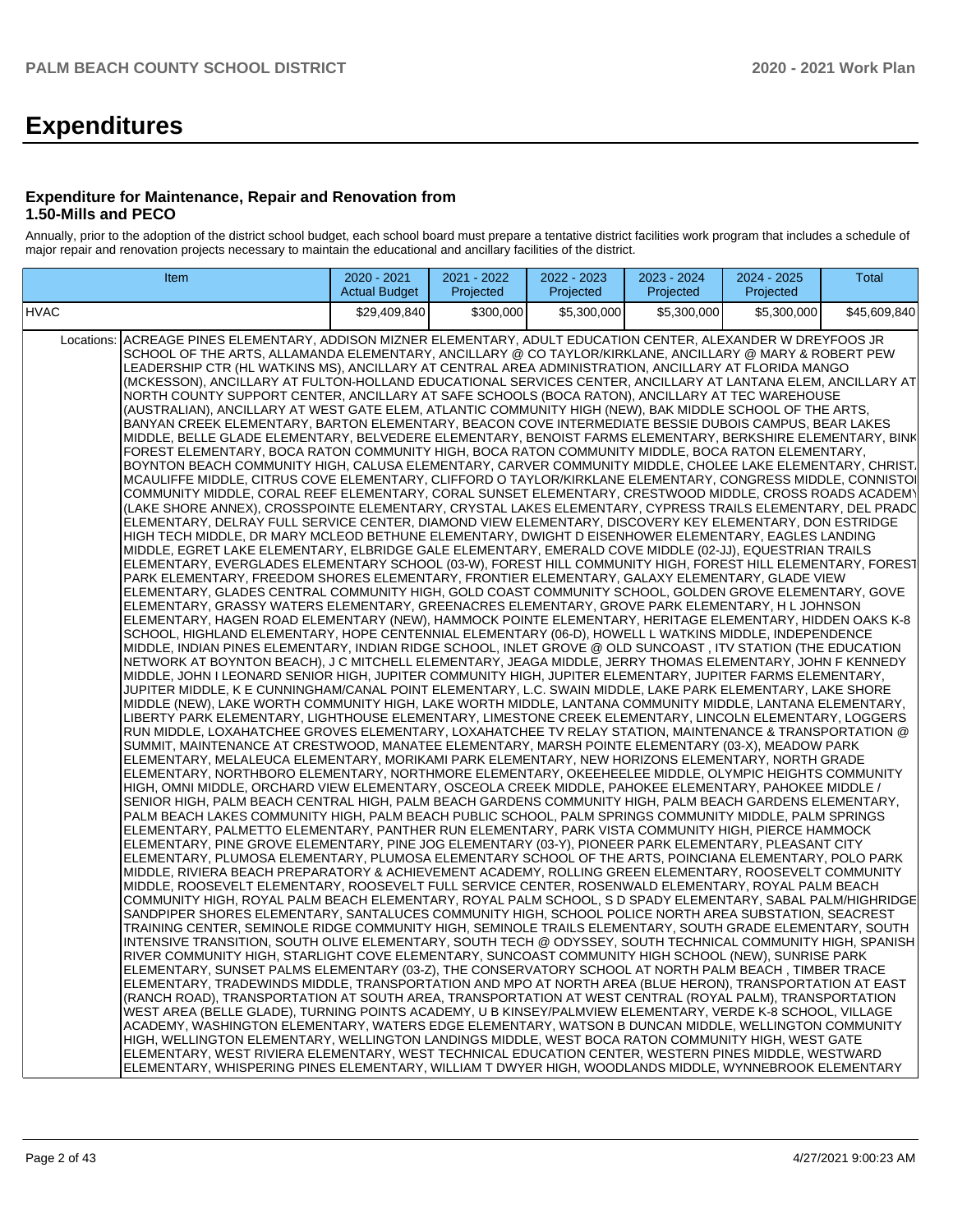| Flooring       |                                                                                                                                                                                                                                                                                                                                                                                                                                                                                                                                                                                                                                                                                                                                                                                                                                                                                                                                                                                                                                                                                                                                                                                                                                                                                                                                                                                                                                                                                                                                                                                                                                                                                                                                                                                                                                                                                                                                                                                                                                                                                                                                                                                                                                                                                                                                                                                                                                                                                                                                                                                                                                                                                                                                                                                                                                                                                                                                                                                                                                                                                                                                                                                                                                                                                                                                                                                                                                                                                                                                                                                                                                                                                                                                                                                                                                                                                                                                                                                                                                                                                                                                                                                                                                                                                                                                                                                                                                                                                                                                                                                                                                                                                                                                                                                                                                                                                                                                                                                                                                                                                                                                                                                                                                                                                                                                                                                                                                                                                                                                                                                                                                                                                                                                                                                                                                                                 | \$0          | \$0         | \$0         | \$0         | \$0         | \$0          |
|----------------|-----------------------------------------------------------------------------------------------------------------------------------------------------------------------------------------------------------------------------------------------------------------------------------------------------------------------------------------------------------------------------------------------------------------------------------------------------------------------------------------------------------------------------------------------------------------------------------------------------------------------------------------------------------------------------------------------------------------------------------------------------------------------------------------------------------------------------------------------------------------------------------------------------------------------------------------------------------------------------------------------------------------------------------------------------------------------------------------------------------------------------------------------------------------------------------------------------------------------------------------------------------------------------------------------------------------------------------------------------------------------------------------------------------------------------------------------------------------------------------------------------------------------------------------------------------------------------------------------------------------------------------------------------------------------------------------------------------------------------------------------------------------------------------------------------------------------------------------------------------------------------------------------------------------------------------------------------------------------------------------------------------------------------------------------------------------------------------------------------------------------------------------------------------------------------------------------------------------------------------------------------------------------------------------------------------------------------------------------------------------------------------------------------------------------------------------------------------------------------------------------------------------------------------------------------------------------------------------------------------------------------------------------------------------------------------------------------------------------------------------------------------------------------------------------------------------------------------------------------------------------------------------------------------------------------------------------------------------------------------------------------------------------------------------------------------------------------------------------------------------------------------------------------------------------------------------------------------------------------------------------------------------------------------------------------------------------------------------------------------------------------------------------------------------------------------------------------------------------------------------------------------------------------------------------------------------------------------------------------------------------------------------------------------------------------------------------------------------------------------------------------------------------------------------------------------------------------------------------------------------------------------------------------------------------------------------------------------------------------------------------------------------------------------------------------------------------------------------------------------------------------------------------------------------------------------------------------------------------------------------------------------------------------------------------------------------------------------------------------------------------------------------------------------------------------------------------------------------------------------------------------------------------------------------------------------------------------------------------------------------------------------------------------------------------------------------------------------------------------------------------------------------------------------------------------------------------------------------------------------------------------------------------------------------------------------------------------------------------------------------------------------------------------------------------------------------------------------------------------------------------------------------------------------------------------------------------------------------------------------------------------------------------------------------------------------------------------------------------------------------------------------------------------------------------------------------------------------------------------------------------------------------------------------------------------------------------------------------------------------------------------------------------------------------------------------------------------------------------------------------------------------------------------------------------------------------------------------------------------------------|--------------|-------------|-------------|-------------|-------------|--------------|
|                | Locations: No Locations for this expenditure.                                                                                                                                                                                                                                                                                                                                                                                                                                                                                                                                                                                                                                                                                                                                                                                                                                                                                                                                                                                                                                                                                                                                                                                                                                                                                                                                                                                                                                                                                                                                                                                                                                                                                                                                                                                                                                                                                                                                                                                                                                                                                                                                                                                                                                                                                                                                                                                                                                                                                                                                                                                                                                                                                                                                                                                                                                                                                                                                                                                                                                                                                                                                                                                                                                                                                                                                                                                                                                                                                                                                                                                                                                                                                                                                                                                                                                                                                                                                                                                                                                                                                                                                                                                                                                                                                                                                                                                                                                                                                                                                                                                                                                                                                                                                                                                                                                                                                                                                                                                                                                                                                                                                                                                                                                                                                                                                                                                                                                                                                                                                                                                                                                                                                                                                                                                                                   |              |             |             |             |             |              |
| Roofing        |                                                                                                                                                                                                                                                                                                                                                                                                                                                                                                                                                                                                                                                                                                                                                                                                                                                                                                                                                                                                                                                                                                                                                                                                                                                                                                                                                                                                                                                                                                                                                                                                                                                                                                                                                                                                                                                                                                                                                                                                                                                                                                                                                                                                                                                                                                                                                                                                                                                                                                                                                                                                                                                                                                                                                                                                                                                                                                                                                                                                                                                                                                                                                                                                                                                                                                                                                                                                                                                                                                                                                                                                                                                                                                                                                                                                                                                                                                                                                                                                                                                                                                                                                                                                                                                                                                                                                                                                                                                                                                                                                                                                                                                                                                                                                                                                                                                                                                                                                                                                                                                                                                                                                                                                                                                                                                                                                                                                                                                                                                                                                                                                                                                                                                                                                                                                                                                                 | \$11,200,000 | \$5,600,000 | \$3,900,000 | \$0         | \$0         | \$20,700,000 |
|                | Locations: ACREAGE PINES ELEMENTARY, ADDISON MIZNER ELEMENTARY, ADULT EDUCATION CENTER, ALEXANDER W DREYFOOS JR<br>SCHOOL OF THE ARTS, ALLAMANDA ELEMENTARY, ANCILLARY @ CO TAYLOR/KIRKLANE, ANCILLARY @ MARY & ROBERT PEW<br>LEADERSHIP CTR (HL WATKINS MS), ANCILLARY AT CENTRAL AREA ADMINISTRATION, ANCILLARY AT FLORIDA MANGO<br>(MCKESSON), ANCILLARY AT FULTON-HOLLAND EDUCATIONAL SERVICES CENTER, ANCILLARY AT LANTANA ELEM, ANCILLARY AT<br>NORTH COUNTY SUPPORT CENTER, ANCILLARY AT SAFE SCHOOLS (BOCA RATON), ANCILLARY AT TEC WAREHOUSE<br>(AUSTRALIAN), ANCILLARY AT WEST GATE ELEM, ATLANTIC COMMUNITY HIGH (NEW), BAK MIDDLE SCHOOL OF THE ARTS,<br>BANYAN CREEK ELEMENTARY, BARTON ELEMENTARY, BEACON COVE INTERMEDIATE BESSIE DUBOIS CAMPUS, BEAR LAKES<br>MIDDLE, BELLE GLADE ELEMENTARY, BELVEDERE ELEMENTARY, BENOIST FARMS ELEMENTARY, BERKSHIRE ELEMENTARY, BINK<br>FOREST ELEMENTARY, BOCA RATON COMMUNITY HIGH, BOCA RATON COMMUNITY MIDDLE, BOCA RATON ELEMENTARY,<br>BOYNTON BEACH COMMUNITY HIGH, CALUSA ELEMENTARY, CARVER COMMUNITY MIDDLE, CHOLEE LAKE ELEMENTARY, CHRIST.<br>MCAULIFFE MIDDLE, CITRUS COVE ELEMENTARY, CLIFFORD O TAYLOR/KIRKLANE ELEMENTARY, CONGRESS MIDDLE, CONNISTOI<br>COMMUNITY MIDDLE, CORAL REEF ELEMENTARY, CORAL SUNSET ELEMENTARY, CRESTWOOD MIDDLE, CROSS ROADS ACADEMY<br>(LAKE SHORE ANNEX), CROSSPOINTE ELEMENTARY, CRYSTAL LAKES ELEMENTARY, CYPRESS TRAILS ELEMENTARY, DEL PRADC<br>ELEMENTARY, DELRAY FULL SERVICE CENTER, DIAMOND VIEW ELEMENTARY, DISCOVERY KEY ELEMENTARY, DON ESTRIDGE<br>HIGH TECH MIDDLE, DR MARY MCLEOD BETHUNE ELEMENTARY, DWIGHT D EISENHOWER ELEMENTARY, EAGLES LANDING<br>MIDDLE, EGRET LAKE ELEMENTARY, ELBRIDGE GALE ELEMENTARY, EMERALD COVE MIDDLE (02-JJ), EQUESTRIAN TRAILS<br>ELEMENTARY, EVERGLADES ELEMENTARY SCHOOL (03-W), FOREST HILL COMMUNITY HIGH, FOREST HILL ELEMENTARY, FOREST<br>PARK ELEMENTARY, FREEDOM SHORES ELEMENTARY, FRONTIER ELEMENTARY, GALAXY ELEMENTARY, GLADE VIEW<br>ELEMENTARY, GLADES CENTRAL COMMUNITY HIGH, GOLD COAST COMMUNITY SCHOOL, GOLDEN GROVE ELEMENTARY, GOVE<br>ELEMENTARY, GRASSY WATERS ELEMENTARY, GREENACRES ELEMENTARY, GROVE PARK ELEMENTARY, H L JOHNSON<br>ELEMENTARY, HAGEN ROAD ELEMENTARY (NEW), HAMMOCK POINTE ELEMENTARY, HERITAGE ELEMENTARY, HIDDEN OAKS K-8<br>SCHOOL, HIGHLAND ELEMENTARY, HOPE CENTENNIAL ELEMENTARY (06-D), HOWELL L WATKINS MIDDLE, INDEPENDENCE<br>MIDDLE, INDIAN PINES ELEMENTARY, INDIAN RIDGE SCHOOL, INLET GROVE @ OLD SUNCOAST , ITV STATION (THE EDUCATION<br>NETWORK AT BOYNTON BEACH), J C MITCHELL ELEMENTARY, JEAGA MIDDLE, JERRY THOMAS ELEMENTARY, JOHN F KENNEDY<br>MIDDLE, JOHN I LEONARD SENIOR HIGH, JUPITER COMMUNITY HIGH, JUPITER ELEMENTARY, JUPITER FARMS ELEMENTARY,<br>JUPITER MIDDLE, K E CUNNINGHAM/CANAL POINT ELEMENTARY, L.C. SWAIN MIDDLE, LAKE PARK ELEMENTARY, LAKE SHORE<br>MIDDLE (NEW), LAKE WORTH COMMUNITY HIGH, LAKE WORTH MIDDLE, LANTANA COMMUNITY MIDDLE, LANTANA ELEMENTARY,<br>LIBERTY PARK ELEMENTARY, LIGHTHOUSE ELEMENTARY, LIMESTONE CREEK ELEMENTARY, LINCOLN ELEMENTARY, LOGGERS<br>RUN MIDDLE, LOXAHATCHEE GROVES ELEMENTARY, LOXAHATCHEE TV RELAY STATION, MAINTENANCE & TRANSPORTATION @<br>SUMMIT, MAINTENANCE AT CRESTWOOD, MANATEE ELEMENTARY, MARSH POINTE ELEMENTARY (03-X), MEADOW PARK<br>ELEMENTARY, MELALEUCA ELEMENTARY, MORIKAMI PARK ELEMENTARY, NEW HORIZONS ELEMENTARY, NORTH GRADE<br>ELEMENTARY, NORTHBORO ELEMENTARY, NORTHMORE ELEMENTARY, OKEEHEELEE MIDDLE, OLYMPIC HEIGHTS COMMUNITY<br>HIGH, OMNI MIDDLE, ORCHARD VIEW ELEMENTARY, OSCEOLA CREEK MIDDLE, PAHOKEE ELEMENTARY, PAHOKEE MIDDLE /<br>SENIOR HIGH, PALM BEACH CENTRAL HIGH, PALM BEACH GARDENS COMMUNITY HIGH, PALM BEACH GARDENS ELEMENTARY,<br>PALM BEACH LAKES COMMUNITY HIGH, PALM BEACH PUBLIC SCHOOL, PALM SPRINGS COMMUNITY MIDDLE, PALM SPRINGS<br>ELEMENTARY, PALMETTO ELEMENTARY, PANTHER RUN ELEMENTARY, PARK VISTA COMMUNITY HIGH, PIERCE HAMMOCK<br>ELEMENTARY, PINE GROVE ELEMENTARY, PINE JOG ELEMENTARY (03-Y), PIONEER PARK ELEMENTARY, PLEASANT CITY<br>ELEMENTARY, PLUMOSA ELEMENTARY, PLUMOSA ELEMENTARY SCHOOL OF THE ARTS, POINCIANA ELEMENTARY, POLO PARK<br>MIDDLE, RIVIERA BEACH PREPARATORY & ACHIEVEMENT ACADEMY, ROLLING GREEN ELEMENTARY, ROOSEVELT COMMUNITY<br>MIDDLE, ROOSEVELT ELEMENTARY, ROOSEVELT FULL SERVICE CENTER, ROSENWALD ELEMENTARY, ROYAL PALM BEACH<br>COMMUNITY HIGH, ROYAL PALM BEACH ELEMENTARY, ROYAL PALM SCHOOL, S D SPADY ELEMENTARY, SABAL PALM/HIGHRIDGE<br>SANDPIPER SHORES ELEMENTARY, SANTALUCES COMMUNITY HIGH, SCHOOL POLICE NORTH AREA SUBSTATION, SEACREST<br>TRAINING CENTER, SEMINOLE RIDGE COMMUNITY HIGH, SEMINOLE TRAILS ELEMENTARY, SOUTH GRADE ELEMENTARY, SOUTH<br>INTENSIVE TRANSITION, SOUTH OLIVE ELEMENTARY, SOUTH TECH @ ODYSSEY, SOUTH TECHNICAL COMMUNITY HIGH, SPANISH<br>RIVER COMMUNITY HIGH, STARLIGHT COVE ELEMENTARY, SUNCOAST COMMUNITY HIGH SCHOOL (NEW), SUNRISE PARK<br>ELEMENTARY, SUNSET PALMS ELEMENTARY (03-Z), THE CONSERVATORY SCHOOL AT NORTH PALM BEACH, TIMBER TRACE<br>ELEMENTARY, TRADEWINDS MIDDLE, TRANSPORTATION AND MPO AT NORTH AREA (BLUE HERON), TRANSPORTATION AT EAST<br>(RANCH ROAD), TRANSPORTATION AT SOUTH AREA, TRANSPORTATION AT WEST CENTRAL (ROYAL PALM), TRANSPORTATION<br>WEST AREA (BELLE GLADE), TURNING POINTS ACADEMY, U B KINSEY/PALMVIEW ELEMENTARY, VERDE K-8 SCHOOL, VILLAGE<br>ACADEMY, WASHINGTON ELEMENTARY, WATERS EDGE ELEMENTARY, WATSON B DUNCAN MIDDLE, WELLINGTON COMMUNITY<br>HIGH, WELLINGTON ELEMENTARY, WELLINGTON LANDINGS MIDDLE, WEST BOCA RATON COMMUNITY HIGH, WEST GATE<br>ELEMENTARY, WEST RIVIERA ELEMENTARY, WEST TECHNICAL EDUCATION CENTER, WESTERN PINES MIDDLE, WESTWARD<br>ELEMENTARY, WHISPERING PINES ELEMENTARY, WILLIAM T DWYER HIGH, WOODLANDS MIDDLE, WYNNEBROOK ELEMENTARY |              |             |             |             |             |              |
| Safety to Life |                                                                                                                                                                                                                                                                                                                                                                                                                                                                                                                                                                                                                                                                                                                                                                                                                                                                                                                                                                                                                                                                                                                                                                                                                                                                                                                                                                                                                                                                                                                                                                                                                                                                                                                                                                                                                                                                                                                                                                                                                                                                                                                                                                                                                                                                                                                                                                                                                                                                                                                                                                                                                                                                                                                                                                                                                                                                                                                                                                                                                                                                                                                                                                                                                                                                                                                                                                                                                                                                                                                                                                                                                                                                                                                                                                                                                                                                                                                                                                                                                                                                                                                                                                                                                                                                                                                                                                                                                                                                                                                                                                                                                                                                                                                                                                                                                                                                                                                                                                                                                                                                                                                                                                                                                                                                                                                                                                                                                                                                                                                                                                                                                                                                                                                                                                                                                                                                 | \$5,015,567  | \$3,000,000 | \$5,000,000 | \$5,000,000 | \$5,000,000 | \$23,015,567 |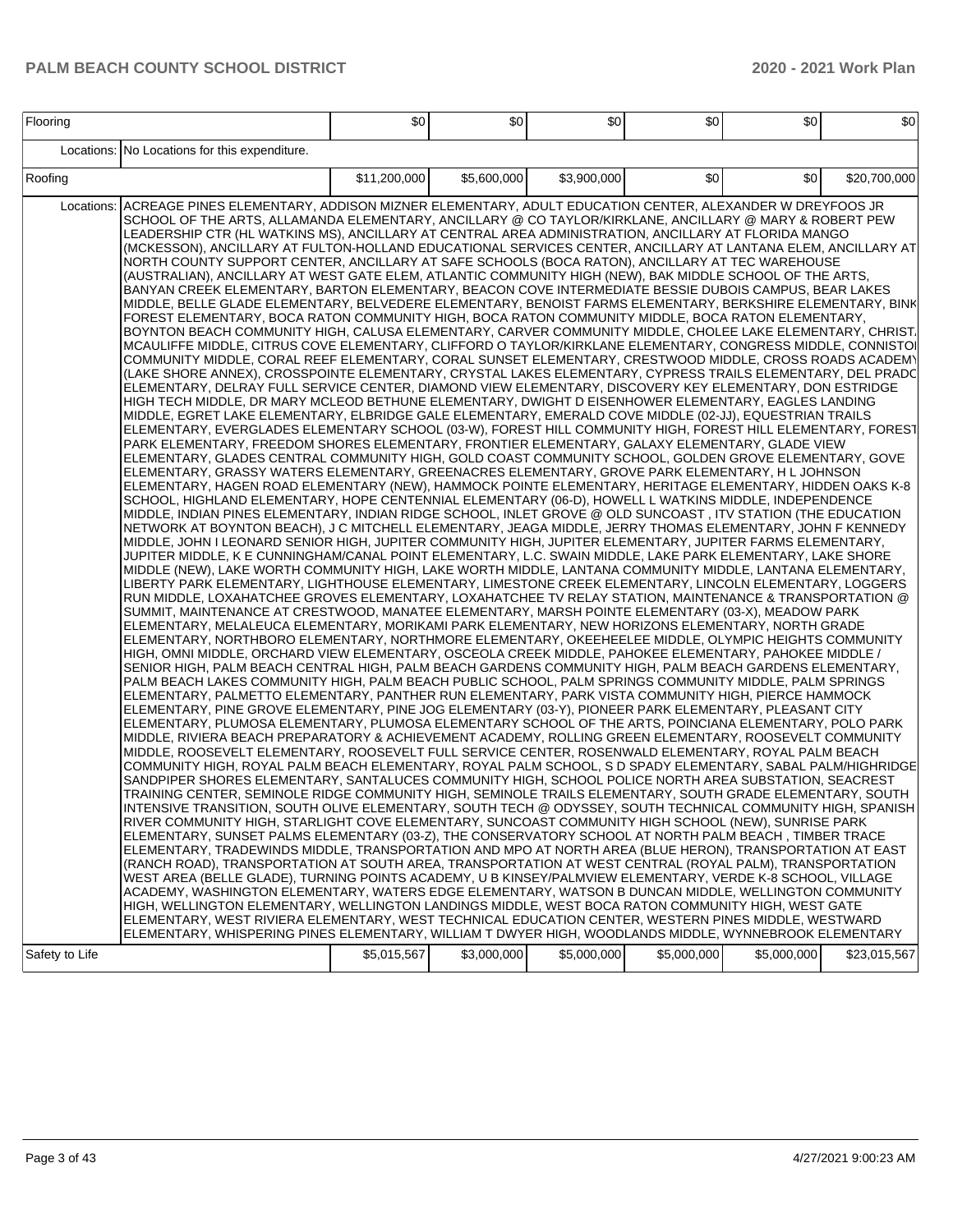| Fencing                   | Locations: ACREAGE PINES ELEMENTARY, ADDISON MIZNER ELEMENTARY, ADULT EDUCATION CENTER, ALEXANDER W DREYFOOS JR<br>SCHOOL OF THE ARTS, ALLAMANDA ELEMENTARY, ANCILLARY @ CO TAYLOR/KIRKLANE, ANCILLARY @ MARY & ROBERT PEW<br>LEADERSHIP CTR (HL WATKINS MS), ANCILLARY AT CENTRAL AREA ADMINISTRATION, ANCILLARY AT FLORIDA MANGO<br>(MCKESSON), ANCILLARY AT FULTON-HOLLAND EDUCATIONAL SERVICES CENTER, ANCILLARY AT LANTANA ELEM, ANCILLARY AT<br>NORTH COUNTY SUPPORT CENTER, ANCILLARY AT SAFE SCHOOLS (BOCA RATON), ANCILLARY AT TEC WAREHOUSE<br>(AUSTRALIAN), ANCILLARY AT WEST GATE ELEM, ATLANTIC COMMUNITY HIGH (NEW), BAK MIDDLE SCHOOL OF THE ARTS,<br>BANYAN CREEK ELEMENTARY, BARTON ELEMENTARY, BEACON COVE INTERMEDIATE BESSIE DUBOIS CAMPUS, BEAR LAKES<br>MIDDLE, BELLE GLADE ELEMENTARY, BELVEDERE ELEMENTARY, BENOIST FARMS ELEMENTARY, BERKSHIRE ELEMENTARY, BINK<br>FOREST ELEMENTARY, BOCA RATON COMMUNITY HIGH, BOCA RATON COMMUNITY MIDDLE, BOCA RATON ELEMENTARY,<br>BOYNTON BEACH COMMUNITY HIGH, CALUSA ELEMENTARY, CARVER COMMUNITY MIDDLE, CHOLEE LAKE ELEMENTARY, CHRIST.<br>MCAULIFFE MIDDLE, CITRUS COVE ELEMENTARY, CLIFFORD O TAYLOR/KIRKLANE ELEMENTARY, CONGRESS MIDDLE, CONNISTOI<br>COMMUNITY MIDDLE, CORAL REEF ELEMENTARY, CORAL SUNSET ELEMENTARY, CRESTWOOD MIDDLE, CROSS ROADS ACADEMY<br>(LAKE SHORE ANNEX), CROSSPOINTE ELEMENTARY, CRYSTAL LAKES ELEMENTARY, CYPRESS TRAILS ELEMENTARY, DEL PRADC<br>ELEMENTARY, DELRAY FULL SERVICE CENTER, DIAMOND VIEW ELEMENTARY, DISCOVERY KEY ELEMENTARY, DON ESTRIDGE<br>HIGH TECH MIDDLE, DR MARY MCLEOD BETHUNE ELEMENTARY, DWIGHT D EISENHOWER ELEMENTARY, EAGLES LANDING<br>MIDDLE, EGRET LAKE ELEMENTARY, ELBRIDGE GALE ELEMENTARY, EMERALD COVE MIDDLE (02-JJ), EQUESTRIAN TRAILS<br>ELEMENTARY, EVERGLADES ELEMENTARY SCHOOL (03-W), FOREST HILL COMMUNITY HIGH, FOREST HILL ELEMENTARY, FOREST<br>PARK ELEMENTARY, FREEDOM SHORES ELEMENTARY, FRONTIER ELEMENTARY, GALAXY ELEMENTARY, GLADE VIEW<br>ELEMENTARY, GLADES CENTRAL COMMUNITY HIGH, GOLD COAST COMMUNITY SCHOOL, GOLDEN GROVE ELEMENTARY, GOVE<br>ELEMENTARY, GRASSY WATERS ELEMENTARY, GREENACRES ELEMENTARY, GROVE PARK ELEMENTARY, H L JOHNSON<br>ELEMENTARY, HAGEN ROAD ELEMENTARY (NEW), HAMMOCK POINTE ELEMENTARY, HERITAGE ELEMENTARY, HIDDEN OAKS K-8<br>SCHOOL, HIGHLAND ELEMENTARY, HOPE CENTENNIAL ELEMENTARY (06-D), HOWELL L WATKINS MIDDLE, INDEPENDENCE<br>MIDDLE, INDIAN PINES ELEMENTARY, INDIAN RIDGE SCHOOL, INLET GROVE @ OLD SUNCOAST, ITV STATION (THE EDUCATION<br>NETWORK AT BOYNTON BEACH), J C MITCHELL ELEMENTARY, JEAGA MIDDLE, JERRY THOMAS ELEMENTARY, JOHN F KENNEDY<br>MIDDLE, JOHN I LEONARD SENIOR HIGH, JUPITER COMMUNITY HIGH, JUPITER ELEMENTARY, JUPITER FARMS ELEMENTARY,<br>JUPITER MIDDLE, K E CUNNINGHAM/CANAL POINT ELEMENTARY, L.C. SWAIN MIDDLE, LAKE PARK ELEMENTARY, LAKE SHORE<br>MIDDLE (NEW), LAKE WORTH COMMUNITY HIGH, LAKE WORTH MIDDLE, LANTANA COMMUNITY MIDDLE, LANTANA ELEMENTARY,<br>LIBERTY PARK ELEMENTARY, LIGHTHOUSE ELEMENTARY, LIMESTONE CREEK ELEMENTARY, LINCOLN ELEMENTARY, LOGGERS<br>RUN MIDDLE, LOXAHATCHEE GROVES ELEMENTARY, LOXAHATCHEE TV RELAY STATION, MAINTENANCE & TRANSPORTATION @<br>SUMMIT, MAINTENANCE AT CRESTWOOD, MANATEE ELEMENTARY, MARSH POINTE ELEMENTARY (03-X), MEADOW PARK<br>ELEMENTARY, MELALEUCA ELEMENTARY, MORIKAMI PARK ELEMENTARY, NEW HORIZONS ELEMENTARY, NORTH GRADE<br>ELEMENTARY, NORTHBORO ELEMENTARY, NORTHMORE ELEMENTARY, OKEEHEELEE MIDDLE, OLYMPIC HEIGHTS COMMUNITY<br>HIGH, OMNI MIDDLE, ORCHARD VIEW ELEMENTARY, OSCEOLA CREEK MIDDLE, PAHOKEE ELEMENTARY, PAHOKEE MIDDLE /<br>SENIOR HIGH, PALM BEACH CENTRAL HIGH, PALM BEACH GARDENS COMMUNITY HIGH, PALM BEACH GARDENS ELEMENTARY,<br>PALM BEACH LAKES COMMUNITY HIGH, PALM BEACH PUBLIC SCHOOL, PALM SPRINGS COMMUNITY MIDDLE, PALM SPRINGS<br>ELEMENTARY, PALMETTO ELEMENTARY, PANTHER RUN ELEMENTARY, PARK VISTA COMMUNITY HIGH, PIERCE HAMMOCK<br>ELEMENTARY, PINE GROVE ELEMENTARY, PINE JOG ELEMENTARY (03-Y), PIONEER PARK ELEMENTARY, PLEASANT CITY<br>ELEMENTARY, PLUMOSA ELEMENTARY, PLUMOSA ELEMENTARY SCHOOL OF THE ARTS, POINCIANA ELEMENTARY, POLO PARK<br>MIDDLE, RIVIERA BEACH PREPARATORY & ACHIEVEMENT ACADEMY, ROLLING GREEN ELEMENTARY, ROOSEVELT COMMUNITY<br>MIDDLE, ROOSEVELT ELEMENTARY, ROOSEVELT FULL SERVICE CENTER, ROSENWALD ELEMENTARY, ROYAL PALM BEACH<br>COMMUNITY HIGH, ROYAL PALM BEACH ELEMENTARY, ROYAL PALM SCHOOL, S D SPADY ELEMENTARY, SABAL PALM/HIGHRIDGE<br>SANDPIPER SHORES ELEMENTARY, SANTALUCES COMMUNITY HIGH, SCHOOL POLICE NORTH AREA SUBSTATION, SEACREST<br>TRAINING CENTER, SEMINOLE RIDGE COMMUNITY HIGH, SEMINOLE TRAILS ELEMENTARY, SOUTH GRADE ELEMENTARY, SOUTH<br>INTENSIVE TRANSITION, SOUTH OLIVE ELEMENTARY, SOUTH TECH @ ODYSSEY, SOUTH TECHNICAL COMMUNITY HIGH, SPANISH<br>RIVER COMMUNITY HIGH, STARLIGHT COVE ELEMENTARY, SUNCOAST COMMUNITY HIGH SCHOOL (NEW), SUNRISE PARK<br>ELEMENTARY, SUNSET PALMS ELEMENTARY (03-Z), THE CONSERVATORY SCHOOL AT NORTH PALM BEACH, TIMBER TRACE<br>ELEMENTARY, TRADEWINDS MIDDLE, TRANSPORTATION AND MPO AT NORTH AREA (BLUE HERON), TRANSPORTATION AT EAST<br>(RANCH ROAD), TRANSPORTATION AT SOUTH AREA, TRANSPORTATION AT WEST CENTRAL (ROYAL PALM), TRANSPORTATION<br>WEST AREA (BELLE GLADE), TURNING POINTS ACADEMY, U B KINSEY/PALMVIEW ELEMENTARY, VERDE K-8 SCHOOL, VILLAGE<br>ACADEMY, WASHINGTON ELEMENTARY, WATERS EDGE ELEMENTARY, WATSON B DUNCAN MIDDLE, WELLINGTON COMMUNITY<br>HIGH, WELLINGTON ELEMENTARY, WELLINGTON LANDINGS MIDDLE, WEST BOCA RATON COMMUNITY HIGH, WEST GATE<br>ELEMENTARY, WEST RIVIERA ELEMENTARY, WEST TECHNICAL EDUCATION CENTER, WESTERN PINES MIDDLE, WESTWARD<br>ELEMENTARY, WHISPERING PINES ELEMENTARY, WILLIAM T DWYER HIGH, WOODLANDS MIDDLE, WYNNEBROOK ELEMENTARY | \$0 | \$0 | \$0 | \$0 | \$0 | \$0 |
|---------------------------|----------------------------------------------------------------------------------------------------------------------------------------------------------------------------------------------------------------------------------------------------------------------------------------------------------------------------------------------------------------------------------------------------------------------------------------------------------------------------------------------------------------------------------------------------------------------------------------------------------------------------------------------------------------------------------------------------------------------------------------------------------------------------------------------------------------------------------------------------------------------------------------------------------------------------------------------------------------------------------------------------------------------------------------------------------------------------------------------------------------------------------------------------------------------------------------------------------------------------------------------------------------------------------------------------------------------------------------------------------------------------------------------------------------------------------------------------------------------------------------------------------------------------------------------------------------------------------------------------------------------------------------------------------------------------------------------------------------------------------------------------------------------------------------------------------------------------------------------------------------------------------------------------------------------------------------------------------------------------------------------------------------------------------------------------------------------------------------------------------------------------------------------------------------------------------------------------------------------------------------------------------------------------------------------------------------------------------------------------------------------------------------------------------------------------------------------------------------------------------------------------------------------------------------------------------------------------------------------------------------------------------------------------------------------------------------------------------------------------------------------------------------------------------------------------------------------------------------------------------------------------------------------------------------------------------------------------------------------------------------------------------------------------------------------------------------------------------------------------------------------------------------------------------------------------------------------------------------------------------------------------------------------------------------------------------------------------------------------------------------------------------------------------------------------------------------------------------------------------------------------------------------------------------------------------------------------------------------------------------------------------------------------------------------------------------------------------------------------------------------------------------------------------------------------------------------------------------------------------------------------------------------------------------------------------------------------------------------------------------------------------------------------------------------------------------------------------------------------------------------------------------------------------------------------------------------------------------------------------------------------------------------------------------------------------------------------------------------------------------------------------------------------------------------------------------------------------------------------------------------------------------------------------------------------------------------------------------------------------------------------------------------------------------------------------------------------------------------------------------------------------------------------------------------------------------------------------------------------------------------------------------------------------------------------------------------------------------------------------------------------------------------------------------------------------------------------------------------------------------------------------------------------------------------------------------------------------------------------------------------------------------------------------------------------------------------------------------------------------------------------------------------------------------------------------------------------------------------------------------------------------------------------------------------------------------------------------------------------------------------------------------------------------------------------------------------------------------------------------------------------------------------------------------------------------------------------------------------------------------------|-----|-----|-----|-----|-----|-----|
|                           | Locations: No Locations for this expenditure.                                                                                                                                                                                                                                                                                                                                                                                                                                                                                                                                                                                                                                                                                                                                                                                                                                                                                                                                                                                                                                                                                                                                                                                                                                                                                                                                                                                                                                                                                                                                                                                                                                                                                                                                                                                                                                                                                                                                                                                                                                                                                                                                                                                                                                                                                                                                                                                                                                                                                                                                                                                                                                                                                                                                                                                                                                                                                                                                                                                                                                                                                                                                                                                                                                                                                                                                                                                                                                                                                                                                                                                                                                                                                                                                                                                                                                                                                                                                                                                                                                                                                                                                                                                                                                                                                                                                                                                                                                                                                                                                                                                                                                                                                                                                                                                                                                                                                                                                                                                                                                                                                                                                                                                                                                                                                                                                                                                                                                                                                                                                                                                                                                                                                                                                                                                                                  |     |     |     |     |     |     |
| Parking                   |                                                                                                                                                                                                                                                                                                                                                                                                                                                                                                                                                                                                                                                                                                                                                                                                                                                                                                                                                                                                                                                                                                                                                                                                                                                                                                                                                                                                                                                                                                                                                                                                                                                                                                                                                                                                                                                                                                                                                                                                                                                                                                                                                                                                                                                                                                                                                                                                                                                                                                                                                                                                                                                                                                                                                                                                                                                                                                                                                                                                                                                                                                                                                                                                                                                                                                                                                                                                                                                                                                                                                                                                                                                                                                                                                                                                                                                                                                                                                                                                                                                                                                                                                                                                                                                                                                                                                                                                                                                                                                                                                                                                                                                                                                                                                                                                                                                                                                                                                                                                                                                                                                                                                                                                                                                                                                                                                                                                                                                                                                                                                                                                                                                                                                                                                                                                                                                                | \$0 | \$0 | \$0 | \$0 | \$0 | \$0 |
|                           | Locations: No Locations for this expenditure.                                                                                                                                                                                                                                                                                                                                                                                                                                                                                                                                                                                                                                                                                                                                                                                                                                                                                                                                                                                                                                                                                                                                                                                                                                                                                                                                                                                                                                                                                                                                                                                                                                                                                                                                                                                                                                                                                                                                                                                                                                                                                                                                                                                                                                                                                                                                                                                                                                                                                                                                                                                                                                                                                                                                                                                                                                                                                                                                                                                                                                                                                                                                                                                                                                                                                                                                                                                                                                                                                                                                                                                                                                                                                                                                                                                                                                                                                                                                                                                                                                                                                                                                                                                                                                                                                                                                                                                                                                                                                                                                                                                                                                                                                                                                                                                                                                                                                                                                                                                                                                                                                                                                                                                                                                                                                                                                                                                                                                                                                                                                                                                                                                                                                                                                                                                                                  |     |     |     |     |     |     |
| Electrical                |                                                                                                                                                                                                                                                                                                                                                                                                                                                                                                                                                                                                                                                                                                                                                                                                                                                                                                                                                                                                                                                                                                                                                                                                                                                                                                                                                                                                                                                                                                                                                                                                                                                                                                                                                                                                                                                                                                                                                                                                                                                                                                                                                                                                                                                                                                                                                                                                                                                                                                                                                                                                                                                                                                                                                                                                                                                                                                                                                                                                                                                                                                                                                                                                                                                                                                                                                                                                                                                                                                                                                                                                                                                                                                                                                                                                                                                                                                                                                                                                                                                                                                                                                                                                                                                                                                                                                                                                                                                                                                                                                                                                                                                                                                                                                                                                                                                                                                                                                                                                                                                                                                                                                                                                                                                                                                                                                                                                                                                                                                                                                                                                                                                                                                                                                                                                                                                                | \$0 | \$0 | \$0 | \$0 | \$0 | \$0 |
|                           | Locations: No Locations for this expenditure.                                                                                                                                                                                                                                                                                                                                                                                                                                                                                                                                                                                                                                                                                                                                                                                                                                                                                                                                                                                                                                                                                                                                                                                                                                                                                                                                                                                                                                                                                                                                                                                                                                                                                                                                                                                                                                                                                                                                                                                                                                                                                                                                                                                                                                                                                                                                                                                                                                                                                                                                                                                                                                                                                                                                                                                                                                                                                                                                                                                                                                                                                                                                                                                                                                                                                                                                                                                                                                                                                                                                                                                                                                                                                                                                                                                                                                                                                                                                                                                                                                                                                                                                                                                                                                                                                                                                                                                                                                                                                                                                                                                                                                                                                                                                                                                                                                                                                                                                                                                                                                                                                                                                                                                                                                                                                                                                                                                                                                                                                                                                                                                                                                                                                                                                                                                                                  |     |     |     |     |     |     |
| Fire Alarm                |                                                                                                                                                                                                                                                                                                                                                                                                                                                                                                                                                                                                                                                                                                                                                                                                                                                                                                                                                                                                                                                                                                                                                                                                                                                                                                                                                                                                                                                                                                                                                                                                                                                                                                                                                                                                                                                                                                                                                                                                                                                                                                                                                                                                                                                                                                                                                                                                                                                                                                                                                                                                                                                                                                                                                                                                                                                                                                                                                                                                                                                                                                                                                                                                                                                                                                                                                                                                                                                                                                                                                                                                                                                                                                                                                                                                                                                                                                                                                                                                                                                                                                                                                                                                                                                                                                                                                                                                                                                                                                                                                                                                                                                                                                                                                                                                                                                                                                                                                                                                                                                                                                                                                                                                                                                                                                                                                                                                                                                                                                                                                                                                                                                                                                                                                                                                                                                                | \$0 | \$0 | \$0 | \$0 | \$0 | \$0 |
|                           | Locations: No Locations for this expenditure.                                                                                                                                                                                                                                                                                                                                                                                                                                                                                                                                                                                                                                                                                                                                                                                                                                                                                                                                                                                                                                                                                                                                                                                                                                                                                                                                                                                                                                                                                                                                                                                                                                                                                                                                                                                                                                                                                                                                                                                                                                                                                                                                                                                                                                                                                                                                                                                                                                                                                                                                                                                                                                                                                                                                                                                                                                                                                                                                                                                                                                                                                                                                                                                                                                                                                                                                                                                                                                                                                                                                                                                                                                                                                                                                                                                                                                                                                                                                                                                                                                                                                                                                                                                                                                                                                                                                                                                                                                                                                                                                                                                                                                                                                                                                                                                                                                                                                                                                                                                                                                                                                                                                                                                                                                                                                                                                                                                                                                                                                                                                                                                                                                                                                                                                                                                                                  |     |     |     |     |     |     |
| Telephone/Intercom System |                                                                                                                                                                                                                                                                                                                                                                                                                                                                                                                                                                                                                                                                                                                                                                                                                                                                                                                                                                                                                                                                                                                                                                                                                                                                                                                                                                                                                                                                                                                                                                                                                                                                                                                                                                                                                                                                                                                                                                                                                                                                                                                                                                                                                                                                                                                                                                                                                                                                                                                                                                                                                                                                                                                                                                                                                                                                                                                                                                                                                                                                                                                                                                                                                                                                                                                                                                                                                                                                                                                                                                                                                                                                                                                                                                                                                                                                                                                                                                                                                                                                                                                                                                                                                                                                                                                                                                                                                                                                                                                                                                                                                                                                                                                                                                                                                                                                                                                                                                                                                                                                                                                                                                                                                                                                                                                                                                                                                                                                                                                                                                                                                                                                                                                                                                                                                                                                | \$0 | \$0 | \$0 | \$0 | \$0 | \$0 |
|                           |                                                                                                                                                                                                                                                                                                                                                                                                                                                                                                                                                                                                                                                                                                                                                                                                                                                                                                                                                                                                                                                                                                                                                                                                                                                                                                                                                                                                                                                                                                                                                                                                                                                                                                                                                                                                                                                                                                                                                                                                                                                                                                                                                                                                                                                                                                                                                                                                                                                                                                                                                                                                                                                                                                                                                                                                                                                                                                                                                                                                                                                                                                                                                                                                                                                                                                                                                                                                                                                                                                                                                                                                                                                                                                                                                                                                                                                                                                                                                                                                                                                                                                                                                                                                                                                                                                                                                                                                                                                                                                                                                                                                                                                                                                                                                                                                                                                                                                                                                                                                                                                                                                                                                                                                                                                                                                                                                                                                                                                                                                                                                                                                                                                                                                                                                                                                                                                                |     |     |     |     |     |     |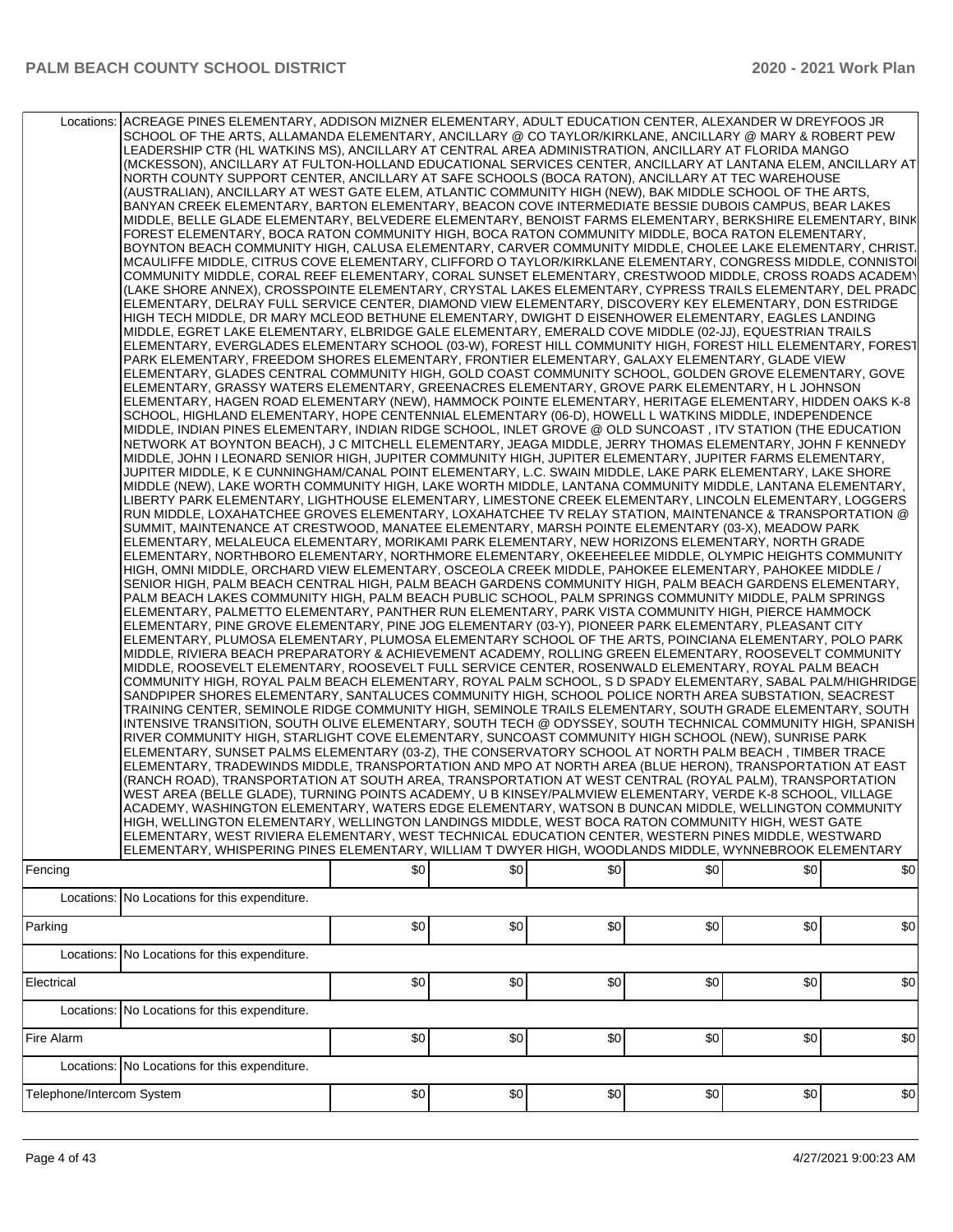|                                  | Locations: No Locations for this expenditure.                                                                                                                                                                                                                                                                                                                                                                                                                                                                                                                                                                                                                                                                                                                                                                                                                                                                                                                                                                                                                                                                                                                                                                                                                                                                                                                                                                                                                                                                                                                                                                                                                                                                                                                                                                                                                                                                                                                                                                                                                                                                                                                                                                                                                                                                                                                                                                                                                                                                                                                                                                                                                                                                                                                                                                                                                                                                                                                                                                                                                                                                                                                                                                                                                                                                                                                                                                                                                                                                                                                                                                                                                                                                                                                                                                                                                                                                                                                                                                                                                                                                                                                                                                                                                                                                                                                                                                                                                                                                                                                                                                                                                                                                                                                                                                                                                                                                                                                                                                                                                                                                                                                                                                                                                                                                                                                                                                                                                                                                                                                                                                                                                                                                                                                                                                                                                     |              |              |              |              |              |               |
|----------------------------------|-------------------------------------------------------------------------------------------------------------------------------------------------------------------------------------------------------------------------------------------------------------------------------------------------------------------------------------------------------------------------------------------------------------------------------------------------------------------------------------------------------------------------------------------------------------------------------------------------------------------------------------------------------------------------------------------------------------------------------------------------------------------------------------------------------------------------------------------------------------------------------------------------------------------------------------------------------------------------------------------------------------------------------------------------------------------------------------------------------------------------------------------------------------------------------------------------------------------------------------------------------------------------------------------------------------------------------------------------------------------------------------------------------------------------------------------------------------------------------------------------------------------------------------------------------------------------------------------------------------------------------------------------------------------------------------------------------------------------------------------------------------------------------------------------------------------------------------------------------------------------------------------------------------------------------------------------------------------------------------------------------------------------------------------------------------------------------------------------------------------------------------------------------------------------------------------------------------------------------------------------------------------------------------------------------------------------------------------------------------------------------------------------------------------------------------------------------------------------------------------------------------------------------------------------------------------------------------------------------------------------------------------------------------------------------------------------------------------------------------------------------------------------------------------------------------------------------------------------------------------------------------------------------------------------------------------------------------------------------------------------------------------------------------------------------------------------------------------------------------------------------------------------------------------------------------------------------------------------------------------------------------------------------------------------------------------------------------------------------------------------------------------------------------------------------------------------------------------------------------------------------------------------------------------------------------------------------------------------------------------------------------------------------------------------------------------------------------------------------------------------------------------------------------------------------------------------------------------------------------------------------------------------------------------------------------------------------------------------------------------------------------------------------------------------------------------------------------------------------------------------------------------------------------------------------------------------------------------------------------------------------------------------------------------------------------------------------------------------------------------------------------------------------------------------------------------------------------------------------------------------------------------------------------------------------------------------------------------------------------------------------------------------------------------------------------------------------------------------------------------------------------------------------------------------------------------------------------------------------------------------------------------------------------------------------------------------------------------------------------------------------------------------------------------------------------------------------------------------------------------------------------------------------------------------------------------------------------------------------------------------------------------------------------------------------------------------------------------------------------------------------------------------------------------------------------------------------------------------------------------------------------------------------------------------------------------------------------------------------------------------------------------------------------------------------------------------------------------------------------------------------------------------------------------------------------------------------------------------------------------|--------------|--------------|--------------|--------------|--------------|---------------|
| <b>Closed Circuit Television</b> |                                                                                                                                                                                                                                                                                                                                                                                                                                                                                                                                                                                                                                                                                                                                                                                                                                                                                                                                                                                                                                                                                                                                                                                                                                                                                                                                                                                                                                                                                                                                                                                                                                                                                                                                                                                                                                                                                                                                                                                                                                                                                                                                                                                                                                                                                                                                                                                                                                                                                                                                                                                                                                                                                                                                                                                                                                                                                                                                                                                                                                                                                                                                                                                                                                                                                                                                                                                                                                                                                                                                                                                                                                                                                                                                                                                                                                                                                                                                                                                                                                                                                                                                                                                                                                                                                                                                                                                                                                                                                                                                                                                                                                                                                                                                                                                                                                                                                                                                                                                                                                                                                                                                                                                                                                                                                                                                                                                                                                                                                                                                                                                                                                                                                                                                                                                                                                                                   | \$0          | \$0          | \$0          | \$0          | \$0          | \$0           |
|                                  | Locations: No Locations for this expenditure.                                                                                                                                                                                                                                                                                                                                                                                                                                                                                                                                                                                                                                                                                                                                                                                                                                                                                                                                                                                                                                                                                                                                                                                                                                                                                                                                                                                                                                                                                                                                                                                                                                                                                                                                                                                                                                                                                                                                                                                                                                                                                                                                                                                                                                                                                                                                                                                                                                                                                                                                                                                                                                                                                                                                                                                                                                                                                                                                                                                                                                                                                                                                                                                                                                                                                                                                                                                                                                                                                                                                                                                                                                                                                                                                                                                                                                                                                                                                                                                                                                                                                                                                                                                                                                                                                                                                                                                                                                                                                                                                                                                                                                                                                                                                                                                                                                                                                                                                                                                                                                                                                                                                                                                                                                                                                                                                                                                                                                                                                                                                                                                                                                                                                                                                                                                                                     |              |              |              |              |              |               |
| Paint                            |                                                                                                                                                                                                                                                                                                                                                                                                                                                                                                                                                                                                                                                                                                                                                                                                                                                                                                                                                                                                                                                                                                                                                                                                                                                                                                                                                                                                                                                                                                                                                                                                                                                                                                                                                                                                                                                                                                                                                                                                                                                                                                                                                                                                                                                                                                                                                                                                                                                                                                                                                                                                                                                                                                                                                                                                                                                                                                                                                                                                                                                                                                                                                                                                                                                                                                                                                                                                                                                                                                                                                                                                                                                                                                                                                                                                                                                                                                                                                                                                                                                                                                                                                                                                                                                                                                                                                                                                                                                                                                                                                                                                                                                                                                                                                                                                                                                                                                                                                                                                                                                                                                                                                                                                                                                                                                                                                                                                                                                                                                                                                                                                                                                                                                                                                                                                                                                                   | \$0          | \$0          | \$0          | \$0          | \$0          | \$0           |
|                                  | Locations: No Locations for this expenditure.                                                                                                                                                                                                                                                                                                                                                                                                                                                                                                                                                                                                                                                                                                                                                                                                                                                                                                                                                                                                                                                                                                                                                                                                                                                                                                                                                                                                                                                                                                                                                                                                                                                                                                                                                                                                                                                                                                                                                                                                                                                                                                                                                                                                                                                                                                                                                                                                                                                                                                                                                                                                                                                                                                                                                                                                                                                                                                                                                                                                                                                                                                                                                                                                                                                                                                                                                                                                                                                                                                                                                                                                                                                                                                                                                                                                                                                                                                                                                                                                                                                                                                                                                                                                                                                                                                                                                                                                                                                                                                                                                                                                                                                                                                                                                                                                                                                                                                                                                                                                                                                                                                                                                                                                                                                                                                                                                                                                                                                                                                                                                                                                                                                                                                                                                                                                                     |              |              |              |              |              |               |
| Maintenance/Repair               |                                                                                                                                                                                                                                                                                                                                                                                                                                                                                                                                                                                                                                                                                                                                                                                                                                                                                                                                                                                                                                                                                                                                                                                                                                                                                                                                                                                                                                                                                                                                                                                                                                                                                                                                                                                                                                                                                                                                                                                                                                                                                                                                                                                                                                                                                                                                                                                                                                                                                                                                                                                                                                                                                                                                                                                                                                                                                                                                                                                                                                                                                                                                                                                                                                                                                                                                                                                                                                                                                                                                                                                                                                                                                                                                                                                                                                                                                                                                                                                                                                                                                                                                                                                                                                                                                                                                                                                                                                                                                                                                                                                                                                                                                                                                                                                                                                                                                                                                                                                                                                                                                                                                                                                                                                                                                                                                                                                                                                                                                                                                                                                                                                                                                                                                                                                                                                                                   | \$50,332,452 | \$55,317,544 | \$61,028,350 | \$61,025,338 | \$58,950,313 | \$286,653,997 |
| Locations:                       | ACREAGE PINES ELEMENTARY, ADDISON MIZNER ELEMENTARY, ADULT EDUCATION CENTER, ALEXANDER W DREYFOOS JR<br>SCHOOL OF THE ARTS, ALLAMANDA ELEMENTARY, ANCILLARY @ CO TAYLOR/KIRKLANE, ANCILLARY @ MARY & ROBERT PEW<br>LEADERSHIP CTR (HL WATKINS MS), ANCILLARY AT CENTRAL AREA ADMINISTRATION, ANCILLARY AT FLORIDA MANGO<br>(MCKESSON), ANCILLARY AT FULTON-HOLLAND EDUCATIONAL SERVICES CENTER, ANCILLARY AT LANTANA ELEM, ANCILLARY AT<br>NORTH COUNTY SUPPORT CENTER, ANCILLARY AT SAFE SCHOOLS (BOCA RATON), ANCILLARY AT TEC WAREHOUSE<br>(AUSTRALIAN), ANCILLARY AT WEST GATE ELEM, ATLANTIC COMMUNITY HIGH (NEW), BAK MIDDLE SCHOOL OF THE ARTS,<br>BANYAN CREEK ELEMENTARY, BARTON ELEMENTARY, BEACON COVE INTERMEDIATE BESSIE DUBOIS CAMPUS, BEAR LAKES<br>MIDDLE, BELLE GLADE ELEMENTARY, BELVEDERE ELEMENTARY, BENOIST FARMS ELEMENTARY, BERKSHIRE ELEMENTARY, BINK<br>FOREST ELEMENTARY, BOCA RATON COMMUNITY HIGH, BOCA RATON COMMUNITY MIDDLE, BOCA RATON ELEMENTARY,<br>BOYNTON BEACH COMMUNITY HIGH, CALUSA ELEMENTARY, CARVER COMMUNITY MIDDLE, CHOLEE LAKE ELEMENTARY, CHRIST.<br>MCAULIFFE MIDDLE, CITRUS COVE ELEMENTARY, CLIFFORD O TAYLOR/KIRKLANE ELEMENTARY, CONGRESS MIDDLE, CONNISTOI<br>COMMUNITY MIDDLE, CORAL REEF ELEMENTARY, CORAL SUNSET ELEMENTARY, CRESTWOOD MIDDLE, CROSS ROADS ACADEMY<br>(LAKE SHORE ANNEX), CROSSPOINTE ELEMENTARY, CRYSTAL LAKES ELEMENTARY, CYPRESS TRAILS ELEMENTARY, DEL PRADC<br>ELEMENTARY, DELRAY FULL SERVICE CENTER, DIAMOND VIEW ELEMENTARY, DISCOVERY KEY ELEMENTARY, DON ESTRIDGE<br>HIGH TECH MIDDLE, DR MARY MCLEOD BETHUNE ELEMENTARY, DWIGHT D EISENHOWER ELEMENTARY, EAGLES LANDING<br>MIDDLE, EGRET LAKE ELEMENTARY, ELBRIDGE GALE ELEMENTARY, EMERALD COVE MIDDLE (02-JJ), EQUESTRIAN TRAILS<br>ELEMENTARY, EVERGLADES ELEMENTARY SCHOOL (03-W), FOREST HILL COMMUNITY HIGH, FOREST HILL ELEMENTARY, FOREST<br>PARK ELEMENTARY, FREEDOM SHORES ELEMENTARY, FRONTIER ELEMENTARY, GALAXY ELEMENTARY, GLADE VIEW<br>ELEMENTARY, GLADES CENTRAL COMMUNITY HIGH, GOLD COAST COMMUNITY SCHOOL, GOLDEN GROVE ELEMENTARY, GOVE<br>ELEMENTARY, GRASSY WATERS ELEMENTARY, GREENACRES ELEMENTARY, GROVE PARK ELEMENTARY, H L JOHNSON<br>ELEMENTARY, HAGEN ROAD ELEMENTARY (NEW), HAMMOCK POINTE ELEMENTARY, HERITAGE ELEMENTARY, HIDDEN OAKS K-8<br>SCHOOL, HIGHLAND ELEMENTARY, HOPE CENTENNIAL ELEMENTARY (06-D), HOWELL L WATKINS MIDDLE, INDEPENDENCE<br>MIDDLE, INDIAN PINES ELEMENTARY, INDIAN RIDGE SCHOOL, INLET GROVE @ OLD SUNCOAST, ITV STATION (THE EDUCATION<br>NETWORK AT BOYNTON BEACH), J C MITCHELL ELEMENTARY, JEAGA MIDDLE, JERRY THOMAS ELEMENTARY, JOHN F KENNEDY<br>MIDDLE, JOHN I LEONARD SENIOR HIGH, JUPITER COMMUNITY HIGH, JUPITER ELEMENTARY, JUPITER FARMS ELEMENTARY,<br>JUPITER MIDDLE, K E CUNNINGHAM/CANAL POINT ELEMENTARY, L.C. SWAIN MIDDLE, LAKE PARK ELEMENTARY, LAKE SHORE<br>MIDDLE (NEW), LAKE WORTH COMMUNITY HIGH, LAKE WORTH MIDDLE, LANTANA COMMUNITY MIDDLE, LANTANA ELEMENTARY,<br>LIBERTY PARK ELEMENTARY, LIGHTHOUSE ELEMENTARY, LIMESTONE CREEK ELEMENTARY, LINCOLN ELEMENTARY, LOGGERS<br>RUN MIDDLE, LOXAHATCHEE GROVES ELEMENTARY, LOXAHATCHEE TV RELAY STATION, MAINTENANCE & TRANSPORTATION @<br>SUMMIT, MAINTENANCE AT CRESTWOOD, MANATEE ELEMENTARY, MARSH POINTE ELEMENTARY (03-X), MEADOW PARK<br>ELEMENTARY, MELALEUCA ELEMENTARY, MORIKAMI PARK ELEMENTARY, NEW HORIZONS ELEMENTARY, NORTH GRADE<br>ELEMENTARY, NORTHBORO ELEMENTARY, NORTHMORE ELEMENTARY, OKEEHEELEE MIDDLE, OLYMPIC HEIGHTS COMMUNITY<br>HIGH, OMNI MIDDLE, ORCHARD VIEW ELEMENTARY, OSCEOLA CREEK MIDDLE, PAHOKEE ELEMENTARY, PAHOKEE MIDDLE /<br>SENIOR HIGH, PALM BEACH CENTRAL HIGH, PALM BEACH GARDENS COMMUNITY HIGH, PALM BEACH GARDENS ELEMENTARY,<br>PALM BEACH LAKES COMMUNITY HIGH, PALM BEACH PUBLIC SCHOOL, PALM SPRINGS COMMUNITY MIDDLE, PALM SPRINGS<br>ELEMENTARY, PALMETTO ELEMENTARY, PANTHER RUN ELEMENTARY, PARK VISTA COMMUNITY HIGH, PIERCE HAMMOCK<br>ELEMENTARY, PINE GROVE ELEMENTARY, PINE JOG ELEMENTARY (03-Y), PIONEER PARK ELEMENTARY, PLEASANT CITY<br>ELEMENTARY, PLUMOSA ELEMENTARY, PLUMOSA ELEMENTARY SCHOOL OF THE ARTS, POINCIANA ELEMENTARY, POLO PARK<br>MIDDLE, RIVIERA BEACH PREPARATORY & ACHIEVEMENT ACADEMY, ROLLING GREEN ELEMENTARY, ROOSEVELT COMMUNITY<br>MIDDLE, ROOSEVELT ELEMENTARY, ROOSEVELT FULL SERVICE CENTER, ROSENWALD ELEMENTARY, ROYAL PALM BEACH<br>COMMUNITY HIGH, ROYAL PALM BEACH ELEMENTARY, ROYAL PALM SCHOOL, S D SPADY ELEMENTARY, SABAL PALM/HIGHRIDGE<br>SANDPIPER SHORES ELEMENTARY, SANTALUCES COMMUNITY HIGH, SCHOOL POLICE NORTH AREA SUBSTATION, SEACREST<br>TRAINING CENTER, SEMINOLE RIDGE COMMUNITY HIGH, SEMINOLE TRAILS ELEMENTARY, SOUTH GRADE ELEMENTARY, SOUTH<br>INTENSIVE TRANSITION, SOUTH OLIVE ELEMENTARY, SOUTH TECH @ ODYSSEY, SOUTH TECHNICAL COMMUNITY HIGH, SPANISH<br>RIVER COMMUNITY HIGH, STARLIGHT COVE ELEMENTARY, SUNCOAST COMMUNITY HIGH SCHOOL (NEW), SUNRISE PARK<br>ELEMENTARY, SUNSET PALMS ELEMENTARY (03-Z), THE CONSERVATORY SCHOOL AT NORTH PALM BEACH, TIMBER TRACE<br>ELEMENTARY, TRADEWINDS MIDDLE, TRANSPORTATION AND MPO AT NORTH AREA (BLUE HERON), TRANSPORTATION AT EAST<br>(RANCH ROAD), TRANSPORTATION AT SOUTH AREA, TRANSPORTATION AT WEST CENTRAL (ROYAL PALM), TRANSPORTATION<br>WEST AREA (BELLE GLADE), TURNING POINTS ACADEMY, U B KINSEY/PALMVIEW ELEMENTARY, VERDE K-8 SCHOOL, VILLAGE<br>ACADEMY, WASHINGTON ELEMENTARY, WATERS EDGE ELEMENTARY, WATSON B DUNCAN MIDDLE, WELLINGTON COMMUNITY<br>HIGH, WELLINGTON ELEMENTARY, WELLINGTON LANDINGS MIDDLE, WEST BOCA RATON COMMUNITY HIGH, WEST GATE<br>ELEMENTARY, WEST RIVIERA ELEMENTARY, WEST TECHNICAL EDUCATION CENTER, WESTERN PINES MIDDLE, WESTWARD<br>ELEMENTARY, WHISPERING PINES ELEMENTARY, WILLIAM T DWYER HIGH, WOODLANDS MIDDLE, WYNNEBROOK ELEMENTARY<br>Sub Total: | \$95,957,859 | \$64,217,544 | \$75,228,350 | \$71,325,338 | \$69,250,313 | \$375,979,404 |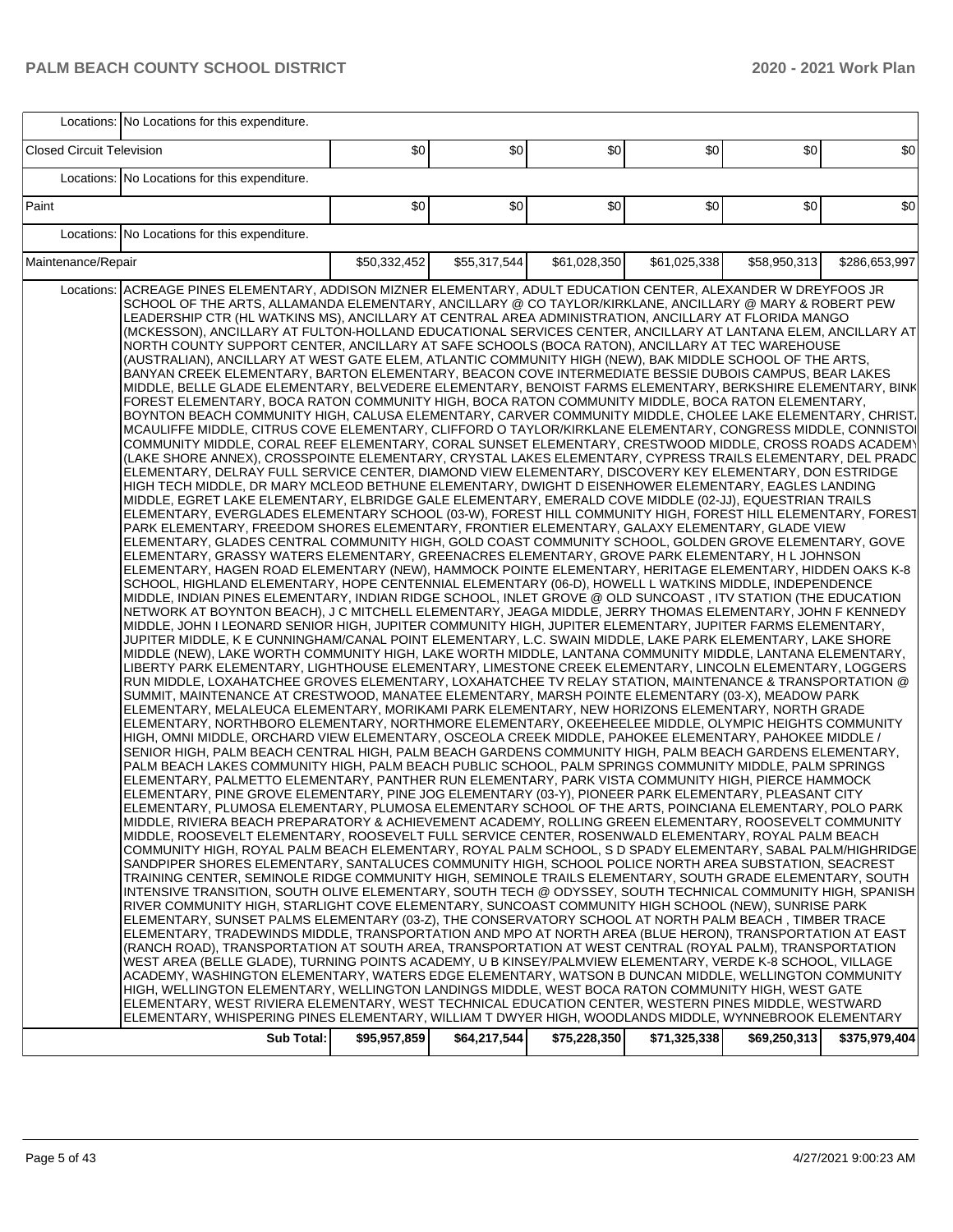| <b>IPECO Maintenance Expenditures</b> | \$0           | ا 30          | ሶሳ<br>w       | ¢∩<br>υU      | \$0 <sub>1</sub> | \$0 |
|---------------------------------------|---------------|---------------|---------------|---------------|------------------|-----|
| <b>∣.50 Mill Sub Total:</b> I         | \$425,231,938 | \$216.660.994 | \$169,816,982 | \$115,074,066 |                  |     |

| <b>Other Items</b>                                                                                                                                                                                                                                                                                                                                                                                                                                                                                                                                                                                                                                                                                                                                                                                                                                                                                                                                                                                                                                                                                                                                                                                                                                                                                                                                                                                                                                                                                                                                                                                                                                                                                                                                                                                                                                                                                                                                                                                                                                                                                                                                                                                                                                                                                                                                                                                                                                                                                                                                                                                                                                                                                                                                                                                                                                                                                                                                                                                                                                                                                                                                                                                                                                                                                                                                                                                                                                                                                                                                                                                                                                                                                                                                                                                                                                                                                                                                                                                                                                                                                                                                                                                                                                                                                                                                                                                                                                                                                                                                                                                                                                                                                                                                                                                                                                                                                                                                                                                                                                                                                                                                                                                                                                                                                                                                                                                                                                                                                                                                                                                                                                                                                                                                                                                                                                                           | 2020 - 2021<br><b>Actual Budget</b> | 2021 - 2022<br>Projected | 2022 - 2023<br>Projected | 2023 - 2024<br>Projected | 2024 - 2025<br>Projected | Total       |
|------------------------------------------------------------------------------------------------------------------------------------------------------------------------------------------------------------------------------------------------------------------------------------------------------------------------------------------------------------------------------------------------------------------------------------------------------------------------------------------------------------------------------------------------------------------------------------------------------------------------------------------------------------------------------------------------------------------------------------------------------------------------------------------------------------------------------------------------------------------------------------------------------------------------------------------------------------------------------------------------------------------------------------------------------------------------------------------------------------------------------------------------------------------------------------------------------------------------------------------------------------------------------------------------------------------------------------------------------------------------------------------------------------------------------------------------------------------------------------------------------------------------------------------------------------------------------------------------------------------------------------------------------------------------------------------------------------------------------------------------------------------------------------------------------------------------------------------------------------------------------------------------------------------------------------------------------------------------------------------------------------------------------------------------------------------------------------------------------------------------------------------------------------------------------------------------------------------------------------------------------------------------------------------------------------------------------------------------------------------------------------------------------------------------------------------------------------------------------------------------------------------------------------------------------------------------------------------------------------------------------------------------------------------------------------------------------------------------------------------------------------------------------------------------------------------------------------------------------------------------------------------------------------------------------------------------------------------------------------------------------------------------------------------------------------------------------------------------------------------------------------------------------------------------------------------------------------------------------------------------------------------------------------------------------------------------------------------------------------------------------------------------------------------------------------------------------------------------------------------------------------------------------------------------------------------------------------------------------------------------------------------------------------------------------------------------------------------------------------------------------------------------------------------------------------------------------------------------------------------------------------------------------------------------------------------------------------------------------------------------------------------------------------------------------------------------------------------------------------------------------------------------------------------------------------------------------------------------------------------------------------------------------------------------------------------------------------------------------------------------------------------------------------------------------------------------------------------------------------------------------------------------------------------------------------------------------------------------------------------------------------------------------------------------------------------------------------------------------------------------------------------------------------------------------------------------------------------------------------------------------------------------------------------------------------------------------------------------------------------------------------------------------------------------------------------------------------------------------------------------------------------------------------------------------------------------------------------------------------------------------------------------------------------------------------------------------------------------------------------------------------------------------------------------------------------------------------------------------------------------------------------------------------------------------------------------------------------------------------------------------------------------------------------------------------------------------------------------------------------------------------------------------------------------------------------------------------------------------------------------------|-------------------------------------|--------------------------|--------------------------|--------------------------|--------------------------|-------------|
| Generators / Data - Security Upgrades                                                                                                                                                                                                                                                                                                                                                                                                                                                                                                                                                                                                                                                                                                                                                                                                                                                                                                                                                                                                                                                                                                                                                                                                                                                                                                                                                                                                                                                                                                                                                                                                                                                                                                                                                                                                                                                                                                                                                                                                                                                                                                                                                                                                                                                                                                                                                                                                                                                                                                                                                                                                                                                                                                                                                                                                                                                                                                                                                                                                                                                                                                                                                                                                                                                                                                                                                                                                                                                                                                                                                                                                                                                                                                                                                                                                                                                                                                                                                                                                                                                                                                                                                                                                                                                                                                                                                                                                                                                                                                                                                                                                                                                                                                                                                                                                                                                                                                                                                                                                                                                                                                                                                                                                                                                                                                                                                                                                                                                                                                                                                                                                                                                                                                                                                                                                                                        | \$500,000                           | \$2,000,000              | \$2,000,000              | \$2,000,000              | \$1,750,000              | \$8,250,000 |
| Locations ACREAGE PINES ELEMENTARY, ADDISON MIZNER ELEMENTARY, ADULT EDUCATION CENTER, ALEXANDER W DREYFOOS JR<br>SCHOOL OF THE ARTS, ALLAMANDA ELEMENTARY, ANCILLARY @ CO TAYLOR/KIRKLANE, ANCILLARY @ MARY & ROBERT PEW<br>LEADERSHIP CTR (HL WATKINS MS), ANCILLARY AT CENTRAL AREA ADMINISTRATION, ANCILLARY AT FLORIDA MANGO<br>(MCKESSON), ANCILLARY AT FULTON-HOLLAND EDUCATIONAL SERVICES CENTER, ANCILLARY AT LANTANA ELEM, ANCILLARY<br>AT NORTH COUNTY SUPPORT CENTER, ANCILLARY AT SAFE SCHOOLS (BOCA RATON), ANCILLARY AT TEC WAREHOUSE<br>(AUSTRALIAN), ANCILLARY AT WEST GATE ELEM, ATLANTIC COMMUNITY HIGH (NEW), BAK MIDDLE SCHOOL OF THE ARTS,<br>BANYAN CREEK ELEMENTARY, BARTON ELEMENTARY, BEACON COVE INTERMEDIATE BESSIE DUBOIS CAMPUS, BEAR LAKES<br>MIDDLE, BELLE GLADE ELEMENTARY, BELVEDERE ELEMENTARY, BENOIST FARMS ELEMENTARY, BERKSHIRE ELEMENTARY,<br>BINKS FOREST ELEMENTARY, BOCA RATON COMMUNITY HIGH, BOCA RATON COMMUNITY MIDDLE, BOCA RATON ELEMENTARY<br>BOYNTON BEACH COMMUNITY HIGH, CALUSA ELEMENTARY, CARVER COMMUNITY MIDDLE, CHOLEE LAKE ELEMENTARY,<br>CHRISTA MCAULIFFE MIDDLE, CITRUS COVE ELEMENTARY, CLIFFORD O TAYLOR/KIRKLANE ELEMENTARY, CONGRESS MIDDLE<br>CONNISTON COMMUNITY MIDDLE, CORAL REEF ELEMENTARY, CORAL SUNSET ELEMENTARY, CRESTWOOD MIDDLE, CROSS<br>ROADS ACADEMY (LAKE SHORE ANNEX), CROSSPOINTE ELEMENTARY, CRYSTAL LAKES ELEMENTARY, CYPRESS TRAILS<br>ELEMENTARY, DEL PRADO ELEMENTARY, DELRAY FULL SERVICE CENTER, DIAMOND VIEW ELEMENTARY, DISCOVERY KEY<br>ELEMENTARY, DON ESTRIDGE HIGH TECH MIDDLE, DR MARY MCLEOD BETHUNE ELEMENTARY, DWIGHT D EISENHOWER<br>ELEMENTARY, EAGLES LANDING MIDDLE, EGRET LAKE ELEMENTARY, ELBRIDGE GALE ELEMENTARY, EMERALD COVE MIDDLE <br>(02-JJ), EQUESTRIAN TRAILS ELEMENTARY, EVERGLADES ELEMENTARY SCHOOL (03-W), FOREST HILL COMMUNITY HIGH,<br>FOREST HILL ELEMENTARY, FOREST PARK ELEMENTARY, FREEDOM SHORES ELEMENTARY, FRONTIER ELEMENTARY, GALAXY<br>ELEMENTARY, GLADE VIEW ELEMENTARY, GLADES CENTRAL COMMUNITY HIGH, GOLD COAST COMMUNITY SCHOOL, GOLDEN<br>GROVE ELEMENTARY, GOVE ELEMENTARY, GRASSY WATERS ELEMENTARY, GREENACRES ELEMENTARY, GROVE PARK<br>ELEMENTARY, H L JOHNSON ELEMENTARY, HAGEN ROAD ELEMENTARY (NEW), HAMMOCK POINTE ELEMENTARY, HERITAGE<br>ELEMENTARY, HIDDEN OAKS K-8 SCHOOL, HIGHLAND ELEMENTARY, HOPE CENTENNIAL ELEMENTARY (06-D), HOWELL L<br>WATKINS MIDDLE, INDEPENDENCE MIDDLE, INDIAN PINES ELEMENTARY, INDIAN RIDGE SCHOOL, INLET GROVE @ OLD<br>SUNCOAST , ITV STATION (THE EDUCATION NETWORK AT BOYNTON BEACH), J C MITCHELL ELEMENTARY, JEAGA MIDDLE,<br>JERRY THOMAS ELEMENTARY, JOHN F KENNEDY MIDDLE, JOHN I LEONARD SENIOR HIGH, JUPITER COMMUNITY HIGH,<br>JUPITER ELEMENTARY, JUPITER FARMS ELEMENTARY, JUPITER MIDDLE, K E CUNNINGHAM/CANAL POINT ELEMENTARY, L.C.<br>SWAIN MIDDLE, LAKE PARK ELEMENTARY, LAKE SHORE MIDDLE (NEW), LAKE WORTH COMMUNITY HIGH, LAKE WORTH MIDDLE<br>LANTANA COMMUNITY MIDDLE, LANTANA ELEMENTARY, LIBERTY PARK ELEMENTARY, LIGHTHOUSE ELEMENTARY, LIMESTONE<br>CREEK ELEMENTARY, LINCOLN ELEMENTARY, LOGGERS RUN MIDDLE, LOXAHATCHEE GROVES ELEMENTARY, LOXAHATCHEE<br>TV RELAY STATION, MAINTENANCE & TRANSPORTATION @ SUMMIT, MAINTENANCE AT CRESTWOOD, MANATEE ELEMENTARY,<br>MARSH POINTE ELEMENTARY (03-X), MEADOW PARK ELEMENTARY, MELALEUCA ELEMENTARY, MORIKAMI PARK ELEMENTARY.<br>NEW HORIZONS ELEMENTARY, NORTH GRADE ELEMENTARY, NORTHBORO ELEMENTARY, NORTHMORE ELEMENTARY,<br>OKEEHEELEE MIDDLE, OLYMPIC HEIGHTS COMMUNITY HIGH, OMNI MIDDLE, ORCHARD VIEW ELEMENTARY, OSCEOLA CREEK<br>MIDDLE, PAHOKEE ELEMENTARY, PAHOKEE MIDDLE / SENIOR HIGH, PALM BEACH CENTRAL HIGH, PALM BEACH GARDENS<br>COMMUNITY HIGH, PALM BEACH GARDENS ELEMENTARY, PALM BEACH LAKES COMMUNITY HIGH, PALM BEACH PUBLIC<br>SCHOOL, PALM SPRINGS COMMUNITY MIDDLE, PALM SPRINGS ELEMENTARY, PALMETTO ELEMENTARY, PANTHER RUN<br>ELEMENTARY, PARK VISTA COMMUNITY HIGH, PIERCE HAMMOCK ELEMENTARY, PINE GROVE ELEMENTARY, PINE JOG<br>ELEMENTARY (03-Y), PIONEER PARK ELEMENTARY, PLEASANT CITY ELEMENTARY, PLUMOSA ELEMENTARY, PLUMOSA<br>ELEMENTARY SCHOOL OF THE ARTS, POINCIANA ELEMENTARY, POLO PARK MIDDLE, RIVIERA BEACH PREPARATORY &<br>ACHIEVEMENT ACADEMY, ROLLING GREEN ELEMENTARY, ROOSEVELT COMMUNITY MIDDLE, ROOSEVELT ELEMENTARY,<br>ROOSEVELT FULL SERVICE CENTER, ROSENWALD ELEMENTARY, ROYAL PALM BEACH COMMUNITY HIGH, ROYAL PALM BEACH<br>ELEMENTARY, ROYAL PALM SCHOOL, S D SPADY ELEMENTARY, SABAL PALM/HIGHRIDGE, SANDPIPER SHORES ELEMENTARY,<br>SANTALUCES COMMUNITY HIGH, SCHOOL POLICE NORTH AREA SUBSTATION, SEACREST TRAINING CENTER, SEMINOLE RIDGE<br>COMMUNITY HIGH, SEMINOLE TRAILS ELEMENTARY, SOUTH GRADE ELEMENTARY, SOUTH INTENSIVE TRANSITION, SOUTH<br>OLIVE ELEMENTARY, SOUTH TECH @ ODYSSEY, SOUTH TECHNICAL COMMUNITY HIGH, SPANISH RIVER COMMUNITY HIGH,<br>STARLIGHT COVE ELEMENTARY, SUNCOAST COMMUNITY HIGH SCHOOL (NEW), SUNRISE PARK ELEMENTARY, SUNSET PALMS<br>ELEMENTARY (03-Z), THE CONSERVATORY SCHOOL AT NORTH PALM BEACH , TIMBER TRACE ELEMENTARY, TRADEWINDS<br>MIDDLE, TRANSPORTATION AND MPO AT NORTH AREA (BLUE HERON), TRANSPORTATION AT EAST (RANCH ROAD),<br>TRANSPORTATION AT SOUTH AREA, TRANSPORTATION AT WEST CENTRAL (ROYAL PALM), TRANSPORTATION WEST AREA<br>(BELLE GLADE), TURNING POINTS ACADEMY, U B KINSEY/PALMVIEW ELEMENTARY, VERDE K-8 SCHOOL, VILLAGE ACADEMY,<br>WASHINGTON ELEMENTARY, WATERS EDGE ELEMENTARY, WATSON B DUNCAN MIDDLE, WELLINGTON COMMUNITY HIGH,<br>WELLINGTON ELEMENTARY, WELLINGTON LANDINGS MIDDLE, WEST BOCA RATON COMMUNITY HIGH, WEST GATE<br>ELEMENTARY, WEST RIVIERA ELEMENTARY, WEST TECHNICAL EDUCATION CENTER, WESTERN PINES MIDDLE, WESTWARD<br>ELEMENTARY, WHISPERING PINES ELEMENTARY, WILLIAM T DWYER HIGH, WOODLANDS MIDDLE, WYNNEBROOK<br><b>ELEMENTARY</b> |                                     |                          |                          |                          |                          |             |
| <b>Custodial Equipment</b>                                                                                                                                                                                                                                                                                                                                                                                                                                                                                                                                                                                                                                                                                                                                                                                                                                                                                                                                                                                                                                                                                                                                                                                                                                                                                                                                                                                                                                                                                                                                                                                                                                                                                                                                                                                                                                                                                                                                                                                                                                                                                                                                                                                                                                                                                                                                                                                                                                                                                                                                                                                                                                                                                                                                                                                                                                                                                                                                                                                                                                                                                                                                                                                                                                                                                                                                                                                                                                                                                                                                                                                                                                                                                                                                                                                                                                                                                                                                                                                                                                                                                                                                                                                                                                                                                                                                                                                                                                                                                                                                                                                                                                                                                                                                                                                                                                                                                                                                                                                                                                                                                                                                                                                                                                                                                                                                                                                                                                                                                                                                                                                                                                                                                                                                                                                                                                                   | \$434,116                           | \$275,000                | \$275,000                | \$275,000                | \$275,000                | \$1,534,116 |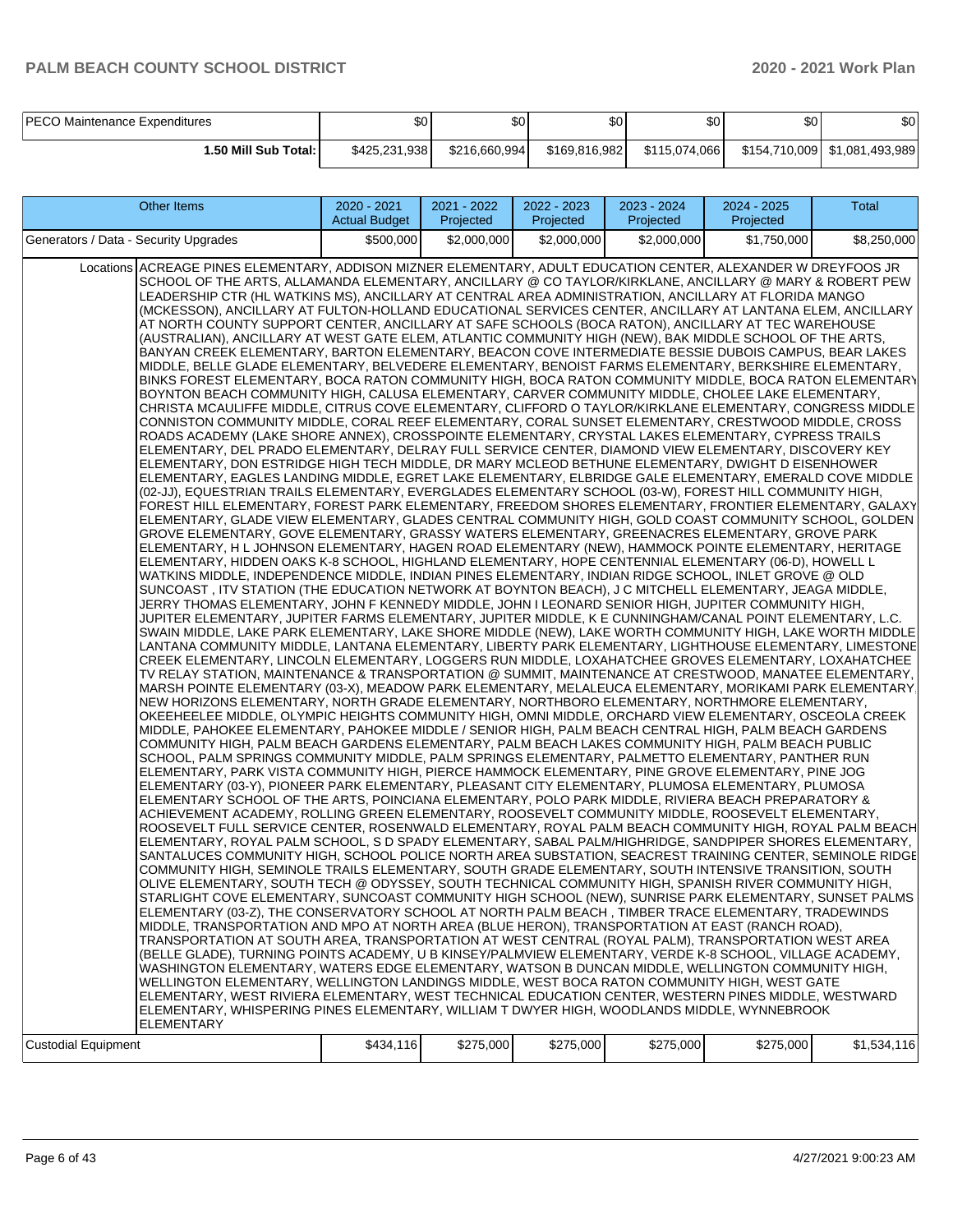|                                  | Locations ACREAGE PINES ELEMENTARY, ADDISON MIZNER ELEMENTARY, ADULT EDUCATION CENTER, ALEXANDER W DREYFOOS JR<br>SCHOOL OF THE ARTS, ALLAMANDA ELEMENTARY, ANCILLARY @ CO TAYLOR/KIRKLANE, ANCILLARY @ MARY & ROBERT PEW<br>LEADERSHIP CTR (HL WATKINS MS), ANCILLARY AT CENTRAL AREA ADMINISTRATION, ANCILLARY AT FLORIDA MANGO<br>(MCKESSON), ANCILLARY AT FULTON-HOLLAND EDUCATIONAL SERVICES CENTER, ANCILLARY AT LANTANA ELEM, ANCILLARY<br>AT NORTH COUNTY SUPPORT CENTER, ANCILLARY AT SAFE SCHOOLS (BOCA RATON), ANCILLARY AT TEC WAREHOUSE<br>(AUSTRALIAN), ANCILLARY AT WEST GATE ELEM, ATLANTIC COMMUNITY HIGH (NEW), BAK MIDDLE SCHOOL OF THE ARTS,<br>BANYAN CREEK ELEMENTARY, BARTON ELEMENTARY, BEACON COVE INTERMEDIATE BESSIE DUBOIS CAMPUS, BEAR LAKES<br>MIDDLE, BELLE GLADE ELEMENTARY, BELVEDERE ELEMENTARY, BENOIST FARMS ELEMENTARY, BERKSHIRE ELEMENTARY,<br>BINKS FOREST ELEMENTARY, BOCA RATON COMMUNITY HIGH, BOCA RATON COMMUNITY MIDDLE, BOCA RATON ELEMENTARY<br>BOYNTON BEACH COMMUNITY HIGH, CALUSA ELEMENTARY, CARVER COMMUNITY MIDDLE, CHOLEE LAKE ELEMENTARY,<br>CHRISTA MCAULIFFE MIDDLE, CITRUS COVE ELEMENTARY, CLIFFORD O TAYLOR/KIRKLANE ELEMENTARY, CONGRESS MIDDLE<br>CONNISTON COMMUNITY MIDDLE, CORAL REEF ELEMENTARY, CORAL SUNSET ELEMENTARY, CRESTWOOD MIDDLE, CROSS<br>ROADS ACADEMY (LAKE SHORE ANNEX), CROSSPOINTE ELEMENTARY, CRYSTAL LAKES ELEMENTARY, CYPRESS TRAILS<br>ELEMENTARY, DEL PRADO ELEMENTARY, DELRAY FULL SERVICE CENTER, DIAMOND VIEW ELEMENTARY, DISCOVERY KEY<br>ELEMENTARY, DON ESTRIDGE HIGH TECH MIDDLE, DR MARY MCLEOD BETHUNE ELEMENTARY, DWIGHT D EISENHOWER<br>ELEMENTARY, EAGLES LANDING MIDDLE, EGRET LAKE ELEMENTARY, ELBRIDGE GALE ELEMENTARY, EMERALD COVE MIDDLE<br>(02-JJ), EQUESTRIAN TRAILS ELEMENTARY, EVERGLADES ELEMENTARY SCHOOL (03-W), FOREST HILL COMMUNITY HIGH,<br>FOREST HILL ELEMENTARY, FOREST PARK ELEMENTARY, FREEDOM SHORES ELEMENTARY, FRONTIER ELEMENTARY, GALAXY<br>ELEMENTARY, GLADE VIEW ELEMENTARY, GLADES CENTRAL COMMUNITY HIGH, GOLD COAST COMMUNITY SCHOOL, GOLDEN<br>GROVE ELEMENTARY, GOVE ELEMENTARY, GRASSY WATERS ELEMENTARY, GREENACRES ELEMENTARY, GROVE PARK<br>ELEMENTARY, H L JOHNSON ELEMENTARY, HAGEN ROAD ELEMENTARY (NEW), HAMMOCK POINTE ELEMENTARY, HERITAGE<br>ELEMENTARY, HIDDEN OAKS K-8 SCHOOL, HIGHLAND ELEMENTARY, HOPE CENTENNIAL ELEMENTARY (06-D), HOWELL L<br>WATKINS MIDDLE, INDEPENDENCE MIDDLE, INDIAN PINES ELEMENTARY, INDIAN RIDGE SCHOOL, INLET GROVE @ OLD<br>SUNCOAST, ITV STATION (THE EDUCATION NETWORK AT BOYNTON BEACH), J C MITCHELL ELEMENTARY, JEAGA MIDDLE,<br>JERRY THOMAS ELEMENTARY, JOHN F KENNEDY MIDDLE, JOHN I LEONARD SENIOR HIGH, JUPITER COMMUNITY HIGH,<br>JUPITER ELEMENTARY, JUPITER FARMS ELEMENTARY, JUPITER MIDDLE, K E CUNNINGHAM/CANAL POINT ELEMENTARY, L.C.<br>SWAIN MIDDLE, LAKE PARK ELEMENTARY, LAKE SHORE MIDDLE (NEW), LAKE WORTH COMMUNITY HIGH, LAKE WORTH MIDDLE<br>LANTANA COMMUNITY MIDDLE, LANTANA ELEMENTARY, LIBERTY PARK ELEMENTARY, LIGHTHOUSE ELEMENTARY, LIMESTONE<br>CREEK ELEMENTARY, LINCOLN ELEMENTARY, LOGGERS RUN MIDDLE, LOXAHATCHEE GROVES ELEMENTARY, LOXAHATCHEE<br>TV RELAY STATION, MAINTENANCE & TRANSPORTATION @ SUMMIT, MAINTENANCE AT CRESTWOOD, MANATEE ELEMENTARY,<br>MARSH POINTE ELEMENTARY (03-X), MEADOW PARK ELEMENTARY, MELALEUCA ELEMENTARY, MORIKAMI PARK ELEMENTARY,<br>NEW HORIZONS ELEMENTARY, NORTH GRADE ELEMENTARY, NORTHBORO ELEMENTARY, NORTHMORE ELEMENTARY,<br>OKEEHEELEE MIDDLE, OLYMPIC HEIGHTS COMMUNITY HIGH, OMNI MIDDLE, ORCHARD VIEW ELEMENTARY, OSCEOLA CREEK<br>MIDDLE, PAHOKEE ELEMENTARY, PAHOKEE MIDDLE / SENIOR HIGH, PALM BEACH CENTRAL HIGH, PALM BEACH GARDENS<br>COMMUNITY HIGH, PALM BEACH GARDENS ELEMENTARY, PALM BEACH LAKES COMMUNITY HIGH, PALM BEACH PUBLIC<br>SCHOOL, PALM SPRINGS COMMUNITY MIDDLE, PALM SPRINGS ELEMENTARY, PALMETTO ELEMENTARY, PANTHER RUN<br>ELEMENTARY, PARK VISTA COMMUNITY HIGH, PIERCE HAMMOCK ELEMENTARY, PINE GROVE ELEMENTARY, PINE JOG<br>ELEMENTARY (03-Y), PIONEER PARK ELEMENTARY, PLEASANT CITY ELEMENTARY, PLUMOSA ELEMENTARY, PLUMOSA<br>ELEMENTARY SCHOOL OF THE ARTS, POINCIANA ELEMENTARY, POLO PARK MIDDLE, RIVIERA BEACH PREPARATORY &<br>ACHIEVEMENT ACADEMY, ROLLING GREEN ELEMENTARY, ROOSEVELT COMMUNITY MIDDLE, ROOSEVELT ELEMENTARY,<br>ROOSEVELT FULL SERVICE CENTER, ROSENWALD ELEMENTARY, ROYAL PALM BEACH COMMUNITY HIGH, ROYAL PALM BEACH<br>ELEMENTARY, ROYAL PALM SCHOOL, S D SPADY ELEMENTARY, SABAL PALM/HIGHRIDGE, SANDPIPER SHORES ELEMENTARY,<br>SANTALUCES COMMUNITY HIGH, SCHOOL POLICE NORTH AREA SUBSTATION, SEACREST TRAINING CENTER, SEMINOLE RIDGE<br>COMMUNITY HIGH, SEMINOLE TRAILS ELEMENTARY, SOUTH GRADE ELEMENTARY, SOUTH INTENSIVE TRANSITION, SOUTH<br>OLIVE ELEMENTARY, SOUTH TECH @ ODYSSEY, SOUTH TECHNICAL COMMUNITY HIGH, SPANISH RIVER COMMUNITY HIGH,<br>STARLIGHT COVE ELEMENTARY, SUNCOAST COMMUNITY HIGH SCHOOL (NEW), SUNRISE PARK ELEMENTARY, SUNSET PALMS<br>ELEMENTARY (03-Z), THE CONSERVATORY SCHOOL AT NORTH PALM BEACH, TIMBER TRACE ELEMENTARY, TRADEWINDS<br>MIDDLE, TRANSPORTATION AND MPO AT NORTH AREA (BLUE HERON), TRANSPORTATION AT EAST (RANCH ROAD),<br>TRANSPORTATION AT SOUTH AREA, TRANSPORTATION AT WEST CENTRAL (ROYAL PALM), TRANSPORTATION WEST AREA<br>(BELLE GLADE), TURNING POINTS ACADEMY, U B KINSEY/PALMVIEW ELEMENTARY, VERDE K-8 SCHOOL, VILLAGE ACADEMY,<br>WASHINGTON ELEMENTARY, WATERS EDGE ELEMENTARY, WATSON B DUNCAN MIDDLE, WELLINGTON COMMUNITY HIGH, |               |               |              |              |              |               |
|----------------------------------|-----------------------------------------------------------------------------------------------------------------------------------------------------------------------------------------------------------------------------------------------------------------------------------------------------------------------------------------------------------------------------------------------------------------------------------------------------------------------------------------------------------------------------------------------------------------------------------------------------------------------------------------------------------------------------------------------------------------------------------------------------------------------------------------------------------------------------------------------------------------------------------------------------------------------------------------------------------------------------------------------------------------------------------------------------------------------------------------------------------------------------------------------------------------------------------------------------------------------------------------------------------------------------------------------------------------------------------------------------------------------------------------------------------------------------------------------------------------------------------------------------------------------------------------------------------------------------------------------------------------------------------------------------------------------------------------------------------------------------------------------------------------------------------------------------------------------------------------------------------------------------------------------------------------------------------------------------------------------------------------------------------------------------------------------------------------------------------------------------------------------------------------------------------------------------------------------------------------------------------------------------------------------------------------------------------------------------------------------------------------------------------------------------------------------------------------------------------------------------------------------------------------------------------------------------------------------------------------------------------------------------------------------------------------------------------------------------------------------------------------------------------------------------------------------------------------------------------------------------------------------------------------------------------------------------------------------------------------------------------------------------------------------------------------------------------------------------------------------------------------------------------------------------------------------------------------------------------------------------------------------------------------------------------------------------------------------------------------------------------------------------------------------------------------------------------------------------------------------------------------------------------------------------------------------------------------------------------------------------------------------------------------------------------------------------------------------------------------------------------------------------------------------------------------------------------------------------------------------------------------------------------------------------------------------------------------------------------------------------------------------------------------------------------------------------------------------------------------------------------------------------------------------------------------------------------------------------------------------------------------------------------------------------------------------------------------------------------------------------------------------------------------------------------------------------------------------------------------------------------------------------------------------------------------------------------------------------------------------------------------------------------------------------------------------------------------------------------------------------------------------------------------------------------------------------------------------------------------------------------------------------------------------------------------------------------------------------------------------------------------------------------------------------------------------------------------------------------------------------------------------------------------------------------------------------------------------------------------------------------------------------------------------------------------------------------------------------------------------------------------------------------------------------------------------------------------------------------------------------------------------------------------------------------------------|---------------|---------------|--------------|--------------|--------------|---------------|
|                                  |                                                                                                                                                                                                                                                                                                                                                                                                                                                                                                                                                                                                                                                                                                                                                                                                                                                                                                                                                                                                                                                                                                                                                                                                                                                                                                                                                                                                                                                                                                                                                                                                                                                                                                                                                                                                                                                                                                                                                                                                                                                                                                                                                                                                                                                                                                                                                                                                                                                                                                                                                                                                                                                                                                                                                                                                                                                                                                                                                                                                                                                                                                                                                                                                                                                                                                                                                                                                                                                                                                                                                                                                                                                                                                                                                                                                                                                                                                                                                                                                                                                                                                                                                                                                                                                                                                                                                                                                                                                                                                                                                                                                                                                                                                                                                                                                                                                                                                                                                                                                                                                                                                                                                                                                                                                                                                                                                                                                                                                                                                                                               |               |               |              |              |              |               |
|                                  |                                                                                                                                                                                                                                                                                                                                                                                                                                                                                                                                                                                                                                                                                                                                                                                                                                                                                                                                                                                                                                                                                                                                                                                                                                                                                                                                                                                                                                                                                                                                                                                                                                                                                                                                                                                                                                                                                                                                                                                                                                                                                                                                                                                                                                                                                                                                                                                                                                                                                                                                                                                                                                                                                                                                                                                                                                                                                                                                                                                                                                                                                                                                                                                                                                                                                                                                                                                                                                                                                                                                                                                                                                                                                                                                                                                                                                                                                                                                                                                                                                                                                                                                                                                                                                                                                                                                                                                                                                                                                                                                                                                                                                                                                                                                                                                                                                                                                                                                                                                                                                                                                                                                                                                                                                                                                                                                                                                                                                                                                                                                               |               |               |              |              |              |               |
|                                  |                                                                                                                                                                                                                                                                                                                                                                                                                                                                                                                                                                                                                                                                                                                                                                                                                                                                                                                                                                                                                                                                                                                                                                                                                                                                                                                                                                                                                                                                                                                                                                                                                                                                                                                                                                                                                                                                                                                                                                                                                                                                                                                                                                                                                                                                                                                                                                                                                                                                                                                                                                                                                                                                                                                                                                                                                                                                                                                                                                                                                                                                                                                                                                                                                                                                                                                                                                                                                                                                                                                                                                                                                                                                                                                                                                                                                                                                                                                                                                                                                                                                                                                                                                                                                                                                                                                                                                                                                                                                                                                                                                                                                                                                                                                                                                                                                                                                                                                                                                                                                                                                                                                                                                                                                                                                                                                                                                                                                                                                                                                                               |               |               |              |              |              |               |
|                                  | WELLINGTON ELEMENTARY, WELLINGTON LANDINGS MIDDLE, WEST BOCA RATON COMMUNITY HIGH, WEST GATE                                                                                                                                                                                                                                                                                                                                                                                                                                                                                                                                                                                                                                                                                                                                                                                                                                                                                                                                                                                                                                                                                                                                                                                                                                                                                                                                                                                                                                                                                                                                                                                                                                                                                                                                                                                                                                                                                                                                                                                                                                                                                                                                                                                                                                                                                                                                                                                                                                                                                                                                                                                                                                                                                                                                                                                                                                                                                                                                                                                                                                                                                                                                                                                                                                                                                                                                                                                                                                                                                                                                                                                                                                                                                                                                                                                                                                                                                                                                                                                                                                                                                                                                                                                                                                                                                                                                                                                                                                                                                                                                                                                                                                                                                                                                                                                                                                                                                                                                                                                                                                                                                                                                                                                                                                                                                                                                                                                                                                                  |               |               |              |              |              |               |
|                                  | ELEMENTARY, WEST RIVIERA ELEMENTARY, WEST TECHNICAL EDUCATION CENTER, WESTERN PINES MIDDLE, WESTWARD<br>ELEMENTARY, WHISPERING PINES ELEMENTARY, WILLIAM T DWYER HIGH, WOODLANDS MIDDLE, WYNNEBROOK<br><b>ELEMENTARY</b>                                                                                                                                                                                                                                                                                                                                                                                                                                                                                                                                                                                                                                                                                                                                                                                                                                                                                                                                                                                                                                                                                                                                                                                                                                                                                                                                                                                                                                                                                                                                                                                                                                                                                                                                                                                                                                                                                                                                                                                                                                                                                                                                                                                                                                                                                                                                                                                                                                                                                                                                                                                                                                                                                                                                                                                                                                                                                                                                                                                                                                                                                                                                                                                                                                                                                                                                                                                                                                                                                                                                                                                                                                                                                                                                                                                                                                                                                                                                                                                                                                                                                                                                                                                                                                                                                                                                                                                                                                                                                                                                                                                                                                                                                                                                                                                                                                                                                                                                                                                                                                                                                                                                                                                                                                                                                                                      |               |               |              |              |              |               |
| <b>Facility Renewal Projects</b> |                                                                                                                                                                                                                                                                                                                                                                                                                                                                                                                                                                                                                                                                                                                                                                                                                                                                                                                                                                                                                                                                                                                                                                                                                                                                                                                                                                                                                                                                                                                                                                                                                                                                                                                                                                                                                                                                                                                                                                                                                                                                                                                                                                                                                                                                                                                                                                                                                                                                                                                                                                                                                                                                                                                                                                                                                                                                                                                                                                                                                                                                                                                                                                                                                                                                                                                                                                                                                                                                                                                                                                                                                                                                                                                                                                                                                                                                                                                                                                                                                                                                                                                                                                                                                                                                                                                                                                                                                                                                                                                                                                                                                                                                                                                                                                                                                                                                                                                                                                                                                                                                                                                                                                                                                                                                                                                                                                                                                                                                                                                                               | \$307,740,685 | \$142,968,450 | \$80,313,632 | \$25,973,728 | \$67,934,696 | \$624,931,191 |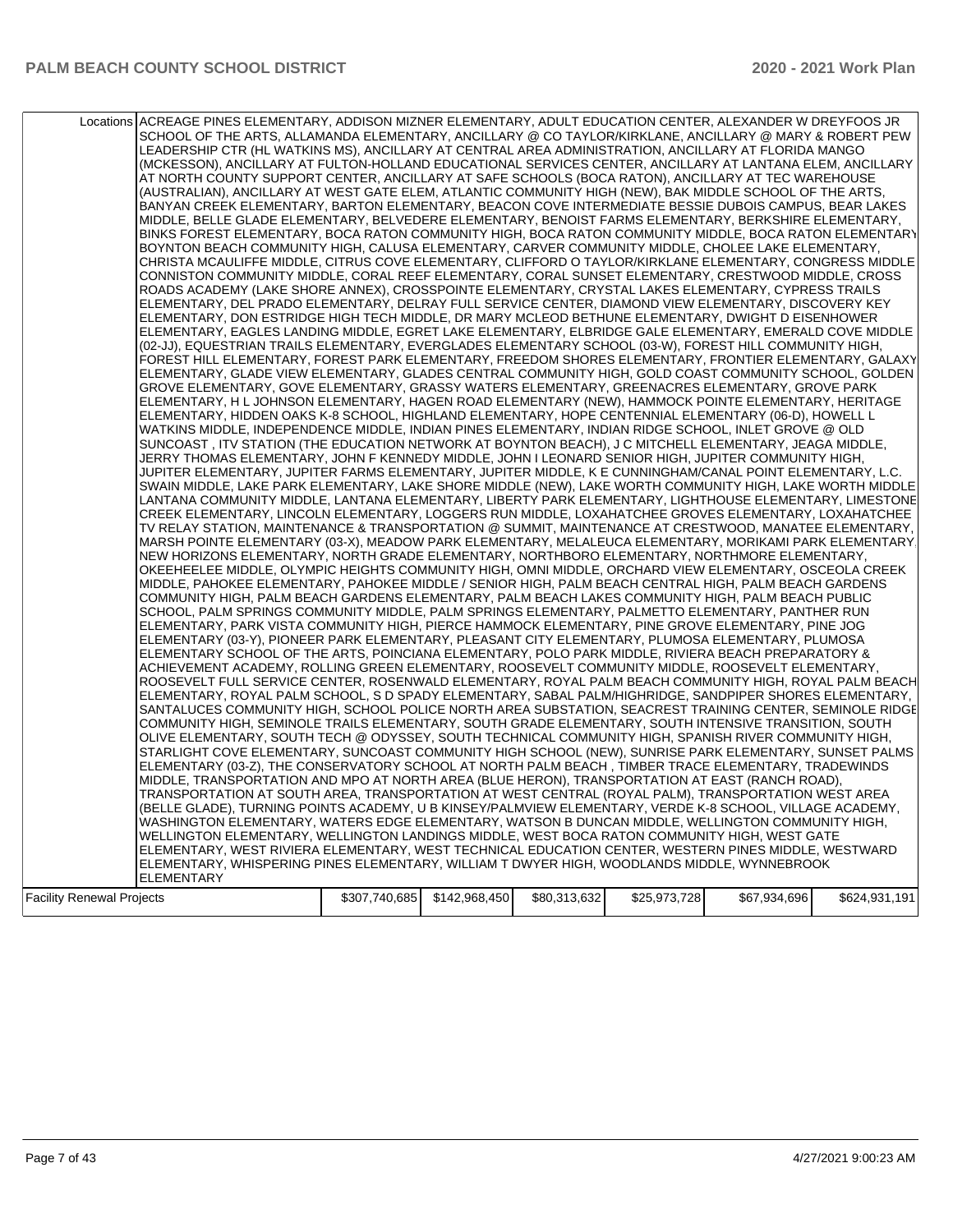|                | Locations ACREAGE PINES ELEMENTARY, ADDISON MIZNER ELEMENTARY, ADULT EDUCATION CENTER, ALEXANDER W DREYFOOS JR<br>SCHOOL OF THE ARTS, ALLAMANDA ELEMENTARY, ANCILLARY @ CO TAYLOR/KIRKLANE, ANCILLARY @ MARY & ROBERT PEW<br>LEADERSHIP CTR (HL WATKINS MS), ANCILLARY AT CENTRAL AREA ADMINISTRATION, ANCILLARY AT FLORIDA MANGO<br>(MCKESSON), ANCILLARY AT FULTON-HOLLAND EDUCATIONAL SERVICES CENTER, ANCILLARY AT LANTANA ELEM, ANCILLARY<br>AT NORTH COUNTY SUPPORT CENTER, ANCILLARY AT SAFE SCHOOLS (BOCA RATON), ANCILLARY AT TEC WAREHOUSE<br>(AUSTRALIAN), ANCILLARY AT WEST GATE ELEM, ATLANTIC COMMUNITY HIGH (NEW), BAK MIDDLE SCHOOL OF THE ARTS,<br>BANYAN CREEK ELEMENTARY, BARTON ELEMENTARY, BEACON COVE INTERMEDIATE BESSIE DUBOIS CAMPUS, BEAR LAKES<br>MIDDLE, BELLE GLADE ELEMENTARY, BELVEDERE ELEMENTARY, BENOIST FARMS ELEMENTARY, BERKSHIRE ELEMENTARY,<br>BINKS FOREST ELEMENTARY, BOCA RATON COMMUNITY HIGH, BOCA RATON COMMUNITY MIDDLE, BOCA RATON ELEMENTARY<br>BOYNTON BEACH COMMUNITY HIGH, CALUSA ELEMENTARY, CARVER COMMUNITY MIDDLE, CHOLEE LAKE ELEMENTARY,<br>CHRISTA MCAULIFFE MIDDLE, CITRUS COVE ELEMENTARY, CLIFFORD O TAYLOR/KIRKLANE ELEMENTARY, CONGRESS MIDDLE<br>CONNISTON COMMUNITY MIDDLE, CORAL REEF ELEMENTARY, CORAL SUNSET ELEMENTARY, CRESTWOOD MIDDLE, CROSS<br>ROADS ACADEMY (LAKE SHORE ANNEX), CROSSPOINTE ELEMENTARY, CRYSTAL LAKES ELEMENTARY, CYPRESS TRAILS<br>ELEMENTARY, DEL PRADO ELEMENTARY, DELRAY FULL SERVICE CENTER, DIAMOND VIEW ELEMENTARY, DISCOVERY KEY<br>ELEMENTARY, DON ESTRIDGE HIGH TECH MIDDLE, DR MARY MCLEOD BETHUNE ELEMENTARY, DWIGHT D EISENHOWER<br>ELEMENTARY, EAGLES LANDING MIDDLE, EGRET LAKE ELEMENTARY, ELBRIDGE GALE ELEMENTARY, EMERALD COVE MIDDLE<br>(02-JJ), EQUESTRIAN TRAILS ELEMENTARY, EVERGLADES ELEMENTARY SCHOOL (03-W), FOREST HILL COMMUNITY HIGH,<br>FOREST HILL ELEMENTARY, FOREST PARK ELEMENTARY, FREEDOM SHORES ELEMENTARY, FRONTIER ELEMENTARY, GALAXY<br>ELEMENTARY, GLADE VIEW ELEMENTARY, GLADES CENTRAL COMMUNITY HIGH, GOLD COAST COMMUNITY SCHOOL, GOLDEN<br>GROVE ELEMENTARY, GOVE ELEMENTARY, GRASSY WATERS ELEMENTARY, GREENACRES ELEMENTARY, GROVE PARK<br>ELEMENTARY, H L JOHNSON ELEMENTARY, HAGEN ROAD ELEMENTARY (NEW), HAMMOCK POINTE ELEMENTARY, HERITAGE<br>ELEMENTARY, HIDDEN OAKS K-8 SCHOOL, HIGHLAND ELEMENTARY, HOPE CENTENNIAL ELEMENTARY (06-D), HOWELL L<br>WATKINS MIDDLE, INDEPENDENCE MIDDLE, INDIAN PINES ELEMENTARY, INDIAN RIDGE SCHOOL, INLET GROVE @ OLD<br>SUNCOAST, ITV STATION (THE EDUCATION NETWORK AT BOYNTON BEACH), J C MITCHELL ELEMENTARY, JEAGA MIDDLE,<br>JERRY THOMAS ELEMENTARY, JOHN F KENNEDY MIDDLE, JOHN I LEONARD SENIOR HIGH, JUPITER COMMUNITY HIGH,<br>JUPITER ELEMENTARY, JUPITER FARMS ELEMENTARY, JUPITER MIDDLE, K E CUNNINGHAM/CANAL POINT ELEMENTARY, L.C.<br>SWAIN MIDDLE, LAKE PARK ELEMENTARY, LAKE SHORE MIDDLE (NEW), LAKE WORTH COMMUNITY HIGH, LAKE WORTH MIDDLE<br>LANTANA COMMUNITY MIDDLE, LANTANA ELEMENTARY, LIBERTY PARK ELEMENTARY, LIGHTHOUSE ELEMENTARY, LIMESTONE<br>CREEK ELEMENTARY, LINCOLN ELEMENTARY, LOGGERS RUN MIDDLE, LOXAHATCHEE GROVES ELEMENTARY, LOXAHATCHEE<br>TV RELAY STATION, MAINTENANCE & TRANSPORTATION @ SUMMIT, MAINTENANCE AT CRESTWOOD, MANATEE ELEMENTARY,<br>MARSH POINTE ELEMENTARY (03-X), MEADOW PARK ELEMENTARY, MELALEUCA ELEMENTARY, MORIKAMI PARK ELEMENTARY,<br>NEW HORIZONS ELEMENTARY, NORTH GRADE ELEMENTARY, NORTHBORO ELEMENTARY, NORTHMORE ELEMENTARY,<br>OKEEHEELEE MIDDLE, OLYMPIC HEIGHTS COMMUNITY HIGH, OMNI MIDDLE, ORCHARD VIEW ELEMENTARY, OSCEOLA CREEK<br>MIDDLE, PAHOKEE ELEMENTARY, PAHOKEE MIDDLE / SENIOR HIGH, PALM BEACH CENTRAL HIGH, PALM BEACH GARDENS<br>COMMUNITY HIGH, PALM BEACH GARDENS ELEMENTARY, PALM BEACH LAKES COMMUNITY HIGH, PALM BEACH PUBLIC<br>SCHOOL, PALM SPRINGS COMMUNITY MIDDLE, PALM SPRINGS ELEMENTARY, PALMETTO ELEMENTARY, PANTHER RUN<br>ELEMENTARY, PARK VISTA COMMUNITY HIGH, PIERCE HAMMOCK ELEMENTARY, PINE GROVE ELEMENTARY, PINE JOG<br>ELEMENTARY (03-Y), PIONEER PARK ELEMENTARY, PLEASANT CITY ELEMENTARY, PLUMOSA ELEMENTARY, PLUMOSA<br>ELEMENTARY SCHOOL OF THE ARTS, POINCIANA ELEMENTARY, POLO PARK MIDDLE, RIVIERA BEACH PREPARATORY &<br>ACHIEVEMENT ACADEMY, ROLLING GREEN ELEMENTARY, ROOSEVELT COMMUNITY MIDDLE, ROOSEVELT ELEMENTARY,<br>ROOSEVELT FULL SERVICE CENTER, ROSENWALD ELEMENTARY, ROYAL PALM BEACH COMMUNITY HIGH, ROYAL PALM BEACH<br>ELEMENTARY, ROYAL PALM SCHOOL, S D SPADY ELEMENTARY, SABAL PALM/HIGHRIDGE, SANDPIPER SHORES ELEMENTARY,<br>SANTALUCES COMMUNITY HIGH, SCHOOL POLICE NORTH AREA SUBSTATION, SEACREST TRAINING CENTER, SEMINOLE RIDGE<br>COMMUNITY HIGH, SEMINOLE TRAILS ELEMENTARY, SOUTH GRADE ELEMENTARY, SOUTH INTENSIVE TRANSITION, SOUTH<br>OLIVE ELEMENTARY, SOUTH TECH @ ODYSSEY, SOUTH TECHNICAL COMMUNITY HIGH, SPANISH RIVER COMMUNITY HIGH,<br>STARLIGHT COVE ELEMENTARY, SUNCOAST COMMUNITY HIGH SCHOOL (NEW), SUNRISE PARK ELEMENTARY, SUNSET PALMS<br>ELEMENTARY (03-Z), THE CONSERVATORY SCHOOL AT NORTH PALM BEACH, TIMBER TRACE ELEMENTARY, TRADEWINDS<br>MIDDLE, TRANSPORTATION AND MPO AT NORTH AREA (BLUE HERON), TRANSPORTATION AT EAST (RANCH ROAD),<br>TRANSPORTATION AT SOUTH AREA, TRANSPORTATION AT WEST CENTRAL (ROYAL PALM), TRANSPORTATION WEST AREA<br>(BELLE GLADE), TURNING POINTS ACADEMY, U B KINSEY/PALMVIEW ELEMENTARY, VERDE K-8 SCHOOL, VILLAGE ACADEMY,<br>WASHINGTON ELEMENTARY, WATERS EDGE ELEMENTARY, WATSON B DUNCAN MIDDLE, WELLINGTON COMMUNITY HIGH,<br>WELLINGTON ELEMENTARY, WELLINGTON LANDINGS MIDDLE, WEST BOCA RATON COMMUNITY HIGH, WEST GATE<br>ELEMENTARY, WEST RIVIERA ELEMENTARY, WEST TECHNICAL EDUCATION CENTER, WESTERN PINES MIDDLE, WESTWARD |              |             |             |             |             |              |
|----------------|-------------------------------------------------------------------------------------------------------------------------------------------------------------------------------------------------------------------------------------------------------------------------------------------------------------------------------------------------------------------------------------------------------------------------------------------------------------------------------------------------------------------------------------------------------------------------------------------------------------------------------------------------------------------------------------------------------------------------------------------------------------------------------------------------------------------------------------------------------------------------------------------------------------------------------------------------------------------------------------------------------------------------------------------------------------------------------------------------------------------------------------------------------------------------------------------------------------------------------------------------------------------------------------------------------------------------------------------------------------------------------------------------------------------------------------------------------------------------------------------------------------------------------------------------------------------------------------------------------------------------------------------------------------------------------------------------------------------------------------------------------------------------------------------------------------------------------------------------------------------------------------------------------------------------------------------------------------------------------------------------------------------------------------------------------------------------------------------------------------------------------------------------------------------------------------------------------------------------------------------------------------------------------------------------------------------------------------------------------------------------------------------------------------------------------------------------------------------------------------------------------------------------------------------------------------------------------------------------------------------------------------------------------------------------------------------------------------------------------------------------------------------------------------------------------------------------------------------------------------------------------------------------------------------------------------------------------------------------------------------------------------------------------------------------------------------------------------------------------------------------------------------------------------------------------------------------------------------------------------------------------------------------------------------------------------------------------------------------------------------------------------------------------------------------------------------------------------------------------------------------------------------------------------------------------------------------------------------------------------------------------------------------------------------------------------------------------------------------------------------------------------------------------------------------------------------------------------------------------------------------------------------------------------------------------------------------------------------------------------------------------------------------------------------------------------------------------------------------------------------------------------------------------------------------------------------------------------------------------------------------------------------------------------------------------------------------------------------------------------------------------------------------------------------------------------------------------------------------------------------------------------------------------------------------------------------------------------------------------------------------------------------------------------------------------------------------------------------------------------------------------------------------------------------------------------------------------------------------------------------------------------------------------------------------------------------------------------------------------------------------------------------------------------------------------------------------------------------------------------------------------------------------------------------------------------------------------------------------------------------------------------------------------------------------------------------------------------------------------------------------------------------------------------------------------------------------------------------------------------------------------------------------------------------------------------------------------------------------------------------------------------------------------------------------------------------------------------------------------------------------------|--------------|-------------|-------------|-------------|-------------|--------------|
|                |                                                                                                                                                                                                                                                                                                                                                                                                                                                                                                                                                                                                                                                                                                                                                                                                                                                                                                                                                                                                                                                                                                                                                                                                                                                                                                                                                                                                                                                                                                                                                                                                                                                                                                                                                                                                                                                                                                                                                                                                                                                                                                                                                                                                                                                                                                                                                                                                                                                                                                                                                                                                                                                                                                                                                                                                                                                                                                                                                                                                                                                                                                                                                                                                                                                                                                                                                                                                                                                                                                                                                                                                                                                                                                                                                                                                                                                                                                                                                                                                                                                                                                                                                                                                                                                                                                                                                                                                                                                                                                                                                                                                                                                                                                                                                                                                                                                                                                                                                                                                                                                                                                                                                                                                                                                                                                                                                                                                                                                                                                                                                                                                                                                                                                                                                       |              |             |             |             |             |              |
|                |                                                                                                                                                                                                                                                                                                                                                                                                                                                                                                                                                                                                                                                                                                                                                                                                                                                                                                                                                                                                                                                                                                                                                                                                                                                                                                                                                                                                                                                                                                                                                                                                                                                                                                                                                                                                                                                                                                                                                                                                                                                                                                                                                                                                                                                                                                                                                                                                                                                                                                                                                                                                                                                                                                                                                                                                                                                                                                                                                                                                                                                                                                                                                                                                                                                                                                                                                                                                                                                                                                                                                                                                                                                                                                                                                                                                                                                                                                                                                                                                                                                                                                                                                                                                                                                                                                                                                                                                                                                                                                                                                                                                                                                                                                                                                                                                                                                                                                                                                                                                                                                                                                                                                                                                                                                                                                                                                                                                                                                                                                                                                                                                                                                                                                                                                       |              |             |             |             |             |              |
|                | ELEMENTARY, WHISPERING PINES ELEMENTARY, WILLIAM T DWYER HIGH, WOODLANDS MIDDLE, WYNNEBROOK                                                                                                                                                                                                                                                                                                                                                                                                                                                                                                                                                                                                                                                                                                                                                                                                                                                                                                                                                                                                                                                                                                                                                                                                                                                                                                                                                                                                                                                                                                                                                                                                                                                                                                                                                                                                                                                                                                                                                                                                                                                                                                                                                                                                                                                                                                                                                                                                                                                                                                                                                                                                                                                                                                                                                                                                                                                                                                                                                                                                                                                                                                                                                                                                                                                                                                                                                                                                                                                                                                                                                                                                                                                                                                                                                                                                                                                                                                                                                                                                                                                                                                                                                                                                                                                                                                                                                                                                                                                                                                                                                                                                                                                                                                                                                                                                                                                                                                                                                                                                                                                                                                                                                                                                                                                                                                                                                                                                                                                                                                                                                                                                                                                           |              |             |             |             |             |              |
|                | <b>ELEMENTARY</b>                                                                                                                                                                                                                                                                                                                                                                                                                                                                                                                                                                                                                                                                                                                                                                                                                                                                                                                                                                                                                                                                                                                                                                                                                                                                                                                                                                                                                                                                                                                                                                                                                                                                                                                                                                                                                                                                                                                                                                                                                                                                                                                                                                                                                                                                                                                                                                                                                                                                                                                                                                                                                                                                                                                                                                                                                                                                                                                                                                                                                                                                                                                                                                                                                                                                                                                                                                                                                                                                                                                                                                                                                                                                                                                                                                                                                                                                                                                                                                                                                                                                                                                                                                                                                                                                                                                                                                                                                                                                                                                                                                                                                                                                                                                                                                                                                                                                                                                                                                                                                                                                                                                                                                                                                                                                                                                                                                                                                                                                                                                                                                                                                                                                                                                                     |              |             |             |             |             |              |
|                |                                                                                                                                                                                                                                                                                                                                                                                                                                                                                                                                                                                                                                                                                                                                                                                                                                                                                                                                                                                                                                                                                                                                                                                                                                                                                                                                                                                                                                                                                                                                                                                                                                                                                                                                                                                                                                                                                                                                                                                                                                                                                                                                                                                                                                                                                                                                                                                                                                                                                                                                                                                                                                                                                                                                                                                                                                                                                                                                                                                                                                                                                                                                                                                                                                                                                                                                                                                                                                                                                                                                                                                                                                                                                                                                                                                                                                                                                                                                                                                                                                                                                                                                                                                                                                                                                                                                                                                                                                                                                                                                                                                                                                                                                                                                                                                                                                                                                                                                                                                                                                                                                                                                                                                                                                                                                                                                                                                                                                                                                                                                                                                                                                                                                                                                                       |              |             |             |             |             |              |
| Minor Projects |                                                                                                                                                                                                                                                                                                                                                                                                                                                                                                                                                                                                                                                                                                                                                                                                                                                                                                                                                                                                                                                                                                                                                                                                                                                                                                                                                                                                                                                                                                                                                                                                                                                                                                                                                                                                                                                                                                                                                                                                                                                                                                                                                                                                                                                                                                                                                                                                                                                                                                                                                                                                                                                                                                                                                                                                                                                                                                                                                                                                                                                                                                                                                                                                                                                                                                                                                                                                                                                                                                                                                                                                                                                                                                                                                                                                                                                                                                                                                                                                                                                                                                                                                                                                                                                                                                                                                                                                                                                                                                                                                                                                                                                                                                                                                                                                                                                                                                                                                                                                                                                                                                                                                                                                                                                                                                                                                                                                                                                                                                                                                                                                                                                                                                                                                       | \$12,666,929 | \$3,000,000 | \$3,000,000 | \$3,500,000 | \$3,500,000 | \$25,666,929 |
|                |                                                                                                                                                                                                                                                                                                                                                                                                                                                                                                                                                                                                                                                                                                                                                                                                                                                                                                                                                                                                                                                                                                                                                                                                                                                                                                                                                                                                                                                                                                                                                                                                                                                                                                                                                                                                                                                                                                                                                                                                                                                                                                                                                                                                                                                                                                                                                                                                                                                                                                                                                                                                                                                                                                                                                                                                                                                                                                                                                                                                                                                                                                                                                                                                                                                                                                                                                                                                                                                                                                                                                                                                                                                                                                                                                                                                                                                                                                                                                                                                                                                                                                                                                                                                                                                                                                                                                                                                                                                                                                                                                                                                                                                                                                                                                                                                                                                                                                                                                                                                                                                                                                                                                                                                                                                                                                                                                                                                                                                                                                                                                                                                                                                                                                                                                       |              |             |             |             |             |              |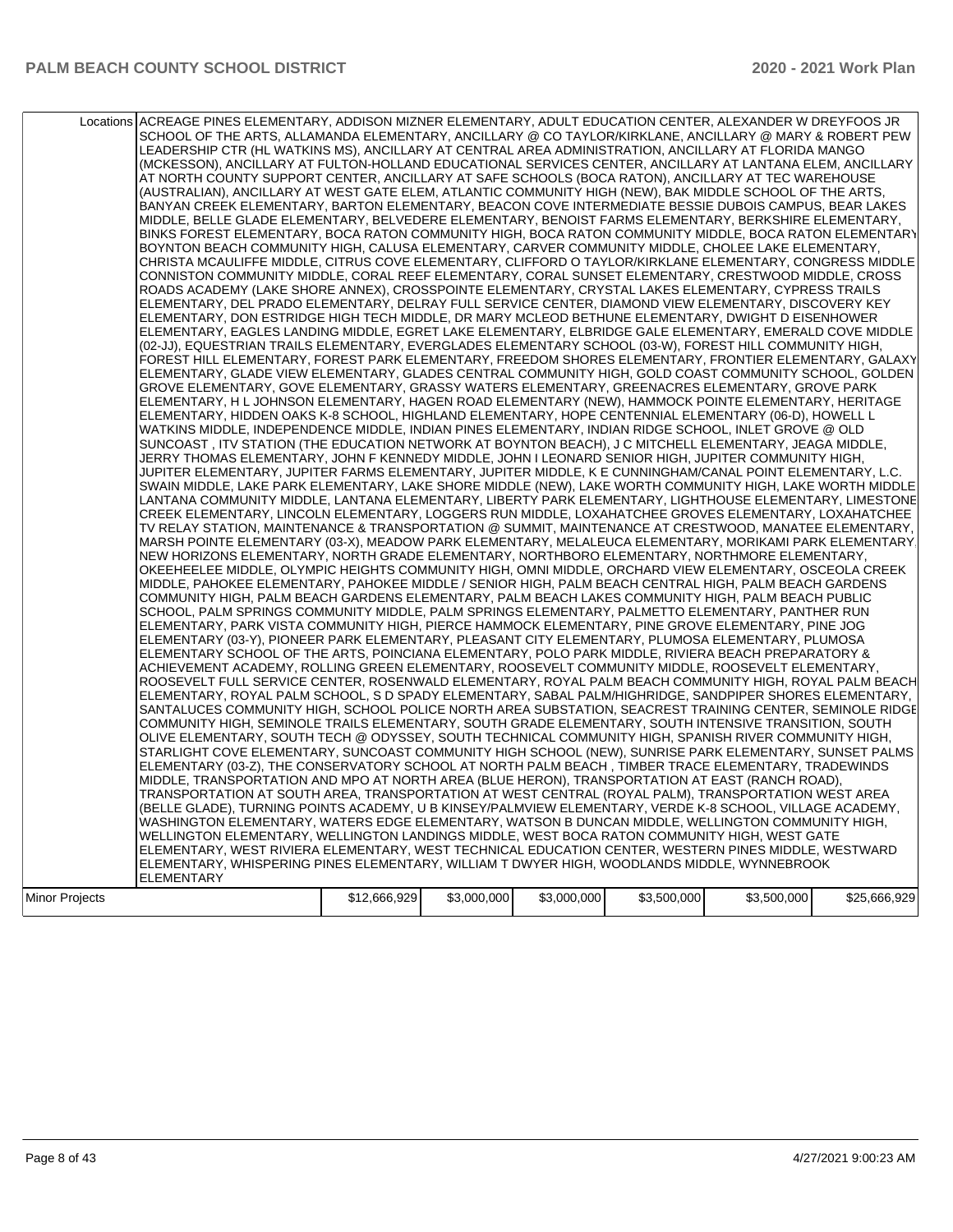|                               | Locations ACREAGE PINES ELEMENTARY, ADDISON MIZNER ELEMENTARY, ADULT EDUCATION CENTER, ALEXANDER W DREYFOOS JR<br>SCHOOL OF THE ARTS, ALLAMANDA ELEMENTARY, ANCILLARY @ CO TAYLOR/KIRKLANE, ANCILLARY @ MARY & ROBERT PEW<br>LEADERSHIP CTR (HL WATKINS MS), ANCILLARY AT CENTRAL AREA ADMINISTRATION, ANCILLARY AT FLORIDA MANGO<br>(MCKESSON), ANCILLARY AT FULTON-HOLLAND EDUCATIONAL SERVICES CENTER, ANCILLARY AT LANTANA ELEM, ANCILLARY<br>AT NORTH COUNTY SUPPORT CENTER, ANCILLARY AT SAFE SCHOOLS (BOCA RATON), ANCILLARY AT TEC WAREHOUSE<br>(AUSTRALIAN), ANCILLARY AT WEST GATE ELEM, ATLANTIC COMMUNITY HIGH (NEW), BAK MIDDLE SCHOOL OF THE ARTS,<br>BANYAN CREEK ELEMENTARY, BARTON ELEMENTARY, BEACON COVE INTERMEDIATE BESSIE DUBOIS CAMPUS, BEAR LAKES<br>MIDDLE, BELLE GLADE ELEMENTARY, BELVEDERE ELEMENTARY, BENOIST FARMS ELEMENTARY, BERKSHIRE ELEMENTARY,<br>BINKS FOREST ELEMENTARY, BOCA RATON COMMUNITY HIGH, BOCA RATON COMMUNITY MIDDLE, BOCA RATON ELEMENTARY<br>BOYNTON BEACH COMMUNITY HIGH, CALUSA ELEMENTARY, CARVER COMMUNITY MIDDLE, CHOLEE LAKE ELEMENTARY,<br>CHRISTA MCAULIFFE MIDDLE, CITRUS COVE ELEMENTARY, CLIFFORD O TAYLOR/KIRKLANE ELEMENTARY, CONGRESS MIDDLE<br>CONNISTON COMMUNITY MIDDLE, CORAL REEF ELEMENTARY, CORAL SUNSET ELEMENTARY, CRESTWOOD MIDDLE, CROSS<br>ROADS ACADEMY (LAKE SHORE ANNEX), CROSSPOINTE ELEMENTARY, CRYSTAL LAKES ELEMENTARY, CYPRESS TRAILS<br>ELEMENTARY, DEL PRADO ELEMENTARY, DELRAY FULL SERVICE CENTER, DIAMOND VIEW ELEMENTARY, DISCOVERY KEY<br>ELEMENTARY, DON ESTRIDGE HIGH TECH MIDDLE, DR MARY MCLEOD BETHUNE ELEMENTARY, DWIGHT D EISENHOWER<br>ELEMENTARY, EAGLES LANDING MIDDLE, EGRET LAKE ELEMENTARY, ELBRIDGE GALE ELEMENTARY, EMERALD COVE MIDDLE<br>(02-JJ), EQUESTRIAN TRAILS ELEMENTARY, EVERGLADES ELEMENTARY SCHOOL (03-W), FOREST HILL COMMUNITY HIGH,<br>FOREST HILL ELEMENTARY, FOREST PARK ELEMENTARY, FREEDOM SHORES ELEMENTARY, FRONTIER ELEMENTARY, GALAXY<br>ELEMENTARY, GLADE VIEW ELEMENTARY, GLADES CENTRAL COMMUNITY HIGH, GOLD COAST COMMUNITY SCHOOL, GOLDEN<br>GROVE ELEMENTARY, GOVE ELEMENTARY, GRASSY WATERS ELEMENTARY, GREENACRES ELEMENTARY, GROVE PARK<br>ELEMENTARY, H L JOHNSON ELEMENTARY, HAGEN ROAD ELEMENTARY (NEW), HAMMOCK POINTE ELEMENTARY, HERITAGE<br>ELEMENTARY, HIDDEN OAKS K-8 SCHOOL, HIGHLAND ELEMENTARY, HOPE CENTENNIAL ELEMENTARY (06-D), HOWELL L<br>WATKINS MIDDLE, INDEPENDENCE MIDDLE, INDIAN PINES ELEMENTARY, INDIAN RIDGE SCHOOL, INLET GROVE @ OLD<br>SUNCOAST, ITV STATION (THE EDUCATION NETWORK AT BOYNTON BEACH), J C MITCHELL ELEMENTARY, JEAGA MIDDLE,<br>JERRY THOMAS ELEMENTARY, JOHN F KENNEDY MIDDLE, JOHN I LEONARD SENIOR HIGH, JUPITER COMMUNITY HIGH,<br>JUPITER ELEMENTARY, JUPITER FARMS ELEMENTARY, JUPITER MIDDLE, K E CUNNINGHAM/CANAL POINT ELEMENTARY, L.C.<br>SWAIN MIDDLE, LAKE PARK ELEMENTARY, LAKE SHORE MIDDLE (NEW), LAKE WORTH COMMUNITY HIGH, LAKE WORTH MIDDLE<br>LANTANA COMMUNITY MIDDLE. LANTANA ELEMENTARY. LIBERTY PARK ELEMENTARY. LIGHTHOUSE ELEMENTARY. LIMESTONE<br>CREEK ELEMENTARY, LINCOLN ELEMENTARY, LOGGERS RUN MIDDLE, LOXAHATCHEE GROVES ELEMENTARY, LOXAHATCHEE<br>TV RELAY STATION, MAINTENANCE & TRANSPORTATION @ SUMMIT, MAINTENANCE AT CRESTWOOD, MANATEE ELEMENTARY,<br>MARSH POINTE ELEMENTARY (03-X), MEADOW PARK ELEMENTARY, MELALEUCA ELEMENTARY, MORIKAMI PARK ELEMENTARY,<br>NEW HORIZONS ELEMENTARY, NORTH GRADE ELEMENTARY, NORTHBORO ELEMENTARY, NORTHMORE ELEMENTARY,<br>OKEEHEELEE MIDDLE, OLYMPIC HEIGHTS COMMUNITY HIGH, OMNI MIDDLE, ORCHARD VIEW ELEMENTARY, OSCEOLA CREEK<br>MIDDLE, PAHOKEE ELEMENTARY, PAHOKEE MIDDLE / SENIOR HIGH, PALM BEACH CENTRAL HIGH, PALM BEACH GARDENS<br>COMMUNITY HIGH, PALM BEACH GARDENS ELEMENTARY, PALM BEACH LAKES COMMUNITY HIGH, PALM BEACH PUBLIC<br>SCHOOL, PALM SPRINGS COMMUNITY MIDDLE, PALM SPRINGS ELEMENTARY, PALMETTO ELEMENTARY, PANTHER RUN<br>ELEMENTARY, PARK VISTA COMMUNITY HIGH, PIERCE HAMMOCK ELEMENTARY, PINE GROVE ELEMENTARY, PINE JOG<br>ELEMENTARY (03-Y), PIONEER PARK ELEMENTARY, PLEASANT CITY ELEMENTARY, PLUMOSA ELEMENTARY, PLUMOSA<br>ELEMENTARY SCHOOL OF THE ARTS, POINCIANA ELEMENTARY, POLO PARK MIDDLE, RIVIERA BEACH PREPARATORY &<br>ACHIEVEMENT ACADEMY, ROLLING GREEN ELEMENTARY, ROOSEVELT COMMUNITY MIDDLE, ROOSEVELT ELEMENTARY,<br>ROOSEVELT FULL SERVICE CENTER, ROSENWALD ELEMENTARY, ROYAL PALM BEACH COMMUNITY HIGH, ROYAL PALM BEACH<br>ELEMENTARY, ROYAL PALM SCHOOL, S D SPADY ELEMENTARY, SABAL PALM/HIGHRIDGE, SANDPIPER SHORES ELEMENTARY,<br>SANTALUCES COMMUNITY HIGH, SCHOOL POLICE NORTH AREA SUBSTATION, SEACREST TRAINING CENTER, SEMINOLE RIDGE<br>COMMUNITY HIGH, SEMINOLE TRAILS ELEMENTARY, SOUTH GRADE ELEMENTARY, SOUTH INTENSIVE TRANSITION, SOUTH<br>OLIVE ELEMENTARY, SOUTH TECH @ ODYSSEY, SOUTH TECHNICAL COMMUNITY HIGH, SPANISH RIVER COMMUNITY HIGH,<br>STARLIGHT COVE ELEMENTARY, SUNCOAST COMMUNITY HIGH SCHOOL (NEW), SUNRISE PARK ELEMENTARY, SUNSET PALMS<br>ELEMENTARY (03-Z), THE CONSERVATORY SCHOOL AT NORTH PALM BEACH, TIMBER TRACE ELEMENTARY, TRADEWINDS<br>MIDDLE, TRANSPORTATION AND MPO AT NORTH AREA (BLUE HERON), TRANSPORTATION AT EAST (RANCH ROAD),<br>TRANSPORTATION AT SOUTH AREA, TRANSPORTATION AT WEST CENTRAL (ROYAL PALM), TRANSPORTATION WEST AREA<br>(BELLE GLADE), TURNING POINTS ACADEMY, U B KINSEY/PALMVIEW ELEMENTARY, VERDE K-8 SCHOOL, VILLAGE ACADEMY, |             |             |             |              |              |              |
|-------------------------------|------------------------------------------------------------------------------------------------------------------------------------------------------------------------------------------------------------------------------------------------------------------------------------------------------------------------------------------------------------------------------------------------------------------------------------------------------------------------------------------------------------------------------------------------------------------------------------------------------------------------------------------------------------------------------------------------------------------------------------------------------------------------------------------------------------------------------------------------------------------------------------------------------------------------------------------------------------------------------------------------------------------------------------------------------------------------------------------------------------------------------------------------------------------------------------------------------------------------------------------------------------------------------------------------------------------------------------------------------------------------------------------------------------------------------------------------------------------------------------------------------------------------------------------------------------------------------------------------------------------------------------------------------------------------------------------------------------------------------------------------------------------------------------------------------------------------------------------------------------------------------------------------------------------------------------------------------------------------------------------------------------------------------------------------------------------------------------------------------------------------------------------------------------------------------------------------------------------------------------------------------------------------------------------------------------------------------------------------------------------------------------------------------------------------------------------------------------------------------------------------------------------------------------------------------------------------------------------------------------------------------------------------------------------------------------------------------------------------------------------------------------------------------------------------------------------------------------------------------------------------------------------------------------------------------------------------------------------------------------------------------------------------------------------------------------------------------------------------------------------------------------------------------------------------------------------------------------------------------------------------------------------------------------------------------------------------------------------------------------------------------------------------------------------------------------------------------------------------------------------------------------------------------------------------------------------------------------------------------------------------------------------------------------------------------------------------------------------------------------------------------------------------------------------------------------------------------------------------------------------------------------------------------------------------------------------------------------------------------------------------------------------------------------------------------------------------------------------------------------------------------------------------------------------------------------------------------------------------------------------------------------------------------------------------------------------------------------------------------------------------------------------------------------------------------------------------------------------------------------------------------------------------------------------------------------------------------------------------------------------------------------------------------------------------------------------------------------------------------------------------------------------------------------------------------------------------------------------------------------------------------------------------------------------------------------------------------------------------------------------------------------------------------------------------------------------------------------------------------------------------------------------------------------------------------------------------------------------------------------------------------------------------------------------------------------------------------------------------------------------------------------------------------------------------------------------|-------------|-------------|-------------|--------------|--------------|--------------|
|                               |                                                                                                                                                                                                                                                                                                                                                                                                                                                                                                                                                                                                                                                                                                                                                                                                                                                                                                                                                                                                                                                                                                                                                                                                                                                                                                                                                                                                                                                                                                                                                                                                                                                                                                                                                                                                                                                                                                                                                                                                                                                                                                                                                                                                                                                                                                                                                                                                                                                                                                                                                                                                                                                                                                                                                                                                                                                                                                                                                                                                                                                                                                                                                                                                                                                                                                                                                                                                                                                                                                                                                                                                                                                                                                                                                                                                                                                                                                                                                                                                                                                                                                                                                                                                                                                                                                                                                                                                                                                                                                                                                                                                                                                                                                                                                                                                                                                                                                                                                                                                                                                                                                                                                                                                                                                                                                                                                                                                                                          |             |             |             |              |              |              |
|                               | WASHINGTON ELEMENTARY, WATERS EDGE ELEMENTARY, WATSON B DUNCAN MIDDLE, WELLINGTON COMMUNITY HIGH,                                                                                                                                                                                                                                                                                                                                                                                                                                                                                                                                                                                                                                                                                                                                                                                                                                                                                                                                                                                                                                                                                                                                                                                                                                                                                                                                                                                                                                                                                                                                                                                                                                                                                                                                                                                                                                                                                                                                                                                                                                                                                                                                                                                                                                                                                                                                                                                                                                                                                                                                                                                                                                                                                                                                                                                                                                                                                                                                                                                                                                                                                                                                                                                                                                                                                                                                                                                                                                                                                                                                                                                                                                                                                                                                                                                                                                                                                                                                                                                                                                                                                                                                                                                                                                                                                                                                                                                                                                                                                                                                                                                                                                                                                                                                                                                                                                                                                                                                                                                                                                                                                                                                                                                                                                                                                                                                        |             |             |             |              |              |              |
|                               | WELLINGTON ELEMENTARY, WELLINGTON LANDINGS MIDDLE, WEST BOCA RATON COMMUNITY HIGH, WEST GATE<br>ELEMENTARY, WEST RIVIERA ELEMENTARY, WEST TECHNICAL EDUCATION CENTER, WESTERN PINES MIDDLE, WESTWARD<br>ELEMENTARY, WHISPERING PINES ELEMENTARY, WILLIAM T DWYER HIGH, WOODLANDS MIDDLE, WYNNEBROOK<br><b>ELEMENTARY</b>                                                                                                                                                                                                                                                                                                                                                                                                                                                                                                                                                                                                                                                                                                                                                                                                                                                                                                                                                                                                                                                                                                                                                                                                                                                                                                                                                                                                                                                                                                                                                                                                                                                                                                                                                                                                                                                                                                                                                                                                                                                                                                                                                                                                                                                                                                                                                                                                                                                                                                                                                                                                                                                                                                                                                                                                                                                                                                                                                                                                                                                                                                                                                                                                                                                                                                                                                                                                                                                                                                                                                                                                                                                                                                                                                                                                                                                                                                                                                                                                                                                                                                                                                                                                                                                                                                                                                                                                                                                                                                                                                                                                                                                                                                                                                                                                                                                                                                                                                                                                                                                                                                                 |             |             |             |              |              |              |
| Building Envelope Maintenance |                                                                                                                                                                                                                                                                                                                                                                                                                                                                                                                                                                                                                                                                                                                                                                                                                                                                                                                                                                                                                                                                                                                                                                                                                                                                                                                                                                                                                                                                                                                                                                                                                                                                                                                                                                                                                                                                                                                                                                                                                                                                                                                                                                                                                                                                                                                                                                                                                                                                                                                                                                                                                                                                                                                                                                                                                                                                                                                                                                                                                                                                                                                                                                                                                                                                                                                                                                                                                                                                                                                                                                                                                                                                                                                                                                                                                                                                                                                                                                                                                                                                                                                                                                                                                                                                                                                                                                                                                                                                                                                                                                                                                                                                                                                                                                                                                                                                                                                                                                                                                                                                                                                                                                                                                                                                                                                                                                                                                                          | \$7,314,521 | \$4,200,000 | \$7,000,000 | \$10,000,000 | \$10,000,000 | \$38,514,521 |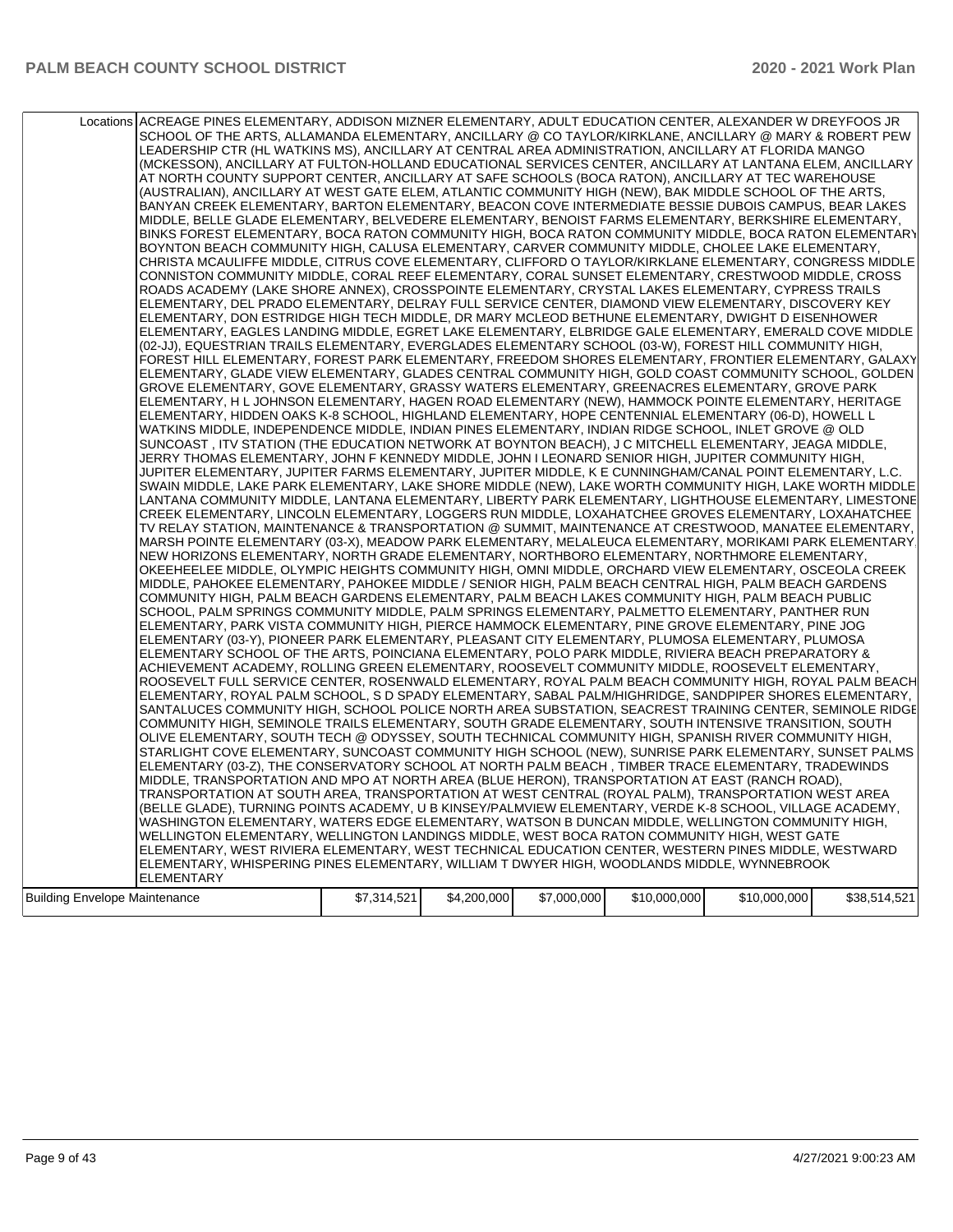|            | Locations ACREAGE PINES ELEMENTARY, ADDISON MIZNER ELEMENTARY, ADULT EDUCATION CENTER, ALEXANDER W DREYFOOS JR<br>SCHOOL OF THE ARTS, ALLAMANDA ELEMENTARY, ANCILLARY @ CO TAYLOR/KIRKLANE, ANCILLARY @ MARY & ROBERT PEW<br>LEADERSHIP CTR (HL WATKINS MS), ANCILLARY AT CENTRAL AREA ADMINISTRATION, ANCILLARY AT FLORIDA MANGO<br>(MCKESSON), ANCILLARY AT FULTON-HOLLAND EDUCATIONAL SERVICES CENTER, ANCILLARY AT LANTANA ELEM, ANCILLARY<br>AT NORTH COUNTY SUPPORT CENTER, ANCILLARY AT SAFE SCHOOLS (BOCA RATON), ANCILLARY AT TEC WAREHOUSE<br>(AUSTRALIAN), ANCILLARY AT WEST GATE ELEM, ATLANTIC COMMUNITY HIGH (NEW), BAK MIDDLE SCHOOL OF THE ARTS,<br>BANYAN CREEK ELEMENTARY, BARTON ELEMENTARY, BEACON COVE INTERMEDIATE BESSIE DUBOIS CAMPUS, BEAR LAKES<br>MIDDLE, BELLE GLADE ELEMENTARY, BELVEDERE ELEMENTARY, BENOIST FARMS ELEMENTARY, BERKSHIRE ELEMENTARY,<br>BINKS FOREST ELEMENTARY, BOCA RATON COMMUNITY HIGH, BOCA RATON COMMUNITY MIDDLE, BOCA RATON ELEMENTARY<br>BOYNTON BEACH COMMUNITY HIGH, CALUSA ELEMENTARY, CARVER COMMUNITY MIDDLE, CHOLEE LAKE ELEMENTARY,<br>CHRISTA MCAULIFFE MIDDLE, CITRUS COVE ELEMENTARY, CLIFFORD O TAYLOR/KIRKLANE ELEMENTARY, CONGRESS MIDDLE<br>CONNISTON COMMUNITY MIDDLE, CORAL REEF ELEMENTARY, CORAL SUNSET ELEMENTARY, CRESTWOOD MIDDLE, CROSS<br>ROADS ACADEMY (LAKE SHORE ANNEX), CROSSPOINTE ELEMENTARY, CRYSTAL LAKES ELEMENTARY, CYPRESS TRAILS<br>ELEMENTARY, DEL PRADO ELEMENTARY, DELRAY FULL SERVICE CENTER, DIAMOND VIEW ELEMENTARY, DISCOVERY KEY<br>ELEMENTARY, DON ESTRIDGE HIGH TECH MIDDLE, DR MARY MCLEOD BETHUNE ELEMENTARY, DWIGHT D EISENHOWER<br>ELEMENTARY, EAGLES LANDING MIDDLE, EGRET LAKE ELEMENTARY, ELBRIDGE GALE ELEMENTARY, EMERALD COVE MIDDLE<br>(02-JJ), EQUESTRIAN TRAILS ELEMENTARY, EVERGLADES ELEMENTARY SCHOOL (03-W), FOREST HILL COMMUNITY HIGH,<br>FOREST HILL ELEMENTARY, FOREST PARK ELEMENTARY, FREEDOM SHORES ELEMENTARY, FRONTIER ELEMENTARY, GALAXY<br>IELEMENTARY, GLADE VIEW ELEMENTARY, GLADES CENTRAL COMMUNITY HIGH, GOLD COAST COMMUNITY SCHOOL, GOLDEN<br>GROVE ELEMENTARY, GOVE ELEMENTARY, GRASSY WATERS ELEMENTARY, GREENACRES ELEMENTARY, GROVE PARK<br>ELEMENTARY, H L JOHNSON ELEMENTARY, HAGEN ROAD ELEMENTARY (NEW), HAMMOCK POINTE ELEMENTARY, HERITAGE<br>ELEMENTARY, HIDDEN OAKS K-8 SCHOOL, HIGHLAND ELEMENTARY, HOPE CENTENNIAL ELEMENTARY (06-D), HOWELL L<br>WATKINS MIDDLE, INDEPENDENCE MIDDLE, INDIAN PINES ELEMENTARY, INDIAN RIDGE SCHOOL, INLET GROVE @ OLD<br>SUNCOAST, ITV STATION (THE EDUCATION NETWORK AT BOYNTON BEACH), J C MITCHELL ELEMENTARY, JEAGA MIDDLE,<br>JERRY THOMAS ELEMENTARY, JOHN F KENNEDY MIDDLE, JOHN I LEONARD SENIOR HIGH, JUPITER COMMUNITY HIGH,<br>JUPITER ELEMENTARY, JUPITER FARMS ELEMENTARY, JUPITER MIDDLE, K E CUNNINGHAM/CANAL POINT ELEMENTARY, L.C.<br>SWAIN MIDDLE, LAKE PARK ELEMENTARY, LAKE SHORE MIDDLE (NEW), LAKE WORTH COMMUNITY HIGH, LAKE WORTH MIDDLE<br>LANTANA COMMUNITY MIDDLE, LANTANA ELEMENTARY, LIBERTY PARK ELEMENTARY, LIGHTHOUSE ELEMENTARY, LIMESTONE<br>CREEK ELEMENTARY, LINCOLN ELEMENTARY, LOGGERS RUN MIDDLE, LOXAHATCHEE GROVES ELEMENTARY, LOXAHATCHEE<br>TV RELAY STATION, MAINTENANCE & TRANSPORTATION @ SUMMIT, MAINTENANCE AT CRESTWOOD, MANATEE ELEMENTARY,<br>MARSH POINTE ELEMENTARY (03-X), MEADOW PARK ELEMENTARY, MELALEUCA ELEMENTARY, MORIKAMI PARK ELEMENTARY,<br>NEW HORIZONS ELEMENTARY, NORTH GRADE ELEMENTARY, NORTHBORO ELEMENTARY, NORTHMORE ELEMENTARY,<br>OKEEHEELEE MIDDLE, OLYMPIC HEIGHTS COMMUNITY HIGH, OMNI MIDDLE, ORCHARD VIEW ELEMENTARY, OSCEOLA CREEK<br>MIDDLE, PAHOKEE ELEMENTARY, PAHOKEE MIDDLE / SENIOR HIGH, PALM BEACH CENTRAL HIGH, PALM BEACH GARDENS<br>COMMUNITY HIGH, PALM BEACH GARDENS ELEMENTARY, PALM BEACH LAKES COMMUNITY HIGH, PALM BEACH PUBLIC<br>SCHOOL, PALM SPRINGS COMMUNITY MIDDLE, PALM SPRINGS ELEMENTARY, PALMETTO ELEMENTARY, PANTHER RUN<br>ELEMENTARY, PARK VISTA COMMUNITY HIGH, PIERCE HAMMOCK ELEMENTARY, PINE GROVE ELEMENTARY, PINE JOG<br>ELEMENTARY (03-Y), PIONEER PARK ELEMENTARY, PLEASANT CITY ELEMENTARY, PLUMOSA ELEMENTARY, PLUMOSA<br>ELEMENTARY SCHOOL OF THE ARTS, POINCIANA ELEMENTARY, POLO PARK MIDDLE, RIVIERA BEACH PREPARATORY &<br>ACHIEVEMENT ACADEMY, ROLLING GREEN ELEMENTARY, ROOSEVELT COMMUNITY MIDDLE, ROOSEVELT ELEMENTARY,<br>ROOSEVELT FULL SERVICE CENTER, ROSENWALD ELEMENTARY, ROYAL PALM BEACH COMMUNITY HIGH, ROYAL PALM BEACH<br>ELEMENTARY, ROYAL PALM SCHOOL, S D SPADY ELEMENTARY, SABAL PALM/HIGHRIDGE, SANDPIPER SHORES ELEMENTARY,<br>SANTALUCES COMMUNITY HIGH, SCHOOL POLICE NORTH AREA SUBSTATION, SEACREST TRAINING CENTER, SEMINOLE RIDGE<br>COMMUNITY HIGH, SEMINOLE TRAILS ELEMENTARY, SOUTH GRADE ELEMENTARY, SOUTH INTENSIVE TRANSITION, SOUTH<br>OLIVE ELEMENTARY, SOUTH TECH @ ODYSSEY, SOUTH TECHNICAL COMMUNITY HIGH, SPANISH RIVER COMMUNITY HIGH,<br>STARLIGHT COVE ELEMENTARY, SUNCOAST COMMUNITY HIGH SCHOOL (NEW), SUNRISE PARK ELEMENTARY, SUNSET PALMS<br>ELEMENTARY (03-Z), THE CONSERVATORY SCHOOL AT NORTH PALM BEACH, TIMBER TRACE ELEMENTARY, TRADEWINDS<br>MIDDLE, TRANSPORTATION AND MPO AT NORTH AREA (BLUE HERON), TRANSPORTATION AT EAST (RANCH ROAD), |           |     |             |             |             |             |
|------------|-----------------------------------------------------------------------------------------------------------------------------------------------------------------------------------------------------------------------------------------------------------------------------------------------------------------------------------------------------------------------------------------------------------------------------------------------------------------------------------------------------------------------------------------------------------------------------------------------------------------------------------------------------------------------------------------------------------------------------------------------------------------------------------------------------------------------------------------------------------------------------------------------------------------------------------------------------------------------------------------------------------------------------------------------------------------------------------------------------------------------------------------------------------------------------------------------------------------------------------------------------------------------------------------------------------------------------------------------------------------------------------------------------------------------------------------------------------------------------------------------------------------------------------------------------------------------------------------------------------------------------------------------------------------------------------------------------------------------------------------------------------------------------------------------------------------------------------------------------------------------------------------------------------------------------------------------------------------------------------------------------------------------------------------------------------------------------------------------------------------------------------------------------------------------------------------------------------------------------------------------------------------------------------------------------------------------------------------------------------------------------------------------------------------------------------------------------------------------------------------------------------------------------------------------------------------------------------------------------------------------------------------------------------------------------------------------------------------------------------------------------------------------------------------------------------------------------------------------------------------------------------------------------------------------------------------------------------------------------------------------------------------------------------------------------------------------------------------------------------------------------------------------------------------------------------------------------------------------------------------------------------------------------------------------------------------------------------------------------------------------------------------------------------------------------------------------------------------------------------------------------------------------------------------------------------------------------------------------------------------------------------------------------------------------------------------------------------------------------------------------------------------------------------------------------------------------------------------------------------------------------------------------------------------------------------------------------------------------------------------------------------------------------------------------------------------------------------------------------------------------------------------------------------------------------------------------------------------------------------------------------------------------------------------------------------------------------------------------------------------------------------------------------------------------------------------------------------------------------------------------------------------------------------------------------------------------------------------------------------------------------------------------------------------------------------------------------------------------------------------------------------------------------------------------------------------------------------------------------------------------------------------------------------------------------------------------------------------------------------------------------------------------------------------------------------------------------------------------------------------------------------------------------------------------------------------------------------------------|-----------|-----|-------------|-------------|-------------|-------------|
|            |                                                                                                                                                                                                                                                                                                                                                                                                                                                                                                                                                                                                                                                                                                                                                                                                                                                                                                                                                                                                                                                                                                                                                                                                                                                                                                                                                                                                                                                                                                                                                                                                                                                                                                                                                                                                                                                                                                                                                                                                                                                                                                                                                                                                                                                                                                                                                                                                                                                                                                                                                                                                                                                                                                                                                                                                                                                                                                                                                                                                                                                                                                                                                                                                                                                                                                                                                                                                                                                                                                                                                                                                                                                                                                                                                                                                                                                                                                                                                                                                                                                                                                                                                                                                                                                                                                                                                                                                                                                                                                                                                                                                                                                                                                                                                                                                                                                                                                                                                                                                                                                                                                                                                                                                                       |           |     |             |             |             |             |
|            | TRANSPORTATION AT SOUTH AREA, TRANSPORTATION AT WEST CENTRAL (ROYAL PALM), TRANSPORTATION WEST AREA<br>(BELLE GLADE), TURNING POINTS ACADEMY, U B KINSEY/PALMVIEW ELEMENTARY, VERDE K-8 SCHOOL, VILLAGE ACADEMY,<br>WASHINGTON ELEMENTARY. WATERS EDGE ELEMENTARY. WATSON B DUNCAN MIDDLE. WELLINGTON COMMUNITY HIGH.<br>WELLINGTON ELEMENTARY, WELLINGTON LANDINGS MIDDLE, WEST BOCA RATON COMMUNITY HIGH, WEST GATE<br>ELEMENTARY, WEST RIVIERA ELEMENTARY, WEST TECHNICAL EDUCATION CENTER, WESTERN PINES MIDDLE, WESTWARD<br>ELEMENTARY, WHISPERING PINES ELEMENTARY, WILLIAM T DWYER HIGH, WOODLANDS MIDDLE, WYNNEBROOK<br><b>ELEMENTARY</b>                                                                                                                                                                                                                                                                                                                                                                                                                                                                                                                                                                                                                                                                                                                                                                                                                                                                                                                                                                                                                                                                                                                                                                                                                                                                                                                                                                                                                                                                                                                                                                                                                                                                                                                                                                                                                                                                                                                                                                                                                                                                                                                                                                                                                                                                                                                                                                                                                                                                                                                                                                                                                                                                                                                                                                                                                                                                                                                                                                                                                                                                                                                                                                                                                                                                                                                                                                                                                                                                                                                                                                                                                                                                                                                                                                                                                                                                                                                                                                                                                                                                                                                                                                                                                                                                                                                                                                                                                                                                                                                                                                     |           |     |             |             |             |             |
| Compliance |                                                                                                                                                                                                                                                                                                                                                                                                                                                                                                                                                                                                                                                                                                                                                                                                                                                                                                                                                                                                                                                                                                                                                                                                                                                                                                                                                                                                                                                                                                                                                                                                                                                                                                                                                                                                                                                                                                                                                                                                                                                                                                                                                                                                                                                                                                                                                                                                                                                                                                                                                                                                                                                                                                                                                                                                                                                                                                                                                                                                                                                                                                                                                                                                                                                                                                                                                                                                                                                                                                                                                                                                                                                                                                                                                                                                                                                                                                                                                                                                                                                                                                                                                                                                                                                                                                                                                                                                                                                                                                                                                                                                                                                                                                                                                                                                                                                                                                                                                                                                                                                                                                                                                                                                                       | \$617,828 | \$0 | \$2,000,000 | \$2,000,000 | \$2,000,000 | \$6,617,828 |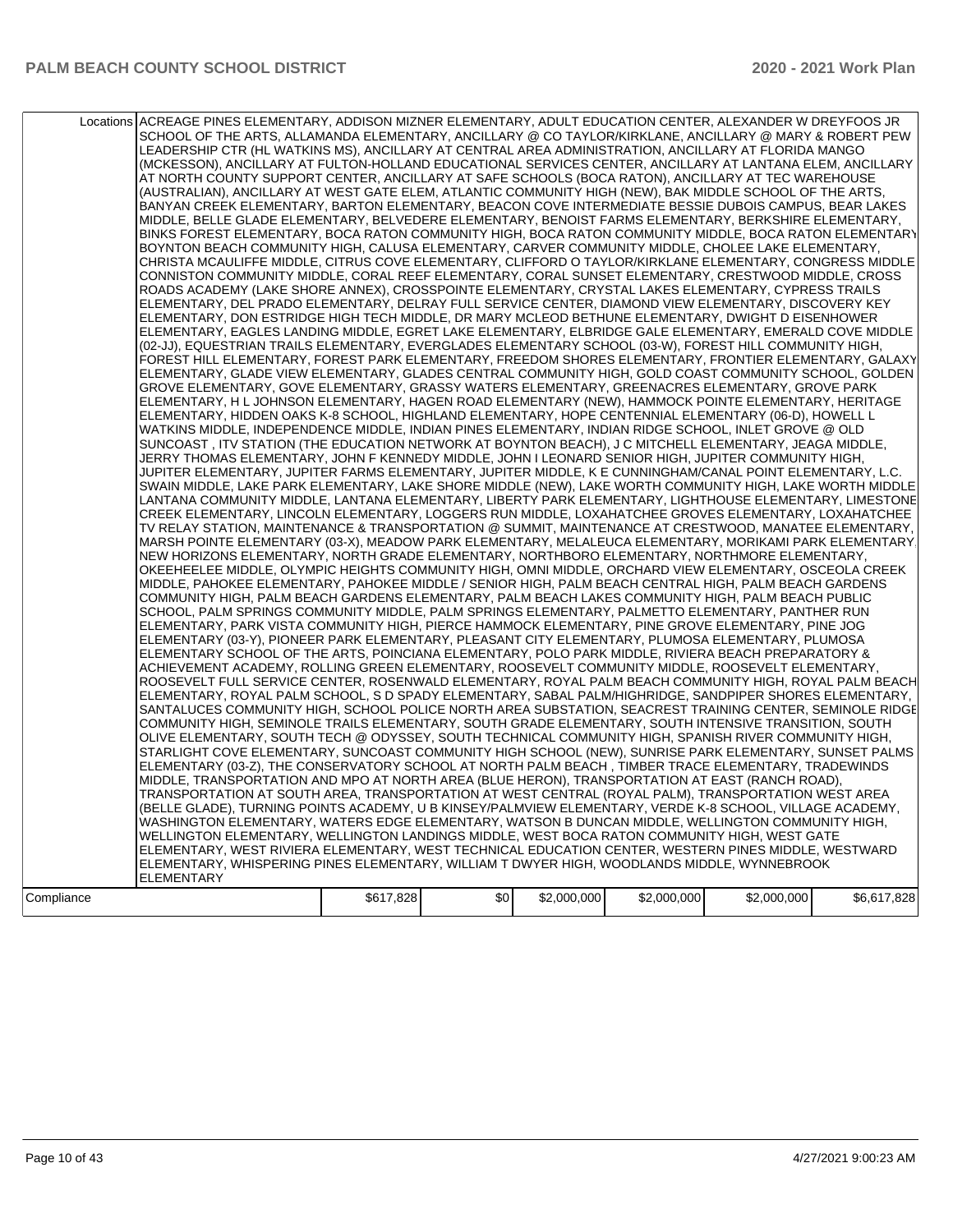| Total:                                                                                                                                                                                                     | \$425,231,938 | \$216,660,994 | \$169,816,982 | \$115,074,066 | \$154,710,009 | \$1,081,493,989 |
|------------------------------------------------------------------------------------------------------------------------------------------------------------------------------------------------------------|---------------|---------------|---------------|---------------|---------------|-----------------|
| ELEMENTARY                                                                                                                                                                                                 |               |               |               |               |               |                 |
| ELEMENTARY, WHISPERING PINES ELEMENTARY, WILLIAM T DWYER HIGH, WOODLANDS MIDDLE, WYNNEBROOK                                                                                                                |               |               |               |               |               |                 |
| ELEMENTARY, WEST RIVIERA ELEMENTARY, WEST TECHNICAL EDUCATION CENTER, WESTERN PINES MIDDLE, WESTWARD                                                                                                       |               |               |               |               |               |                 |
| WELLINGTON ELEMENTARY, WELLINGTON LANDINGS MIDDLE, WEST BOCA RATON COMMUNITY HIGH, WEST GATE                                                                                                               |               |               |               |               |               |                 |
| WASHINGTON ELEMENTARY, WATERS EDGE ELEMENTARY, WATSON B DUNCAN MIDDLE, WELLINGTON COMMUNITY HIGH,                                                                                                          |               |               |               |               |               |                 |
| (BELLE GLADE), TURNING POINTS ACADEMY, U B KINSEY/PALMVIEW ELEMENTARY, VERDE K-8 SCHOOL, VILLAGE ACADEMY,                                                                                                  |               |               |               |               |               |                 |
| TRANSPORTATION AT SOUTH AREA. TRANSPORTATION AT WEST CENTRAL (ROYAL PALM). TRANSPORTATION WEST AREA                                                                                                        |               |               |               |               |               |                 |
| MIDDLE, TRANSPORTATION AND MPO AT NORTH AREA (BLUE HERON), TRANSPORTATION AT EAST (RANCH ROAD),                                                                                                            |               |               |               |               |               |                 |
| ELEMENTARY (03-Z), THE CONSERVATORY SCHOOL AT NORTH PALM BEACH, TIMBER TRACE ELEMENTARY, TRADEWINDS                                                                                                        |               |               |               |               |               |                 |
| STARLIGHT COVE ELEMENTARY, SUNCOAST COMMUNITY HIGH SCHOOL (NEW), SUNRISE PARK ELEMENTARY, SUNSET PALMS                                                                                                     |               |               |               |               |               |                 |
| OLIVE ELEMENTARY, SOUTH TECH @ ODYSSEY, SOUTH TECHNICAL COMMUNITY HIGH, SPANISH RIVER COMMUNITY HIGH,                                                                                                      |               |               |               |               |               |                 |
| COMMUNITY HIGH, SEMINOLE TRAILS ELEMENTARY, SOUTH GRADE ELEMENTARY, SOUTH INTENSIVE TRANSITION, SOUTH                                                                                                      |               |               |               |               |               |                 |
| SANTALUCES COMMUNITY HIGH, SCHOOL POLICE NORTH AREA SUBSTATION, SEACREST TRAINING CENTER, SEMINOLE RIDGE                                                                                                   |               |               |               |               |               |                 |
| ELEMENTARY, ROYAL PALM SCHOOL, S D SPADY ELEMENTARY, SABAL PALM/HIGHRIDGE, SANDPIPER SHORES ELEMENTARY,                                                                                                    |               |               |               |               |               |                 |
| ACHIEVEMENT ACADEMY, ROLLING GREEN ELEMENTARY, ROOSEVELT COMMUNITY MIDDLE, ROOSEVELT ELEMENTARY,<br>ROOSEVELT FULL SERVICE CENTER, ROSENWALD ELEMENTARY, ROYAL PALM BEACH COMMUNITY HIGH, ROYAL PALM BEACH |               |               |               |               |               |                 |
| ELEMENTARY SCHOOL OF THE ARTS, POINCIANA ELEMENTARY, POLO PARK MIDDLE, RIVIERA BEACH PREPARATORY &                                                                                                         |               |               |               |               |               |                 |
| ELEMENTARY (03-Y), PIONEER PARK ELEMENTARY, PLEASANT CITY ELEMENTARY, PLUMOSA ELEMENTARY, PLUMOSA                                                                                                          |               |               |               |               |               |                 |
| ELEMENTARY, PARK VISTA COMMUNITY HIGH, PIERCE HAMMOCK ELEMENTARY, PINE GROVE ELEMENTARY, PINE JOG                                                                                                          |               |               |               |               |               |                 |
| SCHOOL, PALM SPRINGS COMMUNITY MIDDLE, PALM SPRINGS ELEMENTARY, PALMETTO ELEMENTARY, PANTHER RUN                                                                                                           |               |               |               |               |               |                 |
| COMMUNITY HIGH, PALM BEACH GARDENS ELEMENTARY, PALM BEACH LAKES COMMUNITY HIGH, PALM BEACH PUBLIC                                                                                                          |               |               |               |               |               |                 |
| MIDDLE, PAHOKEE ELEMENTARY, PAHOKEE MIDDLE / SENIOR HIGH, PALM BEACH CENTRAL HIGH, PALM BEACH GARDENS                                                                                                      |               |               |               |               |               |                 |
| OKEEHEELEE MIDDLE, OLYMPIC HEIGHTS COMMUNITY HIGH, OMNI MIDDLE, ORCHARD VIEW ELEMENTARY, OSCEOLA CREEK                                                                                                     |               |               |               |               |               |                 |
| NEW HORIZONS ELEMENTARY, NORTH GRADE ELEMENTARY, NORTHBORO ELEMENTARY, NORTHMORE ELEMENTARY,                                                                                                               |               |               |               |               |               |                 |
| MARSH POINTE ELEMENTARY (03-X), MEADOW PARK ELEMENTARY, MELALEUCA ELEMENTARY, MORIKAMI PARK ELEMENTARY                                                                                                     |               |               |               |               |               |                 |
| TV RELAY STATION, MAINTENANCE & TRANSPORTATION @ SUMMIT, MAINTENANCE AT CRESTWOOD, MANATEE ELEMENTARY,                                                                                                     |               |               |               |               |               |                 |
| CREEK ELEMENTARY, LINCOLN ELEMENTARY, LOGGERS RUN MIDDLE, LOXAHATCHEE GROVES ELEMENTARY, LOXAHATCHEE                                                                                                       |               |               |               |               |               |                 |
| LANTANA COMMUNITY MIDDLE, LANTANA ELEMENTARY, LIBERTY PARK ELEMENTARY, LIGHTHOUSE ELEMENTARY, LIMESTONE                                                                                                    |               |               |               |               |               |                 |
| SWAIN MIDDLE, LAKE PARK ELEMENTARY, LAKE SHORE MIDDLE (NEW), LAKE WORTH COMMUNITY HIGH, LAKE WORTH MIDDLE                                                                                                  |               |               |               |               |               |                 |
| JUPITER ELEMENTARY, JUPITER FARMS ELEMENTARY, JUPITER MIDDLE, K E CUNNINGHAM/CANAL POINT ELEMENTARY, L.C.                                                                                                  |               |               |               |               |               |                 |
| JERRY THOMAS ELEMENTARY, JOHN F KENNEDY MIDDLE, JOHN I LEONARD SENIOR HIGH, JUPITER COMMUNITY HIGH,                                                                                                        |               |               |               |               |               |                 |
| SUNCOAST , ITV STATION (THE EDUCATION NETWORK AT BOYNTON BEACH), J C MITCHELL ELEMENTARY, JEAGA MIDDLE,                                                                                                    |               |               |               |               |               |                 |
| WATKINS MIDDLE, INDEPENDENCE MIDDLE, INDIAN PINES ELEMENTARY, INDIAN RIDGE SCHOOL, INLET GROVE @ OLD                                                                                                       |               |               |               |               |               |                 |
| ELEMENTARY, HIDDEN OAKS K-8 SCHOOL, HIGHLAND ELEMENTARY, HOPE CENTENNIAL ELEMENTARY (06-D), HOWELL L                                                                                                       |               |               |               |               |               |                 |
| GROVE ELEMENTARY, GOVE ELEMENTARY, GRASSY WATERS ELEMENTARY, GREENACRES ELEMENTARY, GROVE PARK<br>ELEMENTARY, H L JOHNSON ELEMENTARY, HAGEN ROAD ELEMENTARY (NEW), HAMMOCK POINTE ELEMENTARY, HERITAGE     |               |               |               |               |               |                 |
| ELEMENTARY, GLADE VIEW ELEMENTARY, GLADES CENTRAL COMMUNITY HIGH, GOLD COAST COMMUNITY SCHOOL, GOLDEN                                                                                                      |               |               |               |               |               |                 |
| FOREST HILL ELEMENTARY, FOREST PARK ELEMENTARY, FREEDOM SHORES ELEMENTARY, FRONTIER ELEMENTARY, GALAXY                                                                                                     |               |               |               |               |               |                 |
| (02-JJ), EQUESTRIAN TRAILS ELEMENTARY, EVERGLADES ELEMENTARY SCHOOL (03-W), FOREST HILL COMMUNITY HIGH,                                                                                                    |               |               |               |               |               |                 |
| ELEMENTARY, EAGLES LANDING MIDDLE, EGRET LAKE ELEMENTARY, ELBRIDGE GALE ELEMENTARY, EMERALD COVE MIDDLE                                                                                                    |               |               |               |               |               |                 |
| ELEMENTARY, DON ESTRIDGE HIGH TECH MIDDLE, DR MARY MCLEOD BETHUNE ELEMENTARY, DWIGHT D EISENHOWER                                                                                                          |               |               |               |               |               |                 |
| ELEMENTARY, DEL PRADO ELEMENTARY, DELRAY FULL SERVICE CENTER, DIAMOND VIEW ELEMENTARY, DISCOVERY KEY                                                                                                       |               |               |               |               |               |                 |
| ROADS ACADEMY (LAKE SHORE ANNEX), CROSSPOINTE ELEMENTARY, CRYSTAL LAKES ELEMENTARY, CYPRESS TRAILS                                                                                                         |               |               |               |               |               |                 |
| CONNISTON COMMUNITY MIDDLE, CORAL REEF ELEMENTARY, CORAL SUNSET ELEMENTARY, CRESTWOOD MIDDLE, CROSS                                                                                                        |               |               |               |               |               |                 |
| CHRISTA MCAULIFFE MIDDLE, CITRUS COVE ELEMENTARY, CLIFFORD O TAYLOR/KIRKLANE ELEMENTARY, CONGRESS MIDDLE                                                                                                   |               |               |               |               |               |                 |
| BOYNTON BEACH COMMUNITY HIGH, CALUSA ELEMENTARY, CARVER COMMUNITY MIDDLE, CHOLEE LAKE ELEMENTARY,                                                                                                          |               |               |               |               |               |                 |
| BINKS FOREST ELEMENTARY, BOCA RATON COMMUNITY HIGH, BOCA RATON COMMUNITY MIDDLE, BOCA RATON ELEMENTARY                                                                                                     |               |               |               |               |               |                 |
| MIDDLE, BELLE GLADE ELEMENTARY, BELVEDERE ELEMENTARY, BENOIST FARMS ELEMENTARY, BERKSHIRE ELEMENTARY,                                                                                                      |               |               |               |               |               |                 |
| BANYAN CREEK ELEMENTARY, BARTON ELEMENTARY, BEACON COVE INTERMEDIATE BESSIE DUBOIS CAMPUS, BEAR LAKES                                                                                                      |               |               |               |               |               |                 |
| (AUSTRALIAN), ANCILLARY AT WEST GATE ELEM, ATLANTIC COMMUNITY HIGH (NEW), BAK MIDDLE SCHOOL OF THE ARTS,                                                                                                   |               |               |               |               |               |                 |
| AT NORTH COUNTY SUPPORT CENTER, ANCILLARY AT SAFE SCHOOLS (BOCA RATON), ANCILLARY AT TEC WAREHOUSE                                                                                                         |               |               |               |               |               |                 |
| (MCKESSON), ANCILLARY AT FULTON-HOLLAND EDUCATIONAL SERVICES CENTER, ANCILLARY AT LANTANA ELEM, ANCILLARY                                                                                                  |               |               |               |               |               |                 |
| LEADERSHIP CTR (HL WATKINS MS), ANCILLARY AT CENTRAL AREA ADMINISTRATION, ANCILLARY AT FLORIDA MANGO                                                                                                       |               |               |               |               |               |                 |
| SCHOOL OF THE ARTS, ALLAMANDA ELEMENTARY, ANCILLARY @ CO TAYLOR/KIRKLANE, ANCILLARY @ MARY & ROBERT PEW                                                                                                    |               |               |               |               |               |                 |
| Locations ACREAGE PINES ELEMENTARY, ADDISON MIZNER ELEMENTARY, ADULT EDUCATION CENTER, ALEXANDER W DREYFOOS JR                                                                                             |               |               |               |               |               |                 |

## **Local 1.50 Mill Expenditure For Maintenance, Repair and Renovation**

Anticipated expenditures expected from local funding sources over the years covered by the current work plan.

| <b>Item</b>                               | $2020 - 2021$<br><b>Actual Budget</b> | 2021 - 2022<br>Projected | $2022 - 2023$<br>Projected | 2023 - 2024<br>Projected | 2024 - 2025<br>Projected | <b>Total</b> |
|-------------------------------------------|---------------------------------------|--------------------------|----------------------------|--------------------------|--------------------------|--------------|
| Remaining Maint and Repair from 1.5 Mills | \$425,231,938                         | \$216.660.994            | \$169,816,982              | \$115,074,066            |                          |              |
| Maintenance/Repair Salaries               | \$0                                   | \$0                      | \$0                        | \$0                      | \$0                      | \$0          |
| School Bus Purchases                      | \$6,254,120                           | \$9,097,600              | \$9,097,600                | \$9,097,600              | \$9,097,600              | \$42,644,520 |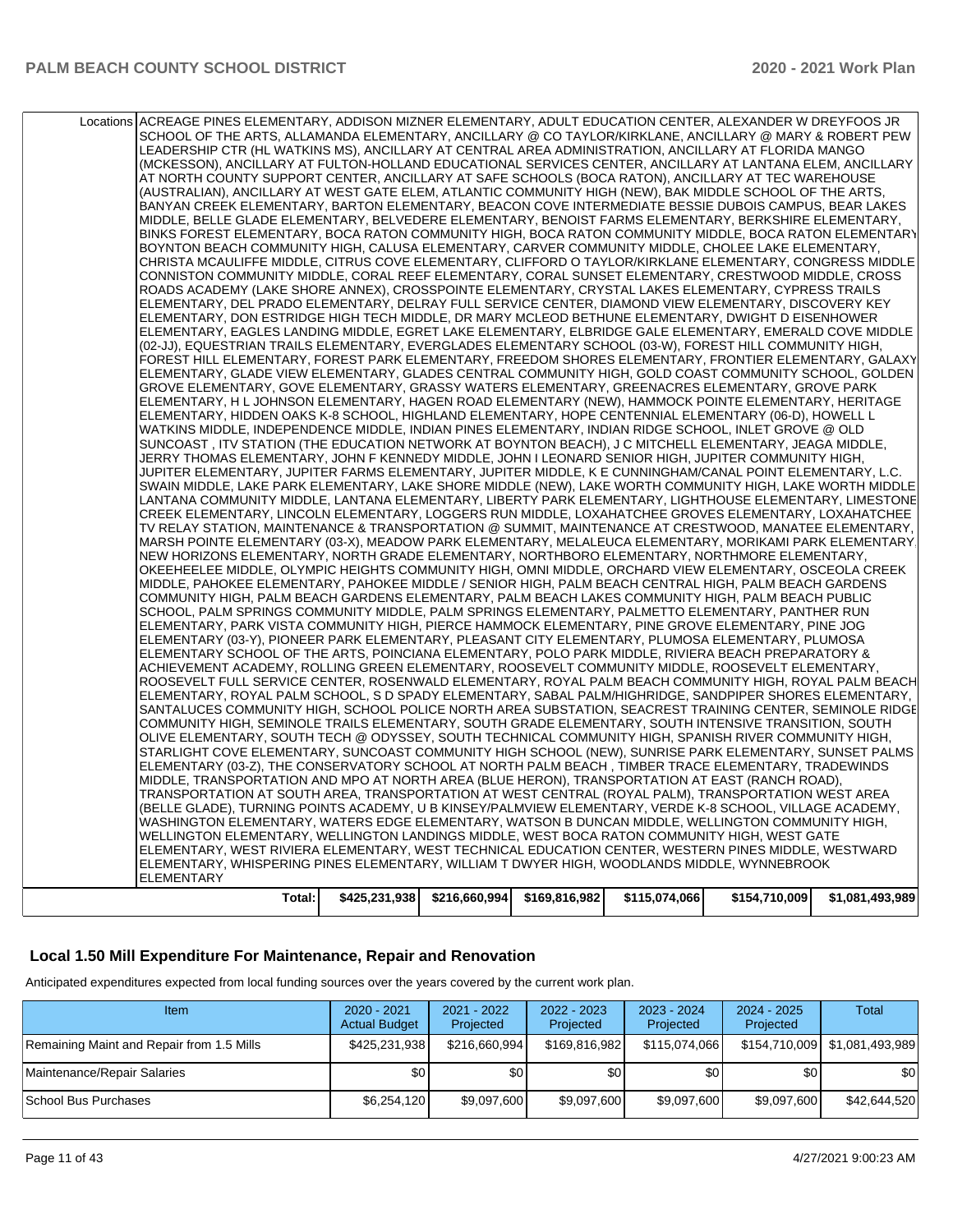| <b>Other Vehicle Purchases</b>                               | \$7,991,749   | \$4,000,000   | \$4,000,000   | \$4,000,000   | \$4,000,000   | \$23,991,749    |
|--------------------------------------------------------------|---------------|---------------|---------------|---------------|---------------|-----------------|
| Capital Outlay Equipment                                     | \$10,995,987  | \$7,395,000   | \$7,610,000   | \$7,610,000   | \$7,610,000   | \$41,220,987    |
| Rent/Lease Payments                                          | \$10,419,000  | \$9,700,000   | \$9,676,503   | \$6,200,000   | \$3,300,000   | \$39,295,503    |
| <b>COP Debt Service</b>                                      | \$150,056,106 | \$160,274,000 | \$161,373,000 | \$161,378,000 | \$161,375,000 | \$794,456,106   |
| Rent/Lease Relocatables                                      | \$1,630,626   | \$600,000     | \$500,000     | \$500,000     | \$500,000     | \$3,730,626     |
| <b>Environmental Problems</b>                                | \$4,818,302   | \$3,000,000   | \$3,000,000   | \$3,000,000   | \$3,000,000   | \$16,818,302    |
| s.1011.14 Debt Service                                       | \$0           | \$0           | \$0           | \$0           | \$0           | \$0             |
| Special Facilities Construction Account                      | \$0           | \$0           | \$0           | \$0           | \$0           | \$0             |
| Premiums for Property Casualty Insurance - 1011.71<br>(4a,b) | \$12,350,000  | \$12,350,000  | \$12,350,000  | \$12,350,000  | \$12,350,000  | \$61,750,000    |
| Qualified School Construction Bonds (QSCB)                   | \$0           | \$0           | \$0           | \$0           | \$0           | \$0             |
| Qualified Zone Academy Bonds (QZAB)                          | \$0           | \$0           | \$0           | \$0           | \$0           | \$0             |
| Site Acquisition                                             | \$1,543,696   | \$11,160,000  | \$0           | \$0           | \$0           | \$12,703,696    |
| Contingency                                                  | \$82,621,691  | \$4,237,665   | \$0           | \$15,342,930  | \$4,265,949   | \$106,468,235   |
| Relocatables - Moving/Canopies                               | \$10,190,497  | \$3,950,000   | \$5,650,000   | \$2,000,000   | \$2,000,000   | \$23,790,497    |
| <b>Media Centers</b>                                         | \$335,611     | \$0           | \$0           | \$0           | \$0           | \$335,611       |
| Charter School Capital Outlay                                | \$10,935,590  | \$11,096,196  | \$11,331,570  | \$11,571,937  | \$11,817,402  | \$56,752,695    |
| Interlocal Agreements                                        | \$1,179,410   | \$0           | \$0           | \$0           | \$0           | \$1,179,410     |
| Security                                                     | \$32,002,401  | \$4,246,227   | \$3,588,728   | \$3,670,077   | \$3,670,077   | \$47,177,510    |
| Transportation                                               | \$9,995,320   | \$9,401,595   | \$9,401,595   | \$9,401,595   | \$9,401,595   | \$47,601,700    |
| <b>School Center Funds</b>                                   | \$228,111     | \$0           | \$0           | \$0           | \$0           | \$228,111       |
| Storm Recovery                                               | \$116,522     | \$0           | \$0           | \$0           | \$0           | \$116,522       |
| <b>Educational Technology</b>                                | \$20,652,403  | \$7,046,971   | \$8,702,380   | \$12,061,712  | \$3,254,041   | \$51,717,507    |
| <b>Traffic Improvements</b>                                  | \$1,542,677   | \$150,000     | \$150,000     | \$150,000     | \$150,000     | \$2,142,677     |
| <b>Playground Replacements</b>                               | \$1,527,613   | \$0           | \$0           | \$1,000,000   | \$1,000,000   | \$3,527,613     |
| Technology                                                   | \$87,545,720  | \$63,150,106  | \$63,273,974  | \$53,270,817  | \$80,295,868  | \$347,536,485   |
| <b>Local Expenditure Totals:</b>                             | \$890,165,090 | \$537,516,354 | \$479,522,332 | \$427,678,734 | \$471,797,541 | \$2,806,680,051 |

## **Revenue**

#### **1.50 Mill Revenue Source**

Schedule of Estimated Capital Outlay Revenue from each currently approved source which is estimated to be available for expenditures on the projects included in the tentative district facilities work program. All amounts are NET after considering carryover balances, interest earned, new COP's, 1011.14 and 1011.15 loans, etc. Districts cannot use 1.5-Mill funds for salaries except for those explicitly associated with maintenance/repair projects. (1011.71 (5), F.S.)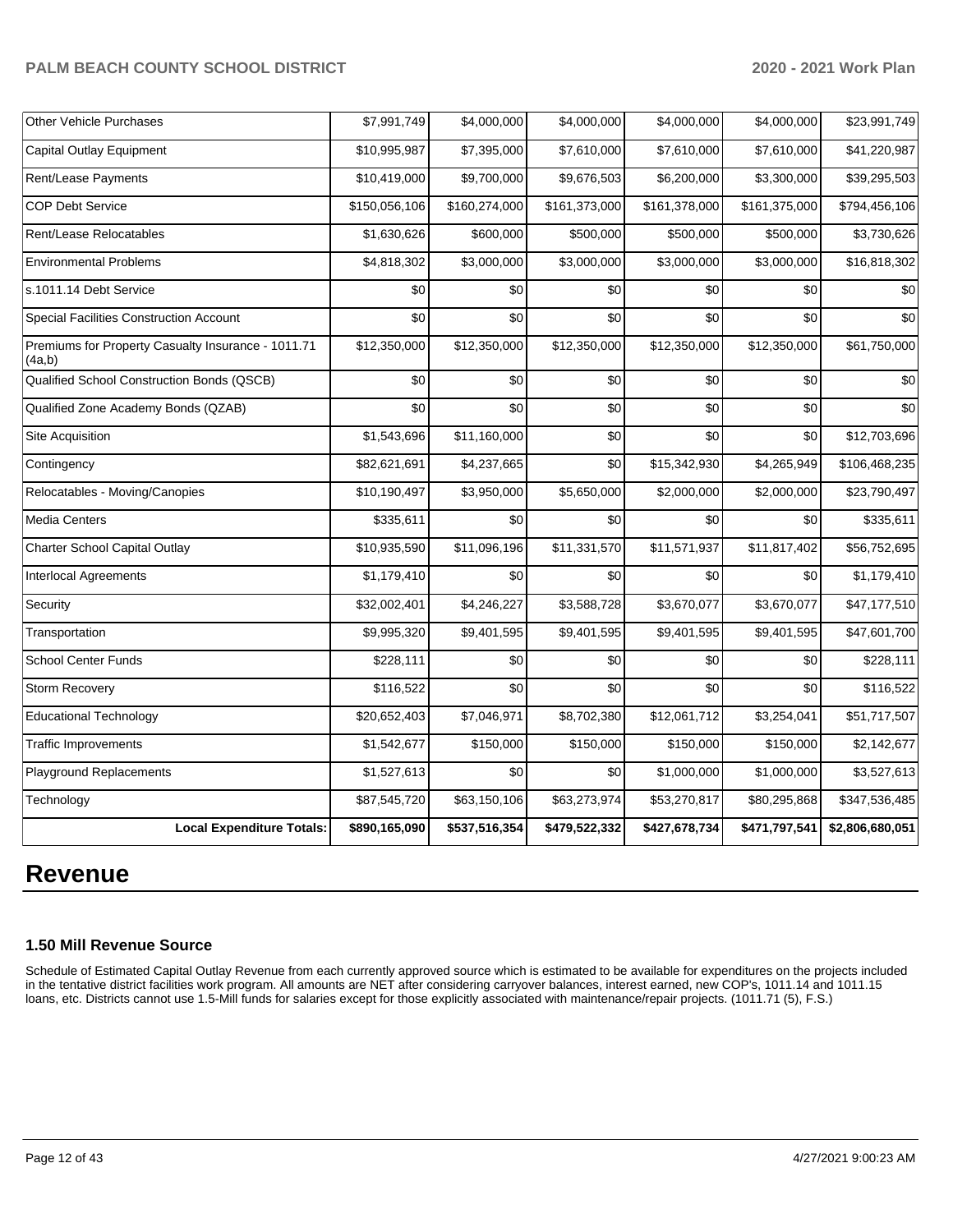| Item                                                                                | Fund | $2020 - 2021$<br><b>Actual Value</b> | $2021 - 2022$<br>Projected | $2022 - 2023$<br>Projected | $2023 - 2024$<br>Projected | $2024 - 2025$<br>Projected | <b>Total</b>        |
|-------------------------------------------------------------------------------------|------|--------------------------------------|----------------------------|----------------------------|----------------------------|----------------------------|---------------------|
| $(1)$ Non-exempt property<br>lassessed valuation                                    |      | \$221,933,363,596                    | \$230,975,035,428          | \$241,830,862,093          | \$252,718,995,111          | \$263,838,630,896          | \$1,211,296,887,124 |
| $(2)$ The Millage projected for<br>discretionary capital outlay per<br>ls.1011.71   |      | 1.50                                 | 1.50                       | 1.50                       | 1.50                       | 1.50                       |                     |
| $(3)$ Full value of the 1.50-Mill<br>discretionary capital outlay per<br>ls.1011.71 |      | \$372,848,051                        | \$388,038,060              | \$406,275,848              | \$424.567.912              | \$443.248.900              | \$2,034,978,771     |
| $(4)$ Value of the portion of the 1.50<br>-Mill ACTUALLY levied                     | 370I | \$319,584,044                        | \$332,604,051              | \$348,236,441              | \$363,915,353              | \$379,927,628              | \$1,744,267,517     |
| $(5)$ Difference of lines $(3)$ and $(4)$                                           |      | \$53,264,007                         | \$55,434,009               | \$58,039,407               | \$60,652,559               | \$63,321,272               | \$290.711.254       |

#### **PECO Revenue Source**

The figure in the row designated "PECO Maintenance" will be subtracted from funds available for new construction because PECO maintenance dollars cannot be used for new construction.

| Item                                 | Fund | $2020 - 2021$<br><b>Actual Budget</b> | 2021 - 2022<br>Projected | 2022 - 2023<br>Projected | 2023 - 2024<br>Projected | 2024 - 2025<br>Projected | Total            |
|--------------------------------------|------|---------------------------------------|--------------------------|--------------------------|--------------------------|--------------------------|------------------|
| <b>PECO New Construction</b>         | 340  | \$0                                   | \$0 <sub>1</sub>         | \$0                      | \$0 <sub>1</sub>         | \$0 <sub>1</sub>         | \$0 <sub>1</sub> |
| <b>PECO Maintenance Expenditures</b> |      | ا 30                                  | \$٥١                     | \$0                      | \$0 <sub>1</sub>         | \$0                      | \$0              |
|                                      |      | \$0                                   | \$0                      | \$0                      | \$0                      | \$0                      | \$0              |

#### **CO & DS Revenue Source**

Revenue from Capital Outlay and Debt Service funds.

| Item                                      | Fund | 2020 - 2021<br><b>Actual Budget</b> | 2021 - 2022<br>Projected | 2022 - 2023<br>Projected | $2023 - 2024$<br>Projected | $2024 - 2025$<br>Projected | <b>Total</b> |
|-------------------------------------------|------|-------------------------------------|--------------------------|--------------------------|----------------------------|----------------------------|--------------|
| ICO & DS Cash Flow-through<br>Distributed | 360  | \$5,901,437                         | \$5,901,437              | \$5.901.437              | \$5.901.437                | \$5,901,437                | \$29,507,185 |
| ICO & DS Interest on<br>Undistributed CO  | 360  | \$212.745                           | \$212.745                | \$212.745                | \$212.745                  | \$212.745                  | \$1,063,725  |
|                                           |      | \$6,114,182                         | \$6,114,182              | \$6,114,182              | \$6.114.182                | \$6,114,182                | \$30.570.910 |

#### **Fair Share Revenue Source**

Nothing reported for this section. All legally binding commitments for proportionate fair-share mitigation for impacts on public school facilities must be included in the 5-year district work program.

#### **Sales Surtax Referendum**

Specific information about any referendum for a 1-cent or ½-cent surtax referendum during the previous year.

**Did the school district hold a surtax referendum during the past fiscal year 2019 - 2020?**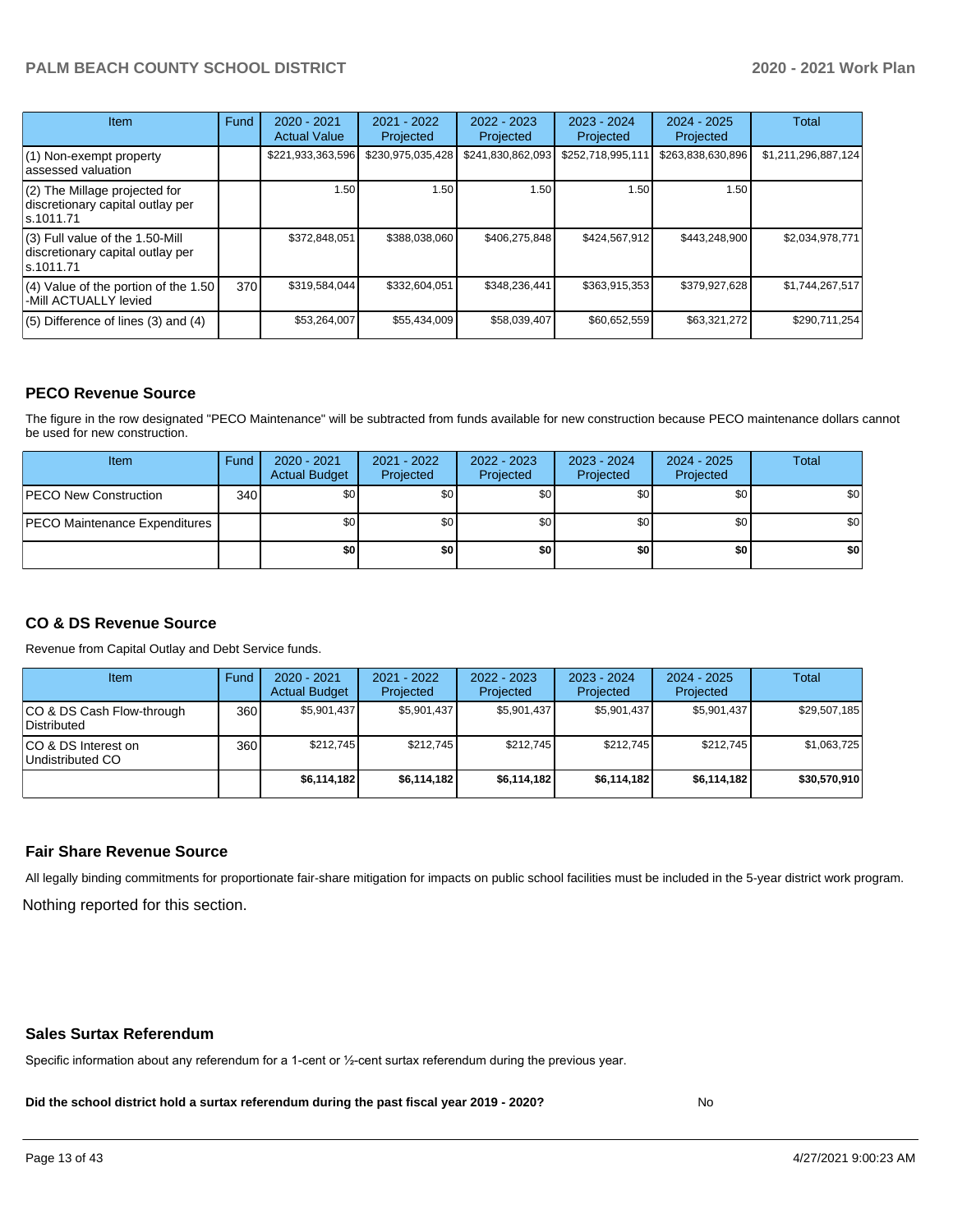## **Additional Revenue Source**

Any additional revenue sources

| Item                                                                                                                      | 2020 - 2021<br><b>Actual Value</b> | 2021 - 2022<br>Projected | 2022 - 2023<br>Projected | 2023 - 2024<br>Projected | 2024 - 2025<br>Projected | <b>Total</b>  |
|---------------------------------------------------------------------------------------------------------------------------|------------------------------------|--------------------------|--------------------------|--------------------------|--------------------------|---------------|
| Proceeds from a s.1011.14/15 F.S. Loans                                                                                   | \$0                                | \$0                      | \$0                      | \$0                      | \$0                      | \$0           |
| District Bonds - Voted local bond<br>referendum proceeds per s.9, Art VII<br><b>State Constitution</b>                    | \$0                                | \$0                      | \$0                      | \$0                      | \$0                      | \$0           |
| Proceeds from Special Act Bonds                                                                                           | \$0                                | \$0                      | \$0                      | \$0                      | \$0                      | \$0           |
| Estimated Revenue from CO & DS Bond<br>Sale                                                                               | \$0                                | \$0                      | \$0                      | \$0                      | \$0                      | \$0           |
| Proceeds from Voted Capital<br>Improvements millage                                                                       | \$0                                | \$0                      | \$0                      | \$0                      | \$0                      | \$0           |
| Other Revenue for Other Capital Projects                                                                                  | \$0                                | \$0                      | \$0                      | \$0                      | \$0                      | \$0           |
| Proceeds from 1/2 cent sales surtax<br>authorized by school board                                                         | \$0                                | \$0                      | \$0                      | \$0                      | \$0                      | \$0           |
| Proceeds from local governmental<br>infrastructure sales surtax                                                           | \$104,245,944                      | \$120,794,988            | \$138,243,153            | \$142,390,448            | \$146,662,161            | \$652,336,694 |
| Proceeds from Certificates of<br>Participation (COP's) Sale                                                               | \$208,494,934                      | \$83,877,439             | \$43,181,032             | \$0                      | \$0                      | \$335,553,405 |
| Classrooms First Bond proceeds amount<br>authorized in FY 1997-98                                                         | \$0                                | \$0                      | \$0                      | \$0                      | \$0                      | \$0           |
| <b>Classrooms for Kids</b>                                                                                                | \$0                                | \$0                      | \$0                      | \$0                      | \$0                      | \$0           |
| <b>District Equity Recognition</b>                                                                                        | \$0                                | \$0                      | \$0                      | \$0                      | \$0                      | \$0           |
| <b>Federal Grants</b>                                                                                                     | \$0                                | \$0                      | \$0                      | \$0                      | \$0                      | \$0           |
| Proportionate share mitigation (actual<br>cash revenue only, not in kind donations)                                       | \$0                                | \$0                      | \$0                      | \$0                      | \$0                      | \$0           |
| Impact fees received                                                                                                      | \$9,000,000                        | \$9,000,000              | \$9,000,000              | \$9,000,000              | \$9,000,000              | \$45,000,000  |
| Private donations                                                                                                         | \$0                                | \$0                      | \$0                      | \$0                      | \$0                      | \$0           |
| Grants from local governments or not-for-<br>profit organizations                                                         | \$0                                | \$0                      | \$0                      | \$0                      | \$0                      | \$0           |
| Interest, Including Profit On Investment                                                                                  | \$1,000,000                        | \$1,000,000              | \$1,000,000              | \$1,000,000              | \$1,000,000              | \$5,000,000   |
| Revenue from Bonds pledging proceeds<br>from 1 cent or 1/2 cent Sales Surtax                                              | \$128,982,813                      | \$61,312,535             | (\$33,350,382)           | (\$94,891,249)           | (\$62,053,717)           | \$0           |
| <b>Total Fund Balance Carried Forward</b>                                                                                 | \$472,145,030                      | \$14,508,766             | \$10,128,938             | \$0                      | \$8,772,792              | \$505,555,526 |
| General Capital Outlay Obligated Fund<br><b>Balance Carried Forward From Total</b><br><b>Fund Balance Carried Forward</b> | \$0                                | \$0                      | \$0                      | \$0                      | \$0                      | \$0           |
| <b>Special Facilities Construction Account</b>                                                                            | \$0                                | \$0                      | \$0                      | \$0                      | \$0                      | \$0           |
| One Cent - 1/2 Cent Sales Surtax Debt<br>Service From Total Fund Balance Carried<br>Forward                               | \$0                                | \$0                      | \$0                      | \$0                      | \$0                      | \$0           |
| Capital Outlay Projects Funds Balance<br>Carried Forward From Total Fund<br><b>Balance Carried Forward</b>                | \$0                                | \$0                      | \$0                      | \$0                      | \$0                      | \$0           |
| Charter School Capital Outlay                                                                                             | \$10,935,590                       | \$0                      | \$0                      | \$0                      | \$0                      | \$10,935,590  |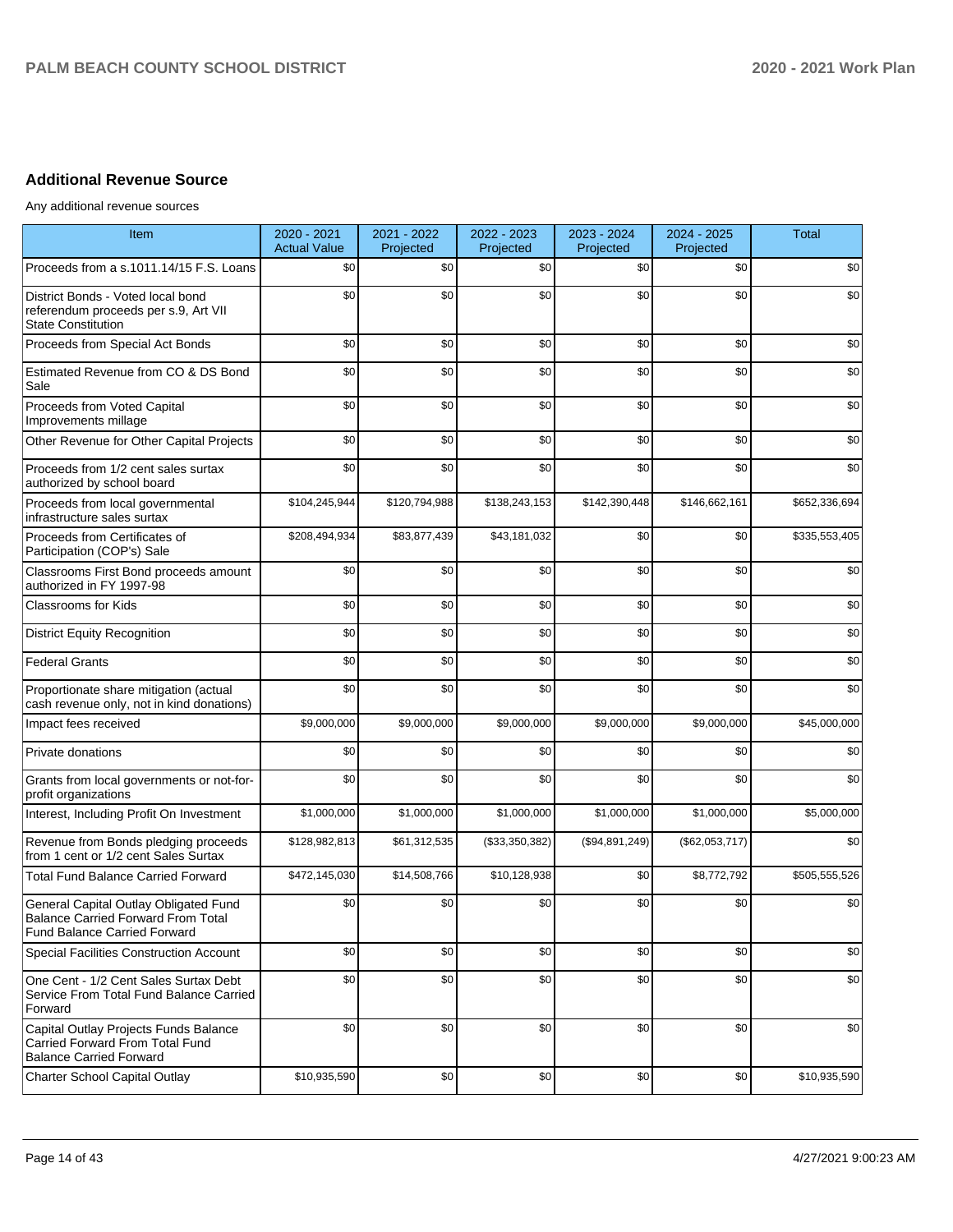| Fuel Tax Proceeds          | \$150,000     | \$150,000     | \$150,000        | \$150,000    | \$150,000        | \$750,000       |
|----------------------------|---------------|---------------|------------------|--------------|------------------|-----------------|
| Short Term Financing       | \$15,000,000  | \$0           | \$0              | \$0          | \$0              | \$15,000,000    |
| <b>IFEMA Reimbursement</b> | \$1,883,688   | \$0           | \$0 <sub>1</sub> | \$0          | \$0 <sub>1</sub> | \$1,883,688     |
| <b>Subtotal</b>            | \$951,837,999 | \$290,643,728 | \$168,352,741    | \$57,649,199 | \$103,531,236    | \$1,572,014,903 |

## **Total Revenue Summary**

| <b>Item Name</b>                                           | 2020 - 2021<br><b>Budget</b> | 2021 - 2022<br>Projected | 2022 - 2023<br>Projected | 2023 - 2024<br>Projected | $2024 - 2025$<br>Projected | <b>Five Year Total</b> |
|------------------------------------------------------------|------------------------------|--------------------------|--------------------------|--------------------------|----------------------------|------------------------|
| Local 1.5 Mill Discretionary Capital Outlay<br>l Revenue   | \$319,584,044                | \$332,604,051            | \$348,236,441            | \$363,915,353            | \$379,927,628              | \$1,744,267,517        |
| PECO and 1.5 Mill Maint and Other 1.5<br>Mill Expenditures | (\$890, 165, 090)            | (\$537,516,354)          | (\$479,522,332)          | (\$427,678,734)          | (\$471,797,541)            | (\$2,806,680,051)      |
| <b>PECO Maintenance Revenue</b>                            | \$0                          | \$0 <sub>1</sub>         | \$0                      | \$0                      | \$0                        | \$0                    |
| Available 1.50 Mill for New<br><b>Construction</b>         | ( \$570, 581, 046)           | ( \$204, 912, 303)       | ( \$131, 285, 891)       | ( \$63,763,381)          | $($ \$91,869,913)          | (\$1,062,412,534)      |

| <b>Item Name</b>                      | $2020 - 2021$<br><b>Budget</b> | $2021 - 2022$<br>Projected | $2022 - 2023$<br>Projected | $2023 - 2024$<br>Projected | $2024 - 2025$<br>Projected | <b>Five Year Total</b> |
|---------------------------------------|--------------------------------|----------------------------|----------------------------|----------------------------|----------------------------|------------------------|
| ICO & DS Revenue                      | \$6,114,182                    | \$6,114,182                | \$6,114,182                | \$6,114,182                | \$6,114,182                | \$30,570,910           |
| <b>IPECO New Construction Revenue</b> | \$0                            | \$0 <sub>1</sub>           | \$0                        | \$0                        | \$0                        | \$0                    |
| Other/Additional Revenue              | \$951,837,999                  | \$290,643,728              | \$168,352,741              | \$57.649.199               | \$103,531,236              | \$1,572,014,903        |
| <b>Total Additional Revenuel</b>      | \$957,952,181                  | \$296,757,910              | \$174,466,923              | \$63,763,381               | \$109,645,418              | \$1,602,585,813        |
| <b>Total Available Revenue</b>        | \$387,371,135                  | \$91,845,607               | \$43,181,032               | \$0                        | \$17,775,505               | \$540,173,279          |

# **Project Schedules**

#### **Capacity Project Schedules**

A schedule of capital outlay projects necessary to ensure the availability of satisfactory classrooms for the projected student enrollment in K-12 programs.

| <b>Project Description</b> | Location                                |                  | 2020 - 2021 | $2021 - 2022$    | $2022 - 2023$ | 2023 - 2024 | $2024 - 2025$ | Total           | Funded |
|----------------------------|-----------------------------------------|------------------|-------------|------------------|---------------|-------------|---------------|-----------------|--------|
| Replacement                | <b>ADULT EDUCATION</b><br><b>CENTER</b> | Planned<br>Cost: | \$2,364,459 | \$0 <sub>1</sub> | \$0           | \$0         | \$0           | \$2,364,459 Yes |        |
|                            | <b>Student Stations:</b>                |                  |             |                  |               |             |               |                 |        |
|                            | Total Classrooms:                       |                  |             |                  |               |             |               |                 |        |
|                            | Gross Sq Ft:                            |                  |             |                  |               |             |               |                 |        |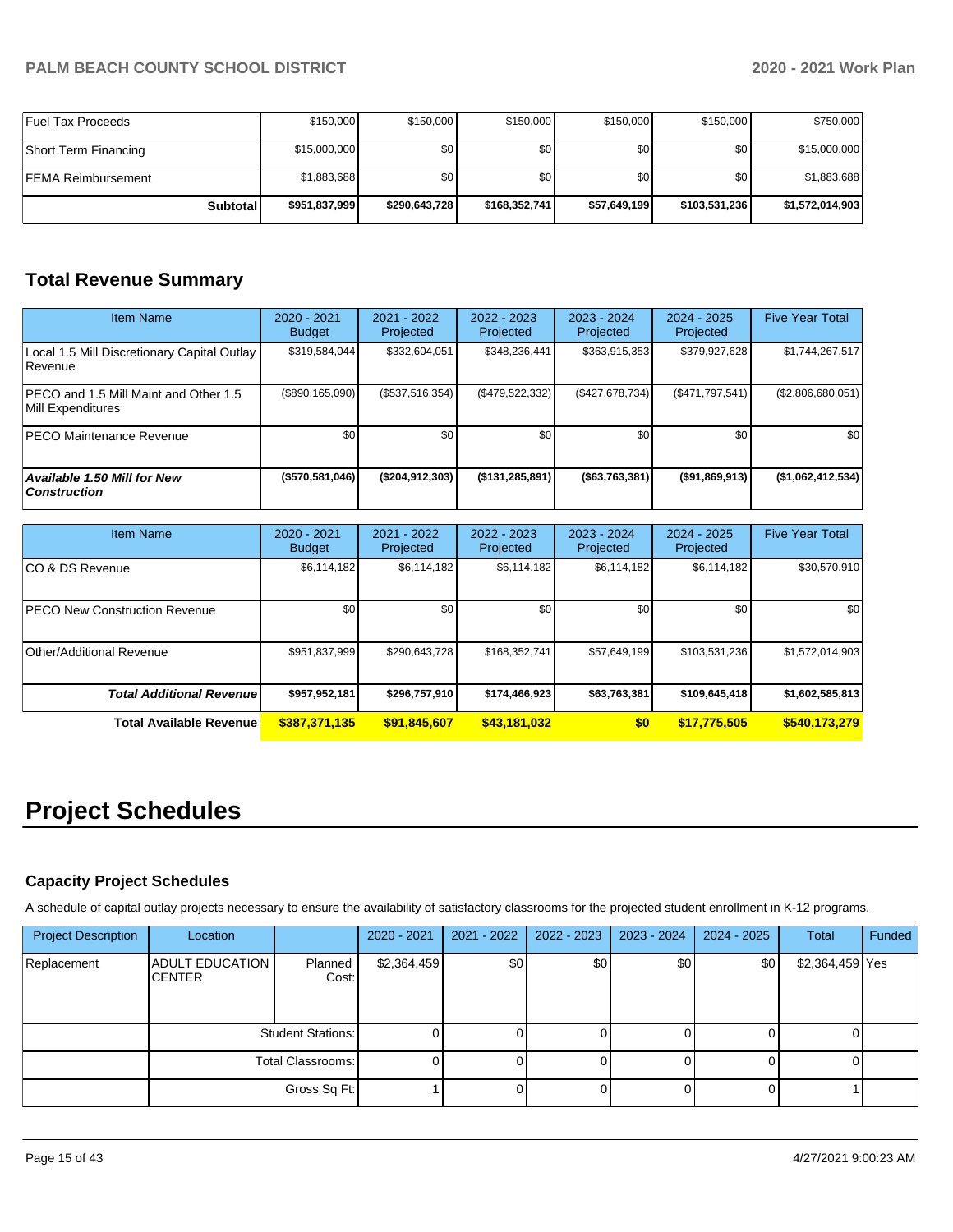| <b>Planned Cost:</b>     | \$2,364,459 | \$0 | \$0 | \$0 | \$0 | \$2,364,459 |
|--------------------------|-------------|-----|-----|-----|-----|-------------|
| <b>Student Stations:</b> |             |     |     |     |     | 0           |
| <b>Total Classrooms:</b> |             |     |     |     |     | 0           |
| Gross Sq Ft:             |             |     |     |     |     |             |

## **Other Project Schedules**

Major renovations, remodeling, and additions of capital outlay projects that do not add capacity to schools.

| <b>Project Description</b>          | Location                                                                                      | 2020 - 2021<br><b>Actual Budget</b> | 2021 - 2022<br>Projected | 2022 - 2023<br>Projected | 2023 - 2024<br>Projected | 2024 - 2025<br>Projected | <b>Total</b>     | <b>Funded</b> |
|-------------------------------------|-----------------------------------------------------------------------------------------------|-------------------------------------|--------------------------|--------------------------|--------------------------|--------------------------|------------------|---------------|
| Modernization                       | <b>TRANSPORTATION AT</b><br><b>WEST CENTRAL (ROYAL</b><br>PALM)                               | \$2,487,535                         | \$0                      | \$0                      | \$0                      | \$0                      | \$2,487,535 Yes  |               |
| Parking Lot                         | <b>FOREST HILL</b><br><b>COMMUNITY HIGH</b>                                                   | \$210,232                           | \$0                      | \$0                      | \$0                      | \$0                      | \$210,232 Yes    |               |
| Modernization                       | <b>TRANSPORTATION AND</b><br>MPO AT NORTH AREA<br>(BLUE HERON)                                | \$1,437,500                         | \$11.000.000             | \$0                      | \$0                      | \$0                      | \$12,437,500 Yes |               |
| Modernization                       | <b>TRANSPORTATION AT</b><br><b>SOUTH AREA</b>                                                 | \$12,437,500                        | \$0                      | \$0                      | \$0                      | \$0                      | \$12,437,500 Yes |               |
| Remodel & Fields                    | <b>DELRAY FULL SERVICE</b><br><b>CENTER</b>                                                   | \$9,812,153                         | \$0                      | \$0                      | \$0                      | \$0                      | \$9,812,153 Yes  |               |
| Remodel                             | <b>RIVIERA BEACH</b><br><b>PREPARATORY &amp;</b><br><b>ACHIEVEMENT</b><br><b>ACADEMY</b>      | \$987,532                           | \$0                      | \$0                      | \$0                      | \$0                      | \$987,532 Yes    |               |
| Demo/restore                        | <b>DWIGHT D</b><br><b>EISENHOWER</b><br><b>ELEMENTARY</b>                                     | \$654.357                           | \$0                      | \$0                      | \$0                      | \$0                      | \$654.357 Yes    |               |
| Remodel                             | ROOSEVELT FULL<br><b>SERVICE CENTER</b>                                                       | \$9,939,842                         | \$0                      | \$0                      | \$0                      | \$0                      | \$9,939,842 Yes  |               |
| Kitchen Expansion                   | <b>VILLAGE ACADEMY</b>                                                                        | \$800,000                           | \$0                      | \$0                      | \$0                      | \$0                      | \$800,000 Yes    |               |
| <b>Campus Modifications</b>         | <b>WEST TECHNICAL</b><br><b>EDUCATION CENTER</b>                                              | \$9,302,122                         | \$0                      | \$0                      | \$0                      | \$0                      | \$9,302,122 Yes  |               |
| Core Expansion                      | <b>CITRUS COVE</b><br><b>ELEMENTARY</b>                                                       | \$5,668,188                         | \$0                      | \$0                      | \$0                      | \$0                      | \$5,668,188 Yes  |               |
| <b>Core Renovations</b>             | Location not specified                                                                        | \$0                                 | \$5,000,000              | \$0                      | \$0                      | \$0                      | \$5,000,000 Yes  |               |
| Old Site Demo (land bank)           | <b>ADULT EDUCATION</b><br><b>CENTER</b>                                                       | \$0                                 | \$900,000                | \$0                      | \$0                      | \$0                      | \$900,000 Yes    |               |
| Parking Lot                         | <b>ADULT EDUCATION</b><br><b>CENTER</b>                                                       | \$122,630                           | \$0                      | \$0                      | \$0                      | \$0                      | \$122,630 Yes    |               |
| Transportation - Belvedere          | Location not specified                                                                        | \$12,491,720                        | \$0                      | \$0                      | \$0                      | \$0                      | \$12,491,720 Yes |               |
| <b>School Police Substations</b>    | Location not specified                                                                        | \$5,441,482                         | \$0                      | \$0                      | \$0                      | \$0                      | \$5,441,482 Yes  |               |
| <b>School Police Administration</b> | <b>ANCILLARY AT FULTON-</b><br><b>HOLLAND</b><br><b>EDUCATIONAL</b><br><b>SERVICES CENTER</b> | \$2,736,140                         | \$0                      | \$0                      | \$0                      | \$0                      | \$2,736,140 Yes  |               |
|                                     |                                                                                               | \$74,528,933                        | \$16,900,000             | \$0                      | \$0                      | \$0                      | \$91,428,933     |               |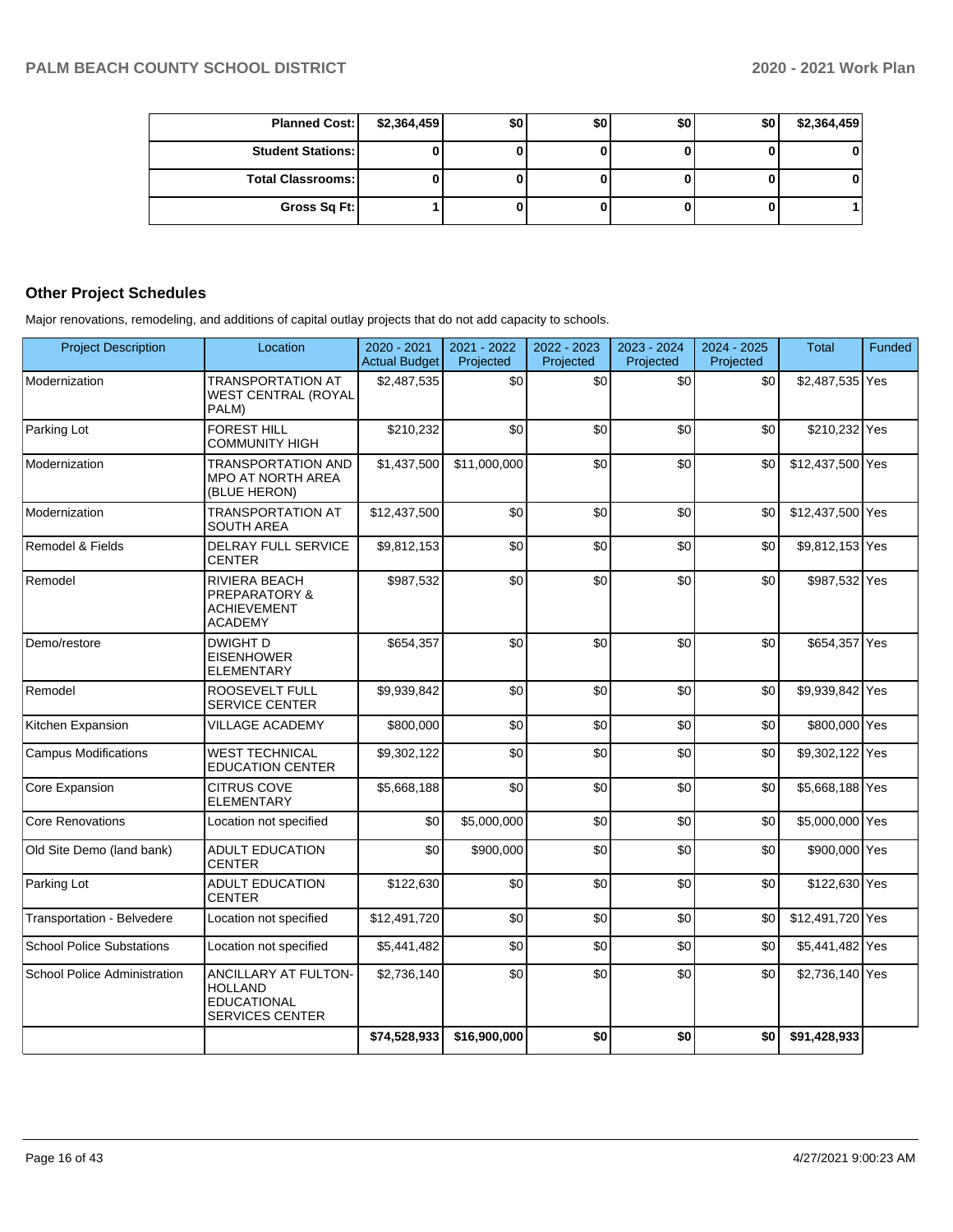#### **Additional Project Schedules**

Any projects that are not identified in the last approved educational plant survey.

| <b>Project Description</b>                    | Location                                                            | <b>Num</b><br>Classroom  <br>$\mathbf S$ | 2020 - 2021<br><b>Actual Budget</b> | 2021 - 2022<br>Projected | 2022 - 2023<br>Projected | 2023 - 2024<br>Projected | 2024 - 2025<br>Projected | <b>Total</b>               | Funded |
|-----------------------------------------------|---------------------------------------------------------------------|------------------------------------------|-------------------------------------|--------------------------|--------------------------|--------------------------|--------------------------|----------------------------|--------|
| Modernization -9                              | <b>MELALEUCA</b><br><b>ELEMENTARY</b>                               | $\mathbf 0$                              | \$34,533,723                        | \$0                      | \$0                      | \$0                      | \$0                      | \$34,533,723 Yes           |        |
| Expansion to K-8                              | <b>PLUMOSA</b><br><b>ELEMENTARY</b><br>SCHOOL OF THE<br><b>ARTS</b> | $\Omega$                                 | \$19,093,824                        | \$0                      | \$0                      | \$0                      | \$0                      | \$19,093,824 Yes           |        |
| K-8 Modernization                             | <b>ADDISON MIZNER</b><br><b>ELEMENTARY</b>                          | 10                                       | \$38,009,223                        | \$0                      | \$0                      | \$0                      | \$0                      | \$38,009,223 Yes           |        |
| Modernization -23                             | <b>GROVE PARK</b><br><b>ELEMENTARY</b>                              | $\mathbf 0$                              | \$28,956,582                        | \$0                      | \$0                      | \$0                      | \$0                      | \$28,956,582 Yes           |        |
| Modernization -22                             | <b>PINE GROVE</b><br><b>ELEMENTARY</b>                              | $\mathbf 0$                              | \$3,441                             | \$2,400,000              | \$18,117,925             | \$0                      | \$0                      | \$20,521,366 Yes           |        |
| Modernization                                 | VERDE K-8<br>SCHOOL                                                 | 12                                       | \$8,413,921                         | \$0                      | \$0                      | \$0                      | \$0                      | \$8,413,921 Yes            |        |
| Modernization                                 | <b>WASHINGTON</b><br><b>ELEMENTARY</b>                              | 1                                        | \$21,605,747                        | \$0                      | \$0                      | \$0                      | \$0                      | \$21,605,747 Yes           |        |
| Modernization                                 | <b>WYNNEBROOK</b><br><b>ELEMENTARY</b>                              | $\Omega$                                 | \$4,019,013                         | \$27,763,107             | \$0                      | \$0                      | \$0                      | \$31,782,120 Yes           |        |
| Addition                                      | <b>FOREST HILL</b><br><b>COMMUNITY HIGH</b>                         | $\mathbf 0$                              | \$143,186                           | \$0                      | \$0                      | \$0                      | \$2,500,000              | \$2,643,186 Yes            |        |
| <b>Greater Lake Worth</b><br>Area HS (03-OOO) | Location not<br>specified                                           | 0                                        | \$103,093,602                       | \$0                      | \$0                      | \$0                      |                          | \$0 \$103,093,602 Yes      |        |
| Boca Raton Area ES<br>$(05-C)$                | Location not<br>specified                                           | $\Omega$                                 | \$31,154,527                        | \$0                      | \$0                      | \$0                      | \$0                      | \$31,154,527 Yes           |        |
| <b>Sunset Palms Middle</b><br>$(17-PP)$       | Location not<br>specified                                           | 0                                        | \$3,937,029                         | \$42,082,500             | \$0                      | \$0                      | \$0                      | \$46,019,529 Yes           |        |
| <b>Future School Capacity</b><br>Projects     | Location not<br>specified                                           | $\Omega$                                 | \$413,362                           | \$0                      | \$0                      | \$0                      | \$0                      | \$413,362 Yes              |        |
| <b>Modular Addition</b>                       | JUPITER<br><b>COMMUNITY HIGH</b>                                    | $\Omega$                                 | \$5,402,320                         | \$0                      | \$0                      | \$0                      | \$0                      | \$5,402,320 Yes            |        |
| Core Expansion                                | <b>DEL PRADO</b><br><b>ELEMENTARY</b>                               | 0                                        | \$5,756,000                         | \$0                      | \$0                      | \$0                      | \$0                      | \$5,756,000 Yes            |        |
| Core Expansion                                | <b>SEMINOLE TRAILS</b><br><b>ELEMENTARY</b>                         | $\mathbf 0$                              | \$5,000,000                         | \$0                      | \$0                      | \$0                      | \$0                      | \$5,000,000 Yes            |        |
| <b>Modular Classrooms</b>                     | <b>SOUTH INTENSIVE</b><br><b>TRANSITION</b>                         | $\mathbf 0$                              | \$942,243                           | \$0                      | \$0                      | \$0                      | \$0                      | \$942,243 Yes              |        |
| Modernization                                 | <b>WEST RIVIERA</b><br><b>ELEMENTARY</b>                            | $\mathbf 0$                              | \$0                                 | \$2,700,000              | \$25,063,107             | \$0                      | \$0                      | \$27,763,107 Yes           |        |
| Scripps/Gardens Area<br>ES (04-A)             | Location not<br>specified                                           | 0                                        | \$0                                 | \$0                      | \$0                      | \$0                      | \$2,988,554              | \$2,988,554 Yes            |        |
| West Acreage Area ES<br>$(15-A)$              | Location not<br>specified                                           | $\mathbf 0$                              | \$0                                 | \$0                      | \$0                      | \$0                      | \$2,988,554              | \$2,988,554 Yes            |        |
| Western Communities<br>HS (16-AAA)            | Location not<br>specified                                           |                                          | \$0                                 | \$0                      | \$0                      | \$0                      | \$9,298,397              | \$9,298,397 Yes            |        |
|                                               |                                                                     |                                          | 23 \$310,477,743                    | \$74,945,607             | \$43,181,032             | \$0                      |                          | \$17,775,505 \$446,379,887 |        |

#### **Non Funded Growth Management Project Schedules**

Schedule indicating which projects, due to planned development, that CANNOT be funded from current revenues projected over the next five years.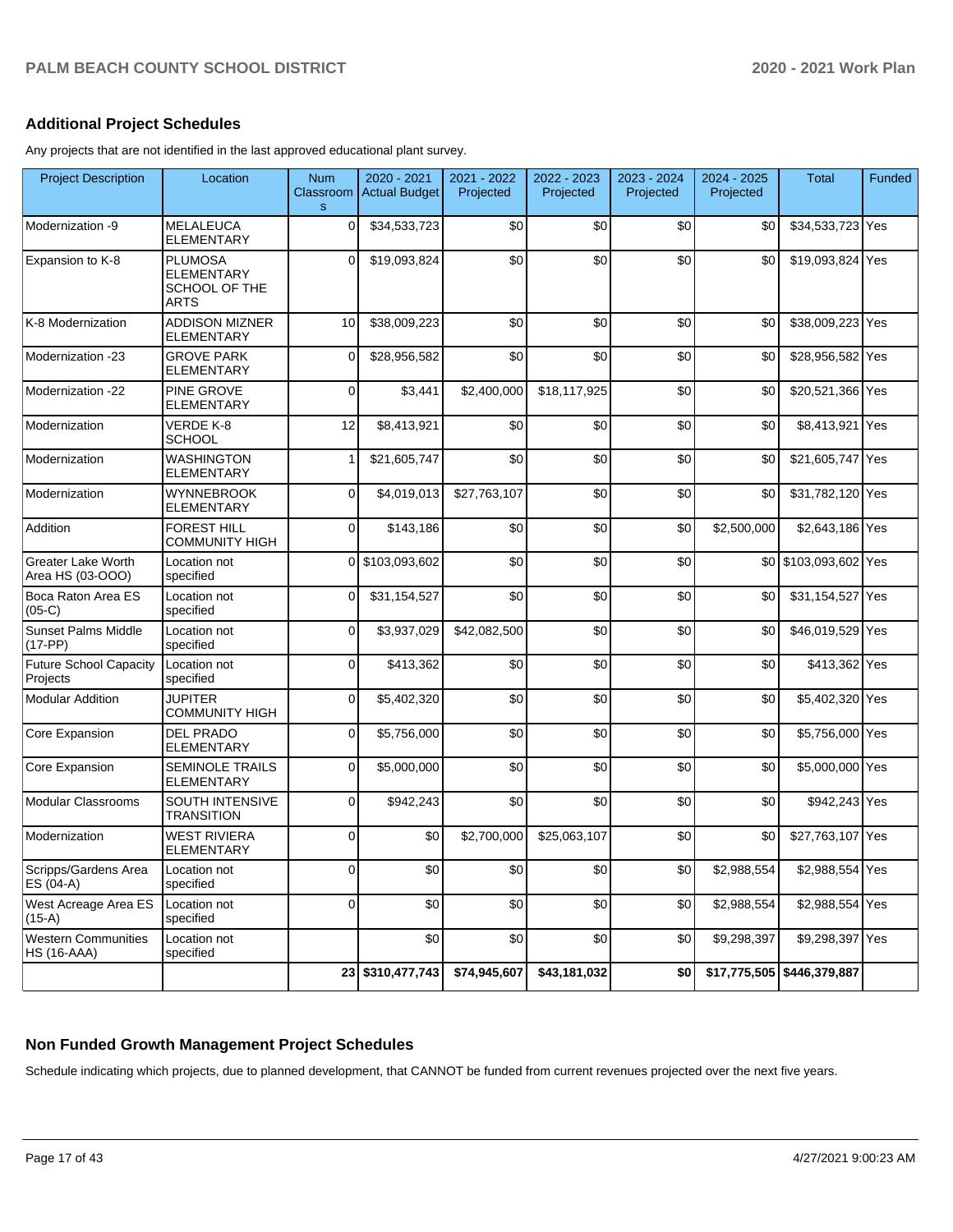# **Tracking**

## **Capacity Tracking**

| Location                                                 | $2020 -$<br>2021 Satis.<br>Stu. Sta. | Actual<br>$2020 -$<br>2021 FISH<br>Capacity | Actual<br>$2019 -$<br>2020<br><b>COFTE</b> | # Class<br>Rooms | Actual<br>Average<br>$2020 -$<br>2021 Class<br><b>Size</b> | Actual<br>$2020 -$<br>2021<br><b>Utilization</b> | <b>New</b><br>Stu.<br>Capacity | <b>New</b><br>Rooms to<br>be<br>Added/Re<br>moved | Projected<br>$2024 -$<br>2025<br><b>COFTE</b> | Projected<br>$2024 -$<br>2025<br><b>Utilization</b> | Projected<br>$2024 -$<br>2025 Class<br><b>Size</b> |
|----------------------------------------------------------|--------------------------------------|---------------------------------------------|--------------------------------------------|------------------|------------------------------------------------------------|--------------------------------------------------|--------------------------------|---------------------------------------------------|-----------------------------------------------|-----------------------------------------------------|----------------------------------------------------|
| <b>JUPITER ELEMENTARY</b>                                | 875                                  | 875                                         | 929                                        | 47               | 20                                                         | 106.00%                                          | 54                             | 3                                                 | 994                                           | 107.00 %                                            | 20                                                 |
| <b>JUPITER COMMUNITY</b><br><b>HIGH</b>                  | 3,518                                | 3,342                                       | 3,004                                      | 145              | 21                                                         | 90.00%                                           | $\Omega$                       | $\Omega$                                          | 3,374                                         | 101.00%                                             | 23                                                 |
| ALLAMANDA<br><b>ELEMENTARY</b>                           | 740                                  | 740                                         | 702                                        | 46               | 15                                                         | 95.00 %                                          | $\mathbf 0$                    | $\overline{0}$                                    | 698                                           | 94.00 %                                             | 15                                                 |
| PALM BEACH GARDENS<br><b>ELEMENTARY</b>                  | 739                                  | 739                                         | 648                                        | 40               | 16                                                         | 88.00 %                                          | $\Omega$                       | $\mathbf{0}$                                      | 695                                           | 94.00 %                                             | 17                                                 |
| <b>HOWELL L WATKINS</b><br><b>MIDDLE</b>                 | 1,391                                | 1,251                                       | 869                                        | 58               | 15                                                         | 69.00 %                                          | $\mathbf 0$                    | 0                                                 | 863                                           | 69.00 %                                             | 15                                                 |
| THE CONSERVATORY<br><b>SCHOOL AT NORTH</b><br>PALM BEACH | 798                                  | 718                                         | 911                                        | 42               | 22                                                         | 127.00 %                                         | 0                              | $\Omega$                                          | 959                                           | 134.00 %                                            | 23                                                 |
| <b>INLET GROVE @ OLD</b><br><b>SUNCOAST</b>              | 1,304                                | 1,173                                       | 744                                        | 53               | 14                                                         | 63.00 %                                          | $\Omega$                       | $\Omega$                                          | $\Omega$                                      | 0.00%                                               | $\Omega$                                           |
| <b>WASHINGTON</b><br><b>ELEMENTARY</b>                   | 20                                   | 586                                         | $\Omega$                                   | $\overline{2}$   | $\Omega$                                                   | 0.00%                                            | $-83$                          | $-4$                                              | 420                                           | 83.00 %                                             | $-210$                                             |
| <b>JOHN F KENNEDY</b><br><b>MIDDLE</b>                   | 1.671                                | 1,503                                       | 829                                        | 70               | 12                                                         | 55.00 %                                          | $\Omega$                       | $\Omega$                                          | 878                                           | 58.00 %                                             | 13                                                 |
| <b>LINCOLN ELEMENTARY</b>                                | 974                                  | 974                                         | 661                                        | 52               | 13                                                         | 68.00%                                           | $\Omega$                       | $\Omega$                                          | 435                                           | 45.00 %                                             | 8                                                  |
| <b>SABAL</b><br>PALM/HIGHRIDGE                           | 97                                   | $\Omega$                                    | $\Omega$                                   | 6                | $\Omega$                                                   | 0.00%                                            | $\Omega$                       | $\Omega$                                          | $\Omega$                                      | 0.00%                                               | $\Omega$                                           |
| <b>NORTHBORO</b><br><b>ELEMENTARY</b>                    | 970                                  | 970                                         | 642                                        | 52               | 12                                                         | 66.00%                                           | $\Omega$                       | $\mathbf{0}$                                      | 772                                           | 80.00%                                              | 15                                                 |
| <b>ROOSEVELT FULL</b><br><b>SERVICE CENTER</b>           | 540                                  | $\Omega$                                    | $\Omega$                                   | 25               | $\Omega$                                                   | 0.00%                                            | $\Omega$                       | $\Omega$                                          | $\mathbf 0$                                   | 0.00%                                               | $\mathbf 0$                                        |
| <b>ADULT EDUCATION</b><br><b>CENTER</b>                  | 708                                  | $\Omega$                                    | $\Omega$                                   | 30               | $\Omega$                                                   | 0.00%                                            | $-708$                         | $-30$                                             | $\mathbf 0$                                   | 0.00%                                               | $\mathbf 0$                                        |
| <b>ROOSEVELT</b><br><b>ELEMENTARY</b>                    | 801                                  | 801                                         | 346                                        | 44               | 8                                                          | 43.00 %                                          | $\Omega$                       | $\Omega$                                          | 365                                           | 46.00 %                                             | 8                                                  |
| <b>WESTWARD</b><br><b>ELEMENTARY</b>                     | 890                                  | 890                                         | 525                                        | 47               | 11                                                         | 59.00 %                                          | $\Omega$                       | $\Omega$                                          | 543                                           | 61.00%                                              | 12                                                 |
| <b>LAKE PARK</b><br><b>ELEMENTARY</b>                    | 436                                  | 436                                         | 377                                        | 24               | 16                                                         | 86.00%                                           | $\Omega$                       | $\mathbf{0}$                                      | 959                                           | 220.00%                                             | 40                                                 |
| ALEXANDER W<br>DREYFOOS JR SCHOOL<br>OF THE ARTS         | 1,353                                | 1,217                                       | 1,347                                      | 54               | 25                                                         | 111.00 %                                         | $\Omega$                       | $\mathbf{0}$                                      | 1,372                                         | 113.00 %                                            | 25                                                 |
| <b>BAK MIDDLE SCHOOL</b><br>OF THE ARTS                  | 1,562                                | 1,405                                       | 1,370                                      | 64               | 21                                                         | 97.00 %                                          | $\Omega$                       | $\Omega$                                          | 1,382                                         | 98.00 %                                             | 22                                                 |
| PALM BEACH PUBLIC<br><b>SCHOOL</b>                       | 393                                  | 393                                         | 397                                        | 22               | 18                                                         | 101.00%                                          | $\Omega$                       | $\Omega$                                          | 401                                           | 102.00%                                             | 18                                                 |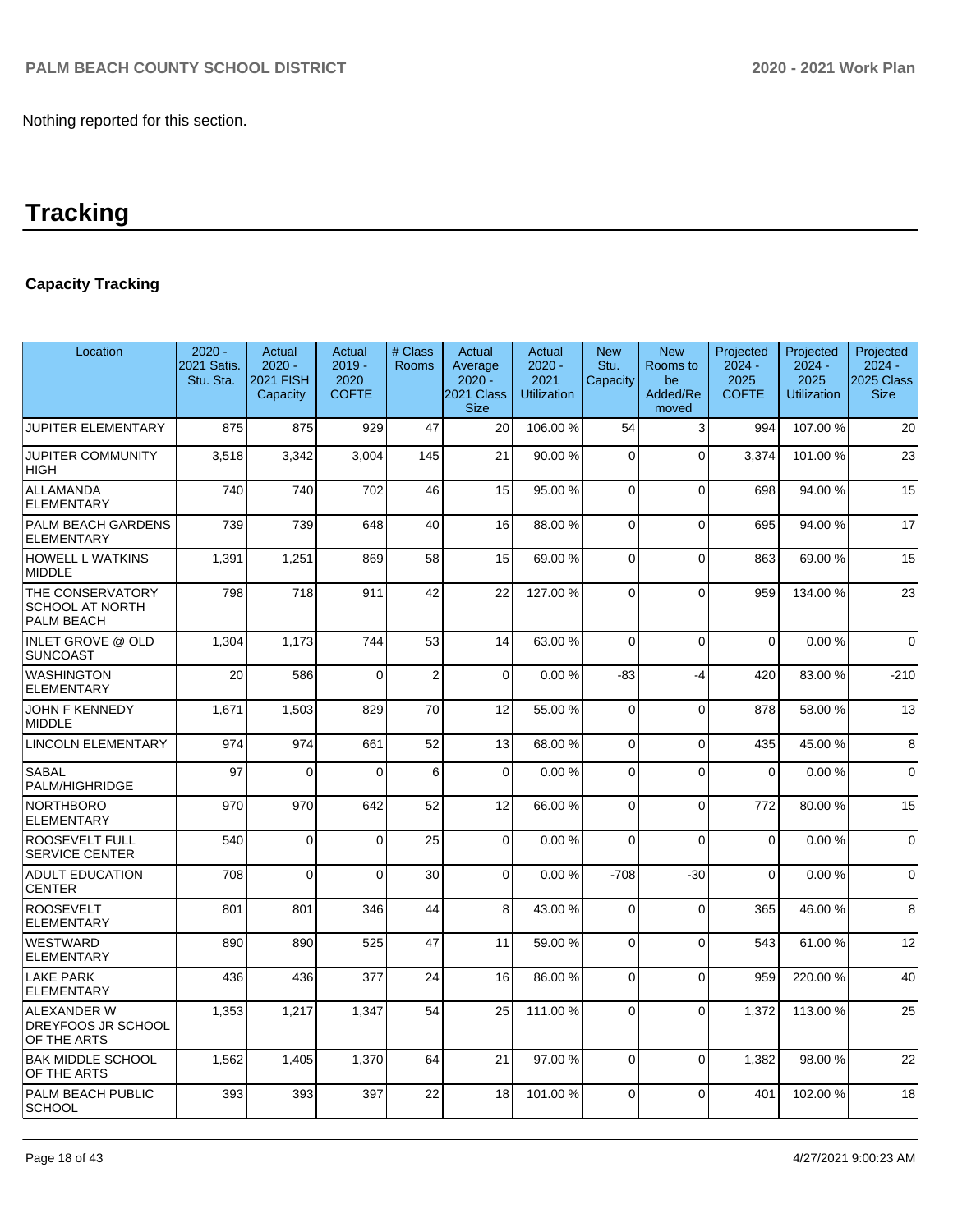| <b>WEST GATE</b><br><b>ELEMENTARY</b>                     | 1,058 | 1,058 | 753   | 58  | 13 | 71.00 %  | $\Omega$    | $\Omega$    | 816   | 77.00 %  | 14 |
|-----------------------------------------------------------|-------|-------|-------|-----|----|----------|-------------|-------------|-------|----------|----|
| <b>BELVEDERE</b><br><b>ELEMENTARY</b>                     | 658   | 658   | 572   | 35  | 16 | 87.00%   | $\mathbf 0$ | $\Omega$    | 645   | 98.00 %  | 18 |
| <b>NORTHMORE</b><br><b>ELEMENTARY</b>                     | 763   | 763   | 588   | 41  | 14 | 77.00 %  | $\mathbf 0$ | $\mathbf 0$ | 705   | 92.00 %  | 17 |
| PALMETTO<br><b>ELEMENTARY</b>                             | 882   | 882   | 551   | 48  | 11 | 62.00 %  | $\Omega$    | $\mathbf 0$ | 563   | 64.00%   | 12 |
| SOUTH OLIVE<br><b>ELEMENTARY</b>                          | 709   | 709   | 547   | 38  | 14 | 77.00 %  | $\mathbf 0$ | $\Omega$    | 581   | 82.00 %  | 15 |
| <b>FOREST HILL</b><br><b>COMMUNITY HIGH</b>               | 1,934 | 1,837 | 2,385 | 80  | 30 | 130.00 % | $\mathbf 0$ | $\mathbf 0$ | 2,527 | 138.00%  | 32 |
| <b>MEADOW PARK</b><br><b>ELEMENTARY</b>                   | 672   | 672   | 723   | 46  | 16 | 108.00%  | $\Omega$    | $\mathbf 0$ | 760   | 113.00 % | 17 |
| <b>BERKSHIRE</b><br><b>ELEMENTARY</b>                     | 1,229 | 1,229 | 1,083 | 66  | 16 | 88.00 %  | $\mathbf 0$ | $\mathbf 0$ | 1,134 | 92.00 %  | 17 |
| U B KINSEY/PALMVIEW<br><b>ELEMENTARY</b>                  | 700   | 700   | 608   | 36  | 17 | 87.00 %  | $\mathbf 0$ | $\mathbf 0$ | 623   | 89.00 %  | 17 |
| <b>FOREST HILL</b><br><b>ELEMENTARY</b>                   | 1,222 | 1,222 | 820   | 64  | 13 | 67.00 %  | $\Omega$    | $\mathbf 0$ | 834   | 68.00 %  | 13 |
| <b>GREENACRES</b><br><b>ELEMENTARY</b>                    | 822   | 822   | 745   | 45  | 17 | 91.00 %  | $\mathbf 0$ | $\Omega$    | 838   | 102.00%  | 19 |
| <b>PALM SPRINGS</b><br><b>ELEMENTARY</b>                  | 1,012 | 1,012 | 990   | 57  | 17 | 98.00 %  | $\mathbf 0$ | $\mathbf 0$ | 1,035 | 102.00%  | 18 |
| HIGHLAND<br><b>ELEMENTARY</b>                             | 1,072 | 1,072 | 1,025 | 60  | 17 | 96.00 %  | $\Omega$    | $\mathbf 0$ | 1,047 | 98.00 %  | 17 |
| <b>NORTH GRADE</b><br><b>ELEMENTARY</b>                   | 892   | 892   | 753   | 49  | 15 | 84.00 %  | $\mathbf 0$ | $\Omega$    | 812   | 91.00 %  | 17 |
| <b>CONNISTON</b><br><b>COMMUNITY MIDDLE</b>               | 1,307 | 1,176 | 1,212 | 55  | 22 | 103.00 % | $\mathbf 0$ | $\mathbf 0$ | 1,203 | 102.00%  | 22 |
| <b>SOUTH GRADE</b><br><b>ELEMENTARY</b>                   | 803   | 803   | 719   | 43  | 17 | 89.00 %  | $\Omega$    | $\mathbf 0$ | 778   | 97.00 %  | 18 |
| <b>BARTON ELEMENTARY</b>                                  | 1,400 | 1,400 | 1,063 | 75  | 14 | 76.00 %  | $\mathbf 0$ | $\mathbf 0$ | 1,194 | 85.00 %  | 16 |
| <b>LANTANA ELEMENTARY</b>                                 | 599   | 599   | 472   | 35  | 13 | 79.00 %  | 0           | $\Omega$    | 511   | 85.00 %  | 15 |
| LANTANA COMMUNITY<br><b>MIDDLE</b>                        | 1,121 | 1,008 | 894   | 49  | 18 | 89.00 %  | 0           | $\Omega$    | 884   | 88.00 %  | 18 |
| <b>ROLLING GREEN</b><br>ELEMENTARY                        | 1,109 | 1,109 | 724   | 60  | 12 | 65.00 %  | $\mathbf 0$ | $\mathbf 0$ | 707   | 64.00 %  | 12 |
| <b>PALM SPRINGS</b><br>COMMUNITY MIDDLE                   | 1,893 | 1,703 | 1,597 | 82  | 19 | 94.00 %  | $\Omega$    | $\Omega$    | 1,608 | 94.00 %  | 20 |
| <b>BOCA RATON</b><br><b>COMMUNITY HIGH</b>                | 3,091 | 2,936 | 3,102 | 129 | 24 | 106.00 % | 0           | $\Omega$    | 3,263 | 111.00 % | 25 |
| <b>POINCIANA</b><br><b>ELEMENTARY</b>                     | 685   | 685   | 513   | 35  | 15 | 75.00 %  | $\mathbf 0$ | $\mathbf 0$ | 510   | 74.00 %  | 15 |
| <b>GALAXY ELEMENTARY</b>                                  | 752   | 752   | 610   | 40  | 15 | 81.00 %  | $\mathbf 0$ | $\mathbf 0$ | 657   | 87.00 %  | 16 |
| <b>FOREST PARK</b><br> ELEMENTARY                         | 780   | 780   | 499   | 42  | 12 | 64.00 %  | 0           | $\mathbf 0$ | 560   | 72.00 %  | 13 |
| <b>PLUMOSA</b><br><b>ELEMENTARY SCHOOL</b><br>OF THE ARTS | 711   | 711   | 616   | 37  | 17 | 87.00 %  | 653         | 24          | 1,091 | 80.00 %  | 18 |
| llake worth<br><b>COMMUNITY HIGH</b>                      | 2,980 | 2,831 | 2,430 | 124 | 20 | 86.00 %  | $\mathbf 0$ | $\mathbf 0$ | 2,713 | 96.00 %  | 22 |
| JOHN I LEONARD<br>SENIOR HIGH                             | 3,297 | 3,132 | 3,360 | 140 | 24 | 107.00 % | $\mathbf 0$ | $\mathbf 0$ | 3,725 | 119.00 % | 27 |
| S D SPADY<br><b>ELEMENTARY</b>                            | 697   | 697   | 482   | 38  | 13 | 69.00 %  | 0           | 0           | 597   | 86.00 %  | 16 |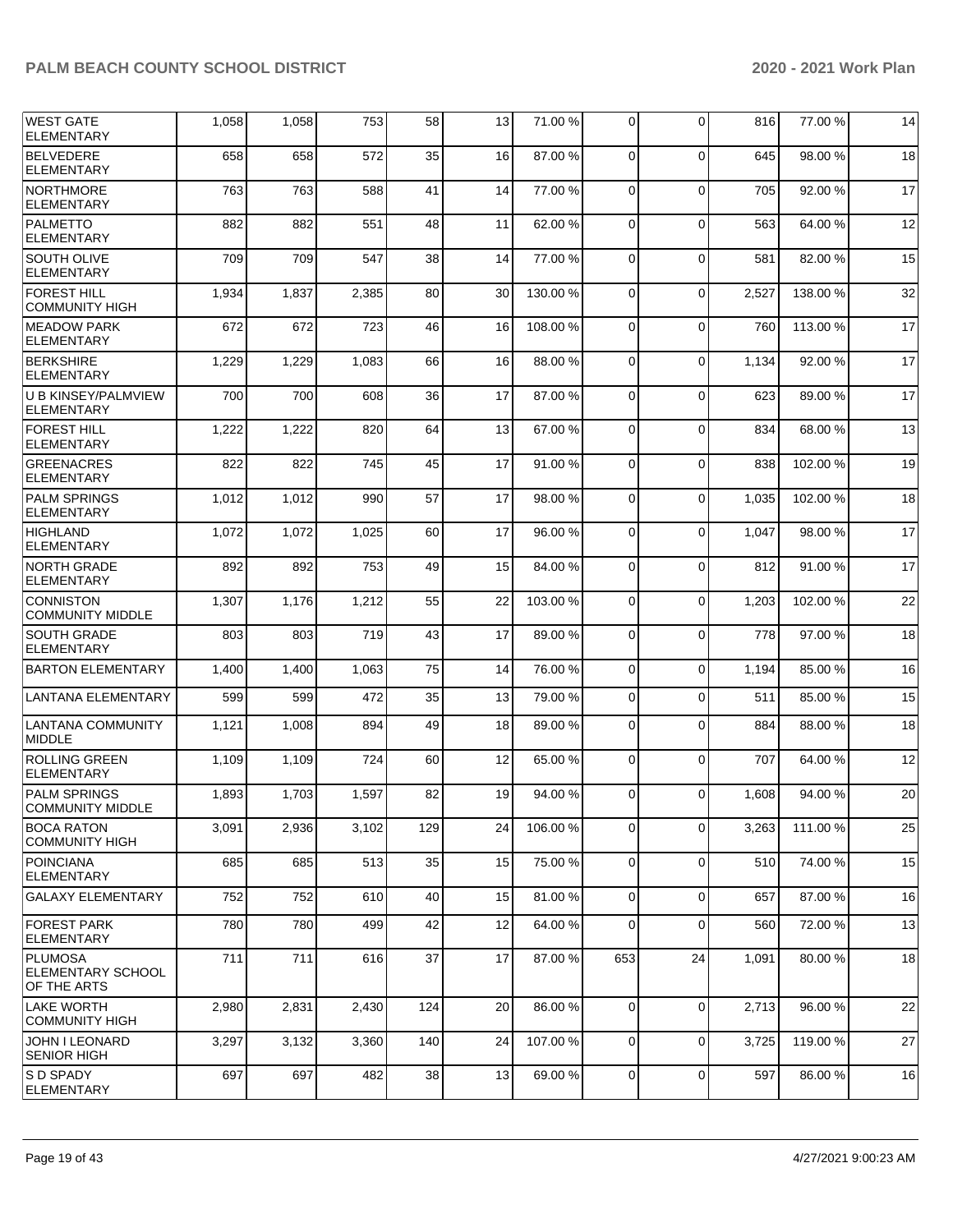| <b>DELRAY FULL SERVICE</b><br><b>CENTER</b>                                       | 1,097       | $\mathbf 0$ | 0     | 50          | $\mathbf 0$ | 0.00%   | $-922$      | -43         | 0     | 0.00%    | $\mathbf 0$  |
|-----------------------------------------------------------------------------------|-------------|-------------|-------|-------------|-------------|---------|-------------|-------------|-------|----------|--------------|
| <b>PINE GROVE</b><br><b>ELEMENTARY</b>                                            | 852         | 852         | 370   | 45          | 8           | 43.00 % | $-350$      | $-17$       | 404   | 80.00%   | 14           |
| <b>J C MITCHELL</b><br><b>ELEMENTARY</b>                                          | 1,032       | 1,032       | 874   | 60          | 15          | 85.00 % | $\mathbf 0$ | $\mathbf 0$ | 922   | 89.00 %  | 15           |
| <b>BOCA RATON</b><br><b>ELEMENTARY</b>                                            | 401         | 401         | 343   | 22          | 16          | 85.00 % | $\mathbf 0$ | $\Omega$    | 380   | 95.00 %  | 17           |
| <b>ADDISON MIZNER</b><br><b>ELEMENTARY</b>                                        | $\mathbf 0$ | 996         | 843   | $\mathbf 0$ | $\mathbf 0$ | 85.00 % | 252         | 14          | 1,151 | 92.00 %  | 82           |
| <b>PAHOKEE</b><br><b>ELEMENTARY</b>                                               | 671         | 671         | 402   | 35          | 11          | 60.00 % | $\mathbf 0$ | $\mathbf 0$ | 428   | 64.00 %  | 12           |
| <b>CROSS ROADS</b><br><b>ACADEMY (LAKE</b><br><b>SHORE ANNEX)</b>                 | 747         | 747         | 42    | 31          | 1           | 6.00%   | 0           | $\Omega$    | 44    | 6.00%    | $\mathbf{1}$ |
| <b>GOVE ELEMENTARY</b>                                                            | 924         | 2,159       | 700   | 49          | 14          | 32.00 % | $-1,235$    | $\Omega$    | 717   | 78.00 %  | 15           |
| <b>GLADE VIEW</b><br><b>ELEMENTARY</b>                                            | 402         | 402         | 280   | 22          | 13          | 70.00%  | 0           | $\Omega$    | 362   | 90.00 %  | 16           |
| <b>ROSENWALD</b><br><b>ELEMENTARY</b>                                             | 314         | 314         | 342   | 17          | 20          | 109.00% | 0           | $\Omega$    | 335   | 107.00%  | 20           |
| <b>SOUTH TECHNICAL</b><br><b>COMMUNITY HIGH</b>                                   | 1,486       | 1,783       | 1,140 | 69          | 17          | 64.00%  | $-1,783$    | $-69$       | 50    | 0.00%    | $\mathbf 0$  |
| <b>PALM BEACH GARDENS</b><br><b>COMMUNITY HIGH</b>                                | 3,002       | 2,851       | 2,514 | 126         | 20          | 88.00 % | 0           | $\mathbf 0$ | 2,777 | 97.00 %  | 22           |
| <b>WYNNEBROOK</b><br><b>ELEMENTARY</b>                                            | 963         | 963         | 793   | 51          | 16          | 82.00 % | 0           | $\mathbf 0$ | 755   | 78.00 %  | 15           |
| <b>WEST RIVIERA</b><br><b>ELEMENTARY</b>                                          | 729         | 729         | 589   | 38          | 15          | 81.00%  | $\mathbf 0$ | $\Omega$    | 670   | 92.00 %  | 18           |
| <b>GROVE PARK</b><br><b>ELEMENTARY</b>                                            | 1,080       | 1,080       | 560   | 56          | 10          | 52.00 % | $-126$      | $-7$        | 612   | 64.00 %  | 12           |
| MELALEUCA<br><b>ELEMENTARY</b>                                                    | 950         | 950         | 672   | 49          | 14          | 71.00 % | $-270$      | $-15$       | 576   | 85.00 %  | 17           |
| <b>JERRY THOMAS</b><br>ELEMENTARY                                                 | 1,012       | 1,012       | 806   | 53          | 15          | 80.00 % | $\mathbf 0$ | $\Omega$    | 824   | 81.00 %  | 16           |
| <b>VERDE K-8 SCHOOL</b>                                                           | 1,515       | 1,515       | 0     | 77          | 0           | 0.00%   | $\mathbf 0$ | 0           | 1,482 | 98.00 %  | 19           |
| RIVIERA BEACH<br><b>PREPARATORY &amp;</b><br><b>ACHIEVEMENT</b><br><b>ACADEMY</b> | 534         | 640         | 158   | 31          | 5           | 25.00 % | 0           | $\Omega$    | 150   | 23.00 %  | $\,$ 5 $\,$  |
| <b>BOCA RATON</b><br><b>COMMUNITY MIDDLE</b>                                      | 1,574       | 1,416       | 1,557 | 66          | 24          | 110.00% | $\mathbf 0$ | $\mathbf 0$ | 1,375 | 97.00 %  | 21           |
| <b>CLIFFORD O</b><br>TAYLOR/KIRKLANE<br><b>ELEMENTARY</b>                         | 1,439       | 1,439       | 1,202 | 80          | 15          | 84.00 % | $\mathbf 0$ | $\Omega$    | 1,267 | 88.00 %  | 16           |
| DWIGHT D<br><b>EISENHOWER</b><br>ELEMENTARY                                       | 731         | 731         | 486   | 50          | 10          | 66.00 % | $\mathbf 0$ | 0           | 555   | 76.00 %  | 11           |
| <b>WELLINGTON</b><br><b>LANDINGS MIDDLE</b>                                       | 1,745       | 1,570       | 1,330 | 74          | 18          | 85.00 % | 0           | $\mathbf 0$ | 1,341 | 85.00 %  | 18           |
| <b>SEMINOLE TRAILS</b><br><b>ELEMENTARY</b>                                       | 1,066       | 1,066       | 662   | 62          | 11          | 62.00 % | 0           | $\mathbf 0$ | 638   | 60.00 %  | 10           |
| <b>JUPITER MIDDLE</b>                                                             | 1,920       | 1,728       | 1,460 | 82          | 18          | 84.00 % | 0           | 0           | 1,553 | 90.00 %  | 19           |
| <b>CONGRESS MIDDLE</b>                                                            | 1,591       | 1,431       | 1,286 | 67          | 19          | 90.00 % | 0           | 0           | 1,273 | 89.00 %  | 19           |
| <b>SANTALUCES</b><br><b>COMMUNITY HIGH</b>                                        | 2,739       | 2,602       | 2,523 | 110         | 23          | 97.00 % | 0           | 0           | 2,755 | 106.00 % | 25           |
| <b>GOLD COAST</b><br><b>COMMUNITY SCHOOL</b>                                      | 825         | 0           | 0     | 33          | 0           | 0.00%   | 0           | $\mathbf 0$ | 0     | 0.00%    | 0            |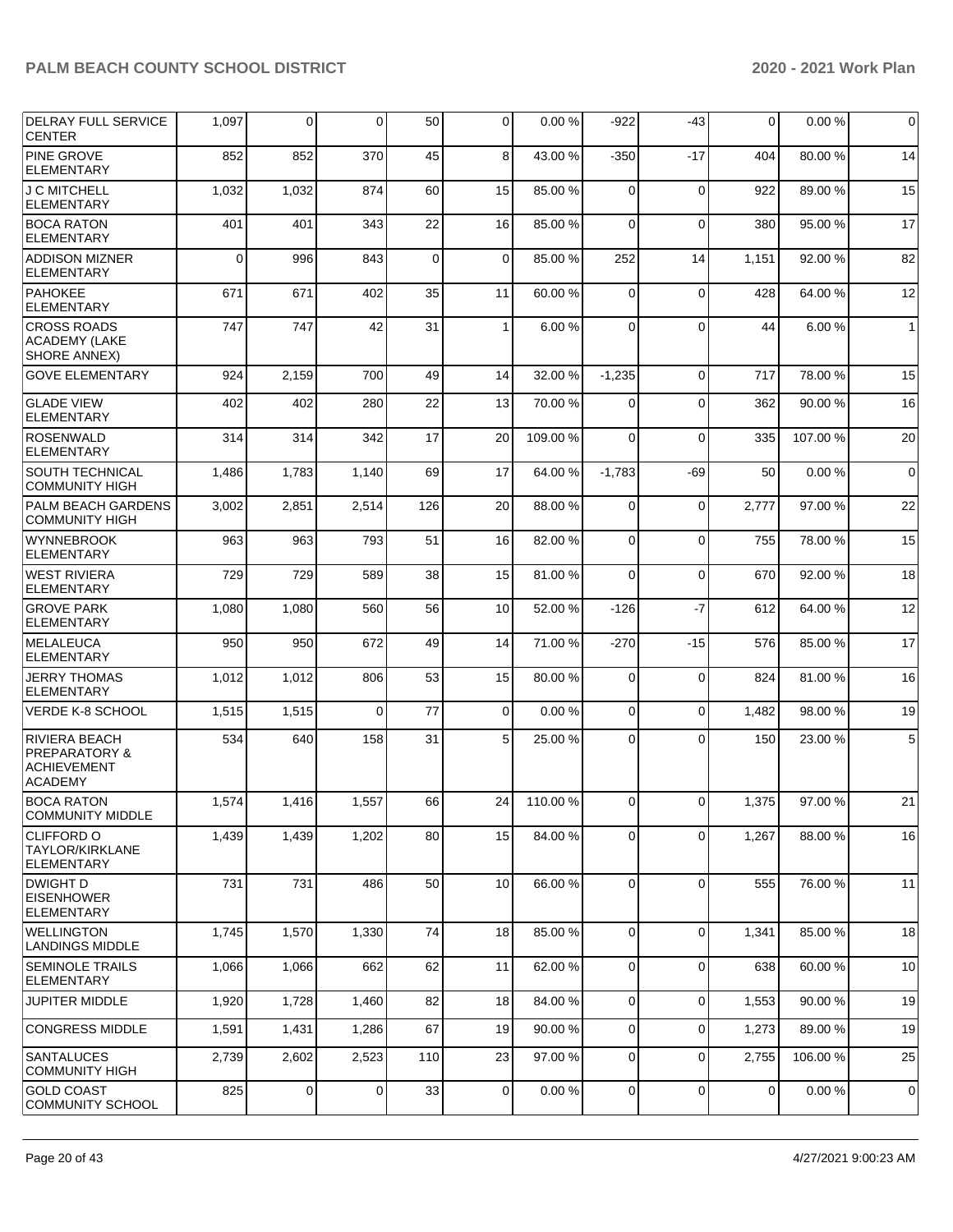| <b>PAHOKEE MIDDLE /</b><br><b>SENIOR HIGH</b>  | 2,161 | 1,944 | 837   | 86  | 10 | 43.00 %  | $\mathbf 0$    | $\Omega$    | 886   | 46.00 %  | 10 |
|------------------------------------------------|-------|-------|-------|-----|----|----------|----------------|-------------|-------|----------|----|
| <b>WHISPERING PINES</b><br><b>ELEMENTARY</b>   | 1,004 | 1,004 | 968   | 54  | 18 | 96.00 %  | $\mathbf 0$    | $\Omega$    | 1,082 | 108.00%  | 20 |
| <b>ROYAL PALM SCHOOL</b>                       | 623   | 623   | 371   | 59  | 6  | 59.00 %  | $\Omega$       | $\Omega$    | 370   | 59.00 %  | 6  |
| <b>WELLINGTON</b><br><b>ELEMENTARY</b>         | 1,022 | 1,022 | 891   | 56  | 16 | 87.00 %  | $\mathbf 0$    | $\Omega$    | 940   | 92.00%   | 17 |
| <b>SPANISH RIVER</b><br><b>COMMUNITY HIGH</b>  | 2,678 | 2,544 | 2,300 | 112 | 21 | 90.00 %  | 0              | $\Omega$    | 2,488 | 98.00 %  | 22 |
| <b>CRESTWOOD MIDDLE</b>                        | 1,837 | 1,653 | 806   | 77  | 10 | 49.00 %  | 0              | $\Omega$    | 800   | 48.00 %  | 10 |
| PALM BEACH LAKES<br><b>COMMUNITY HIGH</b>      | 2,936 | 2,789 | 2,510 | 128 | 20 | 90.00 %  | 0              | $\Omega$    | 2,668 | 96.00 %  | 21 |
| <b>INDIAN PINES</b><br><b>ELEMENTARY</b>       | 1,158 | 1,158 | 607   | 63  | 10 | 52.00 %  | $\mathbf 0$    | $\Omega$    | 628   | 54.00 %  | 10 |
| <b>LIBERTY PARK</b><br><b>ELEMENTARY</b>       | 1,035 | 1,035 | 932   | 55  | 17 | 90.00%   | 0              | $\Omega$    | 959   | 93.00 %  | 17 |
| <b>DEL PRADO</b><br><b>ELEMENTARY</b>          | 929   | 929   | 922   | 50  | 18 | 99.00 %  | $\mathbf 0$    | $\Omega$    | 967   | 104.00%  | 19 |
| <b>LOGGERS RUN MIDDLE</b>                      | 1,411 | 1,269 | 1,240 | 61  | 20 | 98.00 %  | $\Omega$       | $\Omega$    | 1,260 | 99.00 %  | 21 |
| H L JOHNSON<br><b>ELEMENTARY</b>               | 1,000 | 1,000 | 756   | 51  | 15 | 76.00 %  | $\mathbf 0$    | $\Omega$    | 924   | 92.00 %  | 18 |
| <b>CALUSA ELEMENTARY</b>                       | 1,184 | 1,184 | 1,255 | 63  | 20 | 106.00%  | 0              | $\Omega$    | 1,423 | 120.00 % | 23 |
| <b>LIGHTHOUSE</b><br><b>ELEMENTARY</b>         | 863   | 989   | 683   | 45  | 15 | 69.00%   | 0              | $\Omega$    | 749   | 76.00 %  | 17 |
| <b>CYPRESS TRAILS</b><br><b>ELEMENTARY</b>     | 781   | 781   | 450   | 42  | 11 | 58.00 %  | 0              | $\Omega$    | 482   | 62.00 %  | 11 |
| <b>CORAL SUNSET</b><br><b>ELEMENTARY</b>       | 990   | 990   | 751   | 51  | 15 | 76.00 %  | $\Omega$       | $\Omega$    | 768   | 78.00 %  | 15 |
| CHRISTA MCAULIFFE<br><b>MIDDLE</b>             | 1,919 | 1,727 | 1,499 | 80  | 19 | 87.00 %  | 0              | $\Omega$    | 1,638 | 95.00 %  | 20 |
| KE<br>CUNNINGHAM/CANAL<br>POINT ELEMENTARY     | 707   | 707   | 286   | 37  | 8  | 40.00%   | 0              | $\Omega$    | 293   | 41.00%   | 8  |
| <b>BEAR LAKES MIDDLE</b>                       | 1,591 | 1,431 | 744   | 72  | 10 | 52.00 %  | $\mathbf 0$    | $\Omega$    | 731   | 51.00 %  | 10 |
| <b>OMNI MIDDLE</b>                             | 1,551 | 1,395 | 1,527 | 65  | 23 | 109.00 % | $\mathbf 0$    | $\Omega$    | 1,412 | 101.00%  | 22 |
| <b>TIMBER TRACE</b><br><b>ELEMENTARY</b>       | 1,013 | 1,013 | 944   | 54  | 17 | 93.00 %  | 0              | $\Omega$    | 988   | 98.00 %  | 18 |
| <b>LIMESTONE CREEK</b><br><b>ELEMENTARY</b>    | 1,164 | 1,164 | 1,065 | 61  | 17 | 91.00 %  | $\overline{0}$ | 0           | 1,151 | 99.00 %  | 19 |
| <b>BANYAN CREEK</b><br><b>ELEMENTARY</b>       | 1,200 | 1,200 | 931   | 60  | 16 | 78.00 %  | 0              | $\Omega$    | 990   | 82.00 %  | 17 |
| <b>LOXAHATCHEE</b><br><b>GROVES ELEMENTARY</b> | 860   | 860   | 555   | 46  | 12 | 64.00%   | $\mathbf 0$    | $\Omega$    | 726   | 84.00 %  | 16 |
| HAMMOCK POINTE<br><b>ELEMENTARY</b>            | 980   | 980   | 939   | 51  | 18 | 96.00 %  | $\overline{0}$ | $\Omega$    | 975   | 99.00 %  | 19 |
| JUPITER FARMS<br><b>ELEMENTARY</b>             | 713   | 713   | 657   | 38  | 17 | 92.00 %  | $\mathbf 0$    | $\Omega$    | 696   | 98.00 %  | 18 |
| <b>CRYSTAL LAKES</b><br><b>ELEMENTARY</b>      | 890   | 890   | 776   | 45  | 17 | 87.00 %  | $\mathbf 0$    | $\Omega$    | 790   | 89.00 %  | 18 |
| LAKE WORTH MIDDLE                              | 1,580 | 1,422 | 1,275 | 65  | 20 | 90.00 %  | $\overline{0}$ | $\mathbf 0$ | 1,373 | 97.00 %  | 21 |
| <b>SANDPIPER SHORES</b><br><b>ELEMENTARY</b>   | 1,064 | 1,064 | 853   | 58  | 15 | 80.00 %  | $\mathbf 0$    | $\Omega$    | 902   | 85.00 %  | 16 |
| <b>WATSON B DUNCAN</b><br><b>MIDDLE</b>        | 1,565 | 1,408 | 1,266 | 64  | 20 | 90.00 %  | 0              | $\mathbf 0$ | 1,387 | 99.00 %  | 22 |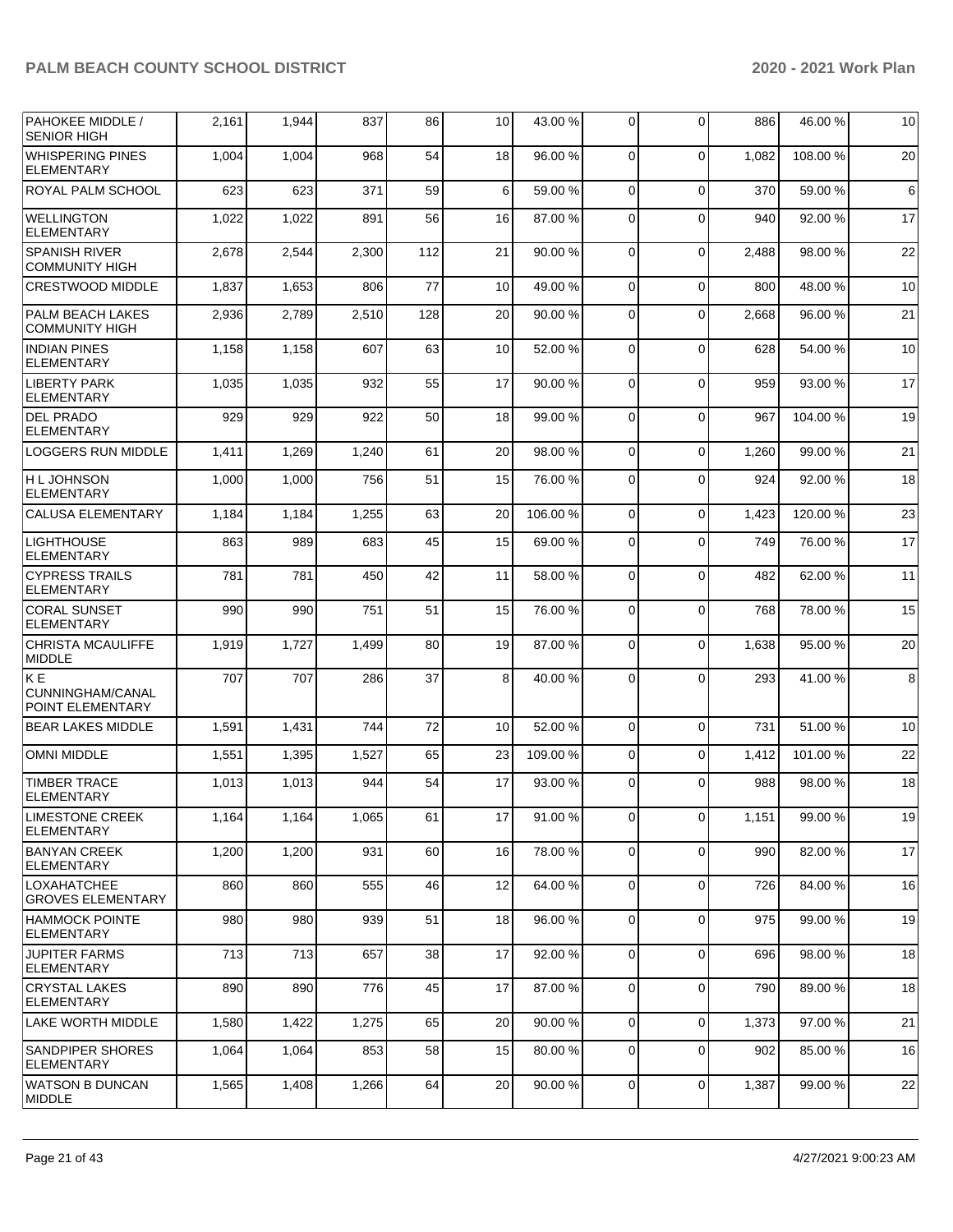| <b>PANTHER RUN</b><br><b>ELEMENTARY</b>            | 978   | 978   | 844   | 50  | 17              | 86.00 % | 0              | $\Omega$       | 920      | 94.00 %  | 18             |
|----------------------------------------------------|-------|-------|-------|-----|-----------------|---------|----------------|----------------|----------|----------|----------------|
| <b>OLYMPIC HEIGHTS</b><br><b>COMMUNITY HIGH</b>    | 2,367 | 2,248 | 2,237 | 100 | 22              | 100.00% | 0              | $\Omega$       | 2,487    | 111.00 % | 25             |
| <b>WELLINGTON</b><br><b>COMMUNITY HIGH</b>         | 2,852 | 2,709 | 2,376 | 118 | 20              | 88.00 % | $\Omega$       | $\Omega$       | 2,635    | 97.00 %  | 22             |
| <b>WILLIAM T DWYER HIGH</b>                        | 2,552 | 2,424 | 2,088 | 106 | 20              | 86.00 % | 0              | $\Omega$       | 2,396    | 99.00 %  | 23             |
| <b>NEW HORIZONS</b><br><b>ELEMENTARY</b>           | 857   | 857   | 714   | 46  | 16              | 83.00 % | 0              | $\Omega$       | 751      | 88.00 %  | 16             |
| <b>CITRUS COVE</b><br>ELEMENTARY                   | 1,227 | 1,227 | 1,024 | 64  | 16              | 83.00 % | $\mathbf 0$    | $\mathbf 0$    | 1,128    | 92.00 %  | 18             |
| <b>STARLIGHT COVE</b><br><b>ELEMENTARY</b>         | 1,086 | 1,086 | 764   | 59  | 13              | 70.00 % | $\mathbf 0$    | $\Omega$       | 899      | 83.00 %  | 15             |
| <b>MANATEE</b><br><b>ELEMENTARY</b>                | 1,441 | 1,441 | 1,188 | 75  | 16              | 82.00 % | 0              | $\Omega$       | 1,296    | 90.00 %  | 17             |
| <b>EGRET LAKE</b><br><b>ELEMENTARY</b>             | 727   | 727   | 599   | 39  | 15              | 82.00 % | 0              | $\Omega$       | 634      | 87.00 %  | 16             |
| <b>WOODLANDS MIDDLE</b>                            | 1,788 | 1,609 | 1,529 | 75  | 20              | 95.00 % | $\mathbf 0$    | $\Omega$       | 1,692    | 105.00%  | 23             |
| <b>MORIKAMI PARK</b><br><b>ELEMENTARY</b>          | 844   | 844   | 804   | 45  | 18              | 95.00 % | $\mathbf 0$    | $\Omega$       | 807      | 96.00 %  | 18             |
| <b>ACREAGE PINES</b><br><b>ELEMENTARY</b>          | 553   | 553   | 476   | 30  | 16              | 86.00 % | 0              | $\Omega$       | 507      | 92.00 %  | 17             |
| INDIAN RIDGE SCHOOL                                | 269   | 269   | 103   | 26  | $\overline{4}$  | 38.00 % | 0              | $\Omega$       | 100      | 37.00 %  | $\overline{4}$ |
| <b>PIONEER PARK</b><br>ELEMENTARY                  | 800   | 800   | 324   | 43  | 8               | 41.00 % | 0              | $\Omega$       | 387      | 48.00 %  | 9 <sup>1</sup> |
| <b>BELLE GLADE</b><br><b>ELEMENTARY</b>            | 978   | 978   | 697   | 52  | 13              | 71.00 % | $\mathbf 0$    | $\Omega$       | 710      | 73.00 %  | 14             |
| ROYAL PALM BEACH<br><b>COMMUNITY HIGH</b>          | 2,839 | 2,697 | 2,263 | 118 | 19              | 84.00 % | 0              | $\Omega$       | 2,379    | 88.00 %  | 20             |
| <b>CARVER COMMUNITY</b><br><b>MIDDLE</b>           | 1,704 | 1,533 | 929   | 71  | 13              | 61.00%  | 0              | $\Omega$       | 743      | 48.00%   | 10             |
| <b>GLADES CENTRAL</b><br><b>COMMUNITY HIGH</b>     | 1,599 | 1,519 | 948   | 70  | 14              | 62.00 % | $\mathbf 0$    | $\Omega$       | 1,033    | 68.00%   | 15             |
| <b>ROOSEVELT</b><br><b>COMMUNITY MIDDLE</b>        | 1,699 | 1,529 | 1,084 | 72  | 15              | 71.00 % | 0              | $\Omega$       | 1,140    | 75.00 %  | 16             |
| OKEEHEELEE MIDDLE                                  | 1,925 | 1,732 | 1,524 | 81  | 19              | 88.00 % | 0              | $\Omega$       | 1,580    | 91.00 %  | 20             |
| <b>SOUTH INTENSIVE</b><br><b>TRANSITION</b>        | 318   | 318   | 50    | 16  | 3               | 16.00 % | $-318$         | $-16$          | $\Omega$ | 0.00%    | $\overline{0}$ |
| <b>GOLDEN GROVE</b><br><b>ELEMENTARY</b>           | 749   | 749   | 687   | 40  | 17 <sup>1</sup> | 92.00 % | $\overline{0}$ | $\overline{0}$ | 822      | 110.00 % | 21             |
| <b>BOYNTON BEACH</b><br><b>COMMUNITY HIGH</b>      | 2,648 | 2,515 | 1,414 | 110 | 13              | 56.00 % | 0              | $\Omega$       | 1,422    | 57.00 %  | 13             |
| ORCHARD VIEW<br><b>ELEMENTARY</b>                  | 800   | 800   | 593   | 43  | 14              | 74.00 % | $\mathbf 0$    | $\Omega$       | 640      | 80.00 %  | 15             |
| <b>EAGLES LANDING</b><br><b>MIDDLE</b>             | 1,913 | 1,721 | 1,555 | 81  | 19              | 90.00 % | $\mathbf 0$    | $\mathbf 0$    | 1,772    | 103.00%  | 22             |
| <b>CORAL REEF</b><br><b>ELEMENTARY</b>             | 1,198 | 1,198 | 1,042 | 62  | 17              | 87.00 % | 0              | 0              | 1,112    | 93.00 %  | 18             |
| <b>DR MARY MCLEOD</b><br><b>BETHUNE ELEMENTARY</b> | 798   | 798   | 540   | 43  | 13              | 68.00 % | 0              | $\mathbf 0$    | 608      | 76.00 %  | 14             |
| <b>BINKS FOREST</b><br><b>ELEMENTARY</b>           | 1,206 | 1,206 | 935   | 66  | 14              | 78.00%  | $\mathbf 0$    | $\mathbf 0$    | 1,022    | 85.00 %  | 15             |
| POLO PARK MIDDLE                                   | 1,568 | 1,411 | 1,236 | 65  | 19              | 88.00 % | 0              | $\Omega$       | 1,370    | 97.00 %  | 21             |
| <b>WATERS EDGE</b><br>ELEMENTARY                   | 926   | 926   | 818   | 50  | 16              | 88.00 % | 0              | 0              | 864      | 93.00 %  | 17             |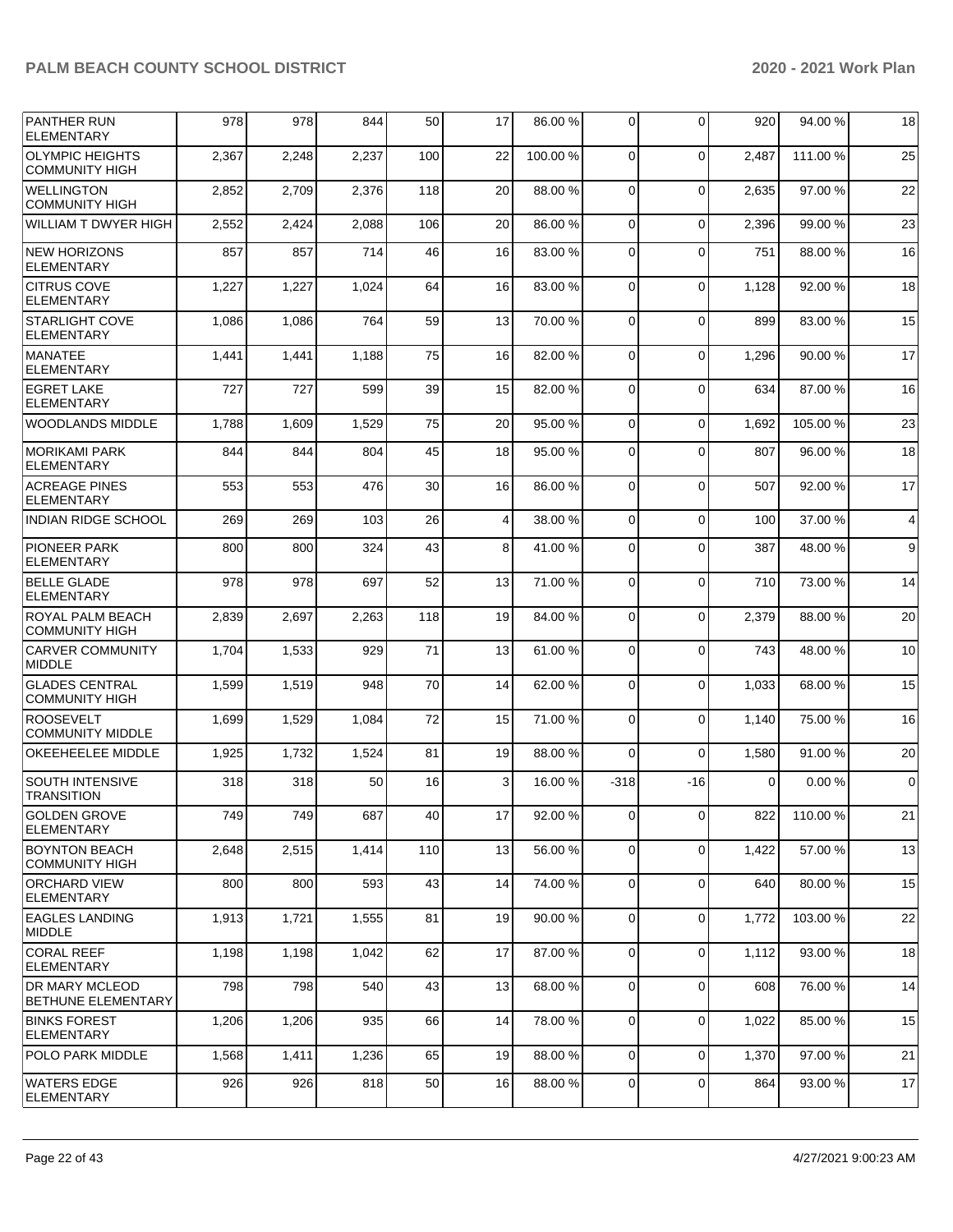| SOUTH TECH @<br><b>ODYSSEY</b>                                           | 1,781 | 0     | 0     | 82  | 0  | 0.00%   | 0              | $\Omega$       | $\mathbf 0$ | 0.00%   | $\mathbf 0$ |
|--------------------------------------------------------------------------|-------|-------|-------|-----|----|---------|----------------|----------------|-------------|---------|-------------|
| <b>VILLAGE ACADEMY</b>                                                   | 1,203 | 1,082 | 587   | 58  | 10 | 54.00 % | 0              | $\Omega$       | 588         | 54.00%  | 10          |
| <b>FRONTIER</b><br><b>ELEMENTARY</b>                                     | 846   | 846   | 622   | 46  | 14 | 74.00 % | $\mathbf 0$    | $\Omega$       | 689         | 81.00%  | 15          |
| <b>BEACON COVE</b><br><b>INTERMEDIATE BESSIE</b><br><b>DUBOIS CAMPUS</b> | 1,001 | 1,001 | 702   | 52  | 14 | 70.00 % | 0              | $\Omega$       | 720         | 72.00 % | 14          |
| <b>SUNRISE PARK</b><br><b>ELEMENTARY</b>                                 | 1,224 | 1,224 | 908   | 67  | 14 | 74.00 % | $\mathbf 0$    | $\Omega$       | 1,059       | 87.00 % | 16          |
| <b>WESTERN PINES</b><br><b>MIDDLE</b>                                    | 1,281 | 1,152 | 1,143 | 54  | 21 | 99.00 % | 0              | $\Omega$       | 1,129       | 98.00 % | 21          |
| <b>DISCOVERY KEY</b><br><b>ELEMENTARY</b>                                | 1,188 | 1,188 | 967   | 65  | 15 | 81.00%  | 0              | $\Omega$       | 1,002       | 84.00 % | 15          |
| <b>FREEDOM SHORES</b><br><b>ELEMENTARY</b>                               | 1,166 | 1,166 | 746   | 63  | 12 | 64.00%  | $\mathbf 0$    | $\Omega$       | 703         | 60.00 % | 11          |
| <b>INDEPENDENCE</b><br><b>MIDDLE</b>                                     | 1,670 | 1,503 | 1,353 | 69  | 20 | 90.00 % | 0              | $\mathbf 0$    | 1,426       | 95.00 % | 21          |
| <b>PALM BEACH CENTRAL</b><br><b>HIGH</b>                                 | 2,874 | 2,730 | 2,729 | 120 | 23 | 100.00% | 0              | $\mathbf 0$    | 3,016       | 110.00% | 25          |
| <b>CHOLEE LAKE</b><br><b>ELEMENTARY</b>                                  | 1,126 | 1,126 | 1,031 | 63  | 16 | 92.00 % | $\mathbf 0$    | $\Omega$       | 1,012       | 90.00 % | 16          |
| <b>HERITAGE</b><br><b>ELEMENTARY</b>                                     | 1,080 | 1,080 | 829   | 59  | 14 | 77.00 % | 0              | $\Omega$       | 875         | 81.00 % | 15          |
| <b>ROYAL PALM BEACH</b><br><b>ELEMENTARY</b>                             | 846   | 846   | 706   | 46  | 15 | 83.00 % | 0              | $\mathbf 0$    | 761         | 90.00 % | 17          |
| <b>CROSSPOINTE</b><br><b>ELEMENTARY</b>                                  | 882   | 882   | 650   | 48  | 14 | 74.00 % | $\mathbf 0$    | $\Omega$       | 706         | 80.00 % | 15          |
| <b>PLEASANT CITY</b><br><b>ELEMENTARY</b>                                | 386   | 386   | 285   | 21  | 14 | 74.00 % | 0              | $\mathbf 0$    | 356         | 92.00 % | 17          |
| <b>JEAGA MIDDLE</b>                                                      | 1,383 | 1,244 | 921   | 58  | 16 | 74.00 % | 0              | $\mathbf 0$    | 839         | 67.00 % | 14          |
| <b>BENOIST FARMS</b><br><b>ELEMENTARY</b>                                | 856   | 856   | 486   | 48  | 10 | 57.00 % | 0              | $\mathbf 0$    | 539         | 63.00 % | 11          |
| <b>LAKE SHORE MIDDLE</b><br>(NEW)                                        | 1,598 | 1,438 | 744   | 68  | 11 | 52.00 % | $\mathbf 0$    | $\Omega$       | 755         | 53.00 % | 11          |
| <b>ATLANTIC COMMUNITY</b><br>HIGH (NEW)                                  | 2,573 | 2,444 | 2,144 | 109 | 20 | 88.00 % | 0              | $\Omega$       | 2,200       | 90.00 % | 20          |
| <b>DON ESTRIDGE HIGH</b><br><b>TECH MIDDLE</b>                           | 1,393 | 1,253 | 1,278 | 59  | 22 | 102.00% | 0              | $\Omega$       | 1,285       | 103.00% | 22          |
| <b>WEST BOCA RATON</b><br><b>COMMUNITY HIGH</b>                          | 2,426 | 2,304 | 2,072 | 99  | 21 | 90.00 % | $\overline{0}$ | $\overline{0}$ | 2,291       | 99.00 % | 23          |
| <b>TRADEWINDS MIDDLE</b>                                                 | 1,383 | 1,244 | 1,073 | 58  | 19 | 86.00 % | 0              | $\Omega$       | 1,070       | 86.00 % | 18          |
| <b>EQUESTRIAN TRAILS</b><br><b>ELEMENTARY</b>                            | 910   | 910   | 856   | 50  | 17 | 94.00 % | 0              | 0              | 901         | 99.00 % | 18          |
| <b>PARK VISTA</b><br><b>COMMUNITY HIGH</b>                               | 3,316 | 3,150 | 2,893 | 137 | 21 | 92.00 % | 0              | $\mathbf 0$    | 3,231       | 103.00% | 24          |
| HIDDEN OAKS K-8<br><b>SCHOOL</b>                                         | 1,142 | 1,027 | 825   | 62  | 13 | 80.00 % | $\mathbf 0$    | $\Omega$       | 904         | 88.00 % | 15          |
| <b>EMERALD COVE</b><br>MIDDLE (02-JJ)                                    | 1,565 | 1,408 | 1,329 | 66  | 20 | 94.00 % | 0              | 0              | 1,380       | 98.00 % | 21          |
| <b>DIAMOND VIEW</b><br><b>ELEMENTARY</b>                                 | 1,130 | 1,130 | 823   | 62  | 13 | 73.00 % | 0              | $\mathbf 0$    | 860         | 76.00 % | 14          |
| <b>OSCEOLA CREEK</b><br>MIDDLE                                           | 1,194 | 1,074 | 737   | 52  | 14 | 69.00 % | $\mathbf 0$    | $\mathbf 0$    | 910         | 85.00 % | 18          |
| <b>PIERCE HAMMOCK</b><br>ELEMENTARY                                      | 808   | 808   | 468   | 44  | 11 | 58.00 % | 0              | 0              | 605         | 75.00 % | 14          |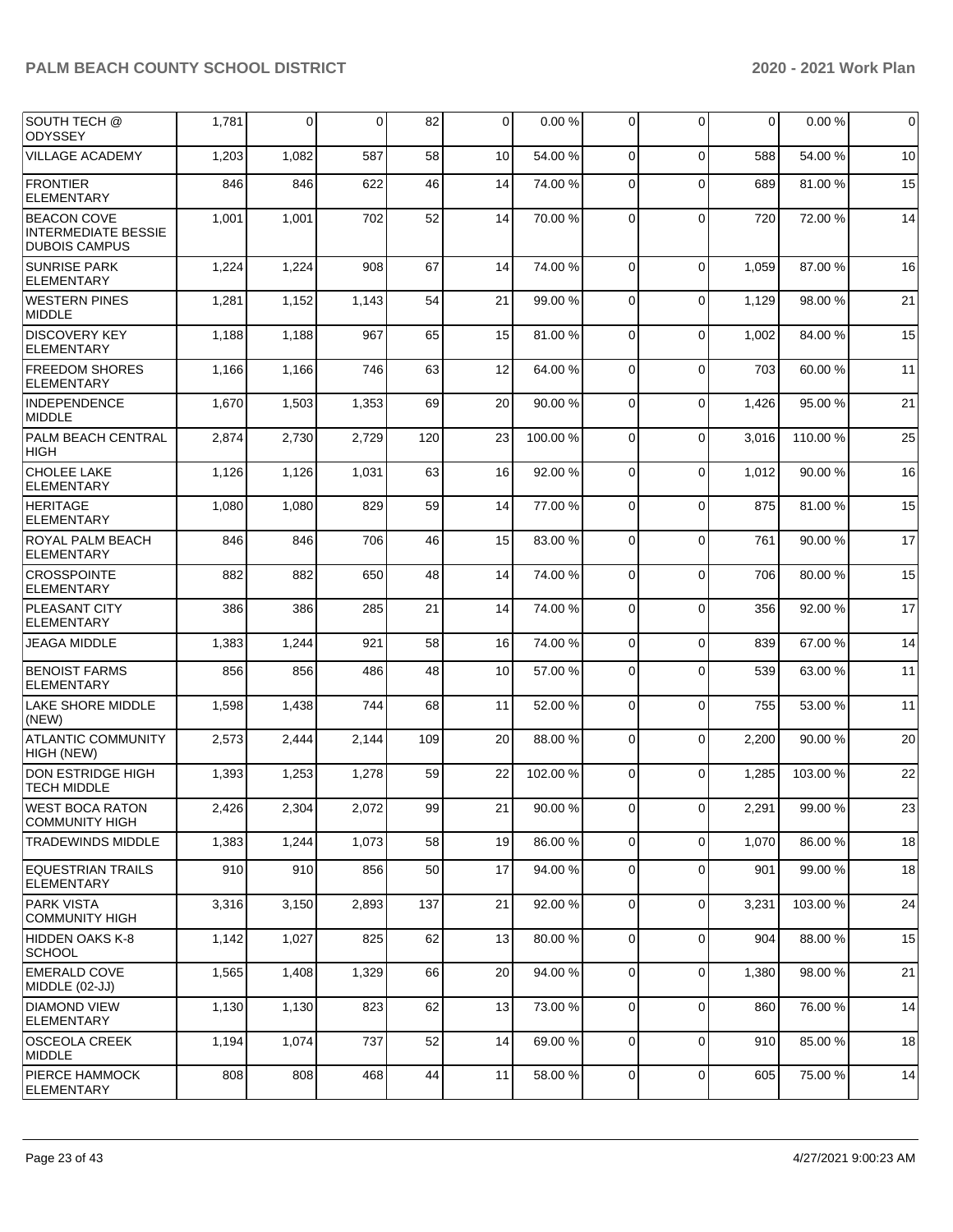| COMMUNITY HIGH<br>SCHOOL (NEW)<br>EVERGLADES<br><b>IELEMENTARY SCHOOL</b><br>$(03-W)$ | 974<br>952<br>1,804<br>942 | 974<br>952<br>1,713<br>942 | 908<br>718<br>1,530<br>954 | 53<br>52<br>73<br>50 | 17<br>14<br>21<br>19 | 93.00 %<br>75.00 %<br>89.00 %<br>101.00% | $\Omega$<br>$\Omega$<br>$\Omega$<br>$\Omega$ | $\Omega$<br>$\Omega$<br>$\Omega$<br>$\Omega$ | 940<br>687<br>1,554<br>977 | 97.00 %<br>72.00 %<br>91.00%<br>104.00% | 18<br>13<br>21<br>20 |
|---------------------------------------------------------------------------------------|----------------------------|----------------------------|----------------------------|----------------------|----------------------|------------------------------------------|----------------------------------------------|----------------------------------------------|----------------------------|-----------------------------------------|----------------------|
|                                                                                       |                            |                            |                            |                      |                      |                                          |                                              |                                              |                            |                                         |                      |
| <b>SUNCOAST</b>                                                                       |                            |                            |                            |                      |                      |                                          |                                              |                                              |                            |                                         |                      |
| <b>HOPE CENTENNIAL</b><br>ELEMENTARY (06-D)                                           |                            |                            |                            |                      |                      |                                          |                                              |                                              |                            |                                         |                      |
| PINE JOG ELEMENTARY<br>$(03-Y)$                                                       |                            |                            |                            |                      |                      |                                          |                                              |                                              |                            |                                         |                      |
| <b>SUNSET PALMS</b><br>ELEMENTARY (03-Z)                                              | 1,024                      | 1,024                      | 1,032                      | 56                   | 18                   | 101.00%                                  | $\Omega$                                     | $\Omega$                                     | 1,055                      | 103.00 %                                | 19                   |
| <b>SEACREST TRAINING</b><br><b>CENTER</b>                                             | 0                          | 0                          | 0                          | $\mathbf 0$          | $\Omega$             | 0.00%                                    | $\Omega$                                     | $\Omega$                                     | $\Omega$                   | 0.00%                                   | $\mathbf 0$          |
| L.C. SWAIN MIDDLE                                                                     | 1,671                      | 1,503                      | 1,424                      | 70                   | 20                   | 95.00 %                                  | $\Omega$                                     | $\Omega$                                     | 1,525                      | 101.00%                                 | 22                   |
| <b>SEMINOLE RIDGE</b><br><b>COMMUNITY HIGH</b>                                        | 2,475                      | 2,351                      | 2,082                      | 103                  | 20                   | 89.00 %                                  | $\Omega$                                     | $\Omega$                                     | 2,364                      | 101.00%                                 | 23                   |
| <b>HAGEN ROAD</b><br>ELEMENTARY (NEW)                                                 | 849                        | 849                        | 719                        | 50                   | 14                   | 85.00 %                                  | $\Omega$                                     | $\Omega$                                     | 768                        | 90.00 %                                 | 15                   |
| <b>IMARSH POINTE</b><br>ELEMENTARY (03-X)                                             | 1,022                      | 1,022                      | 894                        | 52                   | 17                   | 87.00 %                                  | $\Omega$                                     | $\Omega$                                     | 1,011                      | 99.00 %                                 | 19                   |
| <b>TURNING POINTS</b><br><b>ACADEMY</b>                                               | 820                        | 820                        | 74                         | 36                   | $\overline{2}$       | 9.00%                                    | $\Omega$                                     | $\Omega$                                     | 70                         | 9.00%                                   | 2                    |
| <b>ELBRIDGE GALE</b><br>ELEMENTARY                                                    | 1,038                      | 1,038                      | 1,052                      | 54                   | 19                   | 101.00%                                  | $\Omega$                                     | $\Omega$                                     | 1,068                      | 103.00%                                 | 20                   |
| <b>GRASSY WATERS</b><br><b>ELEMENTARY</b>                                             | 983                        | 983                        | 808                        | 53                   | 15                   | 82.00%                                   | $\Omega$                                     | $\Omega$                                     | 805                        | 82.00%                                  | 15                   |

The COFTE Projected Total (181,365) for 2024 - 2025 must match the Official Forecasted COFTE Total (172,082 ) for 2024 - 2025 before this section can be completed. In the event that the COFTE Projected Total does not match the Official forecasted COFTE, then the Balanced Projected COFTE Table should be used to balance COFTE.

| Projected COFTE for 2024 - 2025 |         |
|---------------------------------|---------|
| Elementary (PK-3)               | 53,108  |
| Middle $(4-8)$                  | 63,172  |
| High (9-12)                     | 55,802  |
|                                 | 172,082 |

| <b>Grade Level Type</b> | <b>Balanced Projected</b><br>COFTE for 2024 - 2025 |
|-------------------------|----------------------------------------------------|
| Elementary (PK-3)       | $-3,147$                                           |
| Middle $(4-8)$          | $-3,147$                                           |
| High (9-12)             | $-2,989$                                           |
|                         | 172,082                                            |

#### **Relocatable Replacement**

Number of relocatable classrooms clearly identified and scheduled for replacement in the school board adopted financially feasible 5-year district work program.

| Location                      | $2020 - 2021$ | 2021 - 2022   2022 - 2023   2023 - 2024 | $2024 - 2025$ | Year 5 Total |
|-------------------------------|---------------|-----------------------------------------|---------------|--------------|
| <b>WASHINGTON ELEMENTARY</b>  |               |                                         |               | 9            |
| LINCOLN ELEMENTARY            |               |                                         |               |              |
| <b>ADULT EDUCATION CENTER</b> |               |                                         |               |              |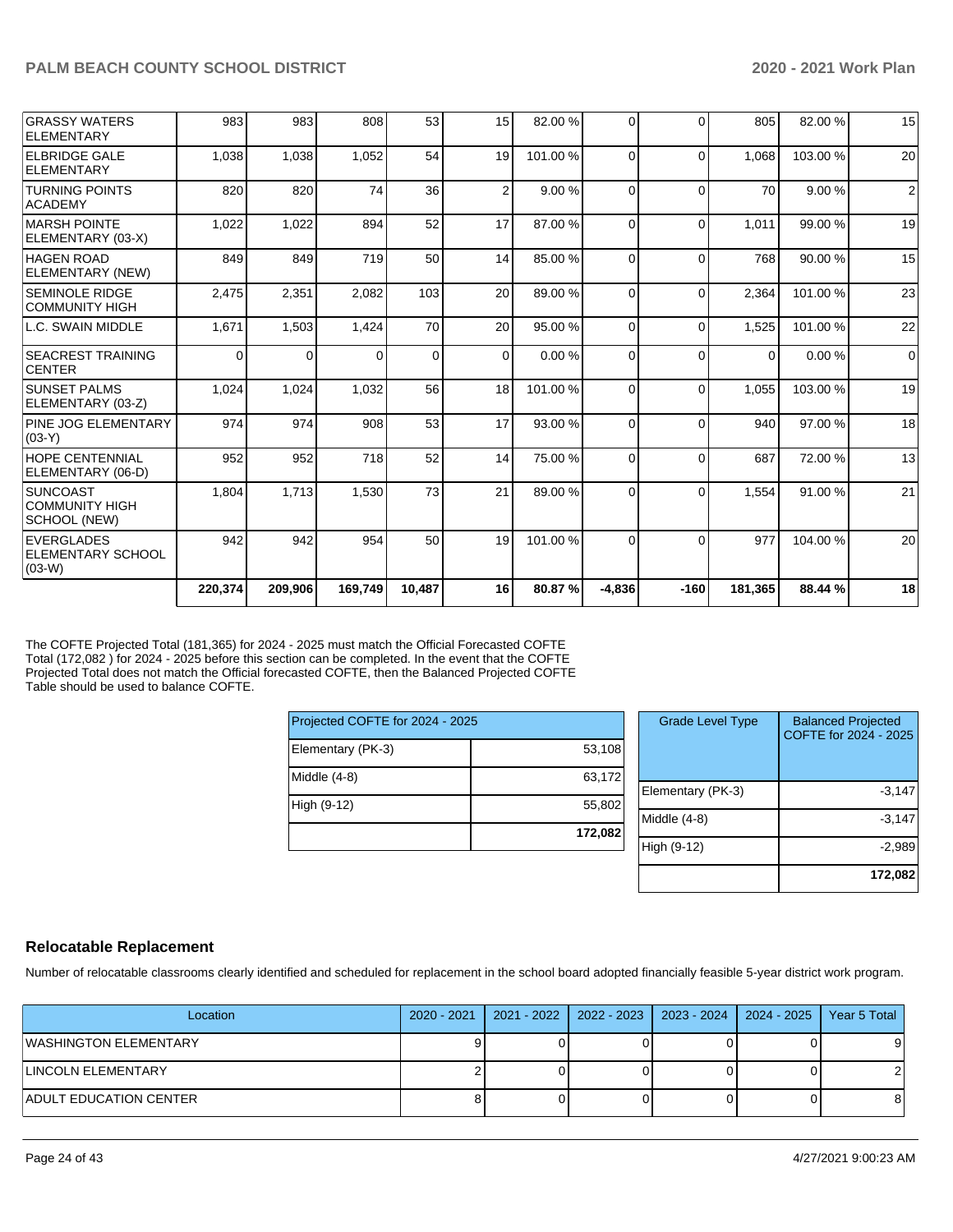| <b>DELRAY FULL SERVICE CENTER</b>      | 6        | $\Omega$ | 0        | 0        | $\Omega$     | $6 \,$           |
|----------------------------------------|----------|----------|----------|----------|--------------|------------------|
| CROSS ROADS ACADEMY (LAKE SHORE ANNEX) | $\Omega$ | $\Omega$ | $\Omega$ | 4        | <sup>0</sup> | 4                |
| <b>GOVE ELEMENTARY</b>                 | 26       | $\Omega$ | $\Omega$ | 0        | $\Omega$     | 26               |
| WYNNEBROOK ELEMENTARY                  | $\Omega$ | $\Omega$ | 11       | $\Omega$ | 0            | 11               |
| <b>GROVE PARK ELEMENTARY</b>           | 0        | $\Omega$ | 2        | 0        | 0            | $\overline{2}$   |
| MELALEUCA ELEMENTARY                   | $\Omega$ | 5        | 0        | 0        | 0            | 5                |
| SOUTH TECHNICAL COMMUNITY HIGH         | 19       | $\Omega$ | $\Omega$ | 0        | $\Omega$     | 19               |
| SANTALUCES COMMUNITY HIGH              | $\Omega$ | $\Omega$ |          | 0        | $\Omega$     | $\boldsymbol{2}$ |
| <b>WELLINGTON LANDINGS MIDDLE</b>      | $\Omega$ | $\Omega$ |          | 0        | $\Omega$     | $\overline{2}$   |
| <b>CALUSA ELEMENTARY</b>               | $\Omega$ | $\Omega$ | 3        | 0        | <sup>0</sup> | $\overline{3}$   |
| <b>LIGHTHOUSE ELEMENTARY</b>           | 7        | $\Omega$ | $\Omega$ | 0        | $\Omega$     | 7                |
| <b>CYPRESS TRAILS ELEMENTARY</b>       | 8        | $\Omega$ | $\Omega$ | $\Omega$ | $\Omega$     | 8                |
| <b>WELLINGTON COMMUNITY HIGH</b>       | 0        | $\Omega$ | $\prime$ | 0        | $\Omega$     | $\overline{4}$   |
| BELLE GLADE ELEMENTARY                 | 0        | $\Omega$ |          | 0        | $\Omega$     | $\overline{7}$   |
| <b>OKEEHEELEE MIDDLE</b>               | 8        | $\Omega$ | $\Omega$ | 0        | $\Omega$     | 8                |
| <b>SOUTH INTENSIVE TRANSITION</b>      | 18       | $\Omega$ | $\Omega$ | $\Omega$ | $\Omega$     | 18               |
| <b>WESTERN PINES MIDDLE</b>            | 0        | 9        | $\Omega$ | $\Omega$ | $\Omega$     | $\overline{9}$   |
| <b>EAGLES LANDING MIDDLE</b>           | $\Omega$ | $\Omega$ |          | $\Omega$ | <sup>0</sup> | 2                |
| <b>HERITAGE ELEMENTARY</b>             | 3        | $\Omega$ | $\Omega$ | 0        | $\Omega$     | 3                |
| <b>Total Relocatable Replacements:</b> | 114      | 14       | 33       | 4        |              | 165              |

## **Charter Schools Tracking**

Information regarding the use of charter schools.

| Location-Type                                     | # Relocatable<br>units or<br>permanent<br>classrooms | Owner             | Year Started or<br>Scheduled | <b>Student</b><br><b>Stations</b> | <b>Students</b><br>Enrolled | Years in<br>Contract | <b>Total Charter</b><br><b>Students</b><br>projected for<br>2024 - 2025 |
|---------------------------------------------------|------------------------------------------------------|-------------------|------------------------------|-----------------------------------|-----------------------------|----------------------|-------------------------------------------------------------------------|
| Toussaint L'Ouverture High<br>School              |                                                      | 8 PRIVATE         | 2011                         | 150                               | 78                          |                      | 109                                                                     |
| Palm Beach School for Autism                      |                                                      | 46 PRIVATE        | 2003                         | 298                               | 298                         | 15                   | 332                                                                     |
| Ben Gamla                                         |                                                      | 18 PRIVATE        | 2011                         | 512                               | 292                         | 15                   | 326                                                                     |
| Glades Academy Elementary<br>Charter School       |                                                      | 16 PRIVATE        | 2001                         | 248                               | 198                         | 10                   | 230                                                                     |
| Gulfstream Goodwill Transition to<br>Life Academy |                                                      | 9 PRIVATE         | 2005                         | 175                               | 86                          | 10                   | 115                                                                     |
| Somerset Academy JFK                              |                                                      | 35 PRIVATE        | 2002                         | 650                               | 507                         | 15                   | 536                                                                     |
| Montessori Academy of Early<br>Enrichment         |                                                      | 14 PRIVATE        | 2005                         | 210                               | 210                         | 15                   | 241                                                                     |
| Palm Beach Maritime Academy<br>Middle High        |                                                      | 21 <b>PRIVATE</b> | 2014                         | 808                               | 100                         | 5                    | 130                                                                     |
| <b>Potentials Charter School</b>                  |                                                      | 5 <b>PRIVATE</b>  | 2001                         | 32                                | 32                          | 15                   | 60                                                                      |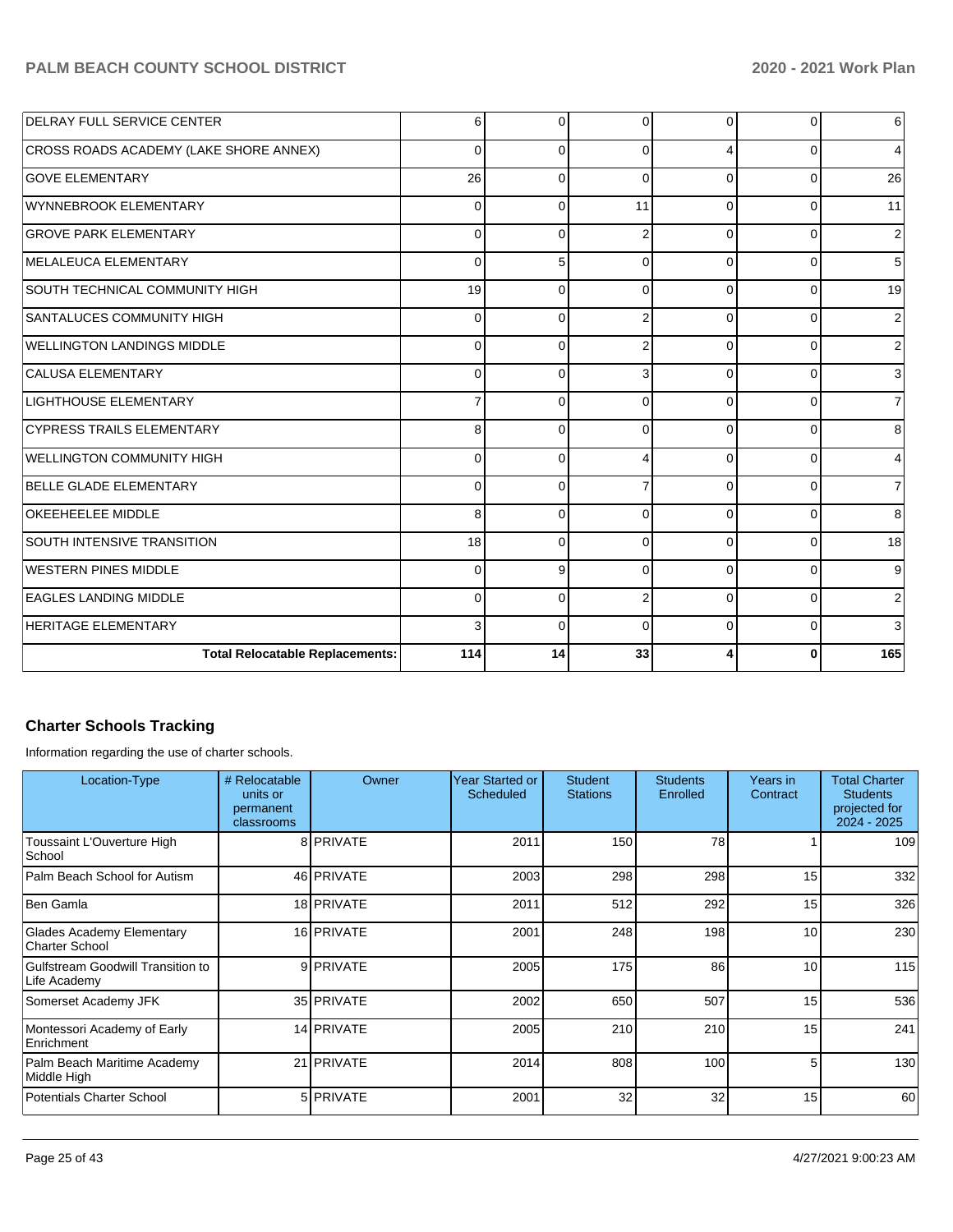| Seagull Academy (SAIL)                                       | 6 PRIVATE     | 2001 | 175   | 48    | 10         | 76    |
|--------------------------------------------------------------|---------------|------|-------|-------|------------|-------|
| Connections Education Center of<br>the Palm Beaches          | 9 PRIVATE     | 2016 | 150   | 47    | 5          | 75    |
| Sports Leadership & Management                               | 24 PRIVATE    | 2014 | 750   | 60    | 10         | 78    |
| The Learning Center @ the Els<br>Center of Excellence Middle | 18 PRIVATE    | 1999 | 110   | 107   | 10         | 137   |
| Gardens School of Technology                                 | 24 PRIVATE    | 2011 | 267   | 267   | 10         | 306   |
| Imagine Schools - Chancellor                                 | 62 PRIVATE    | 2001 | 1,050 | 1,050 | 15         | 1,111 |
| Palm Beach Preparatory Charter<br>Academy                    | 11 PRIVATE    | 2011 | 425   | 442   | 5          | 481   |
| Quantum High School                                          | 8 PRIVATE     | 2011 | 500   | 326   | 10         | 255   |
| Worthington High School                                      | 10 PRIVATE    | 2011 | 500   | 268   | 10         | 301   |
| South Tech Academy                                           | 60 LEASE RENT | 2004 | 1,300 | 1,130 | 10         | 1,193 |
| Western Academy Charter                                      | 34 PRIVATE    | 2003 | 456   | 456   | 15         | 495   |
| Renaissance Charter School at<br>Summit                      | 58 PRIVATE    | 2013 | 1,415 | 970   | 10         | 1,029 |
| Somerset Academy Boca East                                   | 19 PRIVATE    | 2012 | 750   | 339   | 15         | 365   |
| Somerset Academy Boca Middle                                 | 10 PRIVATE    | 2013 | 425   | 61    | 15         | 89    |
| Somerset Academy Canyons<br>High                             | 55 PRIVATE    | 2012 | 800   | 432   | 10         | 476   |
| Somerset Academy Canyons<br>Middle                           | 40 PRIVATE    | 2012 | 872   | 872   | 10         | 960   |
| South Tech Preparatory Academy                               | 25 LEASE RENT | 2013 | 370   | 370   | 10         | 406   |
| Franklin Academy Palm Beach<br>Gardens                       | 64 PRIVATE    | 2012 | 1,340 | 1,275 | 10         | 1,341 |
| <b>Inlet Grove</b>                                           | 45 LEASE RENT | 2004 | 800   | 668   | 10         | 711   |
| Franklin Academy Charter B                                   | 81 PRIVATE    | 2014 | 1,325 | 1,189 | 15         | 1,255 |
| Renaissance Charter School at<br>Central Palm                | 49 PRIVATE    | 2014 | 768   | 768   | 10         | 813   |
| Renaissance Charter School at<br>Cypress                     | 43 PRIVATE    | 2014 | 1,145 | 614   | 10         | 662   |
| Renaissance Charter School At<br>Wellington                  | 42 PRIVATE    | 2014 | 661   | 491   | 10         | 530   |
| Florida Futures Academy                                      | 6 PRIVATE     | 2014 | 350   | 143   | 10         | 173   |
| University Preparatory Academy                               | 24 PRIVATE    | 2014 | 900   | 160   | $10$       | 190   |
| Academy for Positive Learning                                | 11 PRIVATE    | 2004 | 300   | 137   | 15         | 166   |
| <b>Believers Academy</b>                                     | 13 PRIVATE    | 2006 | 117   | 117   | $10$       | 146   |
| <b>Bright Futures Academy</b>                                | 14 PRIVATE    | 2003 | 569   | 547   | 15         | 587   |
| Ed Venture Charter School                                    | 12 PRIVATE    | 1998 | 150   | 74    | 10         | 102   |
| Everglades Prepartatory Academy                              | 7 PRIVATE     | 2002 | 200   | 88    | $10$       | 117   |
| G-Star School of the Arts                                    | 61 PRIVATE    | 2002 | 1,300 | 982   | 10         | 1,042 |
| Bridge Prep Charter Academy of<br>Palm Beach, Inc.           | 38 PRIVATE    | 2017 | 1,000 | 297   | $\sqrt{5}$ | 337   |
| Palm Beach Maritime Academy<br>Elementary                    | 59 PRIVATE    | 1999 | 1,200 | 1,075 | 15         | 1,160 |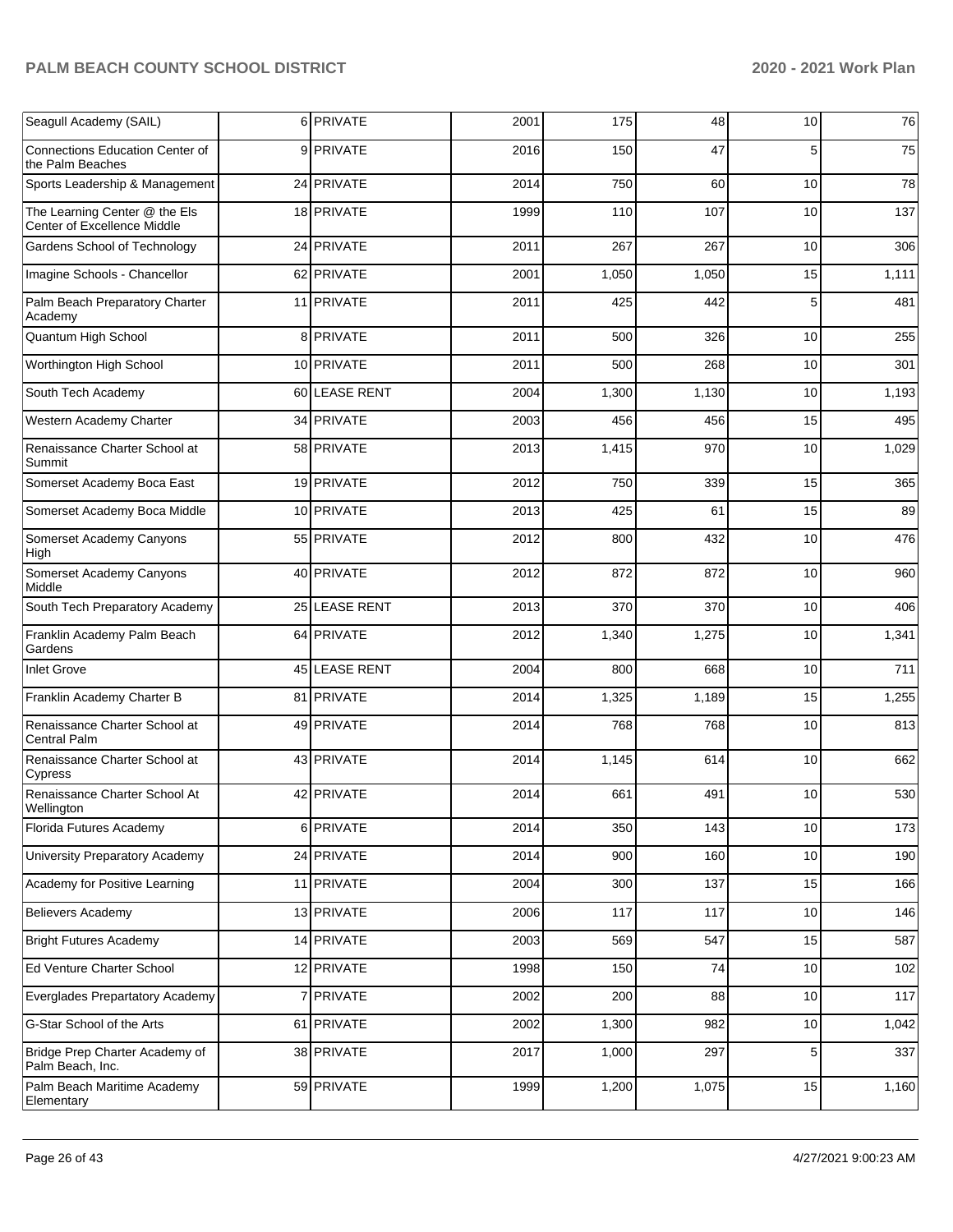| <b>Olympus International Academy</b>                         |      | 14 PRIVATE | 2018 | 193    | 193    | 5  | 225    |
|--------------------------------------------------------------|------|------------|------|--------|--------|----|--------|
| Renaissance Charter - Palms<br>lWest                         |      | 28 PRIVATE | 2013 | 1,415  | 774    | 15 | 821    |
| Renaissance Charter School at<br>West Palm Beach             |      | 54 PRIVATE | 2012 | 1,415  | 929    | 15 | 975    |
| Somerset Academy of the Arts                                 |      | 16 PRIVATE | 2019 | 71     | 71     | 5  | 100    |
| SLAM Academy Boca                                            |      | 29 PRIVATE | 2017 | 1,500  | 1,500  | 5. | 1,567  |
| SLAM Academy High Palm Beach                                 |      | 16 PRIVATE | 2019 | 63     | 63     | 5  | 90     |
| South Tech Success Center                                    |      | 11 PRIVATE | 2019 | 111    | 111    | 5. | 141    |
| The Learning Academy at the Als<br>Center of Excellence High |      | 18 PRIVATE | 2009 | 115    | 115    | 10 | 145    |
| Somerset Academy Lakes                                       |      | 21 PRIVATE | 2014 | 272    | 272    | 10 | 318    |
|                                                              | 1421 |            |      | 30,678 | 21,699 |    | 23,626 |

#### **Special Purpose Classrooms Tracking**

The number of classrooms that will be used for certain special purposes in the current year, by facility and type of classroom, that the district will, 1), not use for educational purposes, and 2), the co-teaching classrooms that are not open plan classrooms and will be used for educational purposes.

| School | School Type                            | $\parallel$ # of Elementary $\parallel$ # of Middle 4-8 $\parallel$ # of High 9-12<br><b>IK-3 Classrooms L</b> | <b>Classrooms</b> | <b>Classrooms</b> | $#$ of ESE<br><b>Classrooms</b> | # of Combo<br><b>Classrooms</b> | Total<br><b>Classrooms</b> |
|--------|----------------------------------------|----------------------------------------------------------------------------------------------------------------|-------------------|-------------------|---------------------------------|---------------------------------|----------------------------|
|        | <b>Total Educational Classrooms: I</b> |                                                                                                                |                   |                   |                                 | 0                               | 0                          |

| School                                               | <b>School Type</b> | # of Elementary<br>K-3 Classrooms | # of Middle 4-8<br>Classrooms | # of High 9-12<br><b>Classrooms</b> | # of ESE<br><b>Classrooms</b> | # of Combo<br><b>Classrooms</b> | <b>Total</b><br><b>Classrooms</b> |
|------------------------------------------------------|--------------------|-----------------------------------|-------------------------------|-------------------------------------|-------------------------------|---------------------------------|-----------------------------------|
| CHOLEE LAKE ELEMENTARY                               | Co-Teaching        |                                   | n                             |                                     | <sup>0</sup>                  | 0                               | 2 <sup>1</sup>                    |
| <b>JEAGA MIDDLE</b>                                  | Co-Teaching        | n                                 |                               |                                     | $\Omega$                      | 0                               |                                   |
| PARK VISTA COMMUNITY HIGH                            | Co-Teaching        | O.                                | 0                             |                                     | $\Omega$                      | 0                               | 3                                 |
| THE CONSERVATORY SCHOOL<br>AT NORTH PALM BEACH       | Co-Teaching        |                                   | $\Omega$                      |                                     | $\Omega$                      | 0                               | 4                                 |
| ALEXANDER W DREYFOOS JR<br><b>SCHOOL OF THE ARTS</b> | Co-Teaching        | 0                                 | $\Omega$                      |                                     | $\Omega$                      | 0                               | 1 <sup>1</sup>                    |
| <b>GOVE ELEMENTARY</b>                               | Co-Teaching        |                                   | 0                             |                                     | $\Omega$                      | 0                               | $\overline{2}$                    |
| <b>PALM BEACH GARDENS</b><br> COMMUNITY HIGH         | Co-Teaching        | 0                                 | 0                             | $\overline{2}$                      | $\Omega$                      | 0                               | $\overline{2}$                    |
| <b>CLIFFORD O TAYLOR/KIRKLANE</b><br>ELEMENTARY      | Co-Teaching        | 17                                | 7                             | $\Omega$                            | $\Omega$                      | $\Omega$                        | 24                                |
| <b>CALUSA ELEMENTARY</b>                             | Co-Teaching        | 3                                 | $\Omega$                      | $\Omega$                            | $\Omega$                      | 0                               | $\mathbf{3}$                      |
| <b>BEAR LAKES MIDDLE</b>                             | Co-Teaching        | 0                                 |                               | C                                   | $\Omega$                      | 0                               | 1 <sup>1</sup>                    |
| <b>SEMINOLE RIDGE COMMUNITY</b><br> HIGH             | Co-Teaching        | $\Omega$                          | $\Omega$                      |                                     | $\Omega$                      | 0                               | 1 <sup>1</sup>                    |
| <b>HOWELL L WATKINS MIDDLE</b>                       | Co-Teaching        | 0                                 |                               | ∩                                   | $\Omega$                      | 0                               | 1                                 |
| BARTON ELEMENTARY                                    | Co-Teaching        |                                   | $\Omega$                      | $\Omega$                            | $\Omega$                      | $\Omega$                        | 1                                 |
| IS D SPADY ELEMENTARY                                | Co-Teaching        |                                   | $\Omega$                      | $\Omega$                            | $\Omega$                      | 0                               | 1 <sup>1</sup>                    |
| <b>PINE GROVE ELEMENTARY</b>                         | Co-Teaching        |                                   | $\Omega$                      |                                     | $\Omega$                      | 0                               | 1 I                               |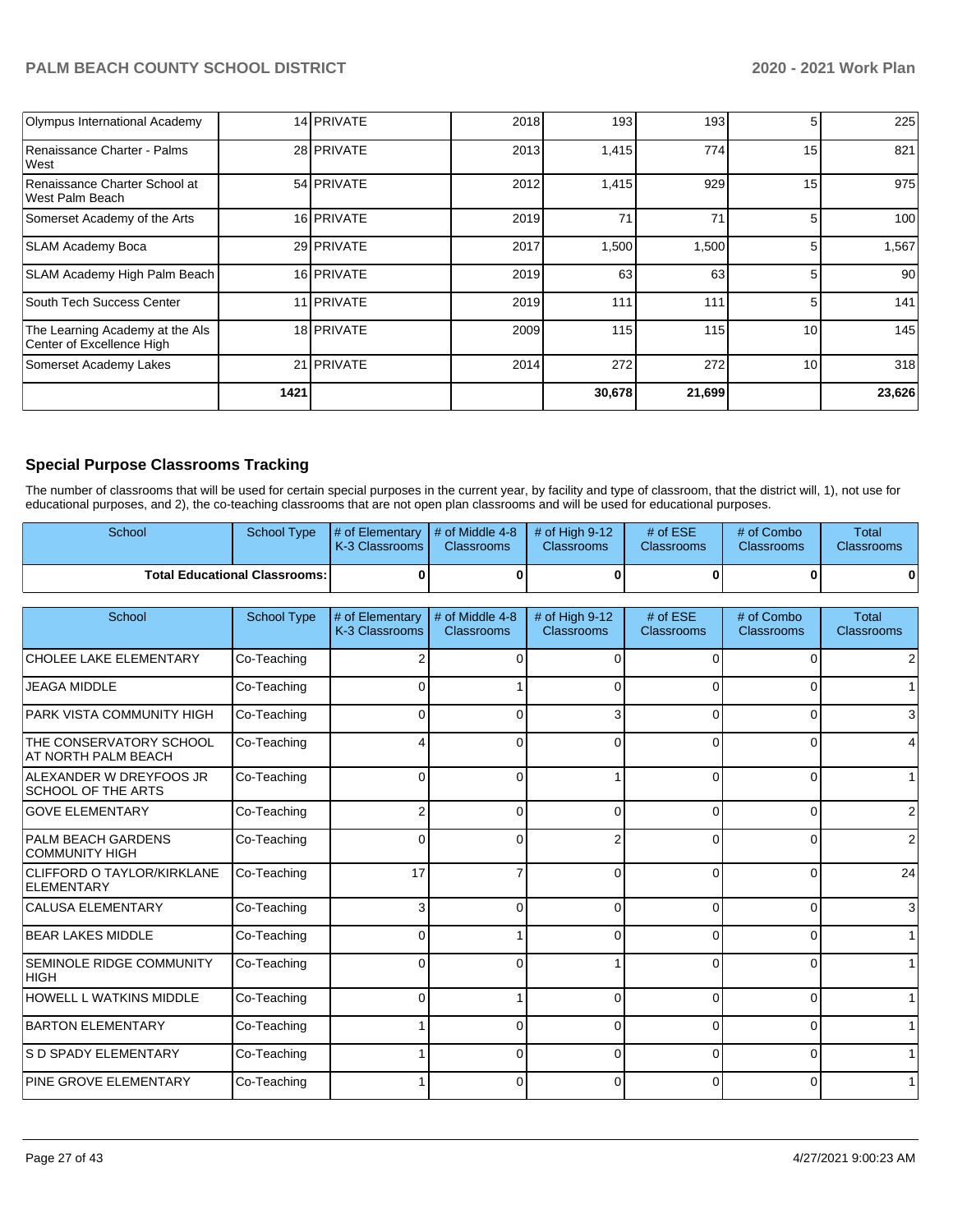| BOCA RATON COMMUNITY HIGH Co-Teaching                           |                                      |    |    |  |    |
|-----------------------------------------------------------------|--------------------------------------|----|----|--|----|
| <b>WELLINGTON LANDINGS MIDDLE</b>                               | Co-Teaching                          |    |    |  |    |
| <b>CORAL SUNSET ELEMENTARY</b>                                  | Co-Teaching                          |    |    |  |    |
| <b>IK E CUNNINGHAM/CANAL POINT</b><br><b>IELEMENTARY</b>        | Co-Teaching                          |    |    |  |    |
| HERITAGE ELEMENTARY                                             | Co-Teaching                          |    |    |  |    |
| <b>BEACON COVE INTERMEDIATE</b><br><b>IBESSIE DUBOIS CAMPUS</b> | Co-Teaching                          |    |    |  | 81 |
|                                                                 | <b>Total Co-Teaching Classrooms:</b> | 41 | 13 |  | 63 |

#### **Infrastructure Tracking**

**Necessary offsite infrastructure requirements resulting from expansions or new schools. This section should include infrastructure information related to capacity project schedules and other project schedules (Section 4).** 

School Plans are coordinated with local governments. If there are necessary improvements or sidewalks to serve new schools, District staff meets with local governments requesting inclusion in their capital plan. Infrastructure for new schools or expansions to existing schools includes turn lanes, water and sewer lines and connections and drainage improvements. These are necessary improvements to support the school.

**Proposed location of planned facilities, whether those locations are consistent with the comprehensive plans of all affected local governments, and recommendations for infrastructure and other improvements to land adjacent to existing facilities. Provisions of 1013.33(12), (13) and (14) and 1013.36 must be addressed for new facilities planned within the 1st three years of the plan (Section 5).** 

Any and all planned new facilities will be consistent with the local government's comprehensive plan in which the school is located.

**Consistent with Comp Plan?** Yes

#### **Net New Classrooms**

The number of classrooms, by grade level and type of construction, that were added during the last fiscal year.

| List the net new classrooms added in the 2019 - 2020 fiscal year.                                                                                       |                              |                                 |                                |                                                                        | List the net new classrooms to be added in the 2020 - 2021 fiscal<br>year. |                            |                                |                        |
|---------------------------------------------------------------------------------------------------------------------------------------------------------|------------------------------|---------------------------------|--------------------------------|------------------------------------------------------------------------|----------------------------------------------------------------------------|----------------------------|--------------------------------|------------------------|
| "Classrooms" is defined as capacity carrying classrooms that are added to increase<br>capacity to enable the district to meet the Class Size Amendment. |                              |                                 |                                | Totals for fiscal year 2020 - 2021 should match totals in Section 15A. |                                                                            |                            |                                |                        |
| Location                                                                                                                                                | $2019 - 2020$ #<br>Permanent | 2019 - 2020 #<br><b>Modular</b> | $2019 - 2020$ #<br>Relocatable | $2019 - 2020$<br>Total                                                 | $2020 - 2021$ #<br>Permanent                                               | $2020 - 2021$ #<br>Modular | $2020 - 2021$ #<br>Relocatable | $2020 - 2021$<br>Total |
| Elementary (PK-3)                                                                                                                                       | $-46$                        |                                 | $-34$                          | $-80$                                                                  |                                                                            |                            |                                |                        |
| Middle (4-8)                                                                                                                                            |                              |                                 | -8                             | -8                                                                     |                                                                            |                            |                                |                        |
| High (9-12)                                                                                                                                             |                              |                                 | -3                             | -3                                                                     |                                                                            |                            |                                | ΩI                     |
|                                                                                                                                                         | -46                          |                                 | $-45$                          | -91                                                                    | ŋ                                                                          |                            | U                              | 0                      |

#### **Relocatable Student Stations**

Number of students that will be educated in relocatable units, by school, in the current year, and the projected number of students for each of the years in the workplan.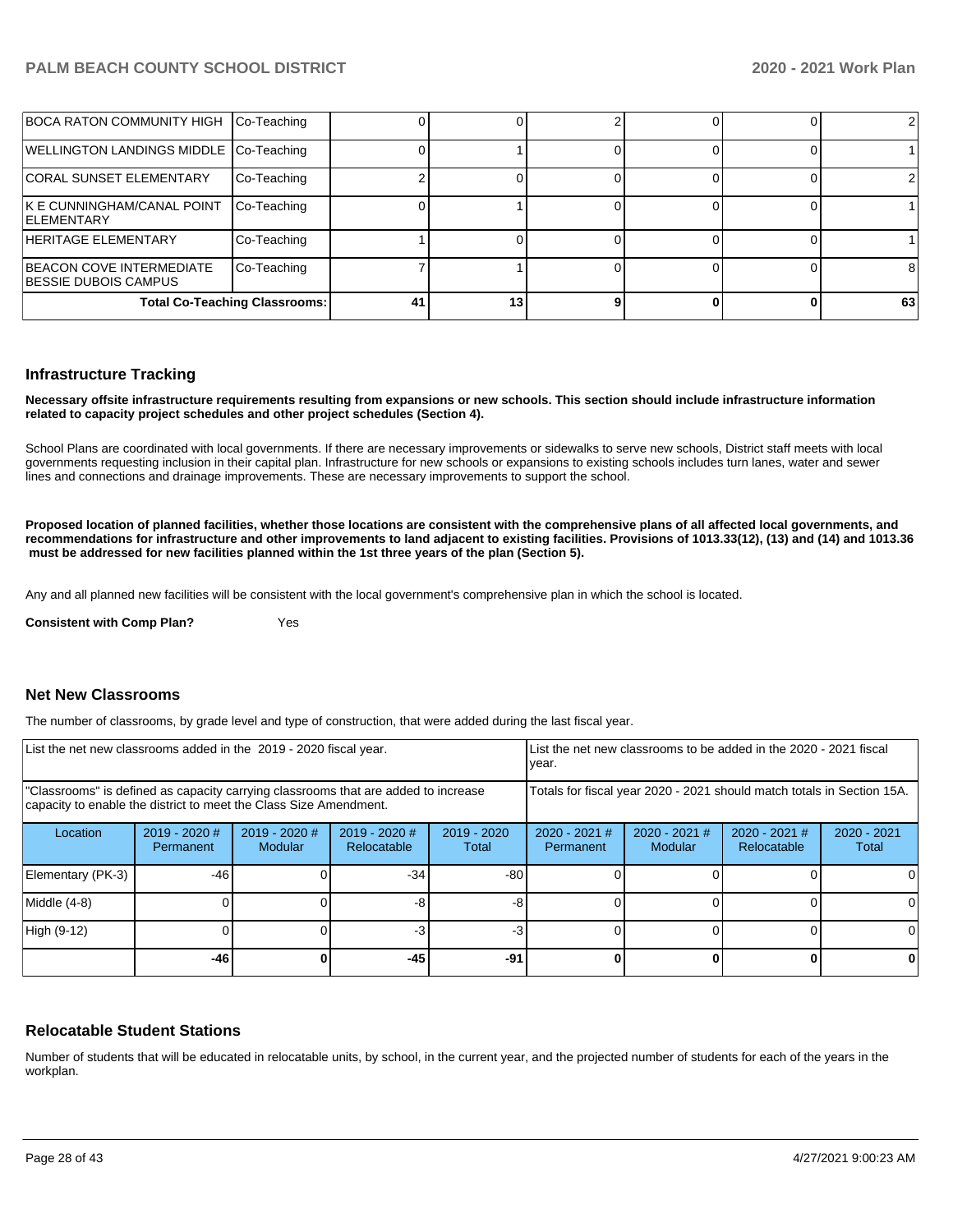| <b>Site</b>                          | 2020 - 2021 | 2021 - 2022 | 2022 - 2023 | 2023 - 2024    | 2024 - 2025 | 5 Year Average |
|--------------------------------------|-------------|-------------|-------------|----------------|-------------|----------------|
| <b>LIBERTY PARK ELEMENTARY</b>       | 0           | 0           | 0           | 0              |             | 0              |
| <b>WOODLANDS MIDDLE</b>              | 220         | 200         | 200         | 200            | 200         | 204            |
| MORIKAMI PARK ELEMENTARY             | 0           | 0           | 0           | 0              | 0           | 0              |
| CARVER COMMUNITY MIDDLE              | 0           | 0           | 0           | $\Omega$       | 0           | $\Omega$       |
| <b>GLADES CENTRAL COMMUNITY HIGH</b> | 0           | 0           | 0           | $\Omega$       | 0           | 0              |
| STARLIGHT COVE ELEMENTARY            | 0           | 0           | 0           | $\Omega$       | 0           | $\Omega$       |
| MANATEE ELEMENTARY                   | 0           | 0           | 0           | $\Omega$       | 0           | 0              |
| <b>EGRET LAKE ELEMENTARY</b>         | 0           | 0           | 0           | $\Omega$       | 0           | $\Omega$       |
| BOYNTON BEACH COMMUNITY HIGH         | 350         | 80          | 100         | 120            | 120         | 154            |
| ORCHARD VIEW ELEMENTARY              | 0           | 0           | 0           | 0              | 0           | $\overline{0}$ |
| INDIAN RIDGE SCHOOL                  | 0           | 0           | 0           | $\overline{0}$ | 0           | $\overline{0}$ |
| PIONEER PARK ELEMENTARY              | 0           | 0           | 0           | $\Omega$       | 0           | $\overline{0}$ |
| <b>BELLE GLADE ELEMENTARY</b>        | 0           | 0           | 0           | $\Omega$       | 0           | $\Omega$       |
| ROYAL PALM BEACH COMMUNITY HIGH      | 500         | 410         | 410         | 410            | 410         | 428            |
| WATERS EDGE ELEMENTARY               | 108         | 58          | 58          | 58             | 58          | 68             |
| ROOSEVELT COMMUNITY MIDDLE           | 0           | 0           | 0           | 0              | 0           | $\overline{0}$ |
| OKEEHEELEE MIDDLE                    | 132         | 0           | 0           | $\overline{0}$ | 0           | 26             |
| SOUTH INTENSIVE TRANSITION           | 298         | 0           | 0           | $\Omega$       | 0           | 60             |
| PALM BEACH CENTRAL HIGH              | 0           | 0           | 0           | $\Omega$       | 0           | 0              |
| CHOLEE LAKE ELEMENTARY               | 0           | 0           | 0           | $\Omega$       | 0           | $\Omega$       |
| ROYAL PALM BEACH ELEMENTARY          | 0           | 0           | 0           | $\Omega$       | 0           | 0              |
| <b>CROSSPOINTE ELEMENTARY</b>        | 0           | 0           | 0           | $\Omega$       | 0           | 0              |
| PLEASANT CITY ELEMENTARY             | 0           | 0           | 0           | $\Omega$       | 0           | $\Omega$       |
| LAKE SHORE MIDDLE (NEW)              | 0           | 0           | 0           | 0              | 0           | 0              |
| DON ESTRIDGE HIGH TECH MIDDLE        | 0           | $\mathbf 0$ | 0           | $\overline{0}$ | 0           | $\overline{0}$ |
| PIERCE HAMMOCK ELEMENTARY            | 0           | 0           | 0           | $\overline{0}$ | 0           | $\overline{0}$ |
| <b>GRASSY WATERS ELEMENTARY</b>      | 0           | 0           | 0           | $\overline{0}$ | 0           | $\overline{0}$ |
| ATLANTIC COMMUNITY HIGH (NEW)        | 0           | $\mathbf 0$ | 0           | $\Omega$       | 0           | $\overline{0}$ |
| L.C. SWAIN MIDDLE                    | 88          | 88          | 88          | 88             | 88          | 88             |
| EMERALD COVE MIDDLE (02-JJ)          | 0           | 0           | 0           | $\overline{0}$ | 0           | $\overline{0}$ |
| TURNING POINTS ACADEMY               | 0           | 0           | 0           | $\overline{0}$ | 0           | $\overline{0}$ |
| JOHN I LEONARD SENIOR HIGH           | 0           | 0           | 0           | $\overline{0}$ | 0           | $\overline{0}$ |
| PALM BEACH GARDENS COMMUNITY HIGH    | 0           | 0           | 0           | 0              | 0           | $\overline{0}$ |
| WYNNEBROOK ELEMENTARY                | 102         | 54          | 54          | $\overline{0}$ | 0           | 42             |
| WEST RIVIERA ELEMENTARY              | 0           | 0           | 0           | 0              | 0           | 0              |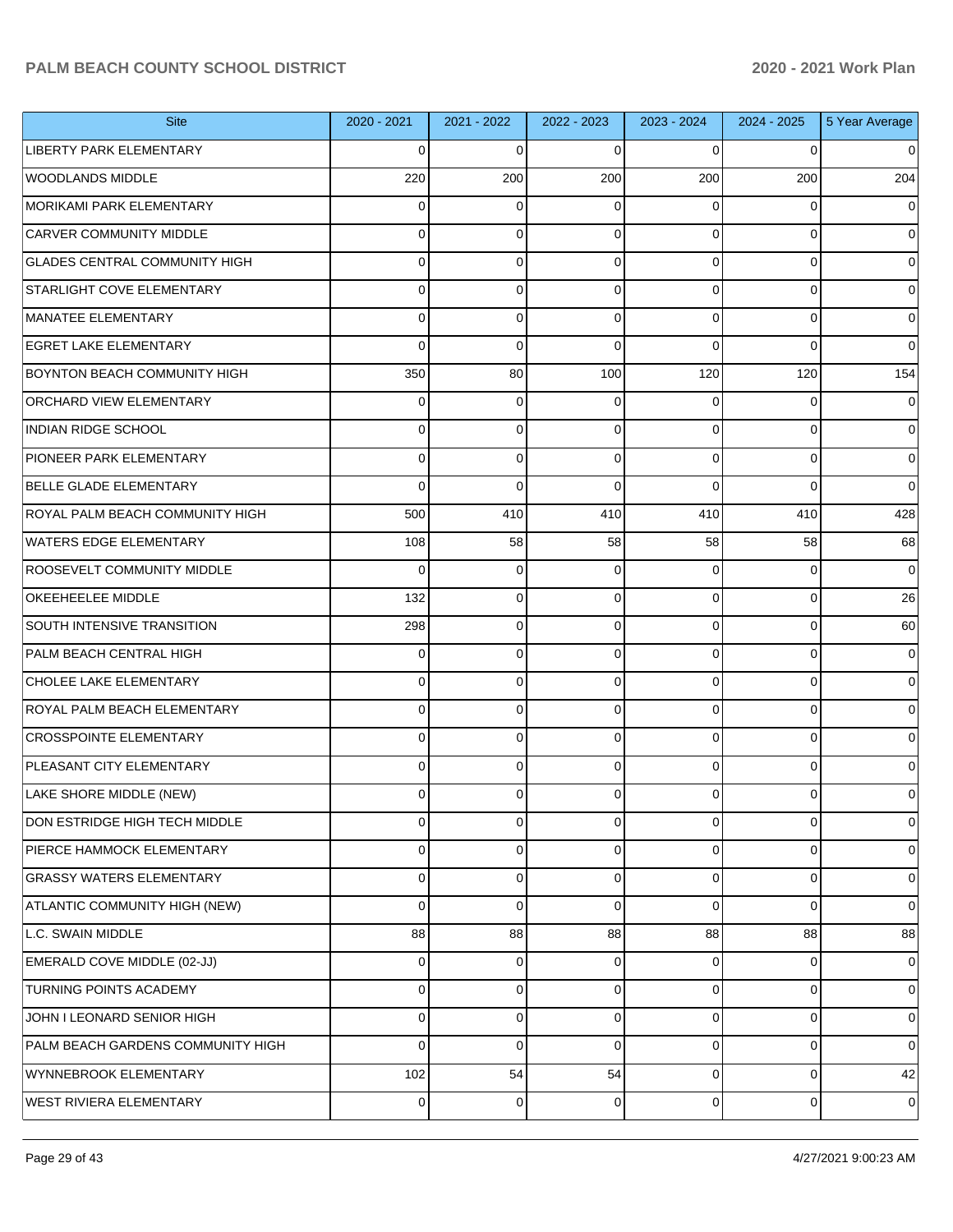| <b>GROVE PARK ELEMENTARY</b>                              | 126      | 73          | 0           | $\overline{0}$ | 0              | 40          |
|-----------------------------------------------------------|----------|-------------|-------------|----------------|----------------|-------------|
| MELALEUCA ELEMENTARY                                      | 40       | 40          | 40          | 0              | $\Omega$       | 24          |
| <b>ADDISON MIZNER ELEMENTARY</b>                          | $\Omega$ | 0           | 0           | $\Omega$       | $\mathbf 0$    | 0           |
| RIVIERA BEACH PREPARATORY & ACHIEVEMENT<br><b>ACADEMY</b> | 50       | 7           | 7           | 7              | $\overline{7}$ | 16          |
| <b>BOCA RATON COMMUNITY MIDDLE</b>                        | 0        | $\mathbf 0$ | $\mathbf 0$ | $\Omega$       | $\Omega$       | 0           |
| HIGHLAND ELEMENTARY                                       | $\Omega$ | $\Omega$    | $\Omega$    | $\Omega$       | $\Omega$       | $\mathbf 0$ |
| NORTH GRADE ELEMENTARY                                    | 108      | 100         | 100         | 100            | 100            | 102         |
| <b>LAKE WORTH COMMUNITY HIGH</b>                          | 0        | 0           | 0           | 0              | $\mathbf 0$    | 0           |
| SOUTH GRADE ELEMENTARY                                    | 88       | $\mathbf 0$ | 0           | 0              | $\mathbf 0$    | 18          |
| <b>BARTON ELEMENTARY</b>                                  | 0        | $\mathbf 0$ | $\mathbf 0$ | $\Omega$       | $\mathbf 0$    | $\mathbf 0$ |
| LANTANA ELEMENTARY                                        | 0        | $\mathbf 0$ | $\mathbf 0$ | $\Omega$       | $\mathbf 0$    | $\mathbf 0$ |
| LANTANA COMMUNITY MIDDLE                                  | 0        | $\mathbf 0$ | 0           | 0              | $\mathbf 0$    | 0           |
| <b>ROLLING GREEN ELEMENTARY</b>                           | 0        | $\mathbf 0$ | $\mathbf 0$ | $\Omega$       | $\mathbf 0$    | $\mathbf 0$ |
| POINCIANA ELEMENTARY                                      | 0        | $\mathbf 0$ | $\mathbf 0$ | 0              | $\mathbf 0$    | 0           |
| GALAXY ELEMENTARY                                         | 0        | $\mathbf 0$ | $\mathbf 0$ | 0              | $\mathbf 0$    | $\mathbf 0$ |
| <b>FOREST PARK ELEMENTARY</b>                             | 0        | $\mathbf 0$ | $\mathbf 0$ | 0              | $\mathbf 0$    | 0           |
| PLUMOSA ELEMENTARY SCHOOL OF THE ARTS                     | 0        | $\mathbf 0$ | $\mathbf 0$ | $\Omega$       | $\mathbf 0$    | $\mathbf 0$ |
| <b>S D SPADY ELEMENTARY</b>                               | $\Omega$ | $\mathbf 0$ | $\mathbf 0$ | 0              | $\mathbf 0$    | $\mathbf 0$ |
| DELRAY FULL SERVICE CENTER                                | 105      | $\mathbf 0$ | $\mathbf 0$ | $\Omega$       | $\mathbf 0$    | 21          |
| PINE GROVE ELEMENTARY                                     | 198      | 55          | 55          | $\Omega$       | $\mathbf 0$    | 62          |
| J C MITCHELL ELEMENTARY                                   | 0        | $\mathbf 0$ | $\Omega$    | 0              | $\mathbf 0$    | 0           |
| <b>BOCA RATON ELEMENTARY</b>                              | 0        | $\mathbf 0$ | 0           | 0              | $\mathbf 0$    | 0           |
| <b>BOCA RATON COMMUNITY HIGH</b>                          | $\Omega$ | $\mathbf 0$ | $\Omega$    | $\Omega$       | $\Omega$       | $\mathbf 0$ |
| SANTALUCES COMMUNITY HIGH                                 | 300      | 293         | 293         | 293            | 293            | 294         |
| GOLD COAST COMMUNITY SCHOOL                               | 0        | 0           | 0           | 0              | $\Omega$       | 0           |
| JERRY THOMAS ELEMENTARY                                   | 0        | $\mathbf 0$ | $\mathbf 0$ | $\mathbf 0$    | 0              | 0           |
| VERDE K-8 SCHOOL                                          | 0        | 0           | $\mathbf 0$ | 0              | $\mathbf 0$    | 0           |
| <b>WELLINGTON ELEMENTARY</b>                              | 0        | $\mathbf 0$ | 0           | 0              | $\mathbf 0$    | 0           |
| SPANISH RIVER COMMUNITY HIGH                              | 0        | $\mathbf 0$ | $\mathbf 0$ | $\mathbf 0$    | $\mathbf 0$    | 0           |
| <b>CRESTWOOD MIDDLE</b>                                   | 0        | $\mathbf 0$ | 0           | 0              | $\mathbf 0$    | 0           |
| <b>WELLINGTON LANDINGS MIDDLE</b>                         | 0        | $\mathbf 0$ | $\mathbf 0$ | 0              | $\mathbf 0$    | 0           |
| SEMINOLE TRAILS ELEMENTARY                                | 0        | $\mathbf 0$ | $\mathbf 0$ | 0              | $\mathbf 0$    | 0           |
| JUPITER MIDDLE                                            | 0        | $\mathbf 0$ | $\mathbf 0$ | 0              | $\mathbf 0$    | 0           |
| <b>DEL PRADO ELEMENTARY</b>                               | 0        | $\mathbf 0$ | $\mathbf 0$ | 0              | $\mathbf 0$    | $\mathbf 0$ |
| <b>LOGGERS RUN MIDDLE</b>                                 | 250      | 250         | 250         | 250            | 250            | 250         |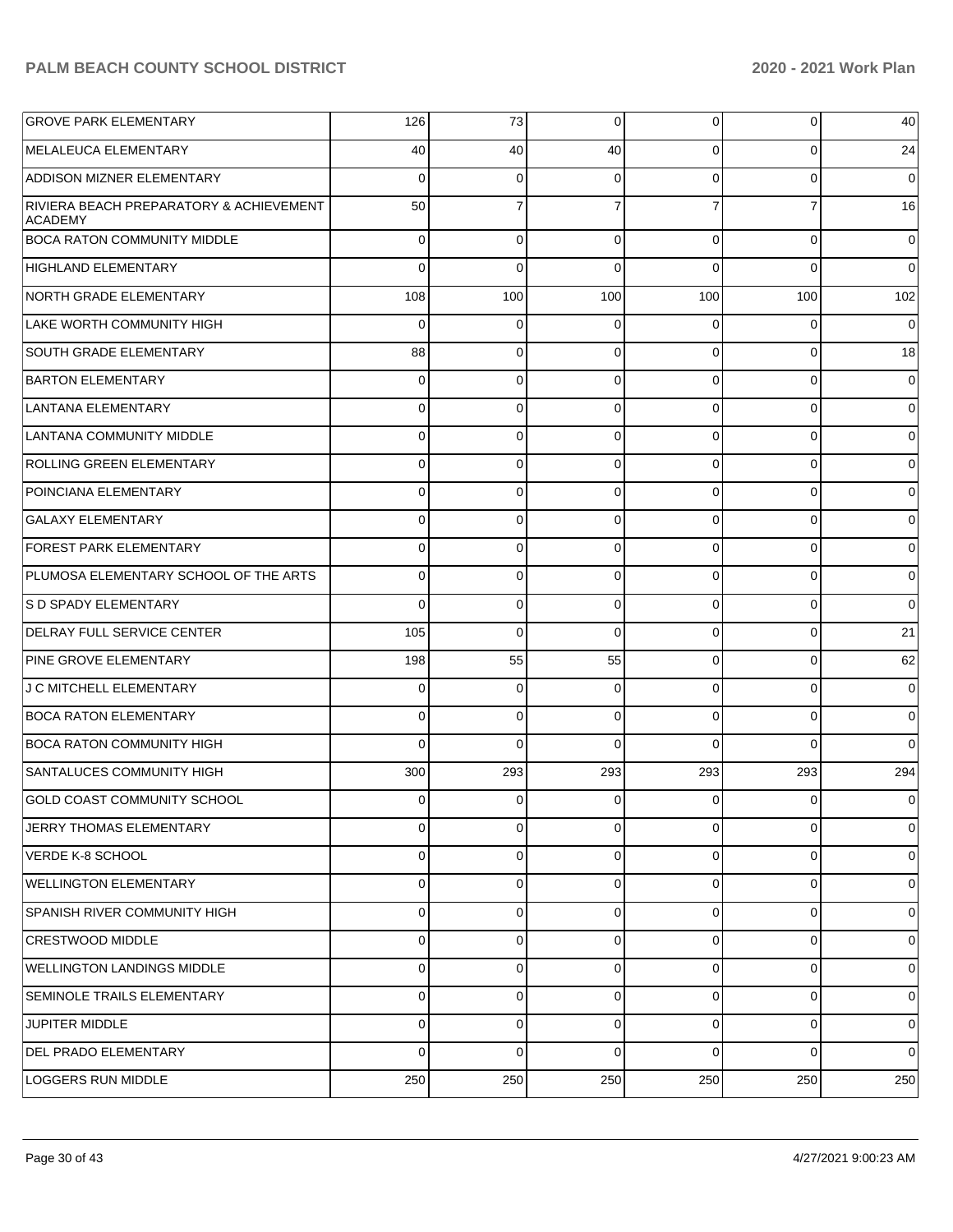| <b>ELBRIDGE GALE ELEMENTARY</b>       | 0   | 0              | $\Omega$    | 0           | $\overline{0}$ | $\mathbf 0$    |
|---------------------------------------|-----|----------------|-------------|-------------|----------------|----------------|
| MARSH POINTE ELEMENTARY (03-X)        | 0   | 0              | $\Omega$    | 0           | $\overline{0}$ | $\overline{0}$ |
| <b>JEAGA MIDDLE</b>                   | 0   | 0              | $\Omega$    | $\Omega$    | $\overline{0}$ | $\mathbf 0$    |
| <b>BENOIST FARMS ELEMENTARY</b>       | 0   | 0              | $\Omega$    | $\Omega$    | $\overline{0}$ | $\overline{0}$ |
| <b>WEST BOCA RATON COMMUNITY HIGH</b> | 0   | 0              | $\Omega$    | $\Omega$    | $\overline{0}$ | $\mathbf 0$    |
| <b>TRADEWINDS MIDDLE</b>              | 0   | 0              | $\Omega$    | $\Omega$    | $\overline{0}$ | $\overline{0}$ |
| <b>EQUESTRIAN TRAILS ELEMENTARY</b>   | 0   | 0              | $\Omega$    | $\Omega$    | $\overline{0}$ | $\mathbf 0$    |
| PARK VISTA COMMUNITY HIGH             | 0   | 0              | $\Omega$    | $\Omega$    | $\overline{0}$ | $\overline{0}$ |
| <b>DIAMOND VIEW ELEMENTARY</b>        | 0   | 0              | $\Omega$    | $\Omega$    | $\overline{0}$ | $\mathbf 0$    |
| <b>OSCEOLA CREEK MIDDLE</b>           | 0   | 0              | $\Omega$    | $\Omega$    | $\overline{0}$ | $\overline{0}$ |
| HAGEN ROAD ELEMENTARY (NEW)           | 0   | 0              | $\Omega$    | 0           | $\overline{0}$ | $\mathbf 0$    |
| SUNSET PALMS ELEMENTARY (03-Z)        | 0   | 0              | $\Omega$    | $\Omega$    | $\overline{0}$ | $\overline{0}$ |
| PINE JOG ELEMENTARY (03-Y)            | 0   | 0              | $\Omega$    | $\Omega$    | $\overline{0}$ | $\overline{0}$ |
| HOPE CENTENNIAL ELEMENTARY (06-D)     | 0   | 0              | $\Omega$    | $\Omega$    | $\overline{0}$ | $\overline{0}$ |
| SUNCOAST COMMUNITY HIGH SCHOOL (NEW)  | 0   | 0              | $\Omega$    | $\Omega$    | $\overline{0}$ | $\overline{0}$ |
| EVERGLADES ELEMENTARY SCHOOL (03-W)   | 0   | 0              | $\Omega$    | $\Omega$    | $\overline{0}$ | $\overline{0}$ |
| <b>SEACREST TRAINING CENTER</b>       | 0   | 0              | $\Omega$    | 0           | $\overline{0}$ | $\overline{0}$ |
| H L JOHNSON ELEMENTARY                | 0   | 0              | $\Omega$    | $\Omega$    | $\overline{0}$ | $\overline{0}$ |
| PAHOKEE MIDDLE / SENIOR HIGH          | 0   | 0              | $\Omega$    | $\Omega$    | $\Omega$       | $\overline{0}$ |
| WHISPERING PINES ELEMENTARY           | 72  | 50             | 50          | 50          | 50             | 54             |
| ROYAL PALM SCHOOL                     | 0   | 0              | $\Omega$    | 0           | $\overline{0}$ | $\overline{0}$ |
| <b>CORAL SUNSET ELEMENTARY</b>        | 0   | 0              | $\Omega$    | $\Omega$    | $\Omega$       | $\overline{0}$ |
| CHRISTA MCAULIFFE MIDDLE              | 462 | 314            | 314         | 189         | 189            | 294            |
| K E CUNNINGHAM/CANAL POINT ELEMENTARY | 0   | 0              | $\Omega$    | 0           | $\overline{0}$ | $\overline{0}$ |
| PALM BEACH LAKES COMMUNITY HIGH       | 50  | 0              | 0           |             | 0              | 10             |
| INDIAN PINES ELEMENTARY               | 0   | $\overline{0}$ | $\mathbf 0$ | 0           | $\overline{0}$ | $\overline{0}$ |
| CLIFFORD O TAYLOR/KIRKLANE ELEMENTARY | 0   | 0              | 0           | $\Omega$    | $\overline{0}$ | $\overline{0}$ |
| DWIGHT D EISENHOWER ELEMENTARY        | 0   | 0              | $\mathbf 0$ | $\Omega$    | $\overline{0}$ | $\overline{0}$ |
| SOUTH TECHNICAL COMMUNITY HIGH        | 491 | 50             | 50          | 50          | 50             | 138            |
| <b>CONGRESS MIDDLE</b>                | 0   | 0              | 0           | $\Omega$    | $\overline{0}$ | $\overline{0}$ |
| BANYAN CREEK ELEMENTARY               | 64  | 18             | 18          | 18          | 18             | 27             |
| LOXAHATCHEE GROVES ELEMENTARY         | 0   | 0              | 0           | $\Omega$    | $\overline{0}$ | $\overline{0}$ |
| <b>CALUSA ELEMENTARY</b>              | 216 | 226            | $\mathbf 0$ | $\Omega$    | $\overline{0}$ | 88             |
| LIGHTHOUSE ELEMENTARY                 | 0   | 0              | $\Omega$    | $\Omega$    | $\overline{0}$ | $\overline{0}$ |
| <b>CYPRESS TRAILS ELEMENTARY</b>      | 0   | 0              | 0           | $\Omega$    | $\overline{0}$ | $\overline{0}$ |
| SANDPIPER SHORES ELEMENTARY           | 0   | 0              | $\mathbf 0$ | $\mathbf 0$ | $\overline{0}$ | $\overline{0}$ |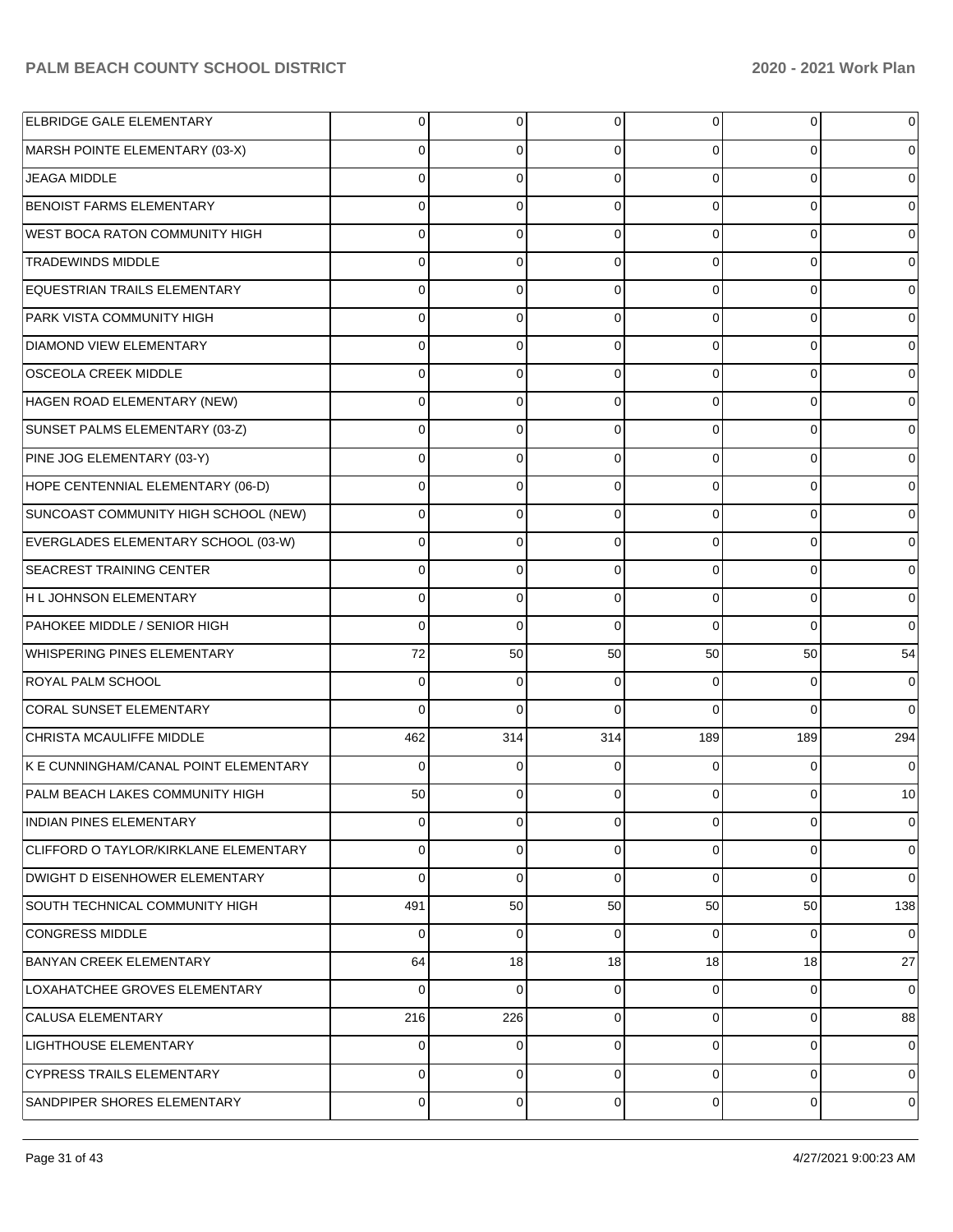| <b>WATSON B DUNCAN MIDDLE</b>                         | 44             | 40             | 40             | 40             | 40             | 41             |
|-------------------------------------------------------|----------------|----------------|----------------|----------------|----------------|----------------|
| <b>BEAR LAKES MIDDLE</b>                              | 0              | 0              | $\Omega$       | 0              | $\Omega$       | $\overline{0}$ |
| <b>OMNI MIDDLE</b>                                    | $\Omega$       | $\mathbf 0$    | $\Omega$       | $\Omega$       | $\Omega$       | $\overline{0}$ |
| TIMBER TRACE ELEMENTARY                               | $\Omega$       | $\mathbf 0$    | $\Omega$       | $\Omega$       | $\Omega$       | $\overline{0}$ |
| LIMESTONE CREEK ELEMENTARY                            | 106            | 80             | 80             | 80             | 80             | 85             |
| NEW HORIZONS ELEMENTARY                               | 108            | 108            | 108            | 108            | 108            | 108            |
| <b>CITRUS COVE ELEMENTARY</b>                         | $\Omega$       | $\Omega$       | $\Omega$       | 0              | $\Omega$       | $\overline{0}$ |
| HAMMOCK POINTE ELEMENTARY                             | $\Omega$       | $\mathbf 0$    | $\Omega$       | $\Omega$       | $\Omega$       | $\overline{0}$ |
| <b>JUPITER FARMS ELEMENTARY</b>                       | 36             | 36             | 36             | 36             | 36             | 36             |
| <b>CRYSTAL LAKES ELEMENTARY</b>                       | $\Omega$       | $\mathbf 0$    | $\Omega$       | $\Omega$       | $\Omega$       | $\overline{0}$ |
| LAKE WORTH MIDDLE                                     | $\Omega$       | 0              | $\Omega$       | $\Omega$       | $\Omega$       | $\overline{0}$ |
| <b>ACREAGE PINES ELEMENTARY</b>                       | $\Omega$       | $\mathbf 0$    | $\Omega$       | $\Omega$       | $\Omega$       | $\overline{0}$ |
| PANTHER RUN ELEMENTARY                                | $\Omega$       | $\Omega$       | $\Omega$       | $\Omega$       | $\Omega$       | $\overline{0}$ |
| OLYMPIC HEIGHTS COMMUNITY HIGH                        | $\Omega$       | $\Omega$       | $\Omega$       | $\Omega$       | $\Omega$       | $\Omega$       |
| <b>WELLINGTON COMMUNITY HIGH</b>                      | 475            | 450            | 450            | 450            | 450            | 455            |
| WILLIAM T DWYER HIGH                                  | $\Omega$       | $\mathbf 0$    | $\Omega$       | $\Omega$       | $\Omega$       | $\overline{0}$ |
| <b>GOLDEN GROVE ELEMENTARY</b>                        | $\Omega$       | $\Omega$       | $\Omega$       | $\Omega$       | $\Omega$       | $\Omega$       |
| <b>WESTERN PINES MIDDLE</b>                           | 110            | $\Omega$       | $\Omega$       | $\Omega$       | $\Omega$       | 22             |
| <b>EAGLES LANDING MIDDLE</b>                          | 484            | 258            | 258            | 258            | 258            | 303            |
| CORAL REEF ELEMENTARY                                 | 36             | 34             | 34             | 34             | 34             | 34             |
| DR MARY MCLEOD BETHUNE ELEMENTARY                     | $\Omega$       | $\Omega$       | $\Omega$       | $\Omega$       | $\Omega$       | $\Omega$       |
| SEMINOLE RIDGE COMMUNITY HIGH                         | $\Omega$       | $\mathbf 0$    | $\Omega$       | $\Omega$       | $\Omega$       | $\overline{0}$ |
| JUPITER ELEMENTARY                                    | $\Omega$       | $\mathbf 0$    | $\Omega$       | $\Omega$       | $\Omega$       | $\Omega$       |
| JUPITER COMMUNITY HIGH                                | $\Omega$       | $\mathbf 0$    | $\Omega$       | $\Omega$       | $\Omega$       | $\Omega$       |
| ALLAMANDA ELEMENTARY                                  | 0              | 0              | $\Omega$       | 0              | 0              | 0              |
| PALM BEACH GARDENS ELEMENTARY                         | $\overline{0}$ | $\overline{0}$ | $\overline{0}$ | $\overline{0}$ | $\overline{0}$ | 0              |
| HOWELL L WATKINS MIDDLE                               | $\Omega$       | 0              | $\Omega$       | $\Omega$       | $\Omega$       | 0              |
| PALM SPRINGS COMMUNITY MIDDLE                         | $\Omega$       | $\mathbf 0$    | $\Omega$       | $\Omega$       | $\Omega$       | 0              |
| <b>FOREST HILL ELEMENTARY</b>                         | 216            | 69             | 69             | 69             | 69             | 98             |
| <b>GREENACRES ELEMENTARY</b>                          | $\Omega$       | $\mathbf 0$    | $\overline{0}$ | $\Omega$       | $\Omega$       | $\overline{0}$ |
| PALM SPRINGS ELEMENTARY                               | $\Omega$       | $\mathbf 0$    | $\Omega$       | $\Omega$       | $\Omega$       | 0              |
| HIDDEN OAKS K-8 SCHOOL                                | $\Omega$       | $\mathbf 0$    | $\Omega$       | $\Omega$       | $\Omega$       | 0              |
| THE CONSERVATORY SCHOOL AT NORTH PALM<br><b>BEACH</b> | 50             | 43             | 43             | 43             | 43             | 44             |
| LAKE PARK ELEMENTARY                                  | 18             | $\mathbf 0$    | $\Omega$       | $\Omega$       | $\Omega$       | 4              |
| INLET GROVE @ OLD SUNCOAST                            | 50             | 53             | 53             | 53             | 53             | 52             |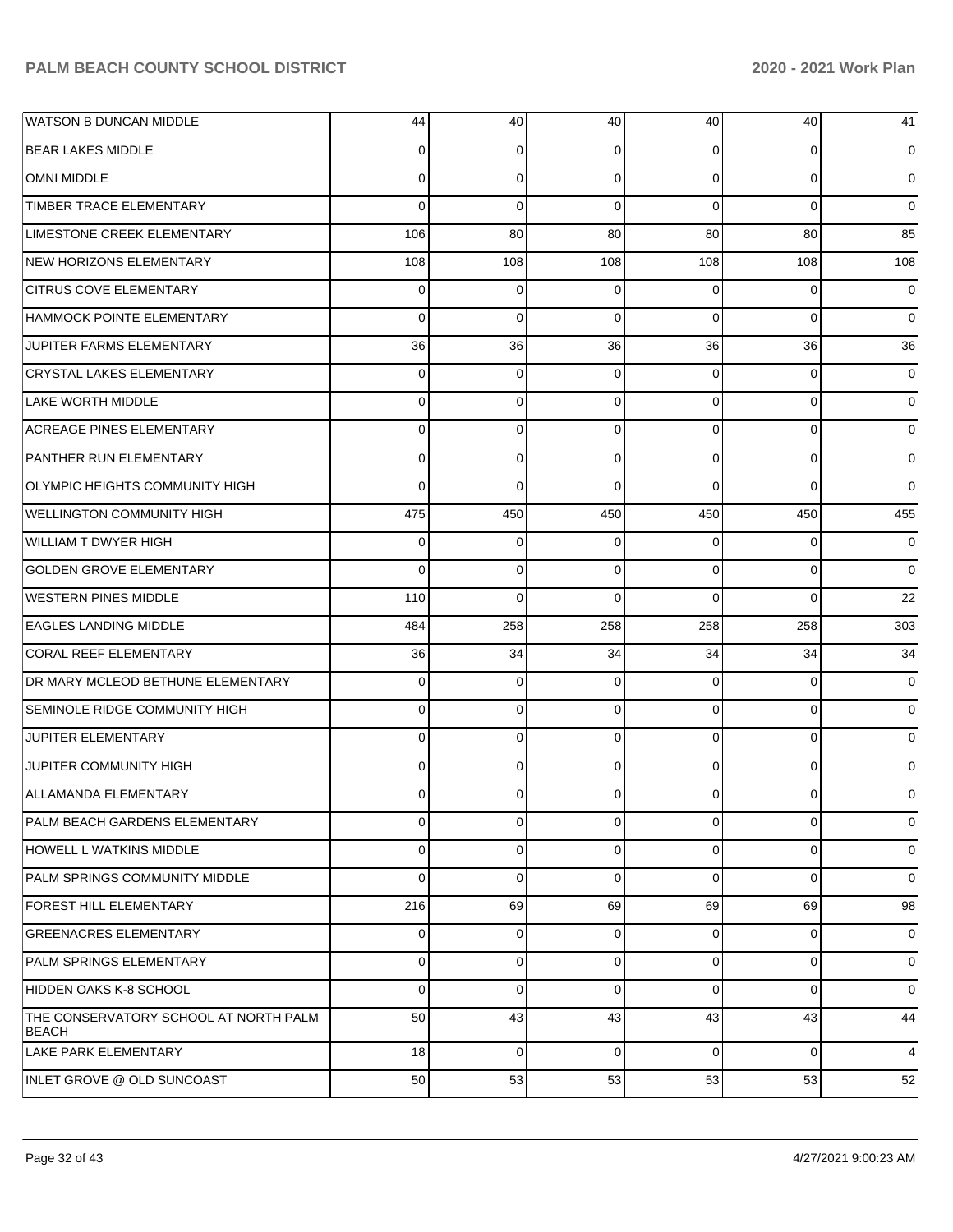| <b>WASHINGTON ELEMENTARY</b>                            | 0            | $\overline{0}$ | 0           | $\Omega$       | 0        | 0              |
|---------------------------------------------------------|--------------|----------------|-------------|----------------|----------|----------------|
| JOHN F KENNEDY MIDDLE                                   | 0            | 0              | 0           | $\Omega$       | $\Omega$ | 0              |
| <b>LINCOLN ELEMENTARY</b>                               | 0            | $\mathbf 0$    | $\Omega$    | $\Omega$       | $\Omega$ | 0              |
| SABAL PALM/HIGHRIDGE                                    | 0            | $\mathbf 0$    | 0           | $\Omega$       | $\Omega$ | 0              |
| <b>NORTHMORE ELEMENTARY</b>                             | 126          | 95             | 95          | 95             | 95       | 101            |
| NORTHBORO ELEMENTARY                                    | $\Omega$     | 0              | 0           | $\Omega$       | $\Omega$ | 0              |
| <b>ADULT EDUCATION CENTER</b>                           | 202          | $\mathbf 0$    | $\Omega$    | $\Omega$       | $\Omega$ | 40             |
| <b>ROOSEVELT ELEMENTARY</b>                             | 0            | 0              | 0           | $\Omega$       | $\Omega$ | 0              |
| <b>WESTWARD ELEMENTARY</b>                              | 0            | 0              | $\Omega$    | $\Omega$       | $\Omega$ | $\Omega$       |
| U B KINSEY/PALMVIEW ELEMENTARY                          | 0            | 0              | 0           | $\Omega$       | $\Omega$ | 0              |
| ALEXANDER W DREYFOOS JR SCHOOL OF THE<br><b>ARTS</b>    | <sup>0</sup> | 0              | $\Omega$    | $\Omega$       | $\Omega$ | $\Omega$       |
| BAK MIDDLE SCHOOL OF THE ARTS                           | 0            | 0              | $\Omega$    | 0              | $\Omega$ | 0              |
| PALM BEACH PUBLIC SCHOOL                                | $\Omega$     | $\mathbf 0$    | $\Omega$    | $\Omega$       | 0        | $\Omega$       |
| <b>WEST GATE ELEMENTARY</b>                             | 324          | 38             | 38          | 38             | 38       | 95             |
| BELVEDERE ELEMENTARY                                    | 0            | $\mathbf 0$    | $\mathbf 0$ | $\Omega$       | $\Omega$ | $\overline{0}$ |
| CONNISTON COMMUNITY MIDDLE                              | 0            | 0              | $\Omega$    | 0              | $\Omega$ | $\overline{0}$ |
| PALMETTO ELEMENTARY                                     | 0            | $\mathbf 0$    | $\Omega$    | $\Omega$       | 0        | $\Omega$       |
| <b>SOUTH OLIVE ELEMENTARY</b>                           | 72           | 48             | 48          | 48             | 48       | 53             |
| <b>FOREST HILL COMMUNITY HIGH</b>                       | 0            | $\mathbf 0$    | $\mathbf 0$ | 0              | $\Omega$ | $\overline{0}$ |
| MEADOW PARK ELEMENTARY                                  | 0            | 0              | $\Omega$    | 0              | $\Omega$ | $\overline{0}$ |
| <b>BERKSHIRE ELEMENTARY</b>                             | 0            | 0              | 0           | 0              | $\Omega$ | $\overline{0}$ |
| <b>PAHOKEE ELEMENTARY</b>                               | $\Omega$     | $\Omega$       | $\Omega$    | $\Omega$       | $\Omega$ | $\Omega$       |
| CROSS ROADS ACADEMY (LAKE SHORE ANNEX)                  | 450          | 61             | 61          | 61             | 61       | 139            |
| <b>GOVE ELEMENTARY</b>                                  | $\Omega$     | 0              | $\Omega$    | 0              | $\Omega$ | $\Omega$       |
| <b>GLADE VIEW ELEMENTARY</b>                            | 0            | 0              | 0           | 0              | 0        | $\overline{0}$ |
| <b>ROSENWALD ELEMENTARY</b>                             | $\Omega$     | 0              | $\Omega$    | 0              | $\Omega$ | $\overline{0}$ |
| <b>BINKS FOREST ELEMENTARY</b>                          | 0            | $\mathbf 0$    | $\mathbf 0$ | $\Omega$       | $\Omega$ | $\overline{0}$ |
| <b>POLO PARK MIDDLE</b>                                 | $\Omega$     | $\mathbf 0$    | $\Omega$    | 0              | $\Omega$ | $\overline{0}$ |
| <b>HERITAGE ELEMENTARY</b>                              | 234          | 18             | 18          | 18             | 18       | 61             |
| SOUTH TECH @ ODYSSEY                                    | 0            | $\mathbf 0$    | $\Omega$    | $\Omega$       | $\Omega$ | $\overline{0}$ |
| VILLAGE ACADEMY                                         | 0            | $\mathbf 0$    | $\Omega$    | $\Omega$       | $\Omega$ | $\overline{0}$ |
| <b>FRONTIER ELEMENTARY</b>                              | $\Omega$     | $\mathbf 0$    | $\Omega$    | 0              | $\Omega$ | $\overline{0}$ |
| BEACON COVE INTERMEDIATE BESSIE DUBOIS<br><b>CAMPUS</b> | $\Omega$     | 0              | $\Omega$    | 0              | $\Omega$ | $\overline{0}$ |
| <b>SUNRISE PARK ELEMENTARY</b>                          | 252          | 152            | 152         | 152            | 152      | 172            |
| <b>DISCOVERY KEY ELEMENTARY</b>                         | 0            | $\mathbf 0$    | 0           | $\overline{0}$ | 0        | 0              |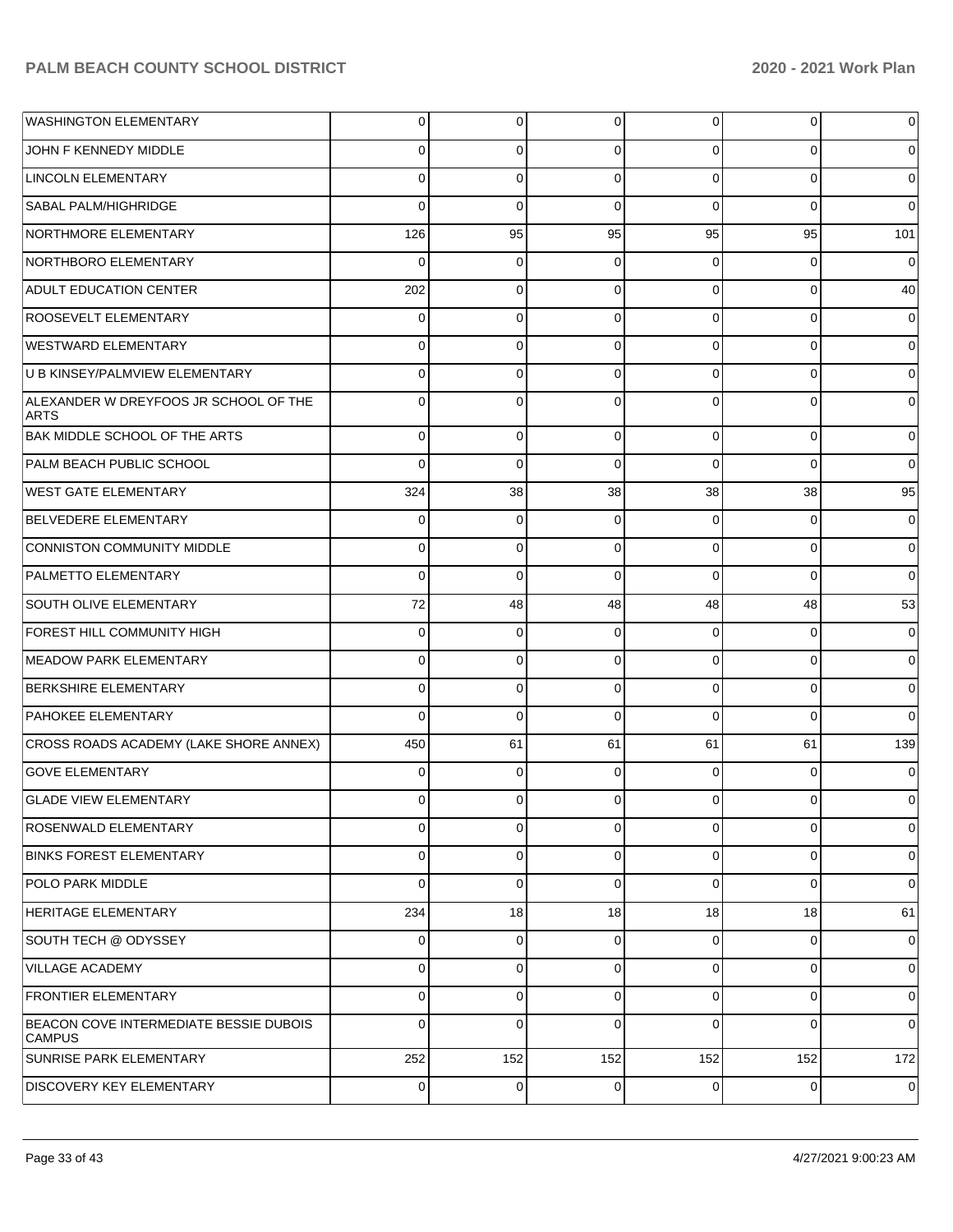| <b>IFREEDOM SHORES ELEMENTARY</b>     |  |  |  |
|---------------------------------------|--|--|--|
| <b>INDEPENDENCE MIDDLE</b>            |  |  |  |
| <b>IROOSEVELT FULL SERVICE CENTER</b> |  |  |  |

| <b>Totals for PALM BEACH COUNTY SCHOOL DISTRICT</b> |         |         |         |         |         |         |
|-----------------------------------------------------|---------|---------|---------|---------|---------|---------|
| Total students in relocatables by year.             | 7,811   | 3.949   | 3,670   | 3.416   | 3,416   | 4.452   |
| Total number of COFTE students projected by year.   | 170.479 | 171.459 | 172.277 | 172.519 | 172.082 | 171,763 |
| Percent in relocatables by year.                    | 5 %     | 2%      | 2%      | 2%      | 2 % l   | 3%      |

#### **Leased Facilities Tracking**

Exising leased facilities and plans for the acquisition of leased facilities, including the number of classrooms and student stations, as reported in the educational plant survey, that are planned in that location at the end of the five year workplan.

| Location                              | # of Leased<br>Classrooms 2020 -<br>2021 | <b>FISH Student</b><br><b>Stations</b> | Owner | # of Leased<br>Classrooms 2024 -<br>2025 | <b>FISH Student</b><br><b>Stations</b> |
|---------------------------------------|------------------------------------------|----------------------------------------|-------|------------------------------------------|----------------------------------------|
| <b>INDIAN PINES ELEMENTARY</b>        | $\Omega$                                 | $\Omega$                               |       | $\Omega$                                 | 0                                      |
| <b>BERKSHIRE ELEMENTARY</b>           | $\Omega$                                 | $\Omega$                               |       | $\Omega$                                 | 0                                      |
| PALM SPRINGS COMMUNITY MIDDLE         | $\Omega$                                 | $\mathbf 0$                            |       | $\Omega$                                 | 0                                      |
| <b>FOREST HILL ELEMENTARY</b>         | $\Omega$                                 | $\Omega$                               |       | $\Omega$                                 | $\mathbf 0$                            |
| <b>GREENACRES ELEMENTARY</b>          | $\Omega$                                 | $\Omega$                               |       | $\Omega$                                 | 0                                      |
| <b>PALM SPRINGS ELEMENTARY</b>        | $\Omega$                                 | $\Omega$                               |       | 0                                        | 0                                      |
| <b>HIGHLAND ELEMENTARY</b>            | $\Omega$                                 | $\Omega$                               |       | $\Omega$                                 | $\Omega$                               |
| NORTH GRADE ELEMENTARY                | $\Omega$                                 | ∩                                      |       | n                                        | $\overline{0}$                         |
| LAKE WORTH COMMUNITY HIGH             | $\Omega$                                 | $\Omega$                               |       | $\Omega$                                 | $\Omega$                               |
| <b>SOUTH GRADE ELEMENTARY</b>         | $\Omega$                                 | $\Omega$                               |       | $\Omega$                                 | $\Omega$                               |
| <b>BARTON ELEMENTARY</b>              | $\Omega$                                 | $\Omega$                               |       | $\Omega$                                 | 0                                      |
| LANTANA ELEMENTARY                    | $\Omega$                                 | $\Omega$                               |       | $\Omega$                                 | $\overline{0}$                         |
| LANTANA COMMUNITY MIDDLE              | $\mathbf 0$                              | $\Omega$                               |       | $\Omega$                                 | 0                                      |
| <b>ROLLING GREEN ELEMENTARY</b>       | $\Omega$                                 | $\Omega$                               |       | $\Omega$                                 | $\overline{0}$                         |
| POINCIANA ELEMENTARY                  | $\Omega$                                 | $\Omega$                               |       | 0                                        | 0                                      |
| <b>FOREST PARK ELEMENTARY</b>         | $\Omega$                                 | $\Omega$                               |       | 0                                        | $\overline{0}$                         |
| PLUMOSA ELEMENTARY SCHOOL OF THE ARTS | $\mathbf 0$                              | $\Omega$                               |       | $\Omega$                                 | $\overline{0}$                         |
| S D SPADY ELEMENTARY                  | $\Omega$                                 | $\Omega$                               |       | $\Omega$                                 | $\overline{0}$                         |
| PINE GROVE ELEMENTARY                 | $\Omega$                                 | $\Omega$                               |       | $\Omega$                                 | $\Omega$                               |
| J C MITCHELL ELEMENTARY               | $\Omega$                                 | $\mathbf{0}$                           |       | $\Omega$                                 | 0                                      |
| <b>BOCA RATON ELEMENTARY</b>          | $\Omega$                                 | $\Omega$                               |       | $\Omega$                                 | 0                                      |
| <b>PAHOKEE ELEMENTARY</b>             | <sup>0</sup>                             | 0                                      |       |                                          | 0                                      |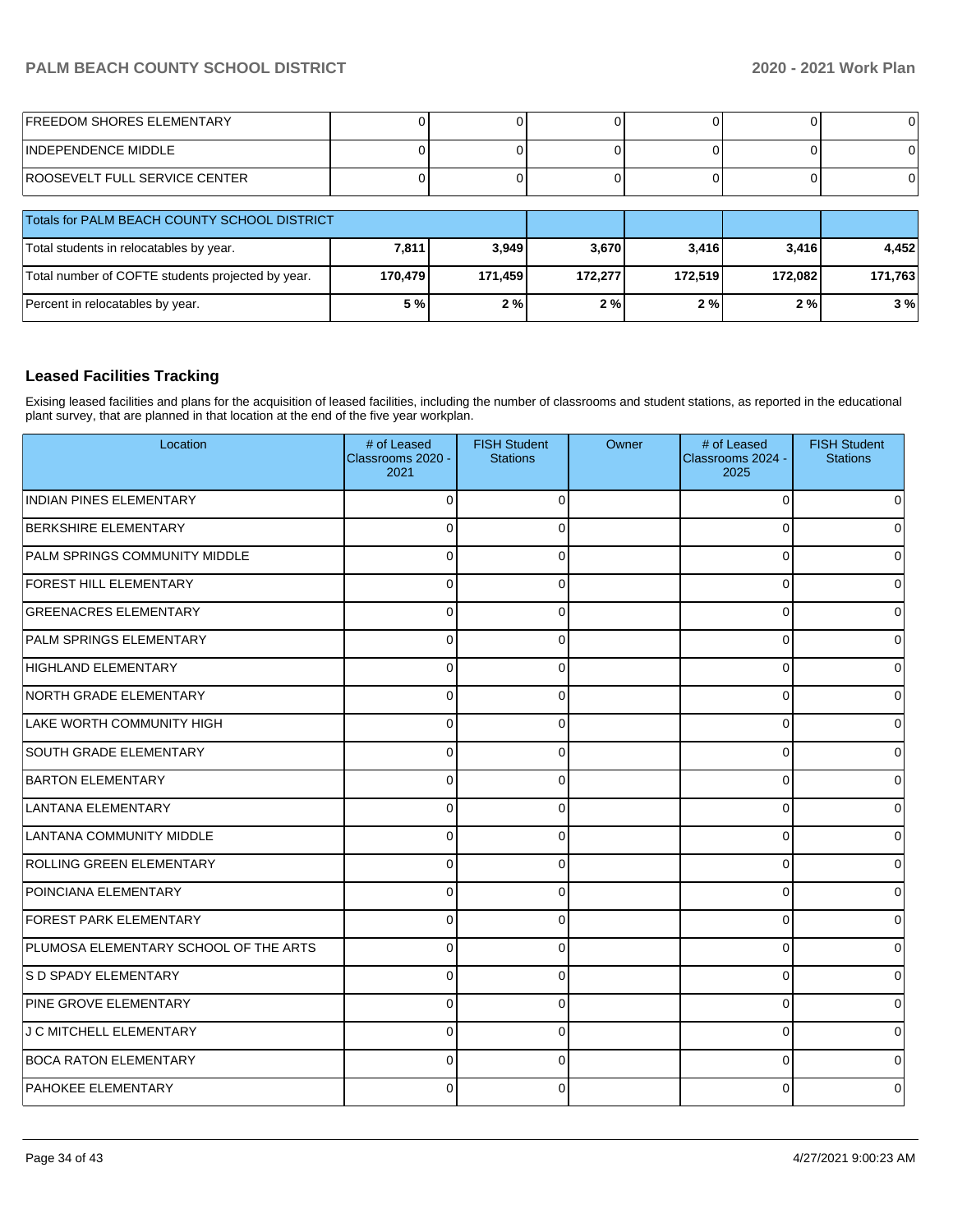| <b>GOVE ELEMENTARY</b>                              | 0           | 0        | $\overline{0}$ | <sup>0</sup> |
|-----------------------------------------------------|-------------|----------|----------------|--------------|
| <b>GLADE VIEW ELEMENTARY</b>                        | 0           | O        | 0              |              |
| <b>ROSENWALD ELEMENTARY</b>                         | $\Omega$    |          | 0              |              |
| JOHN I LEONARD SENIOR HIGH                          | 0           | 0        | 0              |              |
| PALM BEACH GARDENS COMMUNITY HIGH                   | $\Omega$    | 0        | 0              |              |
| WYNNEBROOK ELEMENTARY                               | 0           | 0        | 0              |              |
| <b>WEST RIVIERA ELEMENTARY</b>                      | $\Omega$    | 0        | 0              |              |
| <b>GROVE PARK ELEMENTARY</b>                        | 0           | 0        | 0              |              |
| MELALEUCA ELEMENTARY                                | $\Omega$    | 0        | 0              |              |
| <b>ADDISON MIZNER ELEMENTARY</b>                    | 0           | 0        | 0              |              |
| RIVIERA BEACH PREPARATORY & ACHIEVEMENT<br> ACADEMY | 0           |          | 0              |              |
| <b>BOCA RATON COMMUNITY MIDDLE</b>                  | 0           | 0        | 0              |              |
| CLIFFORD O TAYLOR/KIRKLANE ELEMENTARY               | 0           | 0        | 0              | 0            |
| <b>DWIGHT D EISENHOWER ELEMENTARY</b>               | 0           | 0        | 0              |              |
| SOUTH TECHNICAL COMMUNITY HIGH                      | 0           | 0        | 0              | 0            |
| <b>CONGRESS MIDDLE</b>                              | 0           | 0        | 0              |              |
| SANTALUCES COMMUNITY HIGH                           | 0           | 0        | 0              | 0            |
| <b>GOLD COAST COMMUNITY SCHOOL</b>                  | 0           | 0        | 0              |              |
| JERRY THOMAS ELEMENTARY                             | 0           | 0        | 0              | 0            |
| VERDE K-8 SCHOOL                                    | 0           | 0        | 0              |              |
| <b>SPANISH RIVER COMMUNITY HIGH</b>                 | 0           | 0        | 0              | 0            |
| <b>CRESTWOOD MIDDLE</b>                             | 0           | 0        | 0              |              |
| <b>SEMINOLE TRAILS ELEMENTARY</b>                   | 0           | 0        | 0              | 0            |
| <b>JUPITER MIDDLE</b>                               | 0           | 0        | 0              |              |
| DEL PRADO ELEMENTARY                                | 0           | 0        | $\overline{0}$ | 0            |
| LOGGERS RUN MIDDLE                                  | 0           | 0        | 0              | 0            |
| H L JOHNSON ELEMENTARY                              | $\mathbf 0$ | 0        | 0              | 0            |
| PAHOKEE MIDDLE / SENIOR HIGH                        | 0           | 0        | 0              | $\mathbf 0$  |
| <b>WHISPERING PINES ELEMENTARY</b>                  | 0           | $\Omega$ | 0              | 0            |
| <b>ROYAL PALM SCHOOL</b>                            | 0           | 0        | 0              | 0            |
| CORAL SUNSET ELEMENTARY                             | $\mathbf 0$ | $\Omega$ | 0              | 0            |
| CHRISTA MCAULIFFE MIDDLE                            | 11          | 242      | 0              | 0            |
| K E CUNNINGHAM/CANAL POINT ELEMENTARY               | 0           | $\Omega$ | 0              | 0            |
| PALM BEACH LAKES COMMUNITY HIGH                     | 0           | 0        | $\mathbf 0$    | $\mathbf 0$  |
| LIBERTY PARK ELEMENTARY                             | 0           | $\Omega$ | $\mathbf 0$    | $\Omega$     |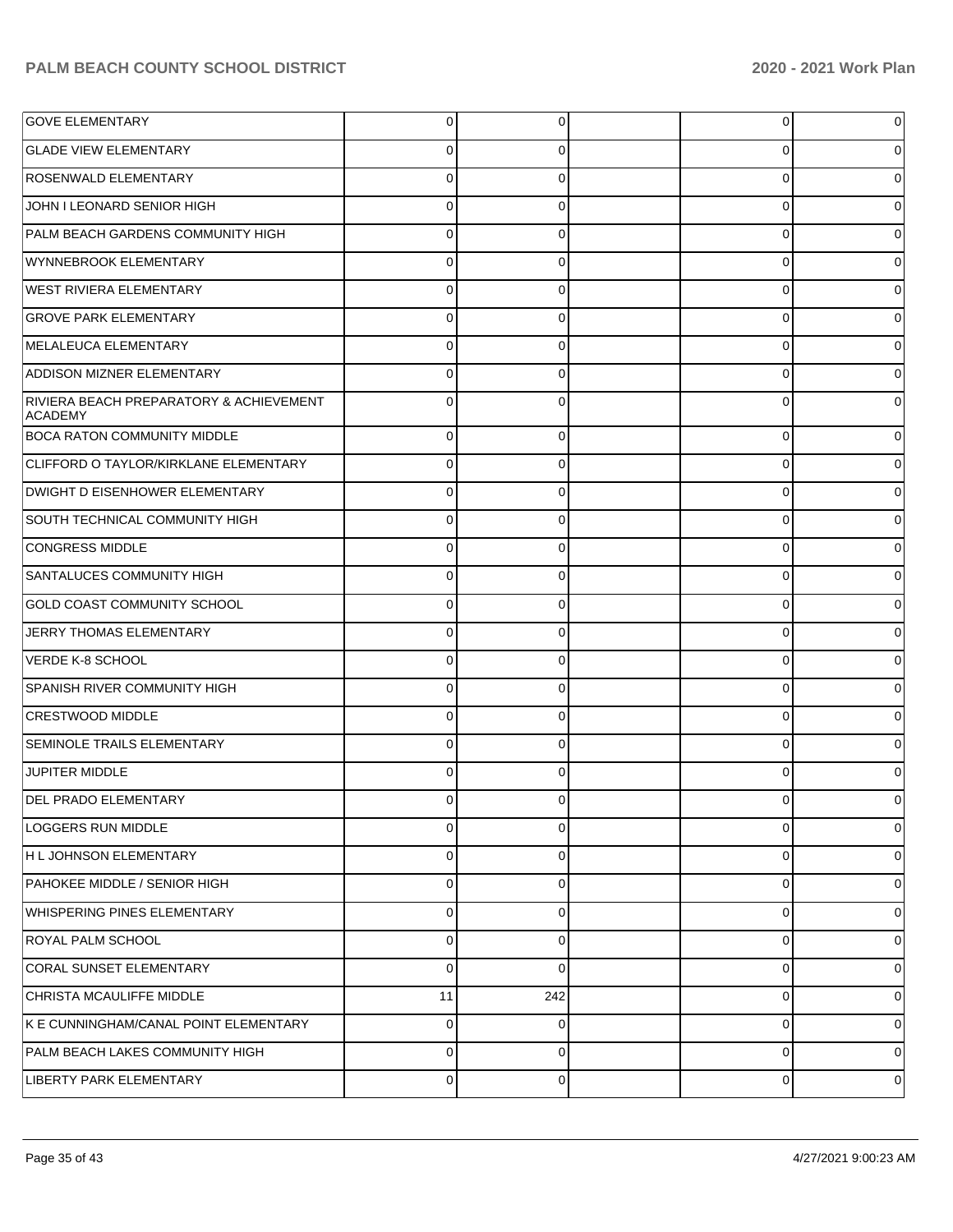| LOXAHATCHEE GROVES ELEMENTARY        | $\overline{0}$ | $\Omega$ | 0 | $\overline{0}$ |
|--------------------------------------|----------------|----------|---|----------------|
| <b>CALUSA ELEMENTARY</b>             | 0              | 0        | O | 0              |
| <b>LIGHTHOUSE ELEMENTARY</b>         | 0              | $\Omega$ | 0 | 0              |
| <b>CYPRESS TRAILS ELEMENTARY</b>     | 0              | $\Omega$ | 0 | 0              |
| SANDPIPER SHORES ELEMENTARY          | 0              | 0        | 0 | 0              |
| <b>WATSON B DUNCAN MIDDLE</b>        | 0              | $\Omega$ | 0 | 0              |
| <b>BEAR LAKES MIDDLE</b>             | 0              | $\Omega$ | 0 | 0              |
| <b>OMNI MIDDLE</b>                   | 0              | $\Omega$ | 0 | 0              |
| TIMBER TRACE ELEMENTARY              | 0              | $\Omega$ | 0 | 0              |
| LIMESTONE CREEK ELEMENTARY           | 0              | $\Omega$ | 0 | 0              |
| NEW HORIZONS ELEMENTARY              | 0              | 0        | 0 | 0              |
| <b>CITRUS COVE ELEMENTARY</b>        | 0              | $\Omega$ | 0 | 0              |
| HAMMOCK POINTE ELEMENTARY            | 0              | 0        | 0 | 0              |
| JUPITER FARMS ELEMENTARY             | 0              | $\Omega$ | 0 | 0              |
| <b>CRYSTAL LAKES ELEMENTARY</b>      | 0              | $\Omega$ | 0 | 0              |
| <b>ACREAGE PINES ELEMENTARY</b>      | 0              | $\Omega$ | 0 | 0              |
| PANTHER RUN ELEMENTARY               | 0              | 0        | 0 | 0              |
| OLYMPIC HEIGHTS COMMUNITY HIGH       | 0              | $\Omega$ | 0 | 0              |
| <b>WELLINGTON COMMUNITY HIGH</b>     | 0              | 0        | 0 | 0              |
| WILLIAM T DWYER HIGH                 | 0              | $\Omega$ | 0 | 0              |
| MORIKAMI PARK ELEMENTARY             | 0              | $\Omega$ | 0 | 0              |
| <b>CARVER COMMUNITY MIDDLE</b>       | 0              | $\Omega$ | 0 | 0              |
| <b>GLADES CENTRAL COMMUNITY HIGH</b> | 0              | 0        | 0 | 0              |
| STARLIGHT COVE ELEMENTARY            | 0              | $\Omega$ | 0 | 0              |
| MANATEE ELEMENTARY                   | 0              | 0        |   | 0              |
| <b>EGRET LAKE ELEMENTARY</b>         | 0              | $\Omega$ | 0 | 0              |
| <b>BOYNTON BEACH COMMUNITY HIGH</b>  | 0              | $\Omega$ | 0 | $\overline{0}$ |
| ORCHARD VIEW ELEMENTARY              | $\overline{0}$ | $\Omega$ | 0 | $\overline{0}$ |
| <b>INDIAN RIDGE SCHOOL</b>           | $\mathbf 0$    | $\Omega$ | 0 | $\overline{0}$ |
| <b>PIONEER PARK ELEMENTARY</b>       | 0              | $\Omega$ | 0 | $\overline{0}$ |
| <b>BELLE GLADE ELEMENTARY</b>        | $\overline{0}$ | $\Omega$ | 0 | $\overline{0}$ |
| ROYAL PALM BEACH COMMUNITY HIGH      | $\overline{0}$ | $\Omega$ | 0 | $\overline{0}$ |
| ROOSEVELT COMMUNITY MIDDLE           | $\overline{0}$ | $\Omega$ | 0 | $\overline{0}$ |
| OKEEHEELEE MIDDLE                    | 0              | $\Omega$ | 0 | $\overline{0}$ |
| <b>GOLDEN GROVE ELEMENTARY</b>       | $\overline{0}$ | $\Omega$ | 0 | $\overline{0}$ |
| <b>WESTERN PINES MIDDLE</b>          | $\overline{0}$ | 0        | 0 | 0              |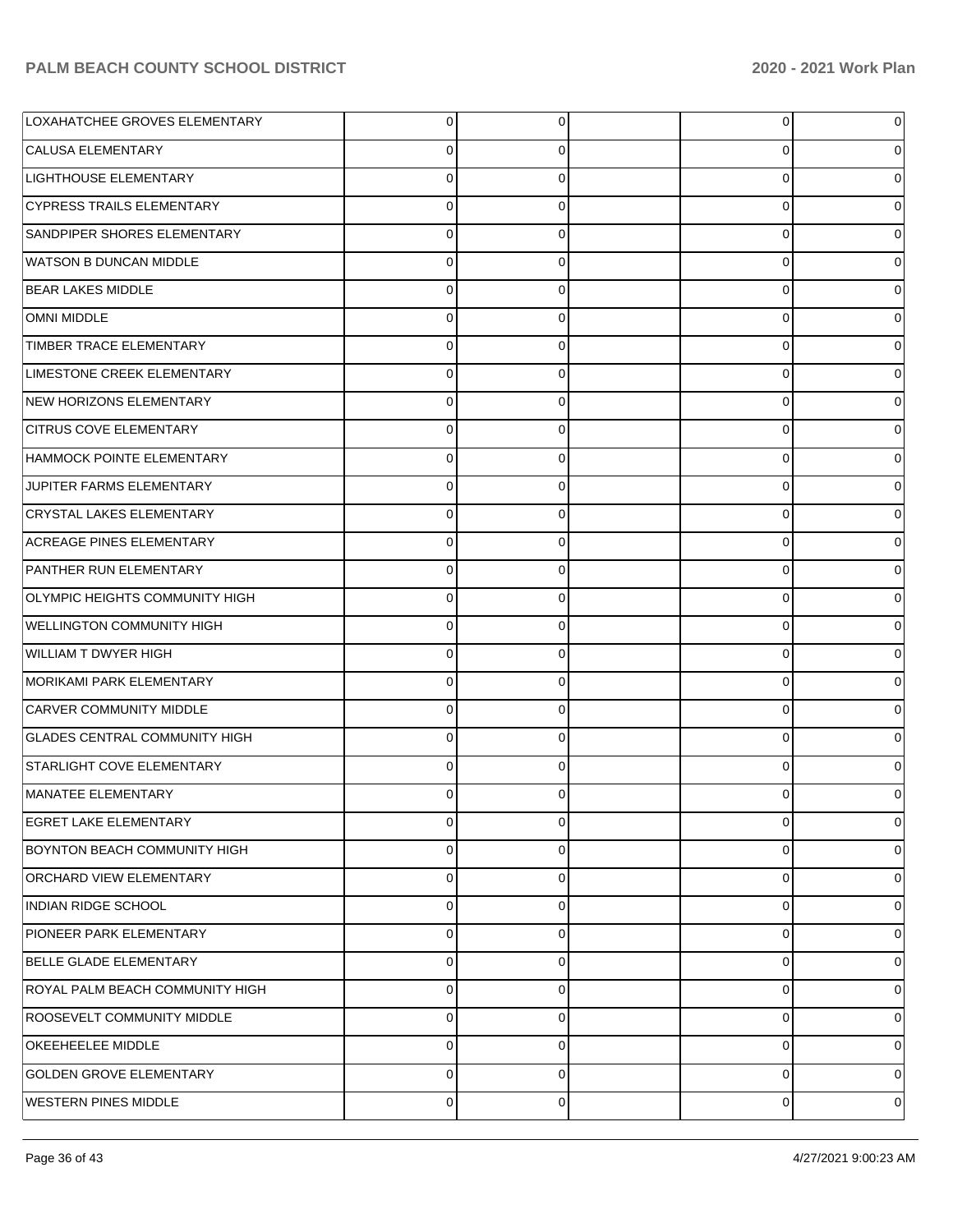| EAGLES LANDING MIDDLE                                   | $\Omega$    | 0        | 0        | 0 |
|---------------------------------------------------------|-------------|----------|----------|---|
| CORAL REEF ELEMENTARY                                   | 0           |          | 0        |   |
| DR MARY MCLEOD BETHUNE ELEMENTARY                       | $\Omega$    |          | 0        |   |
| <b>BINKS FOREST ELEMENTARY</b>                          | 0           |          | 0        |   |
| POLO PARK MIDDLE                                        | 0           |          | 0        |   |
| <b>HERITAGE ELEMENTARY</b>                              | 0           | 0        | 0        |   |
| SOUTH TECH @ ODYSSEY                                    | $\Omega$    |          | 0        |   |
| VILLAGE ACADEMY                                         | 0           |          | 0        |   |
| FRONTIER ELEMENTARY                                     | 0           |          | 0        |   |
| BEACON COVE INTERMEDIATE BESSIE DUBOIS<br><b>CAMPUS</b> | $\Omega$    |          | 0        |   |
| <b>SUNRISE PARK ELEMENTARY</b>                          | $\Omega$    | 0        | 0        |   |
| <b>DISCOVERY KEY ELEMENTARY</b>                         | $\Omega$    | $\Omega$ | $\Omega$ |   |
| <b>INDEPENDENCE MIDDLE</b>                              | $\Omega$    | 0        | 0        |   |
| PALM BEACH CENTRAL HIGH                                 | $\Omega$    | 0        | $\Omega$ |   |
| CHOLEE LAKE ELEMENTARY                                  | $\Omega$    | 0        | $\Omega$ | ი |
| ROYAL PALM BEACH ELEMENTARY                             | $\Omega$    | $\Omega$ | $\Omega$ |   |
| CROSSPOINTE ELEMENTARY                                  | $\Omega$    | 0        | 0        | ი |
| PLEASANT CITY ELEMENTARY                                | $\Omega$    | 0        | $\Omega$ |   |
| <b>JEAGA MIDDLE</b>                                     | $\Omega$    | 0        | $\Omega$ | ი |
| <b>BENOIST FARMS ELEMENTARY</b>                         | $\Omega$    | $\Omega$ | $\Omega$ |   |
| LAKE SHORE MIDDLE (NEW)                                 | $\Omega$    | 0        | $\Omega$ | ი |
| DON ESTRIDGE HIGH TECH MIDDLE                           | 0           | $\Omega$ | $\Omega$ |   |
| WEST BOCA RATON COMMUNITY HIGH                          | $\Omega$    | 0        | $\Omega$ | ი |
| <b>TRADEWINDS MIDDLE</b>                                | $\Omega$    |          | 0        |   |
| <b>EQUESTRIAN TRAILS ELEMENTARY</b>                     | 0           | $\Omega$ | 0        | 0 |
| PARK VISTA COMMUNITY HIGH                               | 0           | $\Omega$ | 0        | 0 |
| DIAMOND VIEW ELEMENTARY                                 | $\mathbf 0$ | $\Omega$ | 0        | 0 |
| <b>OSCEOLA CREEK MIDDLE</b>                             | $\mathbf 0$ | $\Omega$ | 0        | 0 |
| HOPE CENTENNIAL ELEMENTARY (06-D)                       | $\mathbf 0$ | $\Omega$ | 0        | 0 |
| SUNCOAST COMMUNITY HIGH SCHOOL (NEW)                    | $\mathbf 0$ | $\Omega$ | 0        | 0 |
| EVERGLADES ELEMENTARY SCHOOL (03-W)                     | $\mathbf 0$ | $\Omega$ | 0        | 0 |
| <b>BANYAN CREEK ELEMENTARY</b>                          | $\mathbf 0$ | $\Omega$ | 0        | 0 |
| SEACREST TRAINING CENTER                                | $\mathbf 0$ | $\Omega$ | 0        | 0 |
| <b>WELLINGTON ELEMENTARY</b>                            | $\mathbf 0$ | $\Omega$ | 0        | 0 |
| <b>WELLINGTON LANDINGS MIDDLE</b>                       | $\mathbf 0$ | 0        | 0        | 0 |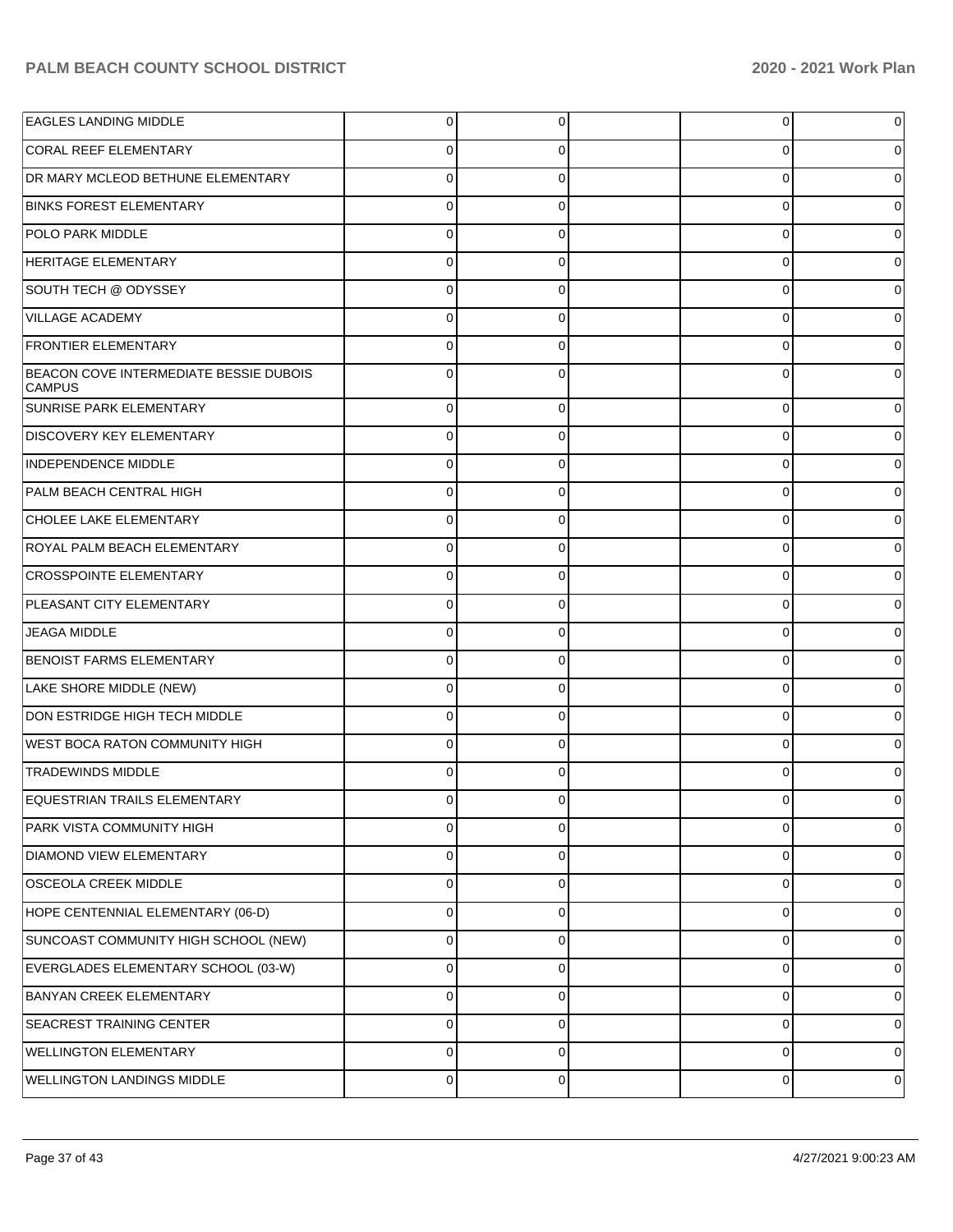| <b>GALAXY ELEMENTARY</b>                              | $\Omega$       | $\Omega$    |                   | 0              | 0              |
|-------------------------------------------------------|----------------|-------------|-------------------|----------------|----------------|
| INLET GROVE @ OLD SUNCOAST                            | $\Omega$       | 0           |                   | O              | 0              |
| <b>DELRAY FULL SERVICE CENTER</b>                     | $\Omega$       | $\Omega$    |                   | 0              |                |
| WOODLANDS MIDDLE                                      | $\Omega$       | $\Omega$    |                   | 0              | 0              |
| <b>WATERS EDGE ELEMENTARY</b>                         | $\Omega$       | $\Omega$    |                   | 0              |                |
| <b>FREEDOM SHORES ELEMENTARY</b>                      | $\Omega$       | $\Omega$    |                   | 0              | O              |
| <b>ADULT EDUCATION CENTER</b>                         | $\Omega$       | $\Omega$    |                   | 0              |                |
| <b>BOCA RATON COMMUNITY HIGH</b>                      | $\Omega$       | 0           |                   | 0              | O              |
| CROSS ROADS ACADEMY (LAKE SHORE ANNEX)                | $\Omega$       | $\Omega$    |                   | 0              | O              |
| SOUTH INTENSIVE TRANSITION                            | $\Omega$       |             | $0$ GE            | 0              | 0              |
| <b>WESTWARD ELEMENTARY</b>                            | $\Omega$       | C           |                   | 0              |                |
| LAKE WORTH MIDDLE                                     | $\Omega$       | $\Omega$    |                   | 0              | 0              |
| PIERCE HAMMOCK ELEMENTARY                             | $\Omega$       | $\Omega$    |                   | 0              | O              |
| <b>GRASSY WATERS ELEMENTARY</b>                       | $\Omega$       | $\Omega$    |                   | 0              | 0              |
| ATLANTIC COMMUNITY HIGH (NEW)                         | $\Omega$       | $\Omega$    |                   | 0              | 0              |
| SEMINOLE RIDGE COMMUNITY HIGH                         | $\Omega$       | $\Omega$    |                   | 0              | 0              |
| L.C. SWAIN MIDDLE                                     | 4              |             | 88 Mobile Modular |                | 88             |
| HIDDEN OAKS K-8 SCHOOL                                | $\Omega$       | ∩           |                   | 0              | 0              |
| EMERALD COVE MIDDLE (02-JJ)                           | $\Omega$       | 0           |                   | U              | O              |
| <b>ELBRIDGE GALE ELEMENTARY</b>                       | $\Omega$       | $\Omega$    |                   | 0              | 0              |
| TURNING POINTS ACADEMY                                | $\Omega$       | 0           |                   | 0              | 0              |
| MARSH POINTE ELEMENTARY (03-X)                        | $\Omega$       | $\Omega$    |                   | 0              | 0              |
| HAGEN ROAD ELEMENTARY (NEW)                           | $\Omega$       | $\Omega$    |                   | 0              |                |
| SUNSET PALMS ELEMENTARY (03-Z)                        | $\Omega$       | 0           |                   | 0              | O              |
| PINE JOG ELEMENTARY (03-Y)                            | 0              |             |                   |                | 0              |
| <b>JUPITER ELEMENTARY</b>                             | $\mathbf 0$    | $\mathbf 0$ |                   | 0              | $\overline{0}$ |
| JUPITER COMMUNITY HIGH                                | $\mathbf 0$    | 0           |                   | 0              | $\overline{0}$ |
| ALLAMANDA ELEMENTARY                                  | $\mathbf 0$    | 0           |                   | 0              | $\overline{0}$ |
| PALM BEACH GARDENS ELEMENTARY                         | $\mathbf 0$    | 0           |                   | 0              | $\overline{0}$ |
| <b>HOWELL L WATKINS MIDDLE</b>                        | $\Omega$       | $\Omega$    |                   | 0              | $\overline{0}$ |
| THE CONSERVATORY SCHOOL AT NORTH PALM<br><b>BEACH</b> | $\overline{2}$ |             | 50 Mobile Modular | $\overline{c}$ | 50             |
| LAKE PARK ELEMENTARY                                  | $\mathbf 0$    | $\Omega$    |                   | 0              | $\overline{0}$ |
| <b>WASHINGTON ELEMENTARY</b>                          | $\Omega$       | $\Omega$    |                   | $\Omega$       | $\overline{0}$ |
| JOHN F KENNEDY MIDDLE                                 | $\Omega$       | $\Omega$    |                   | 0              | $\overline{0}$ |
| LINCOLN ELEMENTARY                                    | $\mathbf 0$    | 0           |                   | 0              | 0              |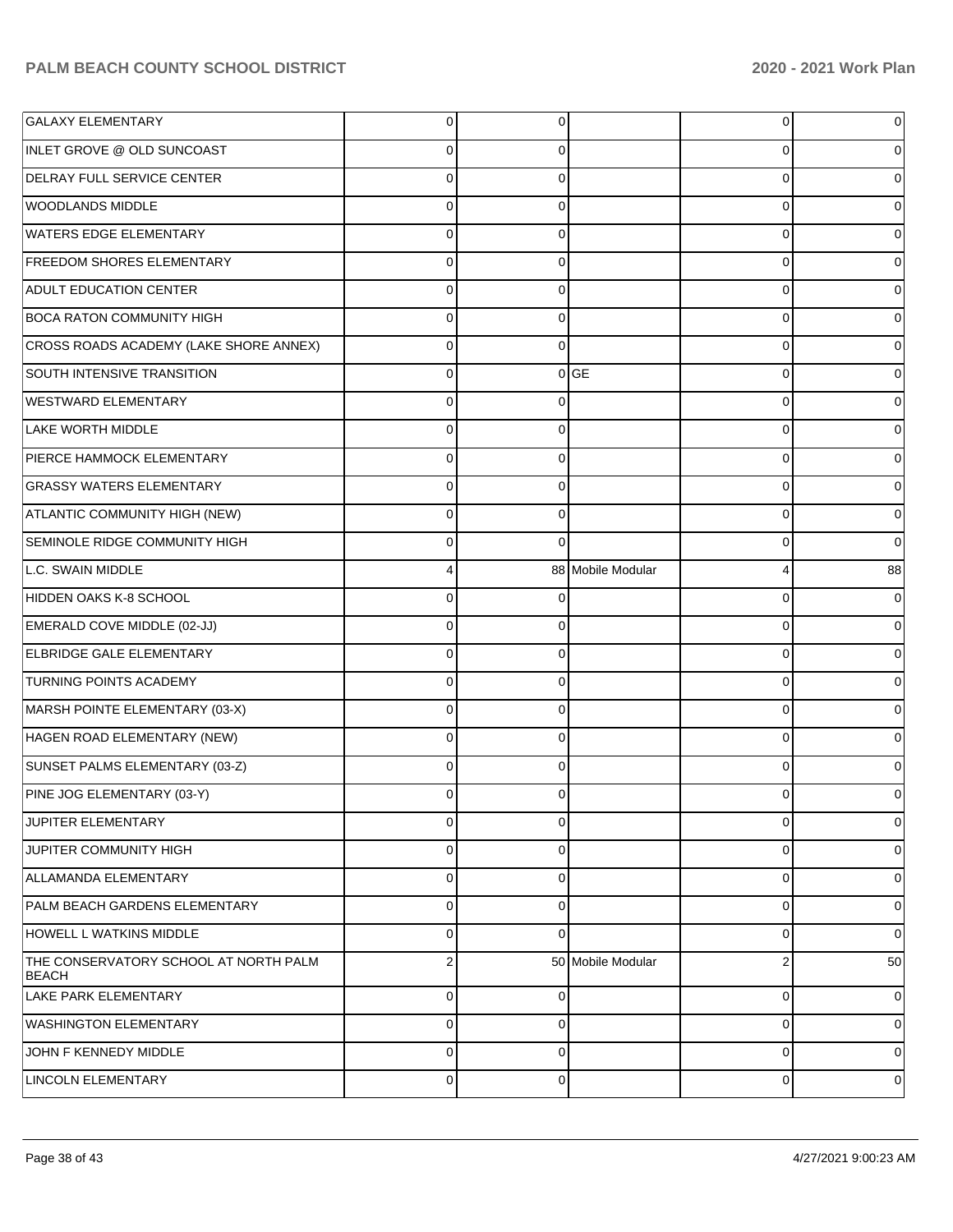| <b>SABAL PALM/HIGHRIDGE</b>                          |          | ∩        | 0        | $\Omega$     |
|------------------------------------------------------|----------|----------|----------|--------------|
| NORTHMORE ELEMENTARY                                 | 0        |          | $\Omega$ |              |
| NORTHBORO ELEMENTARY                                 | 0        | O        | $\Omega$ |              |
| ROOSEVELT ELEMENTARY                                 | $\Omega$ | ∩        | $\Omega$ | <sup>0</sup> |
| U B KINSEY/PALMVIEW ELEMENTARY                       | $\Omega$ |          | $\Omega$ |              |
| ALEXANDER W DREYFOOS JR SCHOOL OF THE<br><b>ARTS</b> | $\Omega$ | 0        | $\Omega$ |              |
| BAK MIDDLE SCHOOL OF THE ARTS                        | $\Omega$ | ∩        | $\Omega$ | $\Omega$     |
| PALM BEACH PUBLIC SCHOOL                             | $\Omega$ |          | $\Omega$ |              |
| <b>WEST GATE ELEMENTARY</b>                          | $\Omega$ |          | $\Omega$ |              |
| BELVEDERE ELEMENTARY                                 | $\Omega$ | 0        | $\Omega$ | 0            |
| CONNISTON COMMUNITY MIDDLE                           | 0        | ∩        | $\Omega$ |              |
| <b>PALMETTO ELEMENTARY</b>                           | 0        | ∩        | $\Omega$ |              |
| SOUTH OLIVE ELEMENTARY                               | $\Omega$ |          | $\Omega$ |              |
| FOREST HILL COMMUNITY HIGH                           | U        |          | $\Omega$ |              |
| <b>IMEADOW PARK ELEMENTARY</b>                       | 0        | 0        | $\Omega$ | $\Omega$     |
| ROOSEVELT FULL SERVICE CENTER                        | $\Omega$ | $\Omega$ | $\Omega$ | $\Omega$     |
|                                                      | 17       | 380      | 6        | 138          |

## **Failed Standard Relocatable Tracking**

Relocatable units currently reported by school, from FISH, and the number of relocatable units identified as 'Failed Standards'.

Nothing reported for this section.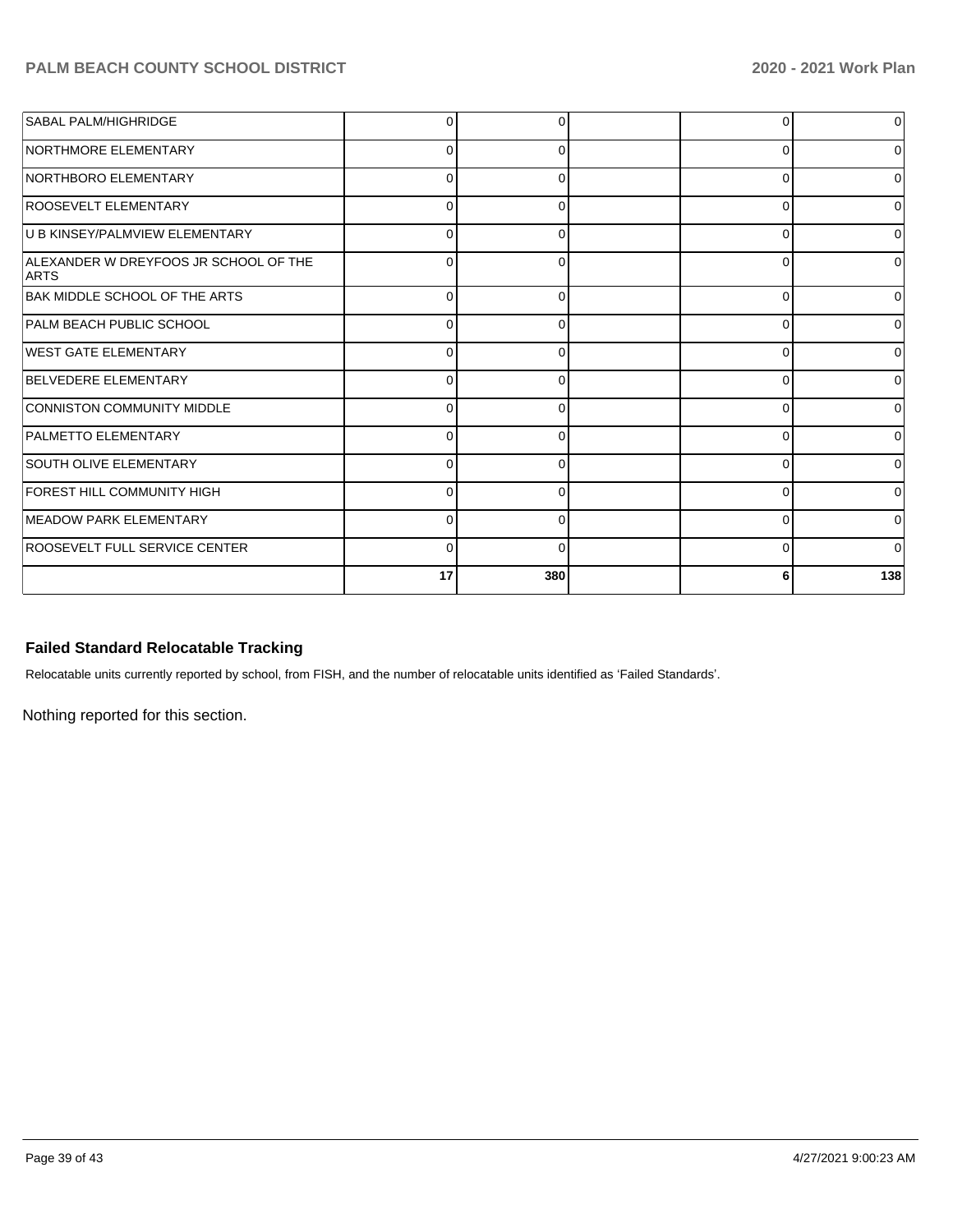# **Planning**

#### **Class Size Reduction Planning**

**Plans approved by the school board that reduce the need for permanent student stations such as acceptable school capacity levels, redistricting, busing, year-round schools, charter schools, magnet schools, public-private partnerships, multitrack scheduling, grade level organization, block scheduling, or other alternatives.**

The District, monitors utilization of its schools to make sure sufficient school facilities exist to meet Class Size Reduction (CSR) requirements. The law requires that all classes in core subject areas, as defined by statute and the Florida Department of Education, not exceed the following maximums: The maximum number of students who are assigned to each teacher for pre-k through grade 3 is 18; grades 4 through 8 is 22; and grades 9 through 12 is 25. Utilization of schools is continuously being monitored to determine where there is a need for improved or additional facilities to meet CSR. In some instances, on-site evaluation of school space is conducted to ensure optimum utilization of facilities to meet CSR. Through modular /relocatable locations on school site, CSR can be met at schools with increased enrollment. The District has converted all middle and high schools to choice to provide for program options, allowing CSR to be met at the School level. Palm Beach County is in full compliance with CSR requirements and is implementing District-wide Controlled Open Enrollment as required by statute.

#### **School Closure Planning**

**Plans for the closure of any school, including plans for disposition of the facility or usage of facility space, and anticipated revenues.** 

The School District is planning to move South Intensive Transition to the northern portion of the former South Tech. The buildings and portables at the current South Intensive Transition site will be demolished and the land will be land-banked.

The former South Tech will become part of South Transportation.

The School District has repurposed the Odyssey facility from a District-operated middle school to the new location for an existing South Tech Charter School.

The School District has moved the Adult Education Center to a new location (former Gold Coast site). The buildings at the current Adult Education location will be demolished and the land will be land-banked.

## **Long Range Planning**

#### **Ten-Year Maintenance**

District projects and locations regarding the projected need for major renovation, repair, and maintenance projects within the district in years 6-10 beyond the projects plans detailed in the five years covered by the work plan.

Nothing reported for this section.

#### **Ten-Year Capacity**

Schedule of capital outlay projects projected to ensure the availability of satisfactory student stations for the projected student enrollment in K-12 programs for the future 5 years beyond the 5-year district facilities work program.

| <b>Project</b>                | Location, Community, Quadrant or other<br>general location                               | 2024 - 2025 / 2029 - 2030<br><b>Projected Cost</b> |
|-------------------------------|------------------------------------------------------------------------------------------|----------------------------------------------------|
| New Westlake Area ES/K-8 15-E | City of Westlake (formerly "15-A West Acreage<br>ES"                                     | \$30,198,661                                       |
| l Forest Hill HS Addition     | Forest Hill CHS Campus (Contingent on land<br>donation from the City of West Palm Beach) | \$25,906,806                                       |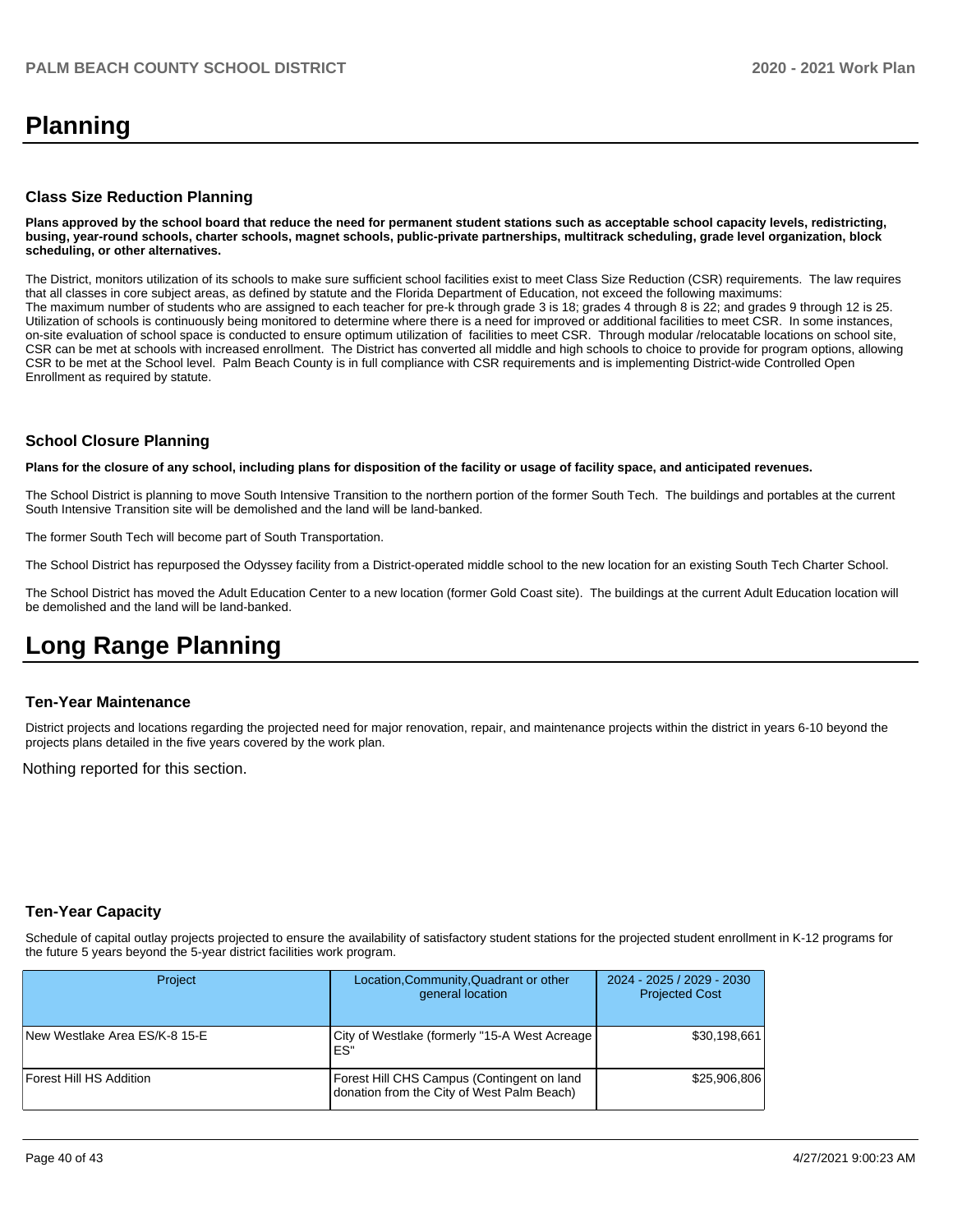| New Scripps/Gardens Area ES 04-A  | Site yet to be acquired - NE Area of Palm<br><b>Beach County</b>  | \$29,885,542  |
|-----------------------------------|-------------------------------------------------------------------|---------------|
| New Western Communities HS 16-AAA | District-owned site in Western Acreage area                       | \$92,983,968  |
| New West Delray Area ES/K-8 20-G  | Site to be acquired in vicinity of West<br>Delray/Ag Reserve Area | \$42,000,000  |
|                                   |                                                                   | \$220,974,977 |

#### **Ten-Year Planned Utilization**

Schedule of planned capital outlay projects identifying the standard grade groupings, capacities, and planned utilization rates of future educational facilities of the district for both permanent and relocatable facilities.

| <b>Grade Level Projections</b>  | <b>FISH</b><br><b>Student</b><br><b>Stations</b> | Actual 2019 -<br><b>2020 FISH</b><br>Capacity | Actual<br>$2019 -$<br>2020<br><b>COFTE</b> | Actual 2019 - 2020<br><b>Utilization</b> | Actual 2020 - 2021 / 2029 - 2030 new<br>Student Capacity to be added/removed | Projected 2029<br>2030 COFTE | Projected 2029 -<br>2030 Utilization |
|---------------------------------|--------------------------------------------------|-----------------------------------------------|--------------------------------------------|------------------------------------------|------------------------------------------------------------------------------|------------------------------|--------------------------------------|
| Elementary - District<br>Totals | 95,104                                           | 95,104                                        | 75,037.03                                  | 78.90 %                                  |                                                                              | 77,535                       | 81.53 %                              |
| Middle - District Totals        | 56,268                                           | 50.621                                        | 41,777.52                                  | 82.53 %                                  |                                                                              | 49.800                       | 98.38 %                              |
| High - District Totals          | 59.157                                           | 56,058                                        | 50.996.01                                  | 90.97 %                                  |                                                                              | 57.106                       | 101.87%                              |
| Other - ESE. etc                | 10.791                                           | 5.094                                         | 1.938.26                                   | 38.04 %                                  |                                                                              |                              | 0.02%                                |
|                                 | 221,320                                          | 206.877                                       | 169.748.82                                 | 82.05 %                                  |                                                                              | 184.442                      | 89.16%                               |

**Combination schools are included with the middle schools for student stations, capacity, COFTE and utilization purposes because these facilities all have a 90% utilization factor. Use this space to explain or define the grade groupings for combination schools.** 

K-8 combination schools housed on elementary campuses, K-12 Village Academy, & 6-12 Pahokee Middle-High projected COFTE included in middle school total.

#### **Ten-Year Infrastructure Planning**

**Proposed Location of Planned New, Remodeled, or New Additions to Facilities in 06 thru 10 out years (Section 28).**

N/A

Plans for closure of any school, including plans for disposition of the facility or usage of facility space, and anticipated revenues in the 06 thru 10 out **years (Section 29).**

Currently there are no plans for disposition of facilities or usage of facility space. Staff is reviewing the utilization of schools and the possibility of combining or changing grade configuration. Every year as the Plan is updated the changes will be included if any.

#### **Twenty-Year Maintenance**

District projects and locations regarding the projected need for major renovation, repair, and maintenance projects within the district in years 11-20 beyond the projects plans detailed in the five years covered by the work plan.

Nothing reported for this section.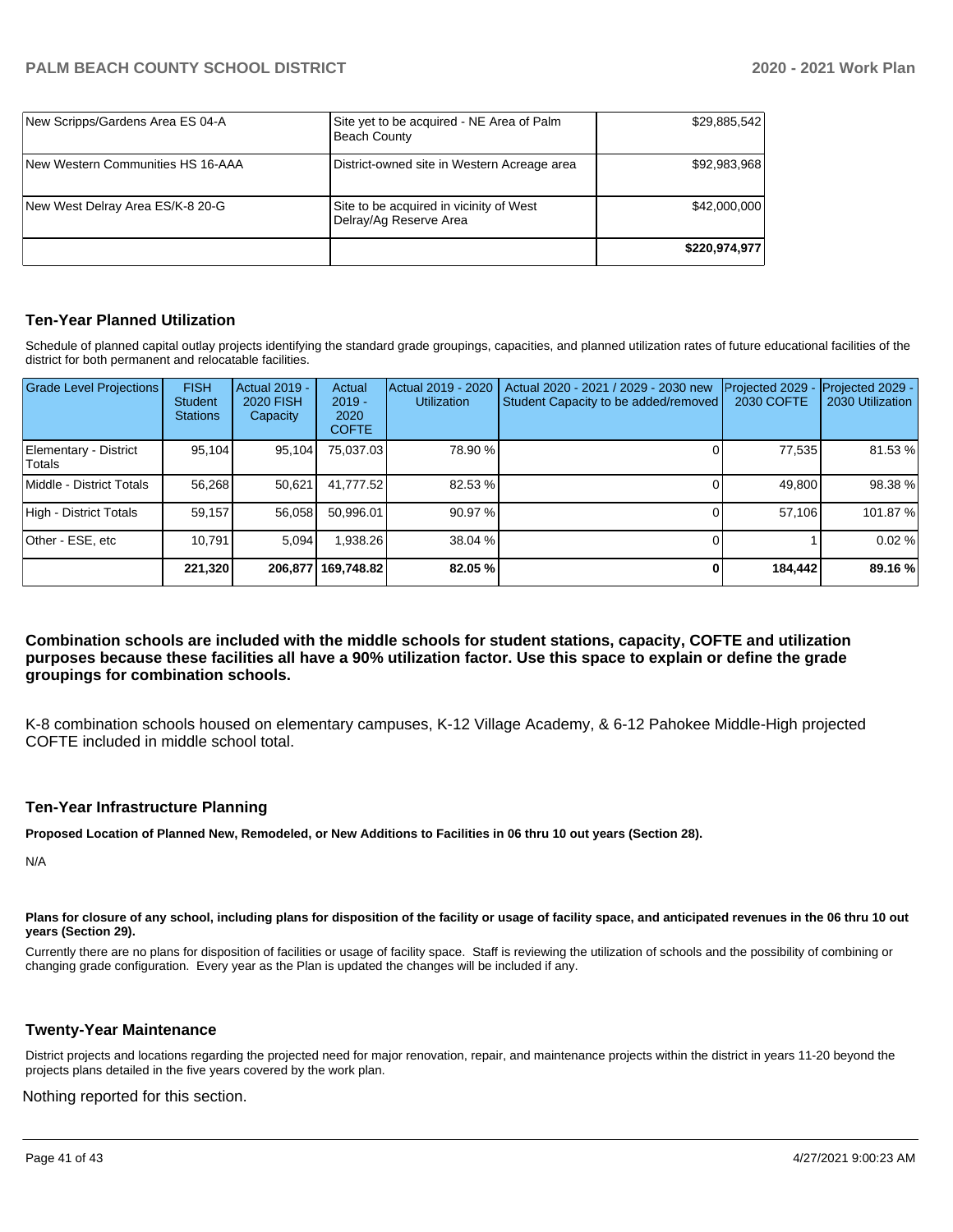#### **Twenty-Year Capacity**

Schedule of capital outlay projects projected to ensure the availability of satisfactory student stations for the projected student enrollment in K-12 programs for the future 11-20 years beyond the 5-year district facilities work program.

Nothing reported for this section.

#### **Twenty-Year Planned Utilization**

Schedule of planned capital outlay projects identifying the standard grade groupings, capacities, and planned utilization rates of future educational facilities of the district for both permanent and relocatable facilities.

| Grade Level Projections         | <b>FISH</b><br><b>Student</b><br><b>Stations</b> | Actual 2019 -<br><b>2020 FISH</b><br>Capacity | Actual<br>$2019 -$<br>2020<br><b>COFTE</b> | Actual 2019 - 2020<br><b>Utilization</b> | Actual 2020 - 2021 / 2039 - 2040 new<br>Student Capacity to be added/removed | Projected 2039<br>2040 COFTE | Projected 2039 -<br>2040 Utilization |
|---------------------------------|--------------------------------------------------|-----------------------------------------------|--------------------------------------------|------------------------------------------|------------------------------------------------------------------------------|------------------------------|--------------------------------------|
| Elementary - District<br>Totals | 95.104                                           | 95,104                                        | 75.037.03                                  | 78.90 %                                  |                                                                              | 82.864                       | 87.13 %                              |
| Middle - District Totals        | 56.268                                           | 50.621                                        | 41.777.52                                  | 82.53 %                                  |                                                                              | 53.947                       | 106.57 %                             |
| High - District Totals          | 59,157                                           | 56,058                                        | 50,996.01                                  | 90.97 %                                  |                                                                              | 60,292                       | 107.55 %                             |
| Other - ESE, etc                | 10.791                                           | 5.094                                         | .938.26                                    | 38.04 %                                  |                                                                              |                              | 0.02%                                |
|                                 | 221.320                                          |                                               | 206,877   169,748.82                       | 82.05 %                                  |                                                                              | 197,104                      | 95.28%                               |

#### **Combination schools are included with the middle schools for student stations, capacity, COFTE and utilization purposes because these facilities all have a 90% utilization factor. Use this space to explain or define the grade groupings for combination schools.**

K-8 combination schools housed on elementary campuses, K-12 Village Academy, & 6-12 Pahokee Middle-High projected COFTE included in middle school total.

#### **Twenty-Year Infrastructure Planning**